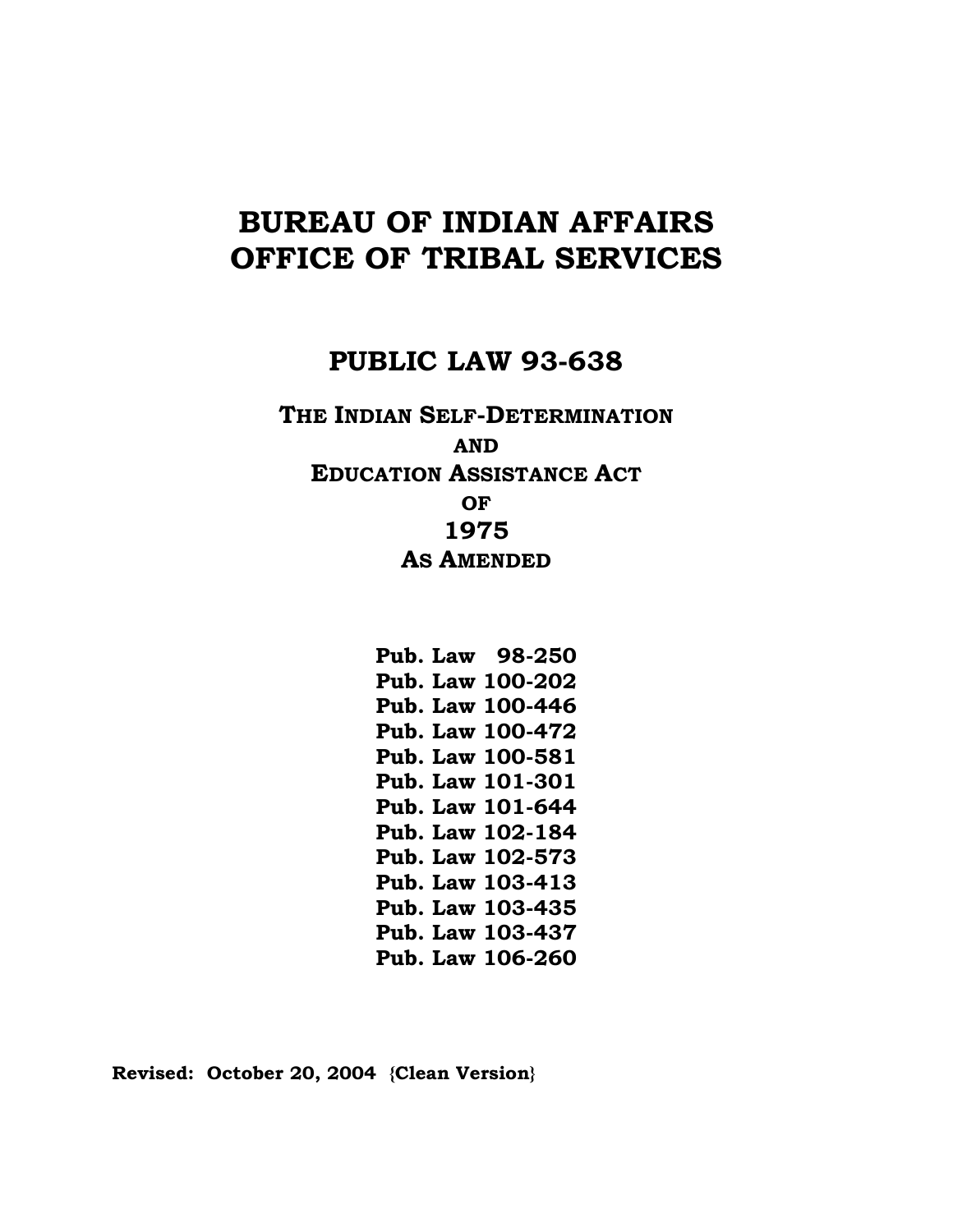| <b>TABLE OF CONTENTS</b>                                                                                 |                |  |
|----------------------------------------------------------------------------------------------------------|----------------|--|
| <b>SECTION</b>                                                                                           | <b>PAGE</b>    |  |
| Indian Self-Determination and Education Assistance Act                                                   | 7              |  |
| Congressional Findings                                                                                   | 7              |  |
| Sec. 2                                                                                                   | $\overline{7}$ |  |
| Congressional Declaration of Policy                                                                      | $8\,$          |  |
| Sec. 3                                                                                                   | 8              |  |
| Definitions                                                                                              | 8              |  |
| Sec. 4                                                                                                   | 8              |  |
| Reporting and Audit Requirements                                                                         | 11             |  |
| Sec. 5                                                                                                   | 11             |  |
| Penalties                                                                                                | 12             |  |
| Sec. 6                                                                                                   | 12             |  |
| Wage and Labor Standards                                                                                 | 12             |  |
| Sec. 7                                                                                                   | 12             |  |
| Carryover of Funds                                                                                       | 13             |  |
| Sec. 8                                                                                                   | 13             |  |
| Grant and Cooperative Agreements                                                                         | 14             |  |
| Sec. 9                                                                                                   | 14             |  |
| Use of Funds                                                                                             | 14             |  |
| Title I - Indian Self-Determination Act                                                                  | 15             |  |
| Sec. 101                                                                                                 | 15             |  |
| Contracts by the Secretary of the Interior and the Secretary of<br>Health and Human Services<br>Sec. 102 | 15<br>15       |  |
| Grants to Indian Tribal Organizations                                                                    | 20             |  |
| Sec. 103                                                                                                 | 20             |  |
| Personnel                                                                                                | 21             |  |
| Sec. 104                                                                                                 | 21             |  |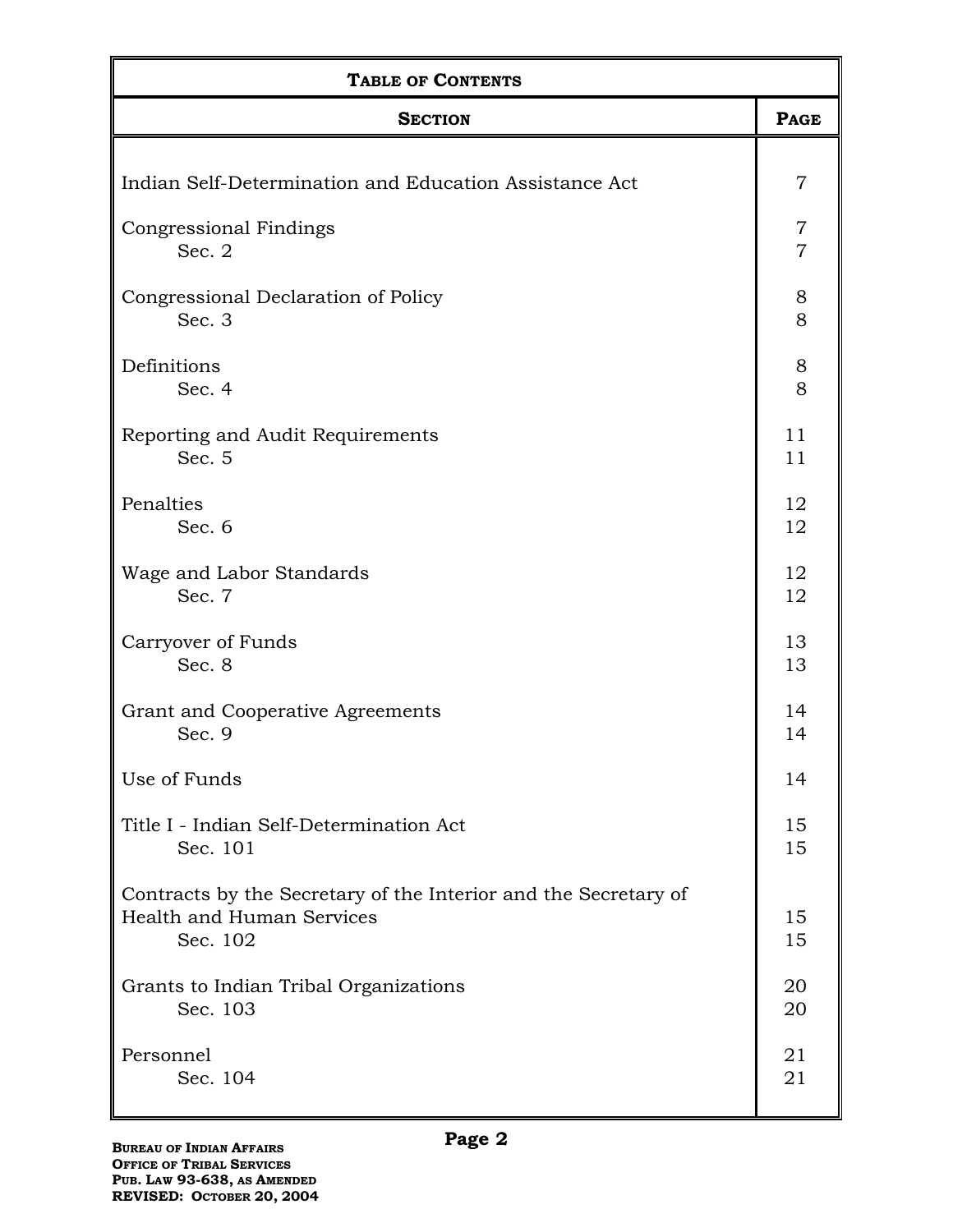| TABLE OF CONTENTS (Cont.)                       |             |
|-------------------------------------------------|-------------|
| <b>SECTION</b>                                  | <b>PAGE</b> |
| <b>Administrative Provisions</b>                | 26          |
| Sec. 105                                        | 26          |
| [Funding Provisions]                            | 34          |
| Sec. 106                                        | 34          |
| Promulgation of Rules and Regulations           | 40          |
| Sec. 107                                        | 40          |
| Contract or Grant Specifications                | 43          |
| Sec. 108                                        | 43          |
| Reassumption of Programs                        | 52          |
| Sec. 109                                        | 52          |
| [Appeals and Rights]                            | 53          |
| Sec. 110                                        | 53          |
| <b>Effect on Existing Rights</b>                | 54          |
| Sec. 111                                        | 54          |
| Title II - The Indian Education Assistance Act  | 55          |
| Sec. 201                                        | 55          |
| Part A - Education of Indians in Public Schools | 55          |
| Sec. 202                                        | 55          |
| Sec. 203                                        | 56          |
| Part B - School Construction                    | 57          |
| Sec. 204                                        | 57          |
| Part C - General Provisions                     | 59          |
| Sec. 205                                        | 59          |
| Sec. 206                                        | 59          |
| Sec. 207                                        | 59          |
| Sec. 208                                        | 60          |
| Sec. 209                                        | 60          |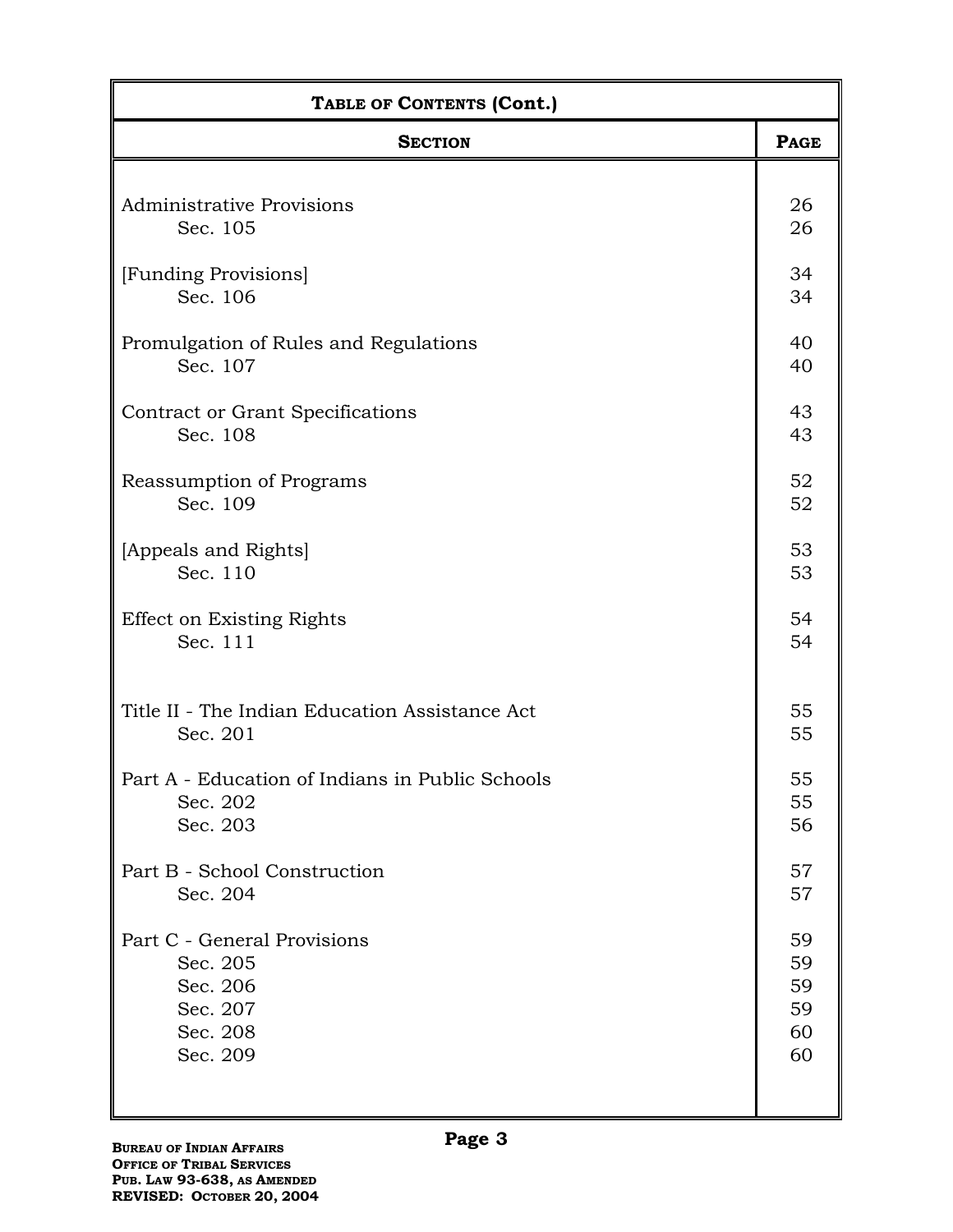| TABLE OF CONTENTS (Cont.)                                           |             |  |
|---------------------------------------------------------------------|-------------|--|
| <b>SECTION</b>                                                      | <b>PAGE</b> |  |
| Title III - Tribal Self-Governance Demonstration Project [Repealed] | 61          |  |
| Title IV - Tribal Self-Governance                                   | 62          |  |
| Sec. 401                                                            | 62          |  |
| Sec. 402                                                            | 62          |  |
| Sec. 403                                                            | 63          |  |
| Sec. 404                                                            | 67          |  |
| Sec. 405                                                            | 67          |  |
| Sec. 406                                                            | 69          |  |
| Sec. 407                                                            | 69          |  |
| Sec. 408                                                            | 70          |  |
| Title V - Tribal Self-Governance                                    | 71          |  |
| Sec. 501                                                            | 71          |  |
| Sec. 502                                                            | 72          |  |
| Sec. 503                                                            | 73          |  |
| Sec. 504                                                            | 74          |  |
| Sec. 505                                                            | 75          |  |
| Sec. 506                                                            | 78          |  |
| Sec. 507                                                            | 80          |  |
| Sec. 508                                                            | 84          |  |
| Sec. 509                                                            | 87          |  |
| Sec. 510                                                            | 88          |  |
| Sec. 511                                                            | 89          |  |
| Sec. 512                                                            | 89          |  |
| Sec. 513                                                            | 91          |  |
| Sec. 514                                                            | 91          |  |
| Sec. 515                                                            | 93          |  |
| Sec. 516                                                            | 93          |  |
| Sec. 517                                                            | 94          |  |
| Sec. 518                                                            | 95          |  |
| Sec. 519                                                            | 95          |  |
| Title V I- Tribal Self-Governance                                   | 96          |  |
| Sec. 601                                                            | 96          |  |
| Sec. 602                                                            | 96          |  |
| Sec. 603                                                            | 97          |  |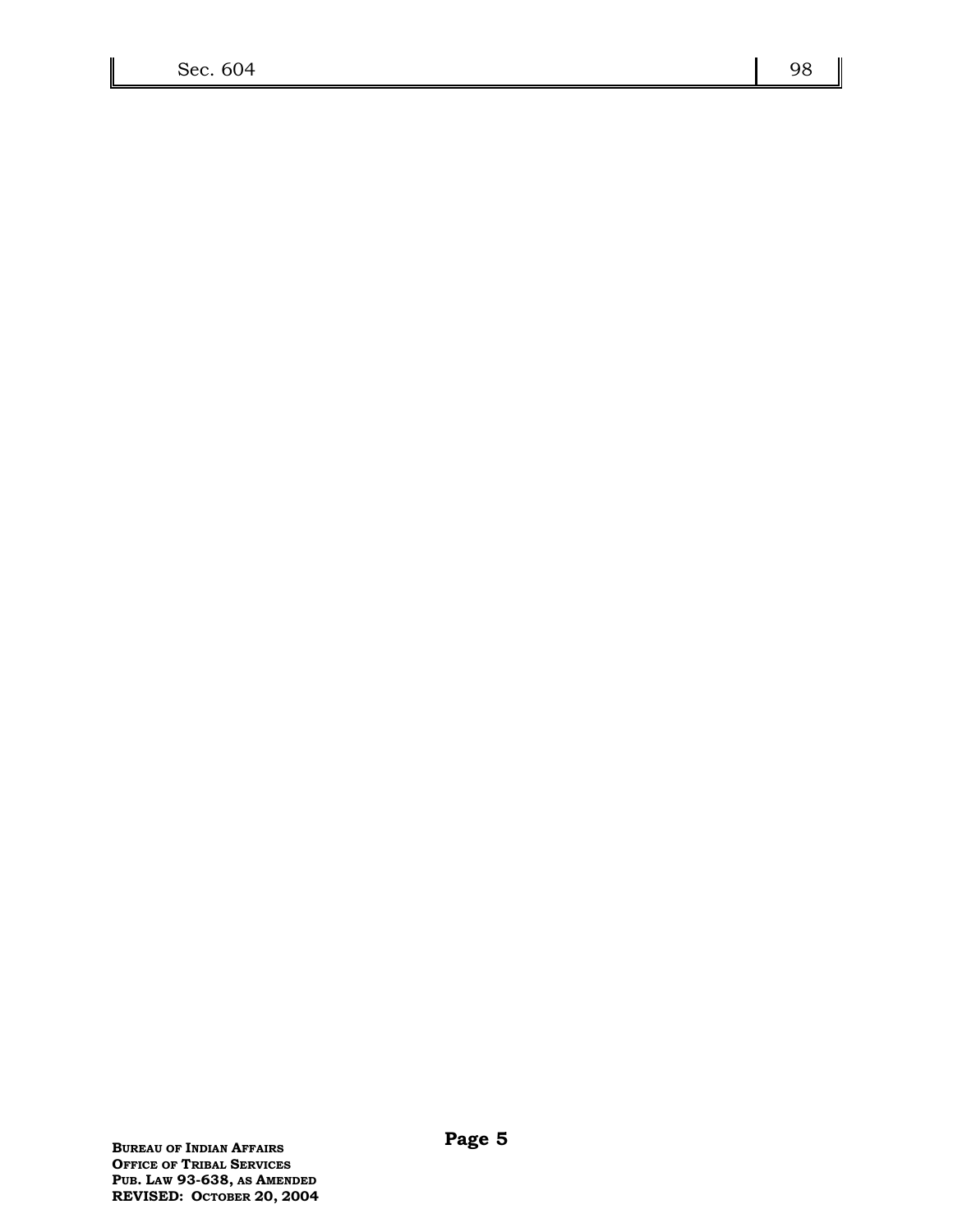| TABLE OF CONTENTS (Cont.)                                                                                                                                             |                          |
|-----------------------------------------------------------------------------------------------------------------------------------------------------------------------|--------------------------|
| <b>SECTION</b>                                                                                                                                                        | <b>PAGE</b>              |
| Related Provisions not a part of Pub. Law 93-638, as amended                                                                                                          | 99                       |
| Title II of Pub. Law 100-472<br>Title II of Pub. Law 103-413<br>Section 22(b) of Pub. Law 103-435                                                                     | 99<br>99<br>101          |
| Selected Inter-Governmental Provisions                                                                                                                                | 102                      |
| 5 USC 3371 - Definitions<br>5 USC 3372 - General Provisions<br>5 USC 3373 - Assignment of Employees to State and Local<br>Governments<br>5 USC 3375 - Travel Expenses | 102<br>102<br>104<br>106 |
| END                                                                                                                                                                   | 107                      |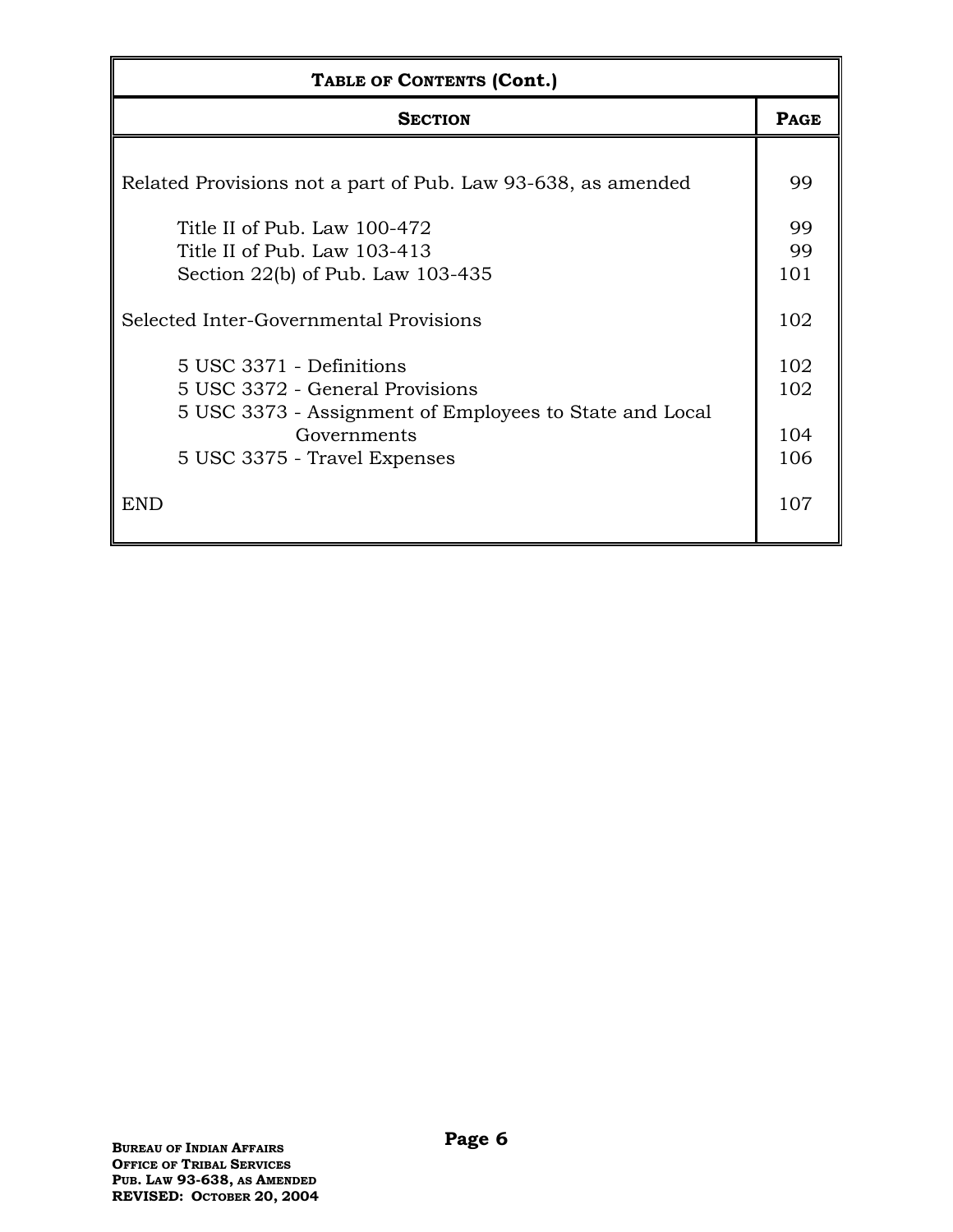#### **PUBLIC LAW 93-638 93rd CONGRESS, S. 1017 JANUARY 4, 1975, AS AMENDED**

#### **AN ACT**

To provide maximum Indian participation in the Government and education of the Indian people; to provide for the full participation of Indian tribes in programs and services conducted by the Federal Government for Indians and to encourage the development of human resources of the Indian people; to establish a program of assistance to upgrade Indian education; to support the right of Indian citizens to control their own educational activities; and for other purposes.

*Be it enacted by the Senate and House of Representatives of the United States of America in Congress assembled*, That this Act may be cited as the "Indian Self-Determination and Education Assistance Act".

## **CONGRESSIONAL FINDINGS**

**[**25 USC 450**]**

Sec. 2 (a) The Congress, after careful review of the Federal Government's historical and special legal relationship with, and resulting responsibilities to, American Indian people, finds that -

(1) the prolonged Federal domination of Indian service programs has served to retard rather than enhance the progress of Indian people and their communities by depriving Indians of the full opportunity to develop leadership skills crucial to the realization of self-government, and has denied to the Indian people an effective voice in the planning and implementation of programs for the benefit of Indians which are responsive to the true needs of Indian communities; and

(2) the Indian people will never surrender their desire to control their relationships both among themselves and with non-Indian governments, organizations, and persons.

(b) The Congress further finds that -

(1) true self-determination in any society of people is dependent upon an educational process which will insure the development of qualified people to fulfill meaningful leadership roles;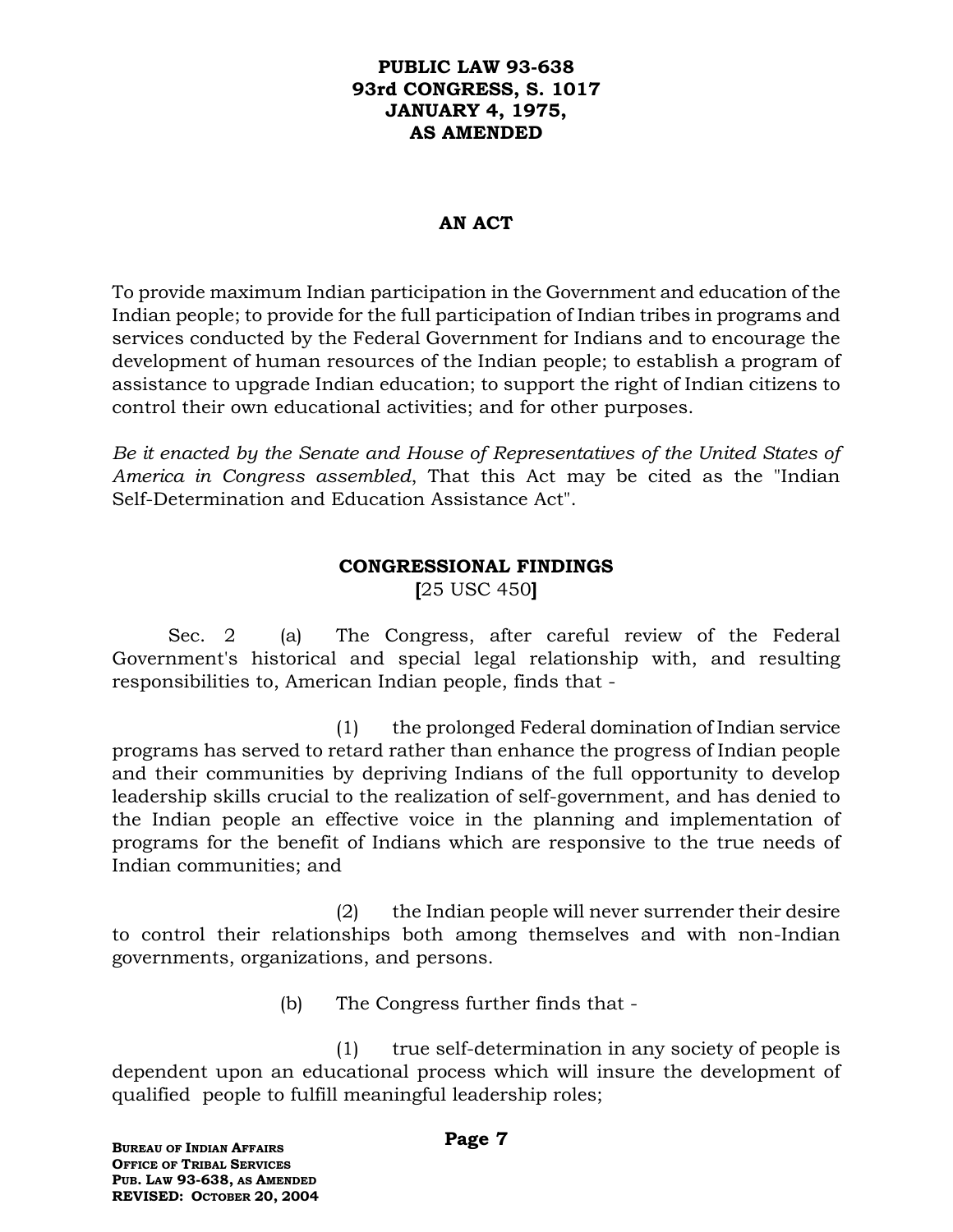(2) the Federal responsibility for and assistance to education of Indian children has not effected the desired level of educational achievement or created the diverse opportunities and personal satisfaction which education can and should provide; and

(3) parental and community control of the educational process is of crucial importance to the Indian people.

## **DECLARATION OF POLICY**

**[**25 USC 450a**]**

Sec. 3 (a) The Congress hereby recognizes the obligation of the United States to respond to the strong expression of the Indian people for self-determination by assuring maximum Indian participation in the direction of educational as well as other Federal services to Indian communities so as to render such services more responsive to the needs and desires of those communities.

(b) The Congress declares its commitment to the maintenance of the Federal Government's unique and continuing relationship with, and responsibility to, individual Indian tribes and to the Indian people as a whole through the establishment of a meaningful Indian self-determination policy which will permit an orderly transition from the Federal domination of programs for, and services to, Indians to effective and meaningful participation by the Indian people in the planning, conduct, and administration of those programs and services. In accordance with this policy, the United States is committed to supporting and assisting Indian tribes in the development of strong and stable tribal governments, capable of administering quality programs and developing the economies of their respective communities.

(c) The Congress declares that a major national goal of the United States is to provide the quantity and quality of educational services and opportunities which will permit Indian children to compete and excel in the life areas of their choice, and to achieve the measure of self-determination essential to their social and economic well-being.

**{**As amended October 5, 1988 by Title I, 102 of Pub. Law 100-472 (102 Stat. 2285)**}**

#### **DEFINITIONS**

**[**25 USC 450b**]**

Sec. 4 For purposes of this Act, the term --

(a)  $\geq$  construction programs means programs for the

**BUREAU OF INDIAN AFFAIRS OFFICE OF TRIBAL SERVICES PUB. LAW 93-638, AS AMENDED REVISED: OCTOBER 20, 2004**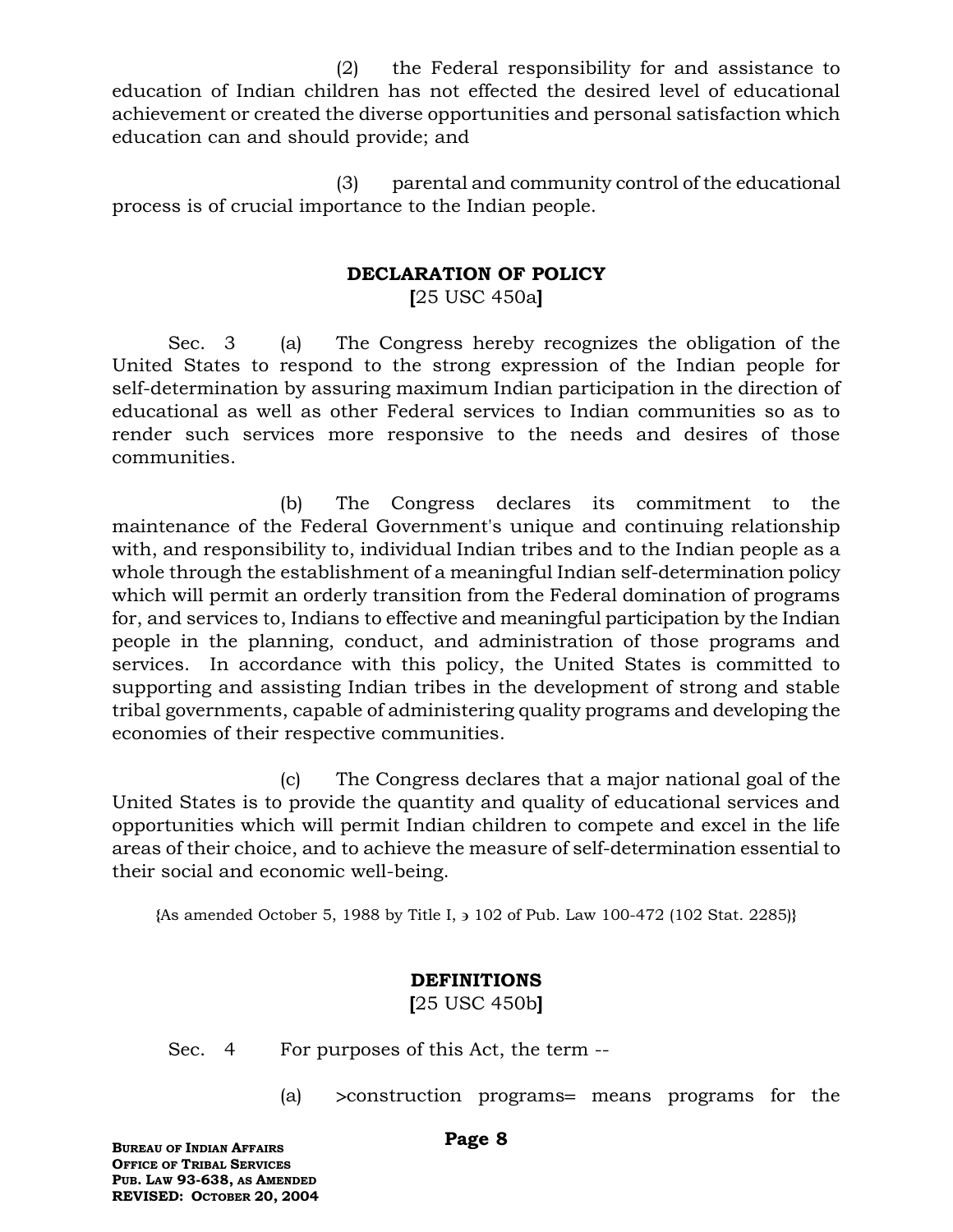planning, design, construction, repair, improvement, and expansion of buildings or facilities, including, but not limited to, housing, law enforcement and detention facilities, sanitation and water systems, roads, schools, administration and health facilities, irrigation and agricultural work, and water conservation, flood control, or port facilities;

(b)  $\geq$  contract funding base= means the base level from which contract funding needs are determined, including all contract costs;

 $\vert c \vert$   $\rightarrow$  direct program costs means costs that can be identified specifically with a particular contract objective;

(d)  $\rightarrow$ Indian = means a person who is a member of an Indian

tribe;

 $(e)$  >Indian tribe means any Indian tribe, band, nation, or other organized group or community, including any Alaska Native village or regional or village corporation as defined in or established pursuant to the Alaska Native Claims Settlement Act (85 Stat. 688), which is recognized as eligible for the special programs and services provided by the United States to Indians because of their status as Indians;

 $(f)$  indirect costs means costs incurred for a common or joint purpose benefitting more than one contract objective, or which are not readily assignable to the contract objectives specifically benefitted without effort disproportionate to the results achieved;

 $(g)$  >indirect cost rate means the rate arrived at through negotiation between an Indian tribe or tribal organization and the appropriate Federal agency;

 $(h)$  > mature contract = means a self-determination contract that has been continuously operated by a tribal organization for three or more years, and for which there are no significant and material audit exceptions in the annual financial audit of the tribal organization: *Provided*, That upon the request of a tribal organization or the tribal organization's Indian tribe for purposes of section 102(a) [450f(a)] of this Act, a contract of the tribal organization which meets this definition shall be considered to be a mature contract;

 $(i)$  >Secretary=, unless otherwise designated, means either the Secretary of Health and Human Services or the Secretary of the Interior or both;

 $(i)$  >self-determination contract=means a contract (or grant or cooperative agreement utilized under section 9 [450e-1] of this Act) entered into under title I of this Act between a tribal organization and the appropriate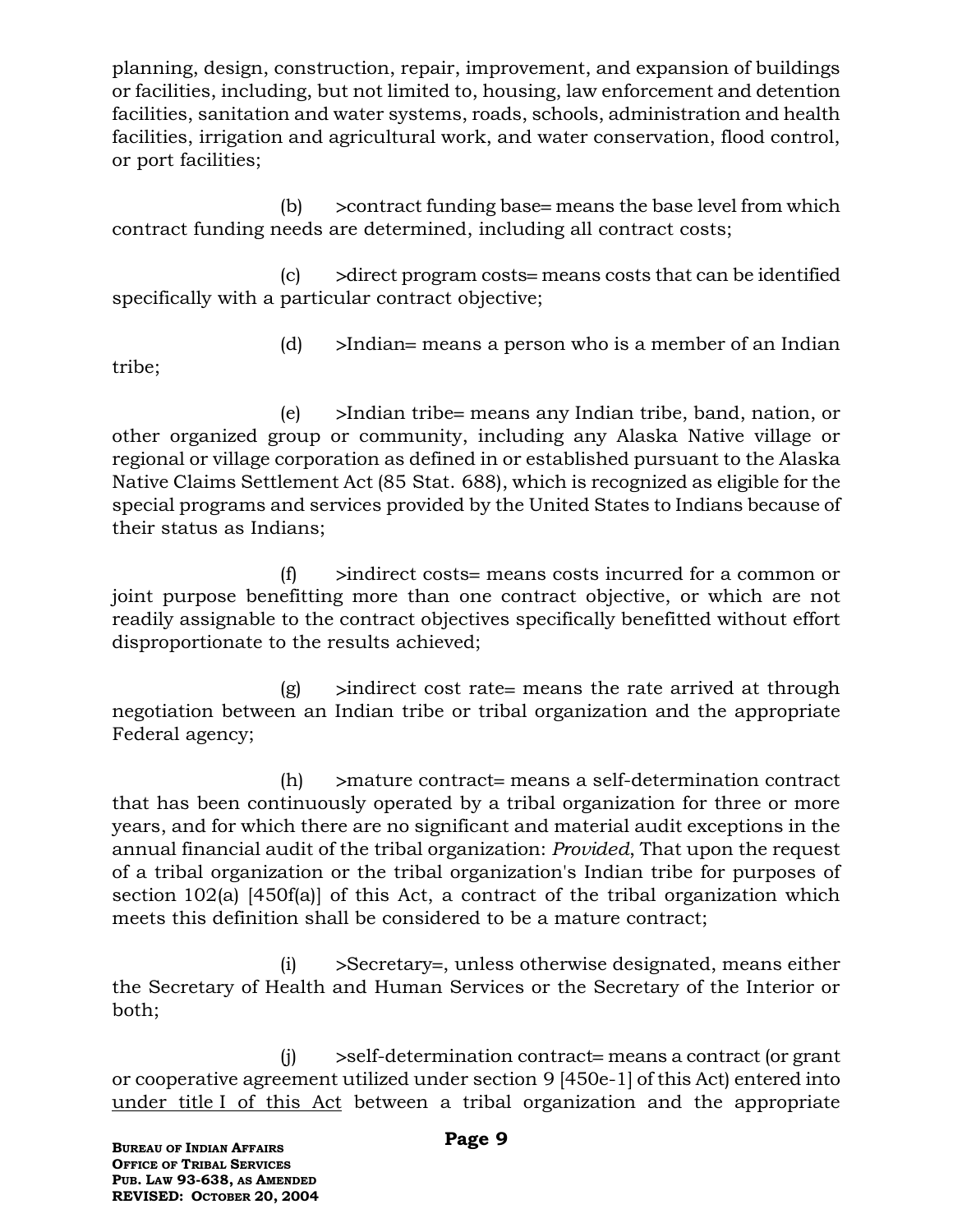Secretary for the planning, conduct and administration of programs or services which are otherwise provided to Indian tribes and their members pursuant to Federal law: *Provided*, That except as provided [in] the last proviso in section 105(a) of this Act, no contract (or grant or cooperative agreement utilized under section 9 [450e-1] of this Act) entered into under title I of this Act shall be construed to be a procurement contract;

 $(k)$  > State education agency = means the State board of education or other agency or officer primarily responsible for supervision by the State of public elementary and secondary schools, or, if there is no such officer or agency, an officer or agency designated by the Governor or by State law;

 $(1)$  >tribal organization means the recognized governing body of any Indian tribe; any legally established organization of Indians which is controlled, sanctioned, or chartered by such governing body or which is democratically elected by the adult members of the Indian community to be served by such organization and which includes the maximum participation of Indians in all phases of its activities: *Provided*, That in any case where a contract is let or grant made to an organization to perform services benefitting more than one Indian tribe, the approval of each such Indian tribe shall be a prerequisite to the letting of such contract or grant; and

 $(m)$  >construction contract means a fixed-price or cost-reimbursement self-determination contract for a construction project, except that such term does not include any contract -

(1) that is limited to providing planning services and construction management services (or a combination of such services);

(2) for the Housing Improvement Program or roads maintenance program of the Bureau of Indian Affairs administered by the Secretary of the Interior; or

(3) for the health facility maintenance and improvement program administered by the Secretary of Health and Human Services.

**{**As amended by: Title I, 103 of Pub. Law 100-472 (102 Stat. 2286) Oct. 5, 1988; Title II, 208 of Pub. Law 100-581 (102 Stat. 2940) Nov. 1, 1988; 2(a)(1)-(3) of Pub. Law 101-301 (104 Stat. 206) May 24, 1990; Title II, 202(I) of Pub. Law 101-644 (104 Stat. 4665) Nov. 29, 1990; 3 102(1) of Pub. Law 103-413 (108 Stat. 4250) Oct. 25, 1994**}**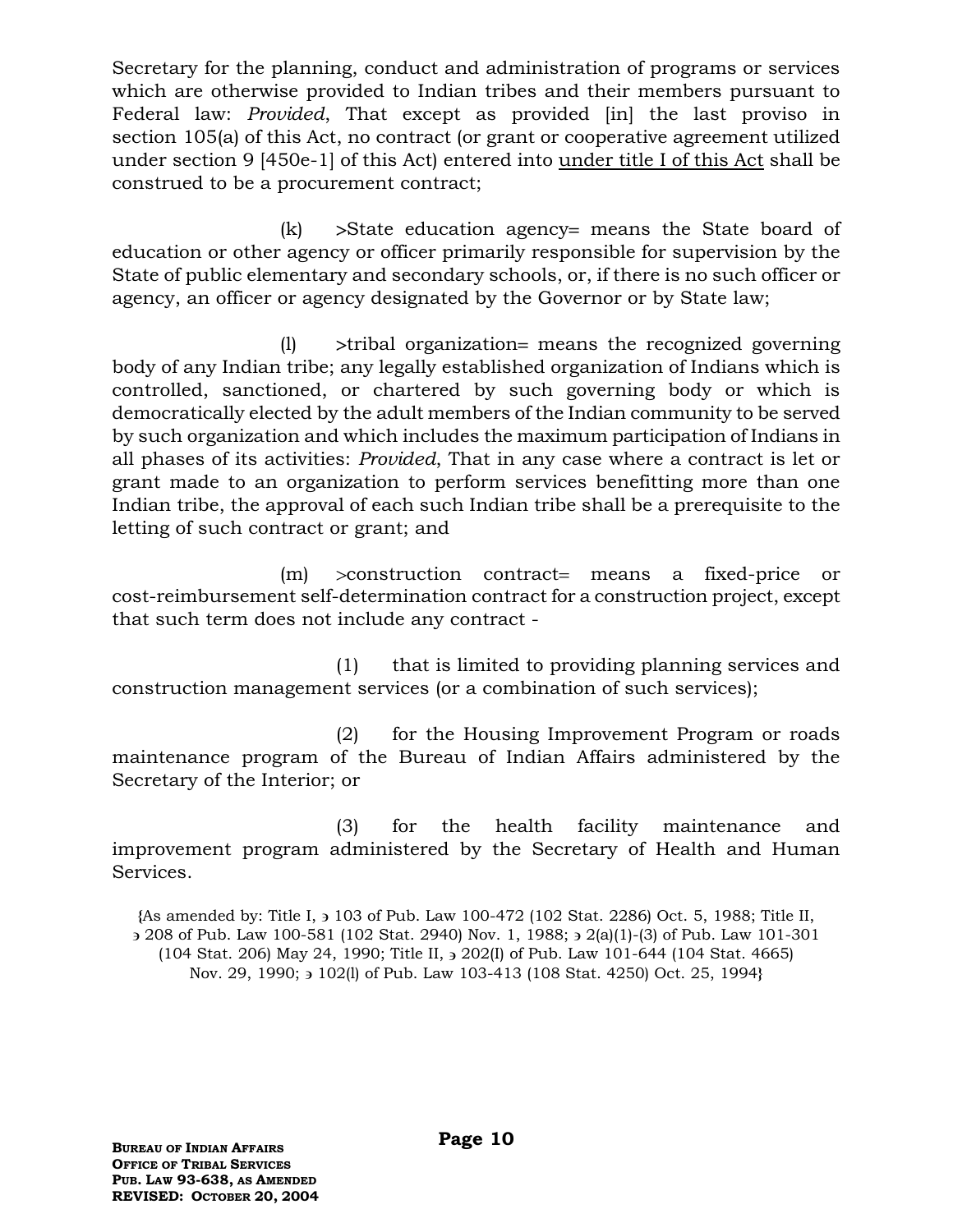## **REPORTING AND AUDIT REQUIREMENTS**

**[**25 USC 450c**]**

Sec. 5 (a) (1) Each recipient of Federal financial assistance under this Act shall keep such records as the appropriate Secretary shall prescribe by regulation promulgated under sections 552 and 553 of title 5, United States Code, including records which fully disclose --

(A) the amount and disposition by such recipient of the proceeds of such assistance,

(B) the cost of the project or undertaking in connection with which such assistance is given or used,

(C) the amount of that portion of the cost of the project or undertaking supplied by other sources, and

effective audit.

(D) such other information as will facilitate an

(2) For the purposes of this subsection, such records for a mature contract shall consist of quarterly financial statements for the purpose of accounting for Federal funds, the annual single-audit required by chapter 75 of title 31, United States Code, and a brief annual program report.

(b) The Comptroller General and the appropriate Secretary, or any of their duly authorized representatives, shall, until the expiration of three years after completion of the project or undertaking referred to in the preceding subsection of this section, have access (for the purpose of audit and examination) to any books, documents, papers, and records of such recipients which in the opinion of the Comptroller General or the appropriate Secretary may be related or pertinent to the grants, contracts, subcontracts, subgrants, or other arrangements referred to in the preceding subsection.

(c) Each recipient of Federal financial assistance referred to in subsection (a) of this section shall make such reports and information available to the Indian people served or represented by such recipient as and in a manner determined to be adequate by the appropriate Secretary.

(d) Except as provided in section 13a or 450j-l of this title, funds paid to a financial assistance recipient referred to in subsection (a) of this section and not expended or used for the purposes for which paid shall be repaid to the Treasury of the United States through the respective Secretary.

(e) The Secretary shall report annually in writing to each tribe regarding projected and actual staffing levels, funding obligations, and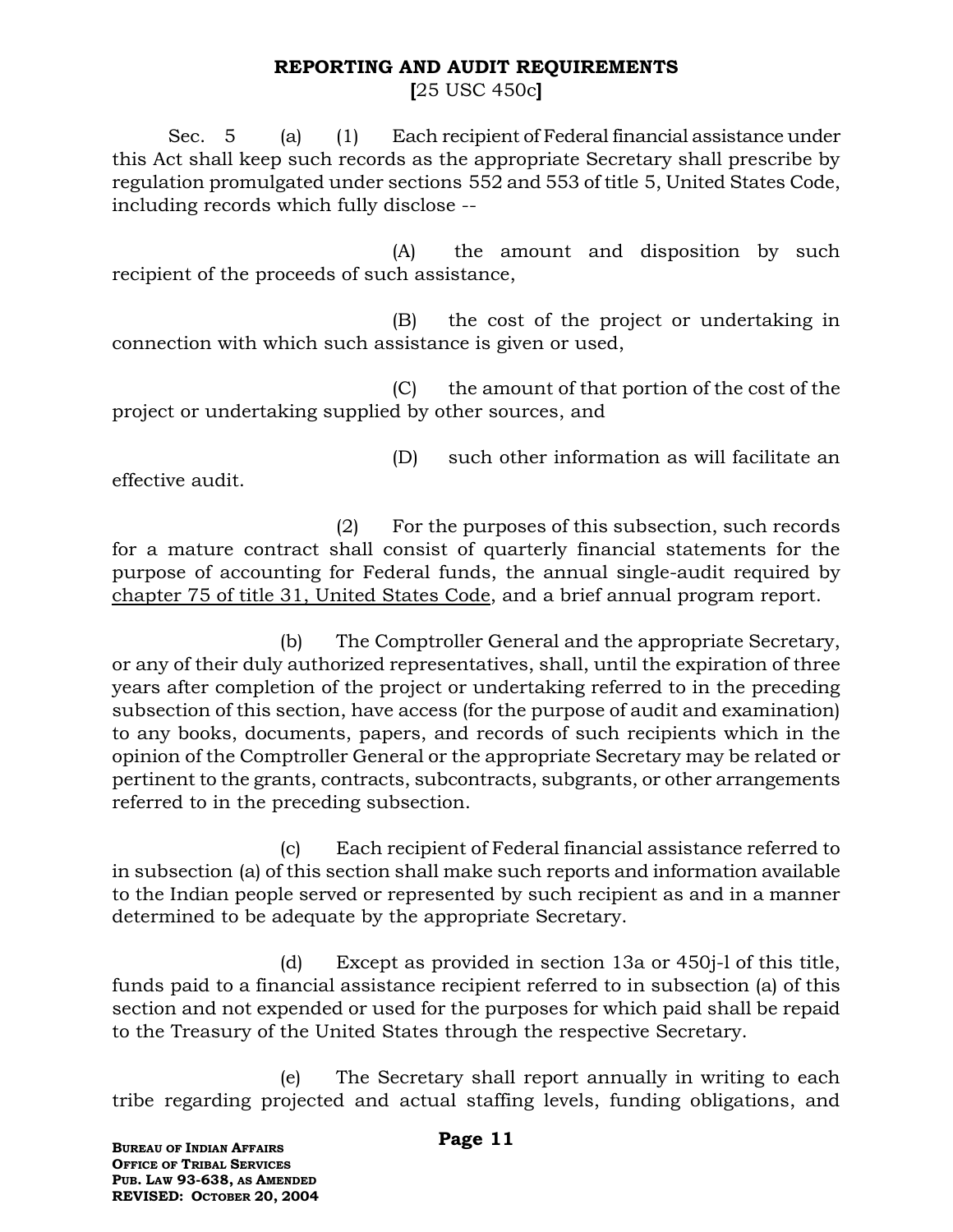expenditures for programs operated directly by the Secretary serving that tribe.

 $(f)$  (1) For each fiscal year during which an Indian tribal organization receives or expends funds pursuant to a contract entered into, or grant made, under this Act, the tribal organization that requested such contract or grant shall submit to the appropriate Secretary a single-agency audit report required by Chapter 75 of title 31, United States Code.

(2) In addition to submitting a single-agency audit report pursuant to paragraph (1), a tribal organization referred to in such paragraph shall submit such additional information concerning the conduct of the program, function, service, or activity carried out pursuant to the contract or grant that is the subject of the report as the tribal organization may negotiate with the Secretary.

(3) Any disagreement over reporting requirements shall be subject to the declination criteria and procedures set forth in section 102.

**{**As amended by: Title I, 104, Title II, 208 of Pub. Law 100-472 (102 Stat. 2287, 2296) Oct. 5, 1988; Title II,  $\frac{1}{2}$  209 of Pub. Law 100-581 (102 Stat. 2940) Nov. 1, 1988;  $\frac{1}{2}$  2(a)(4) of Pub. Law 101-301 (104 Stat. 206) May 24, 1990; Title II,  $\frac{1}{2}$  202(3) of Pub. Law 101-644 (104 Stat. 4665) Nov. 29, 1990; 102(2) of Pub. Law 103-413 (108 Stat. 4250) Oct. 25, 1994**}**

#### **PENALTIES**

#### **[**25 USC 450d**]**

Sec. 6 Whoever, being an officer, director, agent, or employee of, or connected in any capacity with, any recipient of a contract, subcontract, grant, or subgrant pursuant to this Act or the Act of April 16, 1934 (48 Stat. 596), as amended [25 U.S.C. 452 et seq.], embezzles, willfully misapplies, steals, or obtains by fraud any of the money, funds, assets, or property which are the subject of such grant, subgrant, contract, or subcontract, shall be fined not more than \$10,000 or imprisoned for not more than two years, or both, but if the amount so embezzled, misapplied, stolen, or obtained by fraud does not exceed \$100, he shall be fined not more than \$1,000 or imprisoned not more than one year, or both.

## **WAGE AND LABOR STANDARDS [**25 USC 450e**]**

Sec. 7 (a) All laborers and mechanics employed by contractors or subcontractors (excluding tribes and tribal organizations) in the construction, alteration, or repair, including painting or decorating of buildings or other facilities in connection with contracts or grants entered into pursuant to this Act, shall be paid wages at not less than those prevailing on similar construction in the locality,

**BUREAU OF INDIAN AFFAIRS OFFICE OF TRIBAL SERVICES PUB. LAW 93-638, AS AMENDED REVISED: OCTOBER 20, 2004**

#### **Page 12**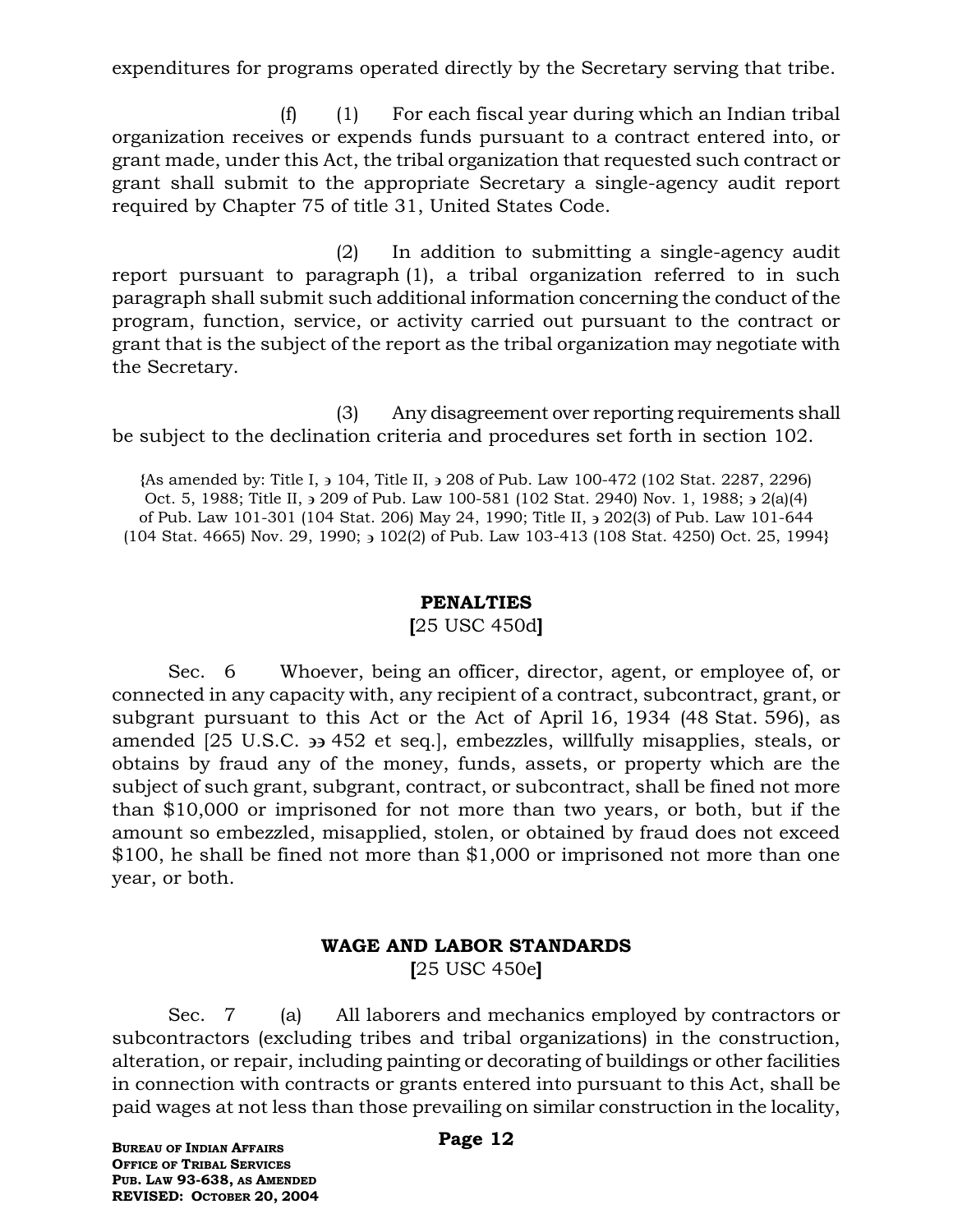as determined by the Secretary of Labor in accordance with the Davis-Bacon Act of March 3, 1931 (46 Stat. 1494), as amended [40 U.S.C. 276a et seq.]. With respect to construction, alteration, or repair work to which the Act of March 3, 1921 is applicable under the terms of this section, the Secretary of Labor shall have the authority and functions set forth in Reorganization Plan Numbered 14 of 1950 (15 F.R. 3176; 64 Stat. 1267) [5 U.S.C.  $\rightarrow$  90 note] and section 2 of the Act of June 13, 1934 (48 Stat. 948, 40 U.S.C. 276c).

(b) Any contract, subcontract, grant, or subgrant pursuant to this Act, the Act of April 16, 1934 (48 Stat. 596), as amended  $[25 \text{ U.S.C.} \rightarrow 452 \text{ et } ]$ seq.], or any other Act authorizing Federal contracts with or grants to Indian organizations or for the benefit of Indians, shall require that to the greatest extent feasible -

(1) preferences and opportunities for training and employment in connection with the administration of such contracts or grants shall be given to Indians; and

(2) preference in the award of subcontracts and subgrants in connection with the administration of such contracts or grants shall be given to Indian organizations and to Indian-owned economic enterprises as defined in section 3 of the Indian Financing Act of 1974 (88 Stat. 77) [25 U.S.C. 1452].

(c) Notwithstanding subsections (a) and (b), with respect to any self-determination contract, or portion of a self-determination contract, that is intended to benefit one tribe, the tribal employment or contract preference laws adopted by such tribe shall govern with respect to the administration of the contract or portion of the contract.

**{**As amended by: 102(3), (4) of Pub. Law 103-413 (108 Stat. 4250) Oct. 29, 1994**}**

## **CARRYOVER OF FUNDS [**25 USC 13a**]**

Sec. 8 Notwithstanding any other provision of law, any funds appropriated pursuant to the Act of November 2, 1921 (42 Stat. 208) [25 U.S.C. 13], for any fiscal year which are not obligated or expended prior to the beginning of the fiscal year succeeding the fiscal year for which such funds were appropriated shall remain available for obligation or expenditure during such succeeding fiscal year. In the case of amounts made available to a tribal organization under a self-determination contract, if the funds are to be expended in the succeeding fiscal year for the purpose for which they were originally appropriated, contracted or granted, or for which they are authorized to be used pursuant to the provisions of section 106(a)(3), no additional justification or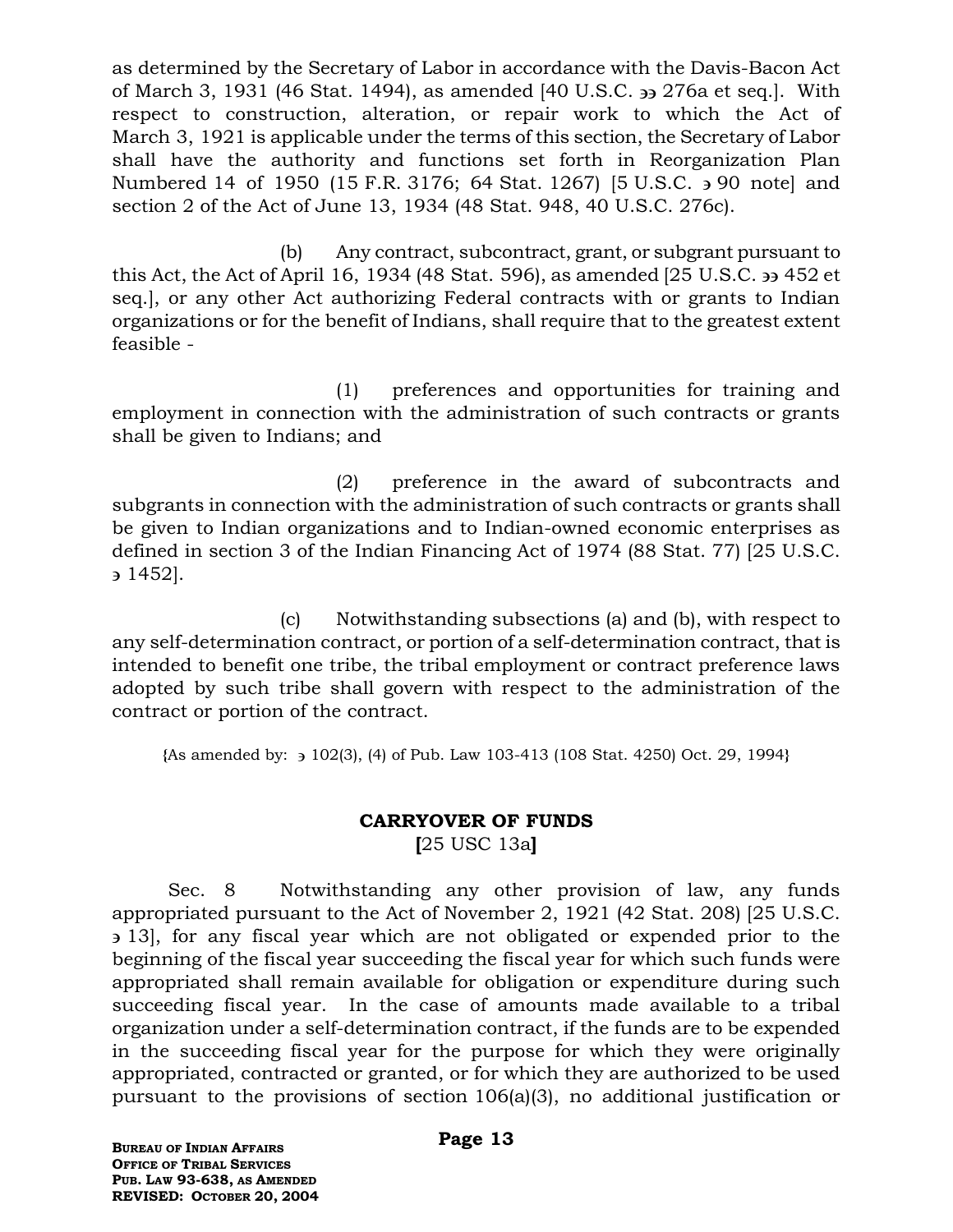documentation of such purposes need be provided by the tribal organization to the Secretary as a condition of receiving or expending such funds.

**{**As amended by: 105 of Pub. Law 100-472 (102 Stat. 2287) Oct. 5, 1988**}**

# **GRANT AND COOPERATIVE AGREEMENTS**

**[**25 USC 450e-1**]**

Sec. 9 The provisions of this Act shall not be subject to the requirements of chapter 63 of title 31, United States Code: *Provided*, That a grant agreement or a cooperative agreement may be utilized in lieu of a contract under sections 102 and 103 of this Act [25 U.S.C. 450f, 450g] when mutually agreed to by the appropriate Secretary and the tribal organization involved.

> **{**As amended by: 1 of Pub. Law 98-250 (98 Stat. 250) Apr. 3, 1984; 2(a)(5) of Pub. Law 101-301 (104 Stat. 206) May 24, 1990**}**

## **USE OF FUNDS**

**[**25 USC 450e-2**]**

Beginning in fiscal year 1998 and thereafter, where actual costs of construction projects under self-determination contracts, compacts, or grants, pursuant to Public Law 93-638, 103-413, or 100-297, are less than the estimated costs thereof, use of the resulting excess funds shall be determined by the appropriate Secretary after consultation with the tribes.

**{**As amended by: Pub. Law 105-83, Title III, Sec. 310 (111 Stat. 1590) Nov. 14, 1997**}**

**Note:** This section (25 USC 450e-2) was enacted as part of the Department of the Interior and related Agencies Appropriations Act, 1998, and not as part of the Indian Self-Determination and Education Assistance Act. It is included here because its enactment does impact the Indian Self-Determination and Education Assistance Act.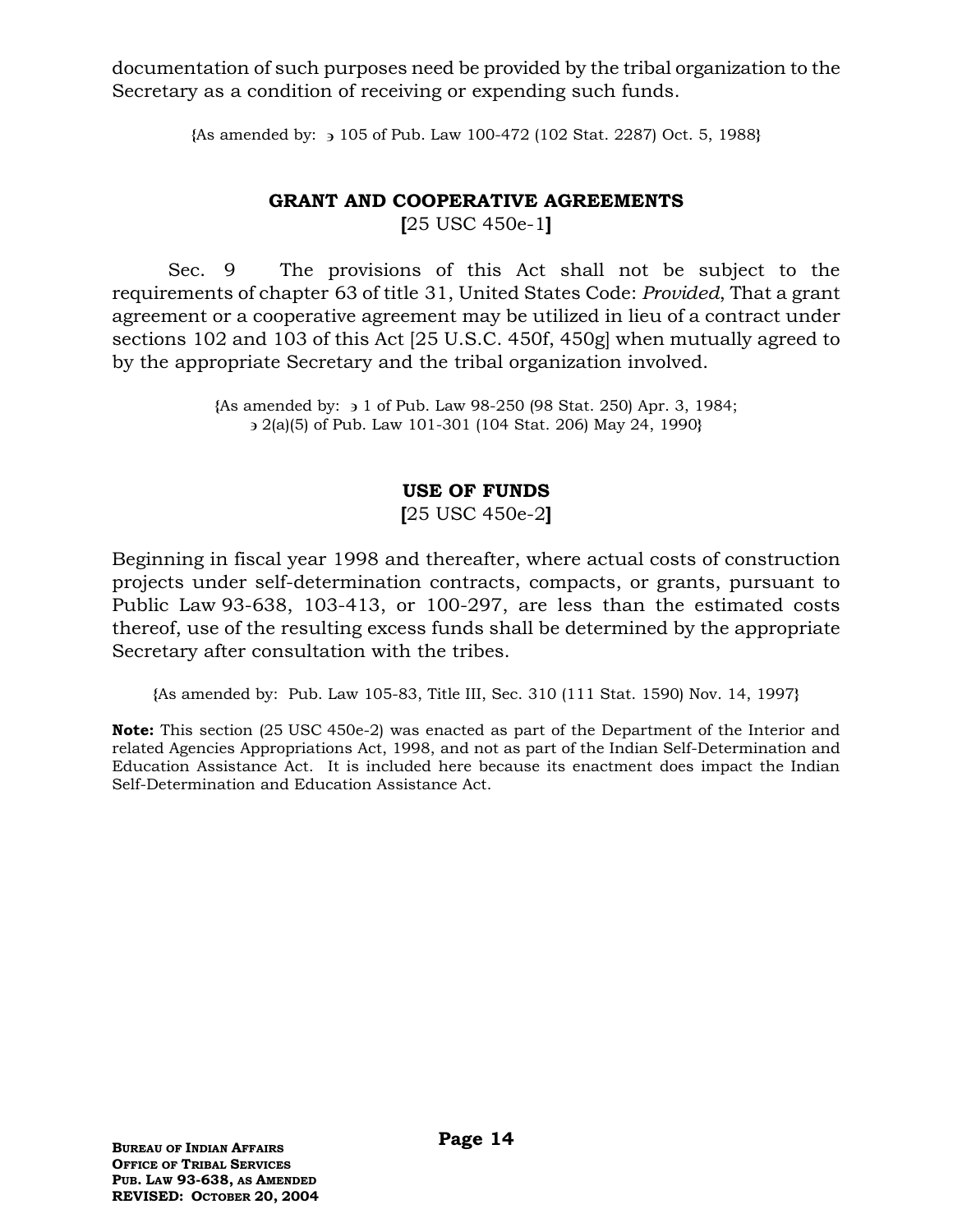#### **TITLE I - INDIAN SELF-DETERMINATION ACT**

Sec. 101 This title may be cited as the "Indian Self-Determination Act".

#### **CONTRACTS BY THE SECRETARY OF THE INTERIOR AND THE SECRETARY OF HEALTH AND HUMAN SERVICES [**25 USC 450f**]**

Sec. 102 (a) (1) The Secretary is directed, upon the request of any Indian tribe by tribal resolution, to enter into a self-determination contract or contracts with a tribal organization to plan, conduct, and administer programs or portions thereof, including construction programs -

(A) provided for in the Act of April 16, 1934 (48 Stat. 596) [25 U.S.C. 452 et seq.], as amended;

(B) which the Secretary is authorized to administer for the benefit of Indians under the Act of November 2, 1921  $(42 \text{ Stat. } 208)$   $[25 \text{ U.S.C. } 3 \text{ 13}]$ , and any Act subsequent thereto;

(C) provided by the Secretary of Health and Human Services under the Act of August 5, 1954 (68 Stat. 674) [42 U.S.C. 33 2001 et seq.], as amended;

(D) administered by the Secretary for the benefit of Indians for which appropriations are made to agencies other than the Department of Health and Human Services or the Department of the Interior; and

(E) for the benefit of Indians because of their status as Indians without regard to the agency or office of the Department of Health and Human Services or the Department of the Interior within which it is performed.

The programs, functions, services, or activities that are contracted under this paragraph shall include administrative functions of the Department of the Interior and the Department of Health and Human Services (whichever is applicable) that support the delivery of services to Indians, including those administrative activities supportive of, but not included as part of, the service delivery programs described in this paragraph that are otherwise contractible. The administrative functions referred to in the preceding sentence shall be contractible without regard to the organizational level within the Department that carries out such functions.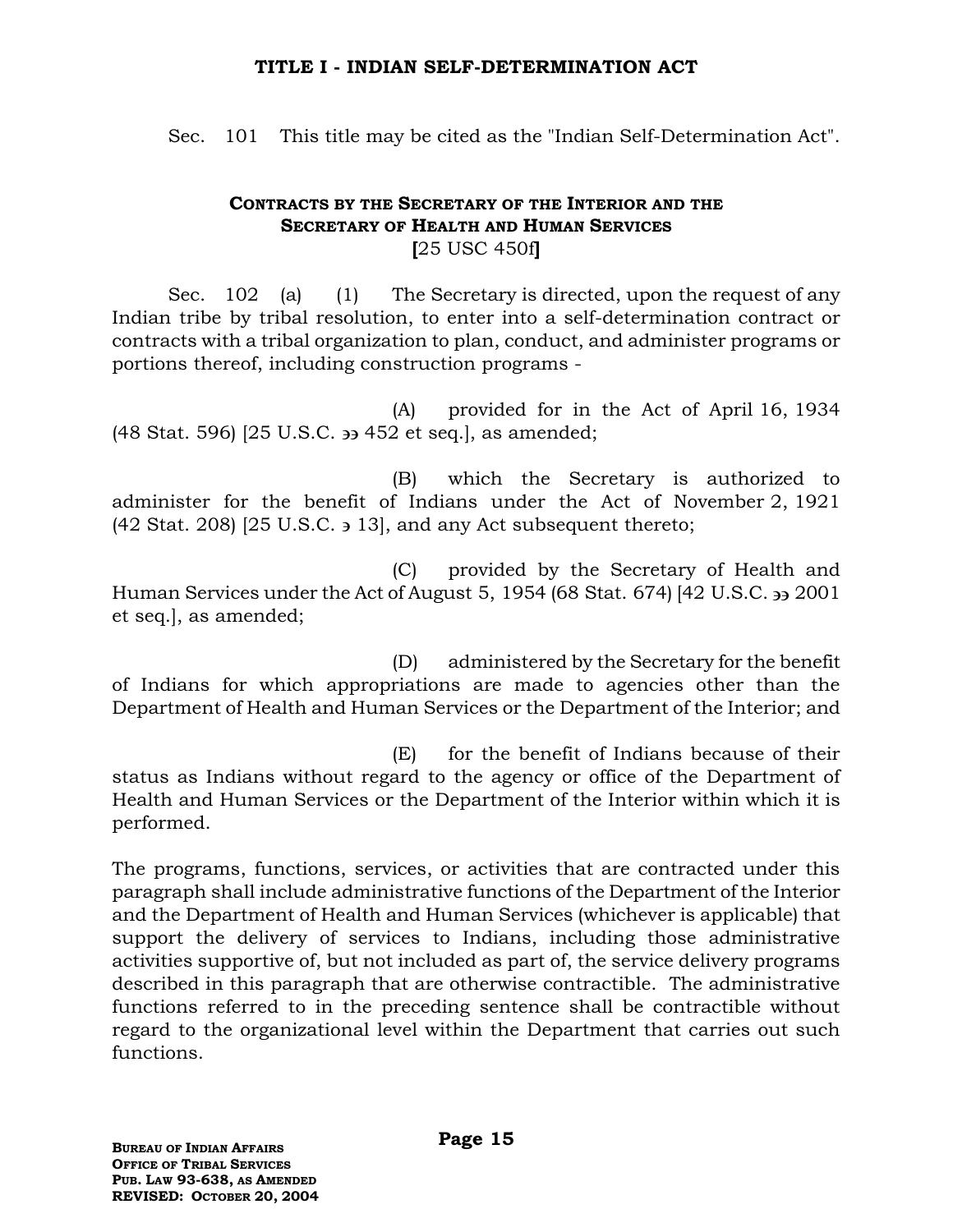(2) If so authorized by an Indian tribe under paragraph (1) of this subsection, a tribal organization may submit a proposal for a self-determination contract, or a proposal to amend or renew a self-determination contract, to the Secretary for review. Subject to the provisions of paragraph (4), the Secretary shall, within ninety days after receipt of the proposal, approve the proposal and award the contract unless the Secretary provides written notification to the applicant that contains a specific finding that clearly demonstrates that, or that is supported by a controlling legal authority that -

(A) the service to be rendered to the Indian beneficiaries of the particular program or function to be contracted will not be satisfactory;

- 
- (B) adequate protection of trust resources is not

assured;

(C) the proposed project or function to be contracted for cannot be properly completed or maintained by the proposed contract;

(D) the amount of funds proposed under the contract is in excess of the applicable funding level for the contract, as determined under section 106(a); or

(E) the program, function, service, or activity (or portion thereof) that is the subject of the proposal is beyond the scope of programs, functions, services, or activities covered under paragraph (1) because the proposal includes activities that cannot lawfully be carried out by the contractor.

Notwithstanding any other provision of law, the Secretary may extend or otherwise alter the 90-day period specified in the second sentence of this subsection, if before expiration of such period, the Secretary obtains the voluntary and express written consent of the tribe or tribal organization to extend or otherwise alter such period. The contractor shall include in the proposal of the contractor the standards under which the tribal organization will operate the contracted program, service, function, or activity, including in the area of construction, provisions regarding the use of licensed and qualified architects, applicable health and safety standards, adherence to applicable Federal, State, local, or tribal building codes and engineering standards. The standards referred to in the preceding sentence shall ensure structural integrity, accountability of funds, adequate competition for subcontracting under tribal or other applicable law, the commencement, performance, and completion of the contract, adherence to project plans and specifications (including any applicable Federal construction guidelines and manuals), the use of proper materials and workmanship, necessary inspection and testing, and changes, modifications, stop work, and termination of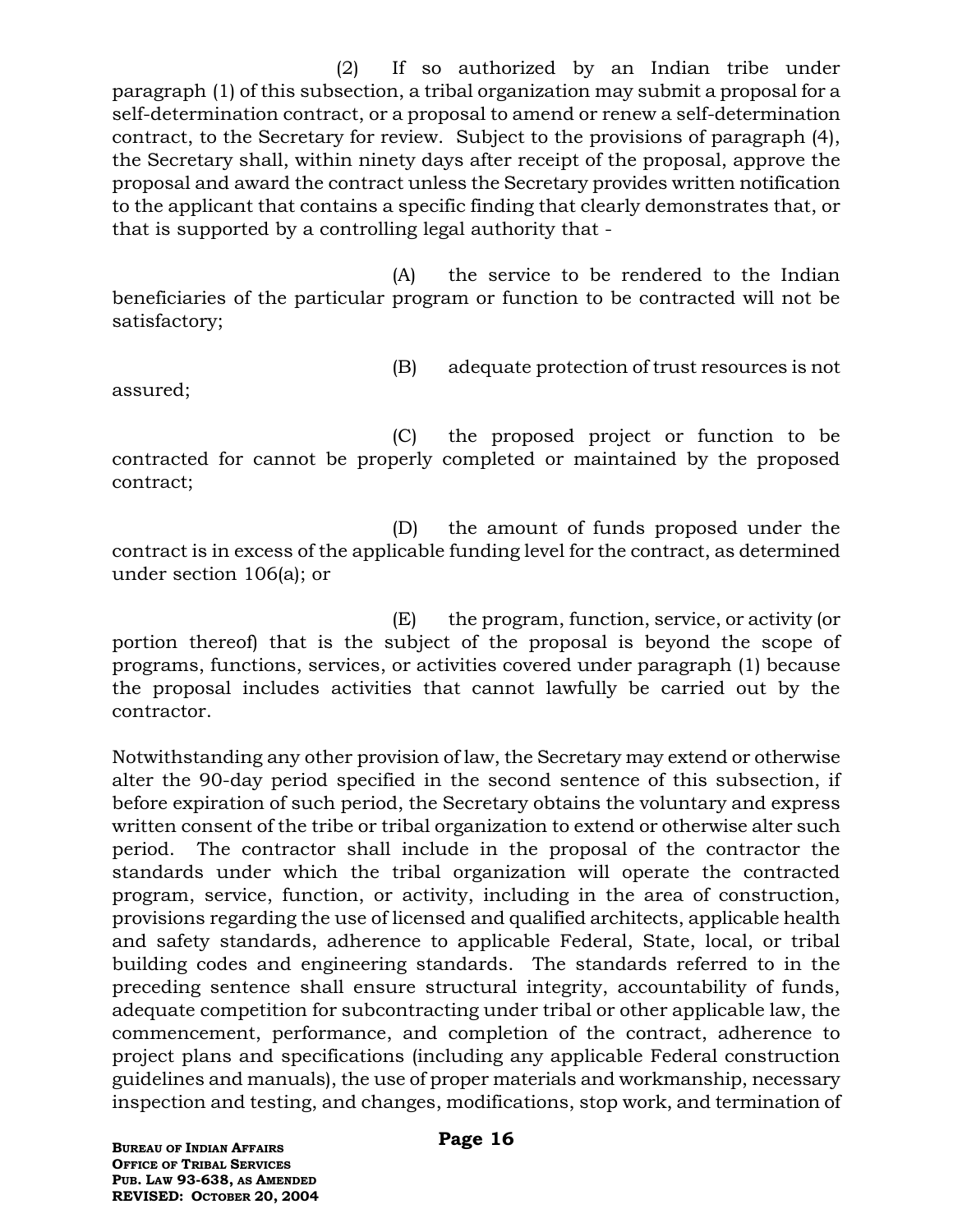the work when warranted.

(3) Upon the request of a tribal organization that operates two or more mature self-determination contracts, those contracts may be consolidated into one single contract.

(4) The Secretary shall approve any severable portion of a contract proposal that does not support a declination finding described in paragraph (2). If the Secretary determines under such paragraph that a contract proposal -

(A) proposes in part to plan, conduct, or administer a program, function, service, or activity that is beyond the scope of programs covered under paragraph (1), or

(B) proposes a level of funding that is in excess of the applicable level determined under section 106(a), subject to any alteration in the scope of the proposal that the Secretary and the tribal organization agree to, the Secretary shall, as appropriate, approve such portion of the program, function, service, or activity as is authorized under paragraph (1) or approve a level of funding authorized under section 106(a). If a tribal organization elects to carry out a severable portion of a contract proposal pursuant to this paragraph, subsection (b) shall only apply to the portion of the contract that is declined by the Secretary pursuant to this subsection.

(b) Whenever the Secretary declines to enter into a self-determination contract or contracts pursuant to subsection (a) of this section, the Secretary shall -

organization,

(1) state any objections in writing to the tribal

(2) provide assistance to the tribal organization to overcome the stated objections, and

(3) provide the tribal organization with a hearing on the record with the right to engage in full discovery relevant to any issue raised in the matter and the opportunity for appeal on the objections raised, under such rules and regulations as the Secretary may promulgate, except that the tribe or tribal organization may, in lieu of filing such appeal, exercise the option to initiate an action in a Federal district court and proceed directly to such court pursuant to section 110(a).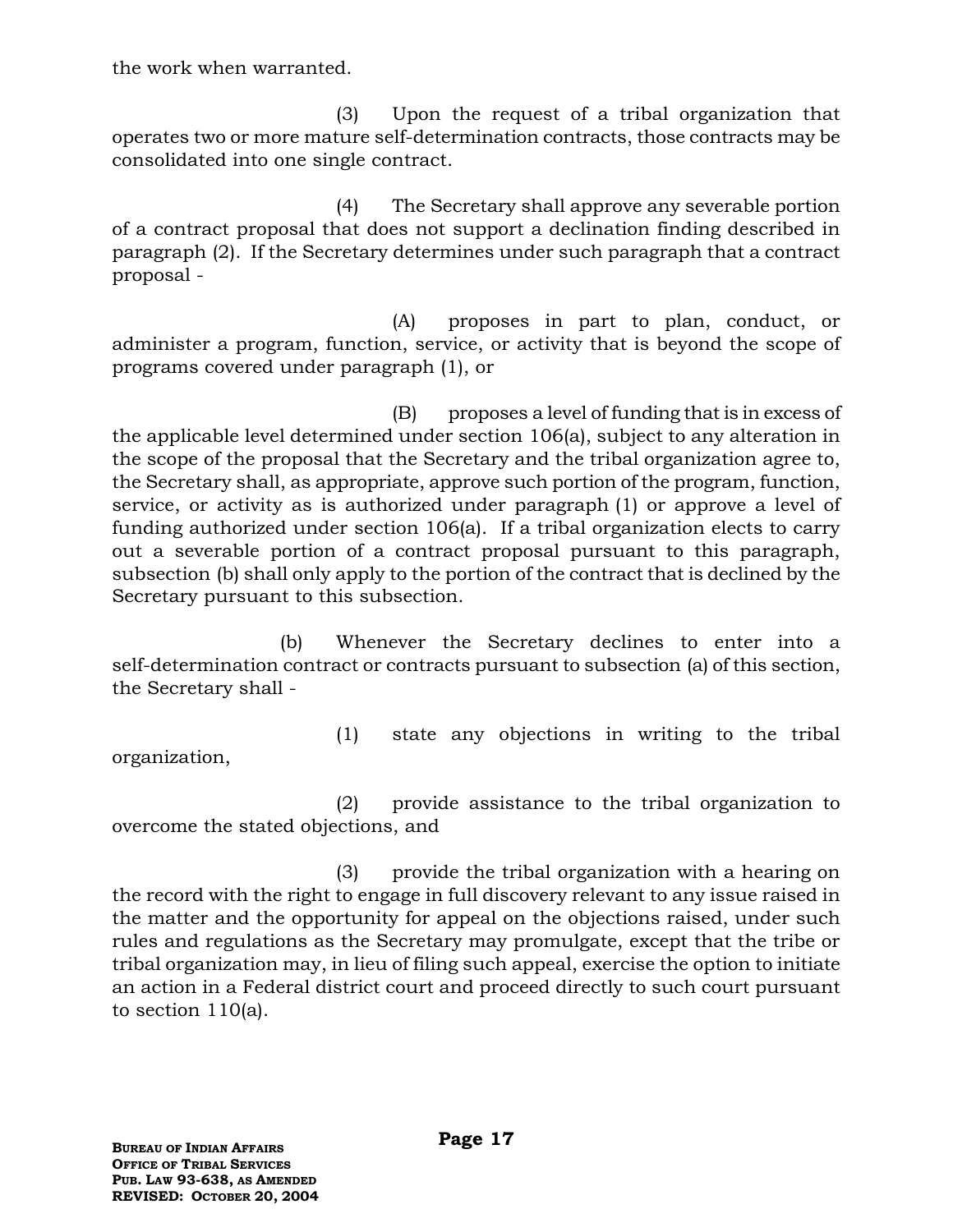(c) (1) Beginning in 1990, the Secretary shall be responsible for obtaining or providing liability insurance or equivalent coverage, on the most cost-effective basis, for Indian tribes, tribal organizations, and tribal contractors carrying out contracts, grant agreements and cooperative agreements pursuant to this Act. In obtaining or providing such coverage, the Secretary shall take into consideration the extent to which liability under such contracts or agreements are covered by the Federal Tort Claims Act.

(2) In obtaining or providing such coverage, the Secretary shall, to the greatest extent practicable, give a preference to coverage underwritten by Indian-owned economic enterprises as defined in section 3 of the Indian Financing Act of 1974 (88 Stat. 77; 25 U.S.C. 1451 et seq.), except that, for the purposes of this subsection, such enterprises may include non-profit corporations.

(3) (A) Any policy of insurance obtained or provided by the Secretary pursuant to this subsection shall contain a provision that the insurance carrier shall waive any right it may have to raise as a defense the sovereign immunity of an Indian tribe from suit, but that such waiver shall extend only to claims the amount and nature of which are within the coverage and limits of the policy and shall not authorize or empower such insurance carrier to waive or otherwise limit the tribe's sovereign immunity outside or beyond the coverage or limits of the policy of insurance.

(B) No waiver of the sovereign immunity of an Indian tribe pursuant to this paragraph shall include a waiver to the extent of any potential liability for interest prior to judgment or for punitive damages or for any other limitation on liability imposed by the law of the State in which the alleged injury occurs.

(d) For purposes of section 224 of the Public Health Service Act of July 1, 1944 (42 Stat. 233(a)), as amended by section 4 of the Act of December 31, 1970 (84 Stat. 1870), with respect to claims by any person, initially filed on or after December 22, 1987, whether or not such person is an Indian or Alaska Native or is served on a fee basis or under other circumstances as permitted by Federal law or regulations for personal injury, including death, resulting from the performance prior to, including, or after December 22, 1987, of medical, surgical, dental, or related functions, including the conduct of clinical studies or investigations, or for purposes of section 2679, title 28, United States Code, with respect to claims by any such person, on or after the date of enactment of the Indian Self-Determination and Education Assistance Act Amendments of 1990, for personal injury, including death, resulting from the operation of an emergency motor vehicle, an Indian tribe, a tribal organization or Indian contractor carrying out a contract, grant agreement, or cooperative agreement under sections 102 or 103 of this Act [this section or 25 U.S.C. 3 450h] is deemed to be part of the Public Health Service in the Department of Health and Human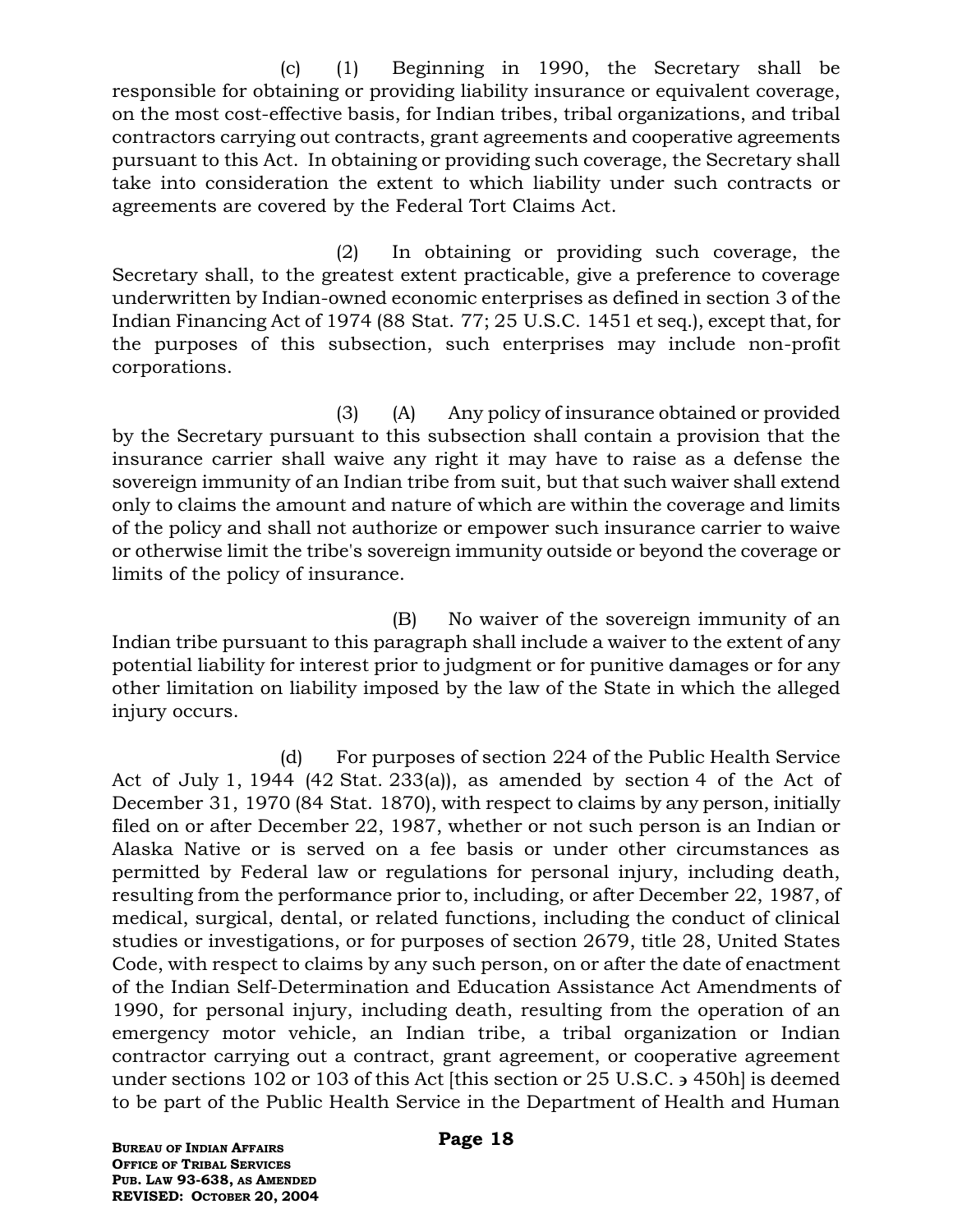Services while carrying out any such contract or agreement and its employees (including those acting on behalf of the organization or contractor as provided in section 2671 of title 28, United States Code, and including an individual who provides health care services pursuant to a personal services contract with a tribal organization for the provision of services in any facility owned, operated, or constructed under the jurisdiction of the Indian Health Service) are deemed employees of the Service while acting within the scope of their employment in carrying out the contract or agreement: *Provided*, That such employees shall be deemed to be acting within the scope of their employment in carrying out such contract or agreement when they are required, by reason of such employment, to perform medical, surgical, dental or related functions at a facility other than the facility operated pursuant to such contract or agreement, but only if such employees are not compensated for the performance of such functions by a person or entity other than such Indian tribe, tribal organization or Indian contractor.

(e) (1) With respect to any hearing or appeal conducted pursuant to subsection (b)(3) or any civil action conducted pursuant to section 110(a), the Secretary shall have the burden of proof to establish by clearly demonstrating the validity of the grounds for declining the contract proposal (or portion thereof).

(2) Notwithstanding any other provision of law, a decision by an official of the Department of the Interior or the Department of Health and Human Services, as appropriate (referred to in this paragraph as the >Department=) that constitutes final agency action and that relates to an appeal within the Department that is conducted under subsection (b)(3) shall be made either -

(A) by an official of the Department who holds a position at a higher organizational level within the Department than the level of the departmental agency (such as the Indian Health Service or the Bureau of Indian Affairs) in which the decision that is the subject of the appeal was made; or

(B) by an administrative judge.

**{**As amended by: 101(g) [Title II] of Pub. Law 100-202 (101 Stat. 1329-246) Dec. 22, 1987; Title II of Pub. Law 100-446 (102 Stat. 1817) Sept. 27, 1988; Title II, 201(a)(b) of Pub. Law 100-472 (102 Stat. 2288) Oct. 5, 1988; Title II,  $\frac{1}{2}$  210 of Pub. Law 100-581 (102 Stat. 2941) Nov. 1, 1988; Title II, 203(b) of Pub. Law 101-644 (104 Stat. 4666) Nov. 29, 1990; 3 102(5)-(9) of Pub. Law 103-413 (108 Stat. 4250) Oct. 25, 1994; 6 of Pub. Law 106-260 (114 Stat. 732) Aug. 18, 2000**}**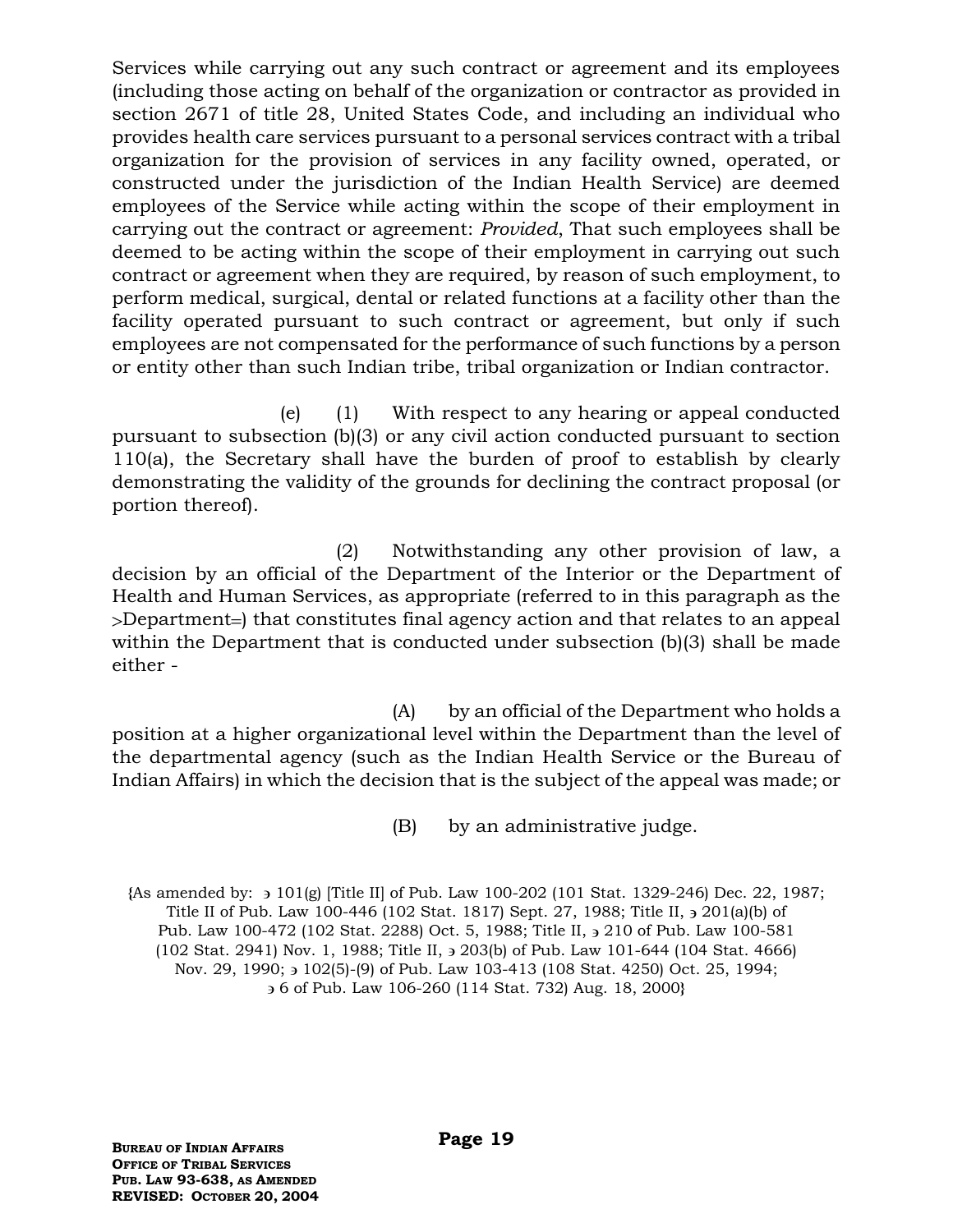#### **GRANTS TO INDIAN TRIBAL ORGANIZATIONS**

**[**25 USC 450h**]**

Sec. 103 (a) The Secretary of the Interior is authorized, upon the request of any Indian tribe (from funds appropriated for the benefit of Indians pursuant to the Act of November 2, 1921 (42 Stat. 208) [25 U.S.C.  $\geq$  13], and any Act subsequent thereto) to contract with or make a grant or grants to any tribal organization for -

(1) the strengthening or improvement of tribal government (including, but not limited to, the development, improvement, and administration of planning, financial management, or merit personnel systems; the improvement of tribally funded programs or activities; or the development, construction, improvement, maintenance, preservation, or operation of tribal facilities or resources);

(2) the planning, training, evaluation of other activities designed to improve the capacity of a tribal organization to enter into a contract or contracts pursuant to section 102 of this Act and the additional costs associated with the initial years of operation under such a contract or contracts; or

(3) the acquisition of land in connection with items (1) and (2) above: *Provided*, That in the case of land within Indian country (as defined in chapter 53 of title 18, United States Code) or which adjoins on at least two sides lands held in trust by the United States for the tribe or for individual Indians, the Secretary of Interior may (upon request of the tribe) acquire such land in trust for the tribe.

(b) The Secretary of Health and Human Services may, in accordance with regulations adopted pursuant to section 107 of this Act [25 U.S.C. 450k], make grants to any Indian tribe or tribal organization for -

(1) the development, construction, operation, provision, or maintenance of adequate health facilities or services including the training of personnel for such work, from funds appropriated to the Indian Health Service for Indian health services or Indian health facilities; or

(2) planning, training, evaluation or other activities designed to improve the capacity of a tribal organization to enter into a contract or contracts pursuant to section 103 of this Act.

(c) The provisions of any other Act notwithstanding, any funds made available to a tribal organization under grants pursuant to this section may be used as matching shares for any other Federal grant programs which contribute to the purposes for which grants under this section are made. (d) The Secretary is directed, upon the request of any tribal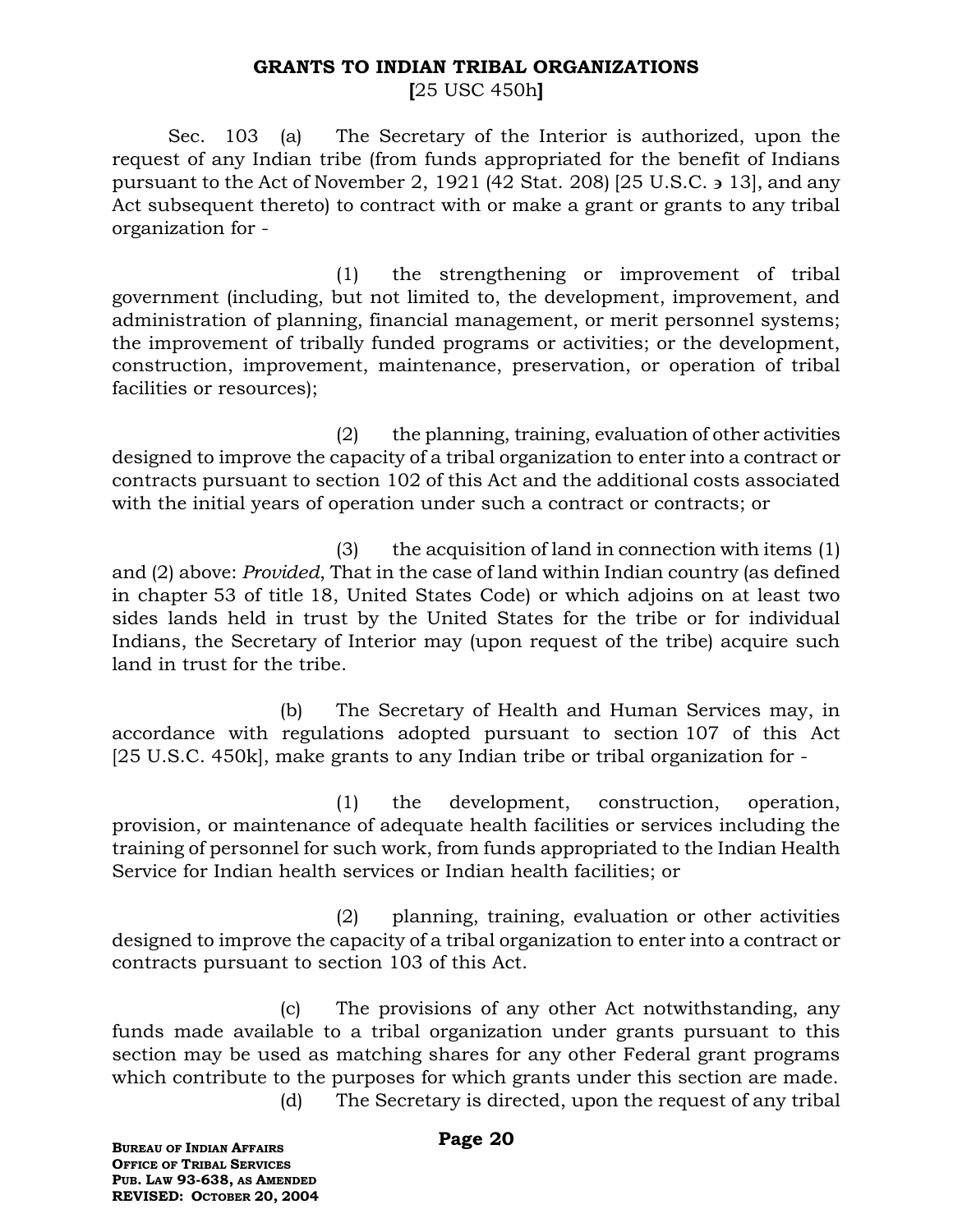organization and subject to the availability of appropriations, to provide technical assistance on a nonreimbursable basis to such tribal organization -

(1) to develop any new self-determination contract authorized pursuant to this Act;

(2) to provide for the assumption by such tribal organization of any program, or portion thereof, provided for in section 102(a)(1) of this Act; or

(3) to develop modifications to any proposal for a self-determination contract which the Secretary has declined to approve pursuant to section 102 of the Act.

(e) The Secretary is authorized, upon the request of an Indian tribe, to make a grant to any tribal organization for -

(1) obtaining technical assistance from providers designated by the tribal organization, including tribal organizations that operate mature contracts, for the purposes of program planning and evaluation, including the development of any management systems necessary for contract management, and the development of cost allocation plans for indirect cost rates; and

(2) the planning, designing, monitoring, and evaluating of Federal programs serving the tribe, including Federal administrative functions.

**{**As amended by: Title II, 202 of Pub. Law 100-472 (102 Stat. 2289) Oct. 5, 1988; Title II, 203(g)(1) of Pub. Law 101-644 (104 Stat. 4666) Nov. 29, 1990**}**

## **PERSONNEL**

**[**25 USC 450i**]**

Sec. 104 (a) Section 3371(2) of chapter 33 of title 5, United States Code, is amended -

(1) by deleting the word Aand $\cong$  immediately after the semicolon in clause (A);

(2) by deleting the period at the end of clause (B) and inserting in lieu thereof a semicolon and the word Aand $\leq$ ; and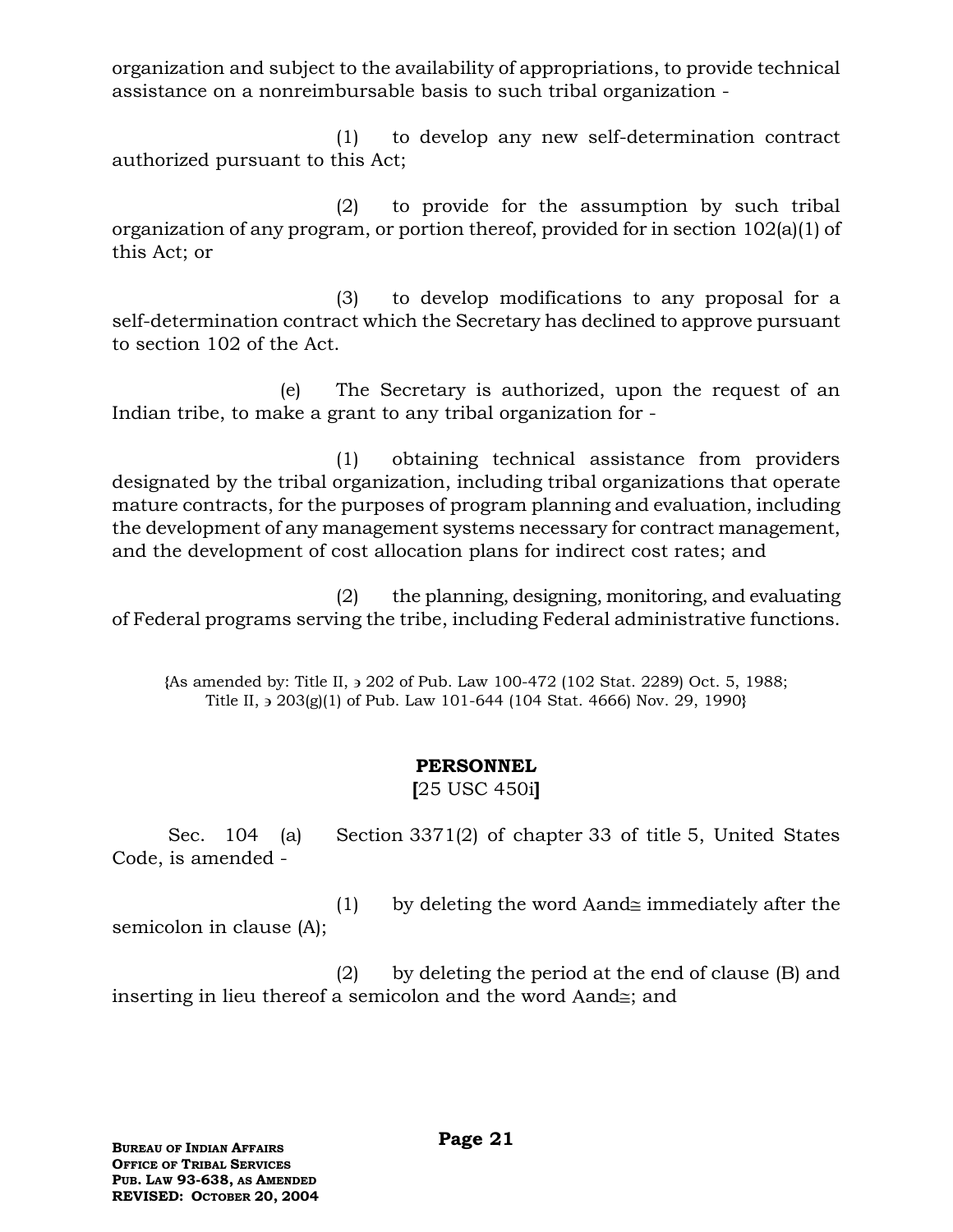clause:

A(C) any Indian tribe, band, nation, or other organized group or community, including any Alaska Native village as defined in the Alaska Native Claims Settlement Act (85 Stat. 688), which is recognized as eligible for the special programs and services provided by the United States to Indians because of their status as Indians and includes any tribal organization as defined in section 4(m) of the Indian Self-Determination and Education Assistance Act.≅

(b) The Act of August 5, 1954 (68 Stat. 674), as amended, is further amended by adding a new section 8 after section 7 of the Act, as follows:

ASec. 8. In accordance with subsection (d) of section 214 of the Public Health Service Act (58 Stat. 690), as amended, upon the request of any Indian tribe, band, group, or community, commissioned officers of the Service may be assigned by the Secretary for the purpose of assisting such Indian tribe, group, band, or community in carrying out the provisions of contracts with, or grants to, tribal organizations pursuant to sections 102 and 103 of the Indian Self-Determination and Education Assistance Act.

(c) Paragraph (2) of subsection (a) of section 6 of the Military Selective Service Act of 1967 (81 Stat. 100), as amended, is amended by inserting after the words AEnvironmental Science Services Administration $\cong$  the words Aor who are assigned to assist Indian tribes, groups, bands, or communities pursuant to the Act of August 5, 1954 (68 Stat. 674), as amended  $\equiv$ .

(d) Section 502 of the Intergovernmental Personnel Act of 1970 (84 Stat. 1909, 1925) is amended -

(1) by deleting the word Aand after paragraph (3);

(2) by deleting the period after paragraph (4) and inserting in lieu thereof a semicolon and the word Aand $\equiv$ ; and

(3) by adding at the end thereof the following new

paragraph:

(5) Notwithstanding the population requirements of section 203(a) and 303(c) of this Act, a  $>$ local government= and a  $>$ general local government also mean the recognized governing body of an Indian tribe, band, pueblo, or other organized group or community, including any Alaska Native village, as defined in the Alaska Native Claims Settlement Act (85 Stat. 688), which performs substantial governmental functions. The requirements of sections 203(c) and 303(d) of this Act, relating to reviews by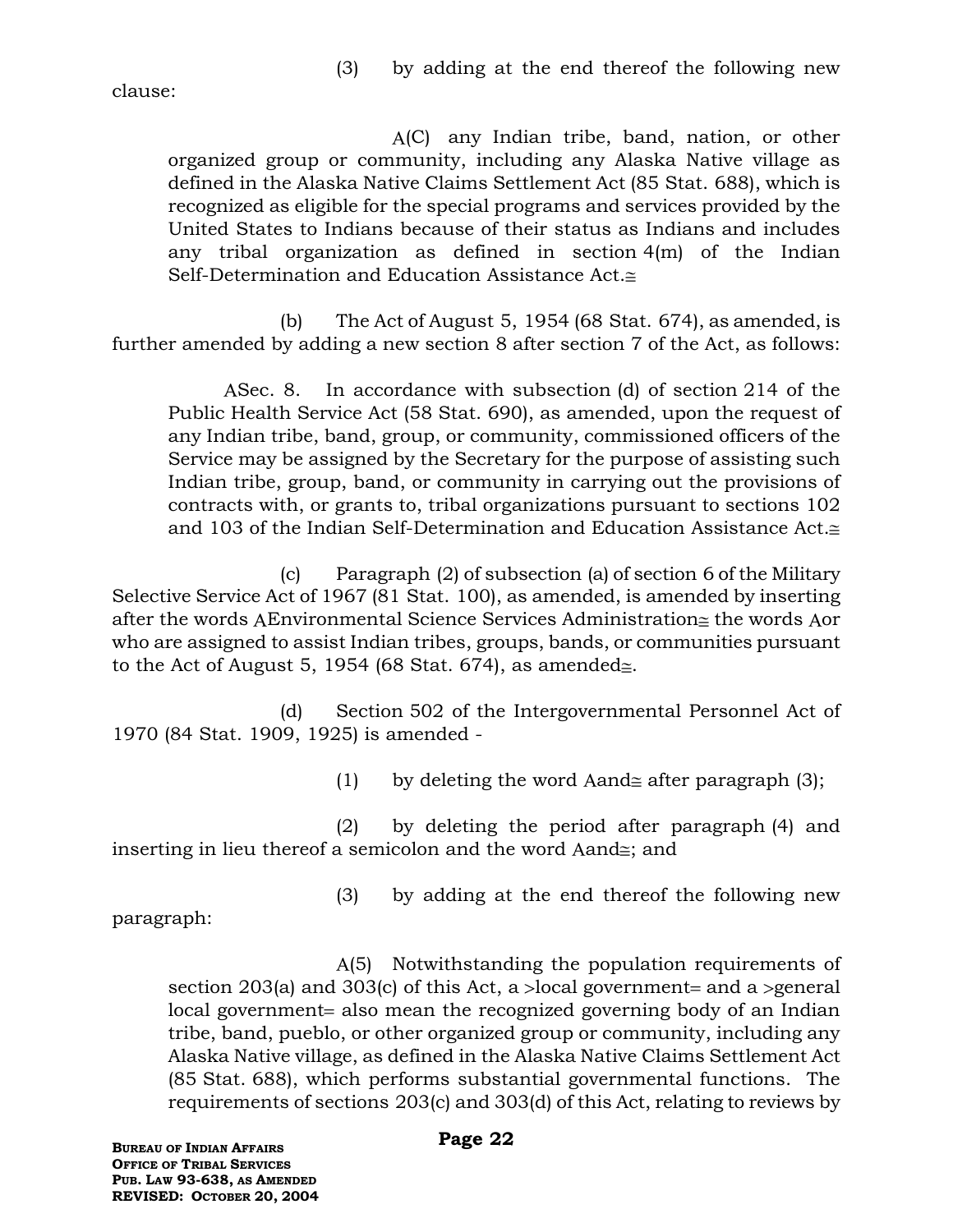the Governor of a State, do not apply to grant applications from the governing body of an Indian tribe, although nothing in this Act is intended to discourage or prohibit voluntary communication and cooperation between Indian tribes and State and local governments.

(e) Notwithstanding the provisions of sections 8347(o), 8713, and 8914 of title 5, United States Code, executive order, or administrative regulation, an employee serving under an appointment not limited to one year or less who leaves Federal employment to be employed by a tribal organization, in connection with governmental or other activities which are or have been performed by employees in or for Indian communities is entitled, if the employee and the tribal organization so elect, to the following:

(1) To retain coverage, rights, and benefits under subchapter I of chapter 81 (ACompensation for Work Injuries $\cong$ ) of title 5, United States Code, and for this purpose his employment with the tribal organization shall be deemed employment by the United States. However, if an injured employee, or his dependents in case of his death, receives from the tribal organization any payment (including an allowance, gratuity, payment under an insurance policy for which the premium is wholly paid by the tribal organization, or other benefit of any kind) on account of the same injury or death, the amount of that payment shall be credited against any benefit payable under subchapter I of chapter 81 of title 5, United States Code, as follows:

(A) payments on account of injury or disability shall be credited against disability compensation payable to the injured employee; and

(B) payments on account of death shall be credited against death compensation payable to dependents of the deceased employee.

(2) To retain coverage, rights, and benefits under chapter 83 (ARetirement $\leq$ ) or chapter 84 (AFederal Employees Retirement System $\cong$  of title 5, United States Code [5 U.S.C. 8301 et seq., 8401 et seq.], if necessary employee deductions and agency contributions in payment for coverage, rights, and benefits for the period of employment with the tribal organization are currently deposited in the Civil Service Retirement and Disability Fund (section 8348 of title 5, United States Code); and the period during which coverage, rights, and benefits are retained under this paragraph is deemed creditable service under section 8332 of title 5, United States Code. Days of unused sick leave to the credit of an employee under a formal leave system at the time the employee leaves Federal employment to be employed by a tribal organization remain to his credit for retirement purposes during covered service with the tribal organization.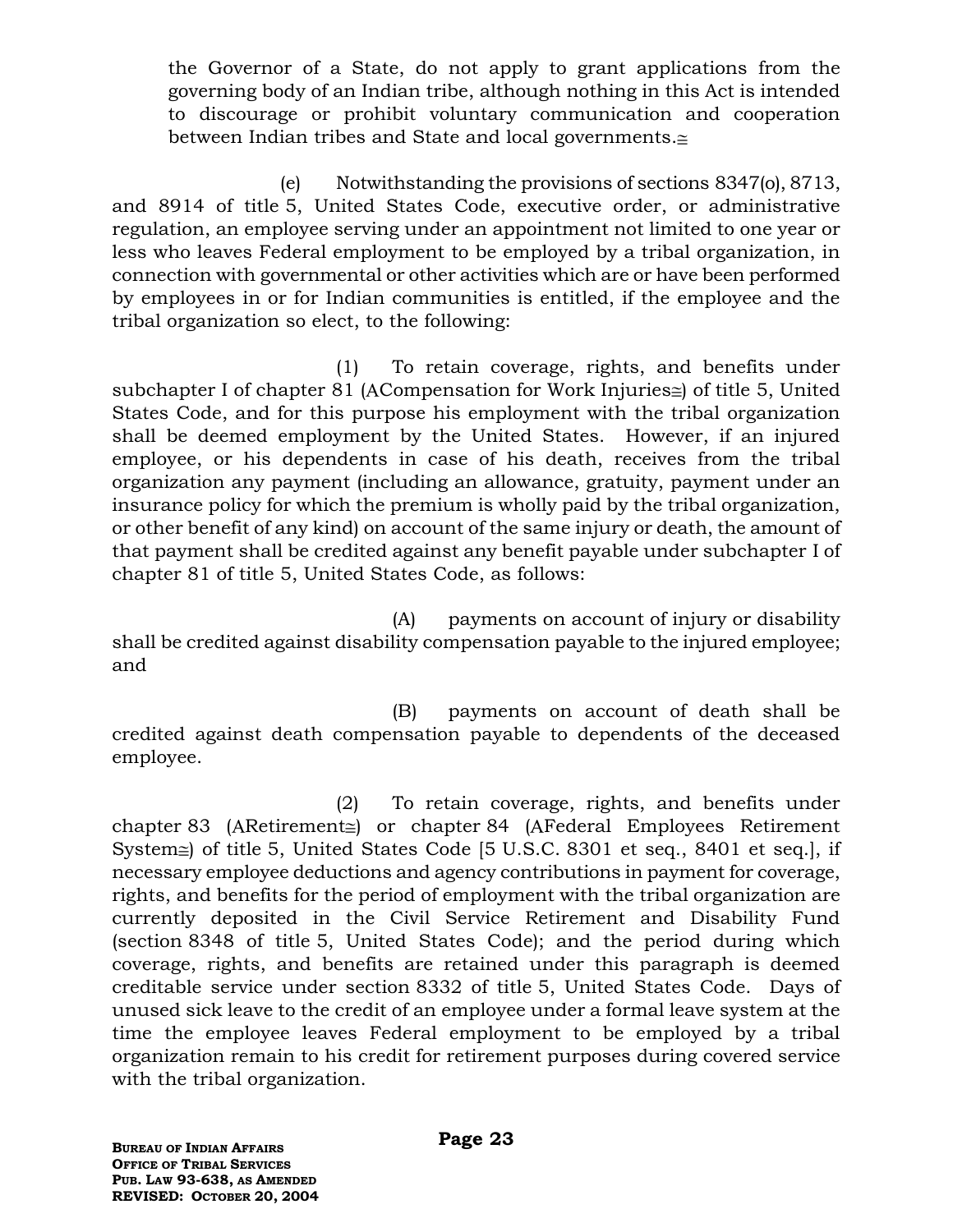(3) To retain coverage, rights, and benefits under chapter 89 (AHealth Insurance $\equiv$ ) of title 5, United States Code, if necessary employee deductions and agency contributions in payment for the coverage, rights, and benefits for the period of employment with the tribal organization are currently deposited in the Employee's Health Benefit Fund (section 8909 of title 5, United States Code); and the period during which coverage, rights and benefits are retained under this paragraph is deemed service as an employee under chapter 89 of title 5, United States Code.

(4) To retain coverage, rights, and benefits under chapter 87 (ALife Insurance $\cong$ ) of title 5, United States Code [5 U.S.C. 8701 et seq.], if necessary employee deductions and agency contributions in payment for the coverage, rights, and benefits for the period of employment with the tribal organization are currently deposited in the Employee's Life Insurance Fund (section 8714 of title 5, United States Code [5 U.S.C. 8714 et seq.]); and the period during which coverage, rights, and benefits are retained under this paragraph is deemed service as an employee under chapter 87 of title 5, United States Code [5 U.S.C. 8701 et seq.].

(f) During the period an employee is entitled to coverage, rights, and benefits pursuant to the preceding subsection, the tribal organization employing such employee shall deposit currently in the appropriate funds the employee deductions and agency contributions required by paragraphs (2), (3), and (4) of such preceding subsection.

(g) An employee who is employed by a tribal organization under subsection (e) of this section and such tribal organization shall make the election to retain the coverages, rights, and benefits in paragraphs (1), (2), (3), and (4) of subsection (e) before the date of his employment by a tribal organization. An employee who is employed by a tribal organization under subsection (e) of this section shall continue to be entitled to the benefits of such subsection if he is employed by another tribal organization to perform service in activities of the type described in such subsection.

(h) For the purposes of subsections (e), (f), and (g) of this section, the term "employee" means an employee as defined in section 2105 of title 5, United States Code.

(i) The President may prescribe regulations necessary to carry out the provisions of subsections  $(e)$ ,  $(f)$ ,  $(g)$ , and  $(h)$   $[(a)-(c)]$  of this section and to protect and assure the compensation, retirement, insurance, leave, reemployment rights, and such other similar civil service employment rights as he finds appropriate.

(j) Anything in sections 205 and 207 of title 18, United States Code to the contrary notwithstanding, officers and employees of the United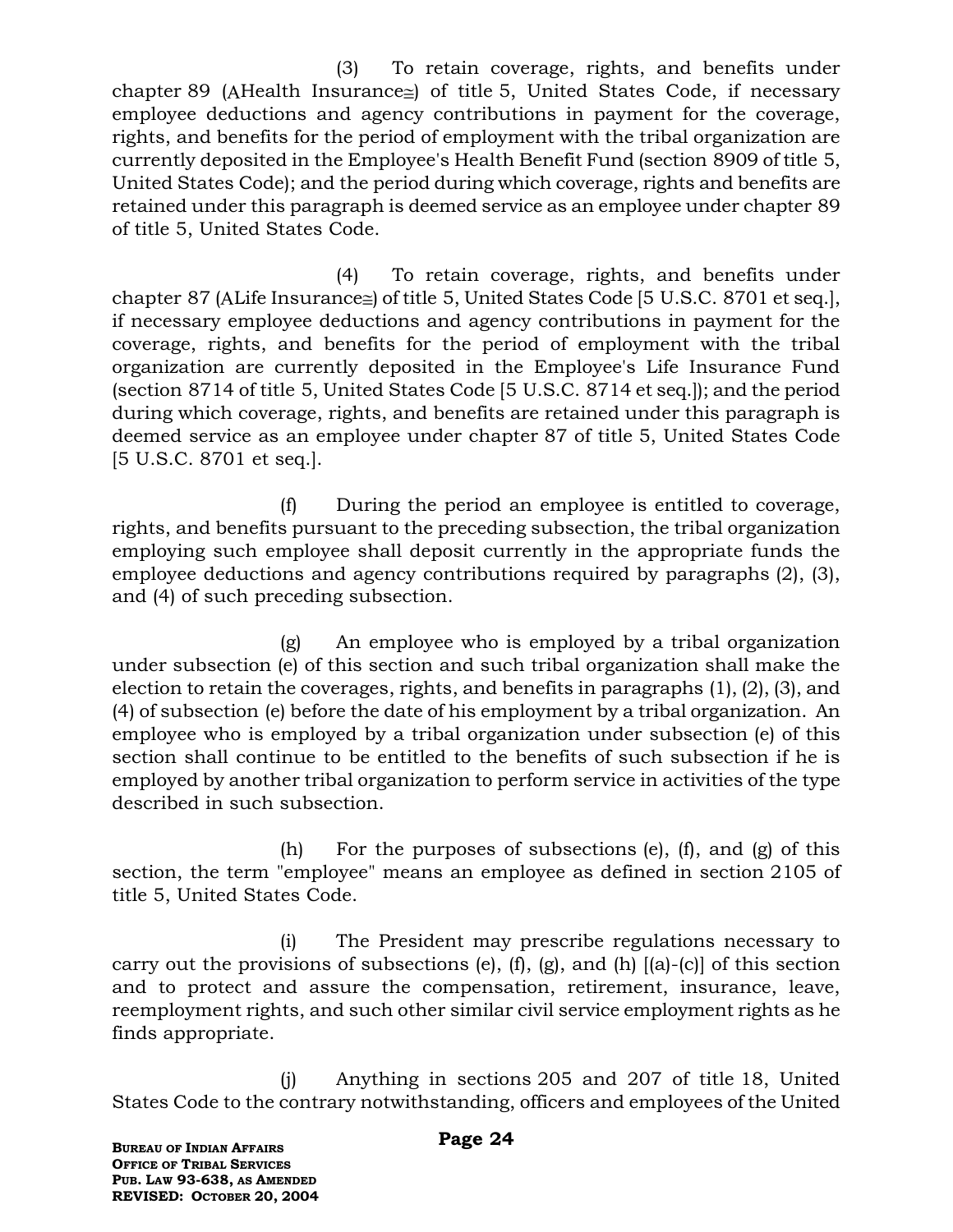States assigned to an Indian tribe as authorized under section 3372 of title 5, United States Code, or section 2072 of the Revised Statutes (25 U.S.C. 48) and former officers and employees of the United States employed by Indian tribes may act as agents or attorneys for or appear on behalf of such Indian tribes in connection with any matter pending before any department, agency, court, or commission, including any matter in which the United States is a party or has a direct and substantial interest: *Provided*, That each such officer or employee or former officer or employee must advise in writing the head of the department, agency, court, or commission with which he is dealing or appearing on behalf of the tribe of any personal and substantial involvement he may have had as an officer or employee of the United States in connection with the matter involved.

(k) Section 3372(a) of title 5, United States Code, is further amended to add the following to the end thereof:  $\geq$  If the employee fails to complete the period of assignment and there is another employee willing and available to do so, the Secretary may assign the employee to complete the period of assignment and may execute an agreement with the tribal organization with respect to the replacement employee. That agreement may provide for a different period of assignment as may be agreed to by the Secretary and the tribal organization.=.

(l) Section 3372 of title 5, United States Code, is further amended by adding a new subsection (d) as follows:

A(d) Where the employee is assigned to a tribal organization, the employee shall be eligible for promotions, periodic step-increases, additional step-increases, merit pay, and cash awards, as defined in chapters 53 and 54 of this title, on the same basis as other Federal  $emplorees. \cong$ 

(m) The status of an Indian (as defined in section 19 of the Act of June 18, 1934 (48 Stat. 988; 25 U.S.C. 479) appointed (except temporary appointments) to the Federal service under an excepted appointment under the authority of section 12 of the Act of June 18, 1934 (25 U.S.C. 472), or any other provision of law granting a preference to Indians in personnel actions, shall be converted to a career appointment in the competitive service after three years of continuous service and satisfactory performance. The conversion shall not alter the Indian's eligibility for preference in personnel actions.

**{**As amended by: Title I, 104(e)-(j), (m) [105(e)-(j)] of Pub. Law 93-638 (88 Stat. 2209) Jan. 4, 1975;  $\frac{1}{2}$  210(a) of Pub. Law 89-702, Nov. 2, 1966 as added Oct. 14, 1983,  $\frac{1}{2}$  in part, of Pub. Law 98-129 (97 Stat. 843); 3(a) of Pub. Law 99-221, (99 Stat. 1735) Dec. 26, 1985; Title II,  $\geq$  203(a), (d)-(f) of Pub. Law 100-472 (102 Stat. 2290) Oct. 5, 1988;  $\frac{1}{2}$  (a)(6) of Pub. Law 101-301 (104 Stat. 206) May 24, 1990**}**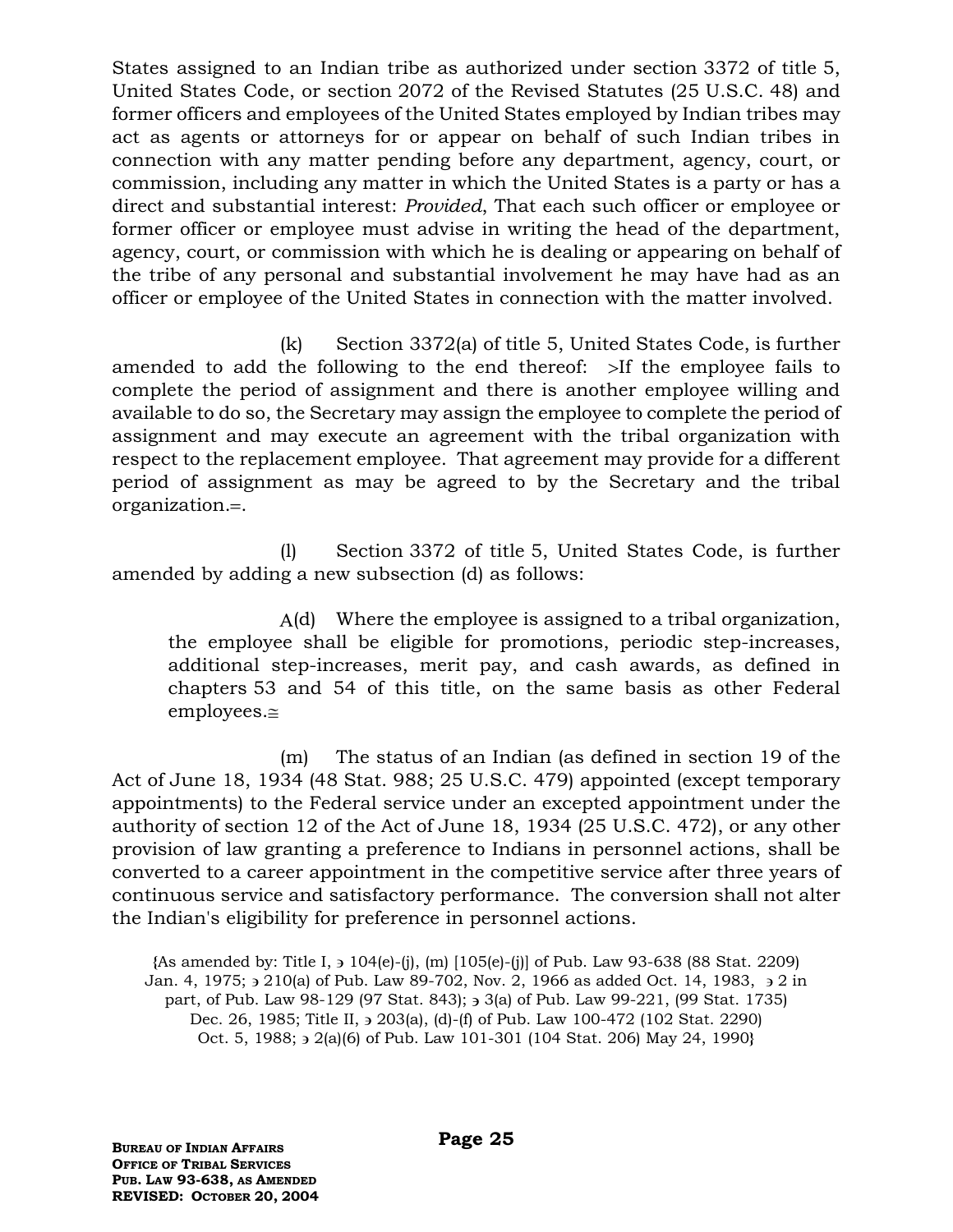#### **ADMINISTRATIVE PROVISIONS**

**[**25 USC 450j**]**

Sec. 105 (a) (1) Notwithstanding any other provision of law, subject to paragraph (3), the contracts and cooperative agreements entered into with tribal organizations pursuant to section 102 shall not be subject to Federal contracting or cooperative agreement laws (including any regulations), except to the extent that such laws expressly apply to Indian tribes.

(2) Program standards applicable to a nonconstruction self-determination contract shall be set forth in the contract proposal and the final contract of the tribe or tribal organization.

(3) (A) With respect to a construction contract (or a subcontract of such a construction contract), the provisions of the Office of Federal Procurement Policy Act (41 U.S.C. 401 et seq.) and the regulations relating to acquisitions promulgated under such Act shall apply only to the extent that the application of such provision to the construction contract (or subcontract) is -

(i) necessary to ensure that the contract may be carried out in a satisfactory manner;

(ii) directly related to the construction

activity; and

(iii) not inconsistent with this Act.

(B) A list of the Federal requirements that meet the requirements of clauses (i) through (iii) of subparagraph (A) shall be included in an attachment to the contract pursuant to negotiations between the Secretary and the tribal organization.

(C) (i) Except as provided in subparagraph (B), no Federal law listed in clause (ii) or any other provision of Federal law (Including Executive order) relating to acquisition by the Federal Government shall apply to a construction contract that a tribe or tribal organization enters into under this Act, unless expressly provided in such law.

(ii) The laws listed in this paragraph are as

(I) The Federal Property and Administrative Services Act of 1949 (40 U.S.C. 471 et seq.).

(II) Section 3709 of the Revised

Statutes.

follows:

**Page 26**

**BUREAU OF INDIAN AFFAIRS OFFICE OF TRIBAL SERVICES PUB. LAW 93-638, AS AMENDED REVISED: OCTOBER 20, 2004**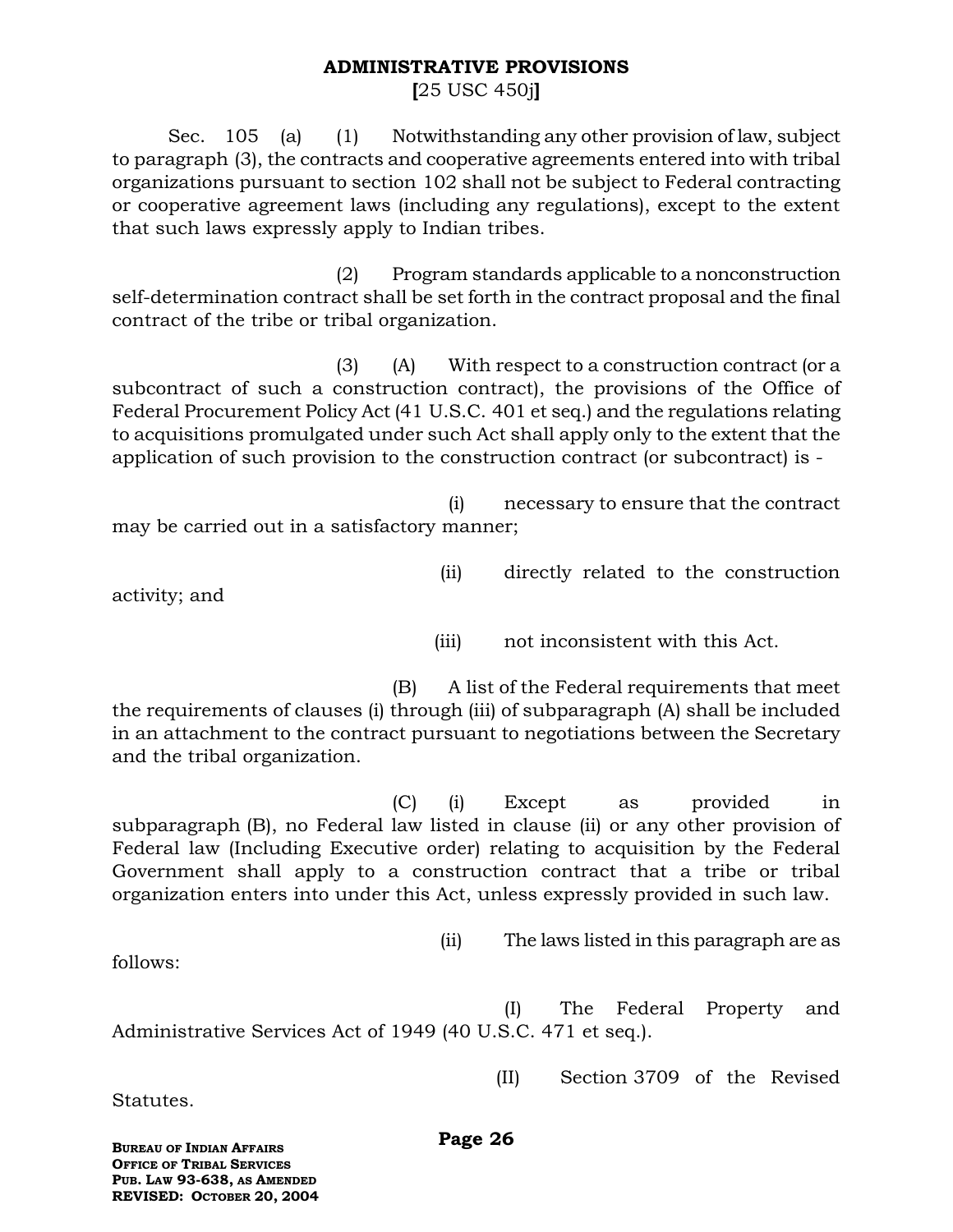(III) Section 9(c) of the Act of August 2, 1946 (60 Stat. 809, chapter 744). (IV) Title III of the Federal Property and Administrative Services Act of 1949 (63 Stat. 393 et seq., chapter 288). (V) Section 13 of the Act of October 3, 1944 (58 Stat. 770; chapter 479). (VI) Chapters 21, 25, 27, 29, and 31 of title 44, United States Code. (VII) Section 2 of the Act of June 13, 1934 (48 Stat. 948, chapter 483). (VIII) Sections 1 through 12 of the Act of June 30, 1936 (49 Stat. 2036 et seq., chapter 881). (IX) The Service Control Act of 1965 (41 U.S.C. 351 et seq.). (X) The Small Business Act (15 U.S.C. 631 et seq.). (XI) Executive Orders Nos. 12138,

11246, 11701 and 11758.

(b) Payments of any grants or under any contracts pursuant to sections 102 and 103 of this Act may be made in advance or by way of reimbursement and in such installments and on such conditions as the appropriate Secretary deems necessary to carry out the purposes of this title. The transfer of funds shall be scheduled consistent with program requirements and applicable Treasury regulations, so as to minimize the time elapsing between the transfer of such funds from the United States Treasury and the disbursement thereof by the tribal organization, whether such disbursement occurs prior to or subsequent to such transfer of funds. Tribal organizations shall not be held accountable for interest earned on such funds, pending their disbursement by such organization.

(c) (1) A self-determination contract shall be -

(A) for a term not to exceed three years in the case of other than a mature contract, unless the appropriate Secretary and the tribe agree that a longer term would be advisable, and

(B) for a definite or an indefinite term, as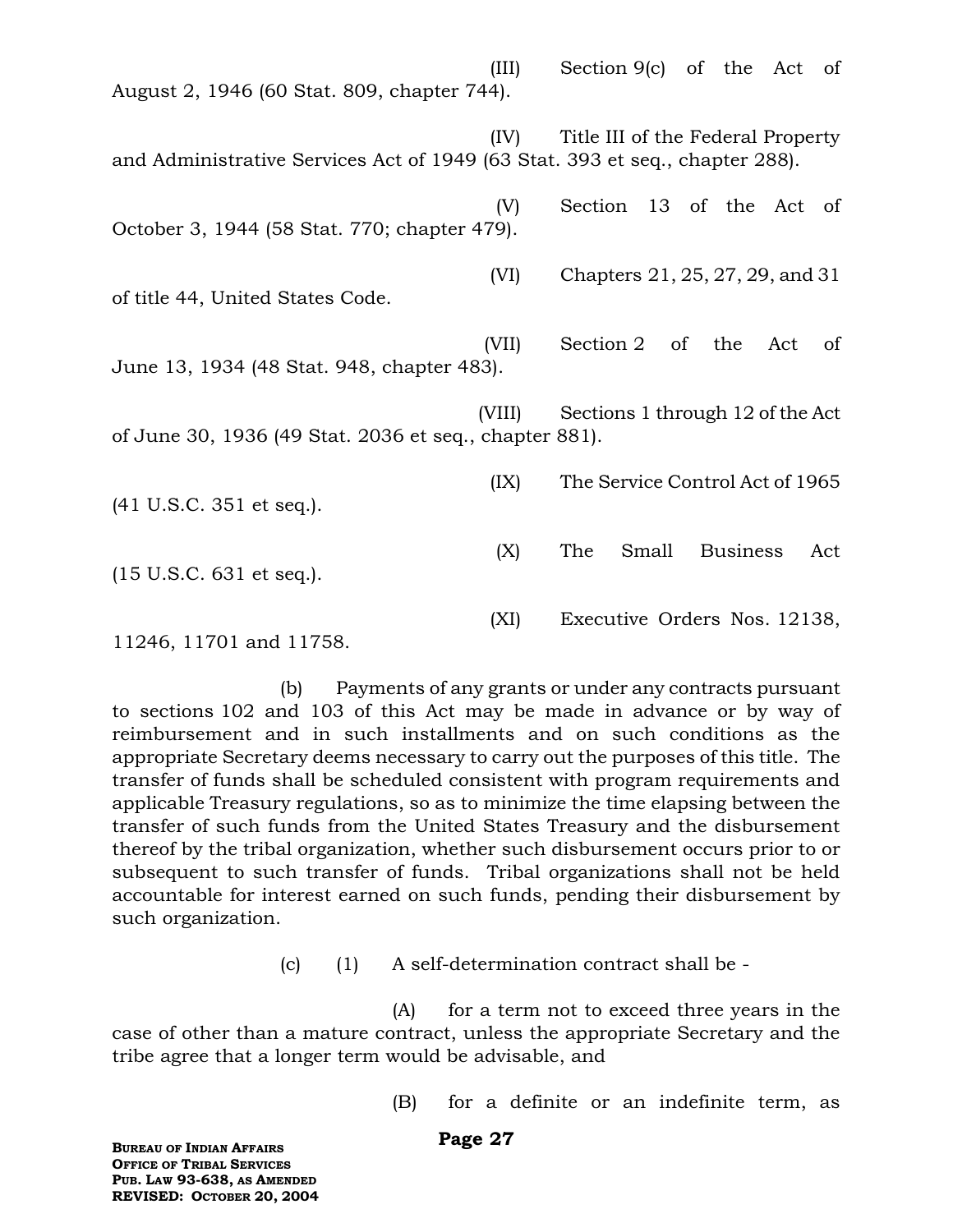requested by the tribe (or, to the extent not limited by tribal resolution, by the tribal organization), in the case of a mature contract.

The amounts of such contracts shall be subject to the availability of appropriations.

(2) The amounts of such contracts may be renegotiated annually to reflect changed circumstances and factors, including, but not limited to, cost increases beyond the control of the tribal organization.

(d) (1) Beginning in fiscal year 1990, upon the election of a tribal organization, the Secretary shall use the calendar year as the basis for any contracts or agreements under this Act unless the Secretary and Indian tribe or tribal organization agree on a different period.

(2) The Secretary shall, on or before April 1 of each year beginning in 1992, submit a report to the Congress on the amounts of any additional obligational authority needed to implement this subsection in the next following fiscal year.

(e) If an Indian tribe, or a tribal organization authorized by a tribe, requests retrocession of the appropriate Secretary for any contract or portion of a contract entered into pursuant to this Act, unless the tribe or tribal organization rescinds the request for retrocession, such retrocession shall become effective on -

(1) the earlier of -

(A) the date that is 1 year after the date the Indian tribe or tribal organization submits such request; or

(B) the date on which the contract expires; or

(2) such date as may be mutually agreed by the Secretary and the Indian tribe.

(f) In connection with any self-determination contract or grant made pursuant to section 102 or 103 of this Act, the appropriate Secretary may -

(1) permit an Indian tribe or tribal organization in carrying out such contract or grant, to utilize existing school buildings, hospitals, and other facilities and all equipment therein or appertaining thereto and other personal property owned by the Government within the Secretary's jurisdiction under such terms and conditions as may be agreed upon for their use and maintenance;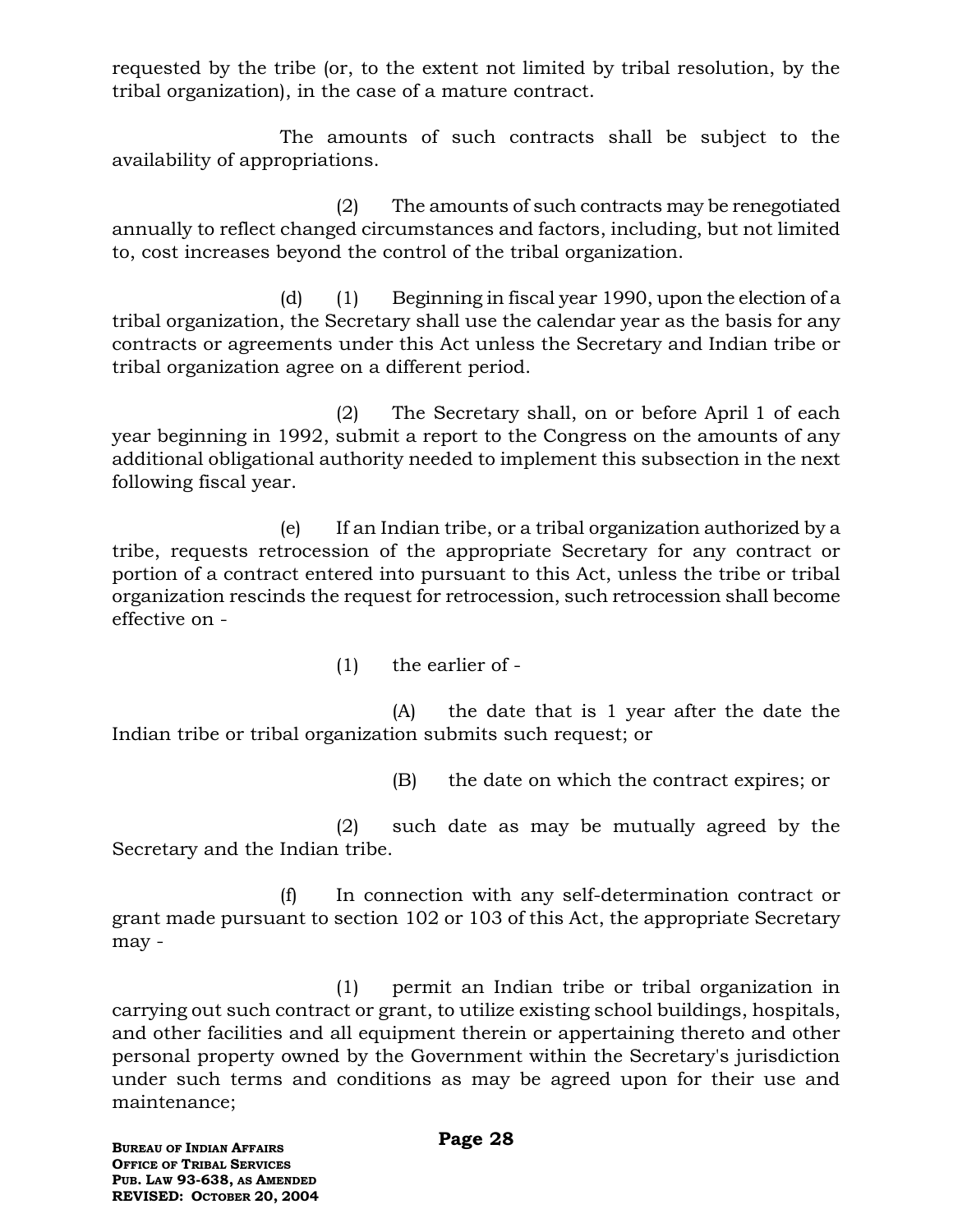(2) donate to an Indian tribe or tribal organization title to any personal or real property found to be excess to the needs of the Bureau of Indian Affairs, the Indian Health Service, or General Services Administration, except that -

(A) subject to the provisions of subparagraph (B), title to property and equipment furnished by the Federal Government for use in the performance of the contract or purchased with funds under any self-determination contract or grant agreement shall, unless otherwise requested by the tribe or tribal organization, vest in the appropriate tribe or tribal organization;

(B) if property described in subparagraph (A) has a value in excess of \$5,000 at the time of the retrocession, rescission, or termination of the self-determination contract or grant agreement, at the option of the Secretary, upon the retrocession, rescission, or termination, title to such property and equipment shall revert to the Department of the Interior or the Department of Health and Human Services, as appropriate; and

(C) all property referred to in subparagraph (A) shall remain eligible for replacement on the same basis as if title to such property were vested in the United States; and

(3) acquire excess or surplus Government personal or real property for donation to an Indian tribe or tribal organization if the Secretary determines the property is appropriate for use by the tribe or tribal organization for a purpose for which a self-determination contract or grant agreement is authorized under this Act.

(g) The contracts authorized under section 102 of this Act and grants pursuant to section 103 of this Act may include provisions for the performance of personal services which would otherwise be performed by Federal employees including, but in no way limited to, functions such as determination of eligibility of applicants for assistance, benefits, or services, and the extent or amount of such assistance, benefits, or services to be provided and the provisions of such assistance, benefits, or services, all in accordance with the terms of the contract or grant and applicable rules and regulations of the appropriate Secretary: *Provided*, That the Secretary shall not make any contract which would impair his ability to discharge his trust responsibilities to any Indian tribe or individuals.

(h) Contracts and grants with tribal organizations pursuant to sections 102 and 103 of this Act and the rules and regulations adopted by the Secretaries of the Interior and Health and Human Services pursuant to section 107 of this Act shall include provisions to assure the fair and uniform provision by such tribal organizations of the services and assistance they provide

**BUREAU OF INDIAN AFFAIRS OFFICE OF TRIBAL SERVICES PUB. LAW 93-638, AS AMENDED REVISED: OCTOBER 20, 2004**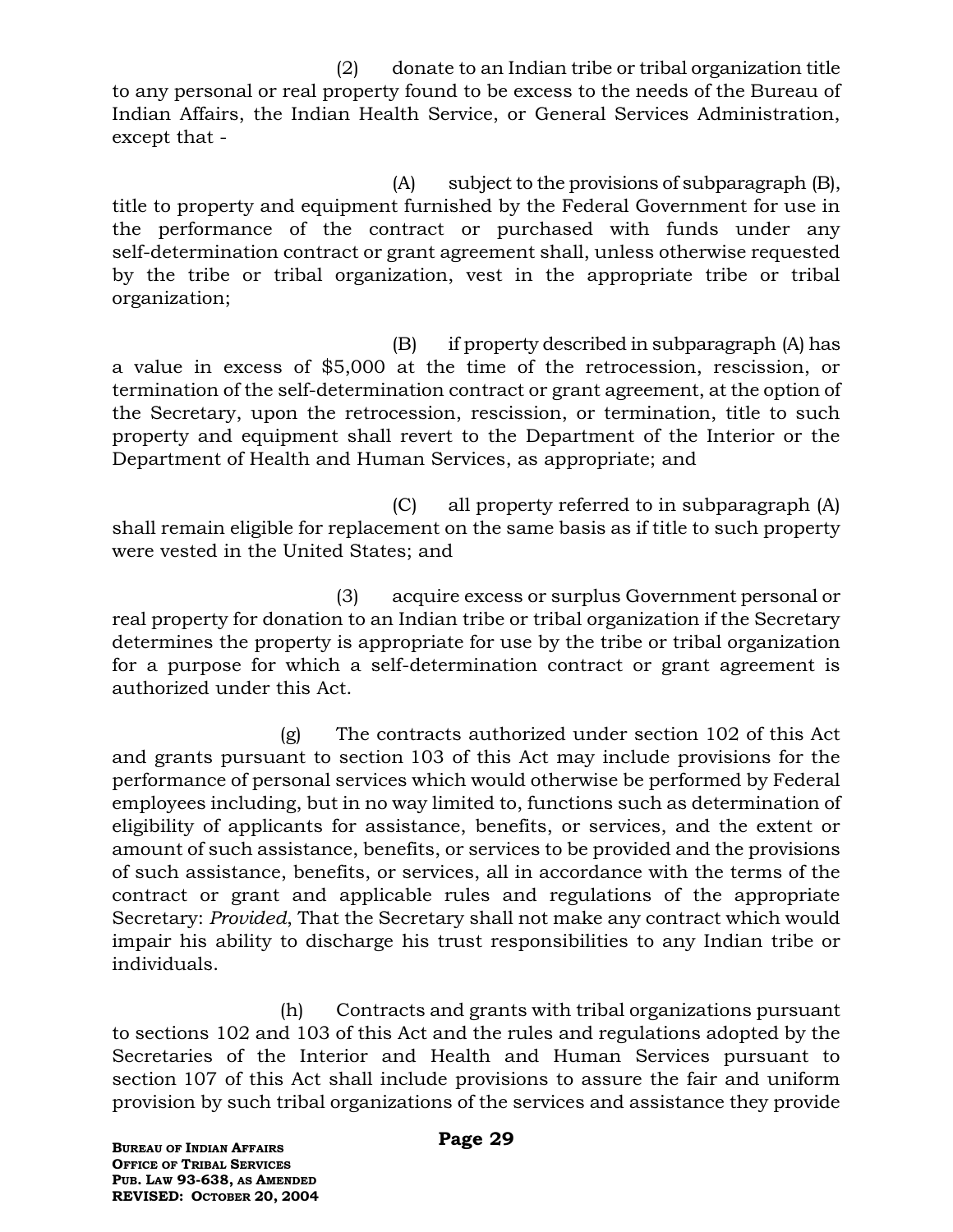to Indians under such contracts and grants.

(i) (1) If a self-determination contract requires the Secretary to divide the administration of a program that has previously been administered for the benefit of a greater number of tribes than are represented by the tribal organization that is a party to the contract, the Secretary shall take such action as may be necessary to ensure that services are provided to the tribes not served by a self-determination contract, including program redesign in consultation with the tribal organization and all affected tribes.

(2) Nothing in this title shall be construed to limit or reduce in any way the funding for any program, project, or activity serving a tribe under this or other applicable Federal law. Any tribe or tribal organization that alleges that a self-determination contract is in violation of this section may apply the provisions of section 110.

(j) Upon providing notice to the Secretary, a tribal organization that carries out a nonconstruction self-determination contract may propose a redesign of a program, activity, function, or service carried out by the tribal organization under the contract, including any nonstatutory program standard, in such manner as to best meet the local geographic, demographic, economic, cultural, health, and institutional needs of the Indian people and tribes served under the contract. The Secretary shall evaluate any proposal to redesign any program, activity, function, or service provided under the contract. With respect to declining to approve a redesigned program, activity, function, or service under this subsection, the Secretary shall apply the criteria and procedures set forth in section 102.

(k) For purposes of section 201(a) of the Federal Property and Administrative Services Act of 1949 (40 U.S.C. 481(a)) (relating to Federal sources of supply including lodging providers, airlines and other transportation providers), a tribal organization carrying out a contract, grant, or cooperative agreement under this Act shall be deemed an Executive agency and part of the Indian Health Service when carrying out such contract, grant, or cooperative agreement and the employees of the tribal organization shall be eligible to have access to such sources of supply on the same basis as employees of an executive agency have such access. For purposes of carrying out such contract, grant, or agreement, the Secretary shall, at the request of an Indian tribe, enter into an agreement for the acquisition, on behalf of the Indian tribe, of any goods, services, or supplies available to the Secretary from the General Services Administration or other Federal agencies that are not directly available to the Indian tribe under this section or under any other Federal law, including acquisitions from prime vendors. All such acquisitions shall be undertaken through the most efficient and speedy means practicable, including electronic ordering arrangements.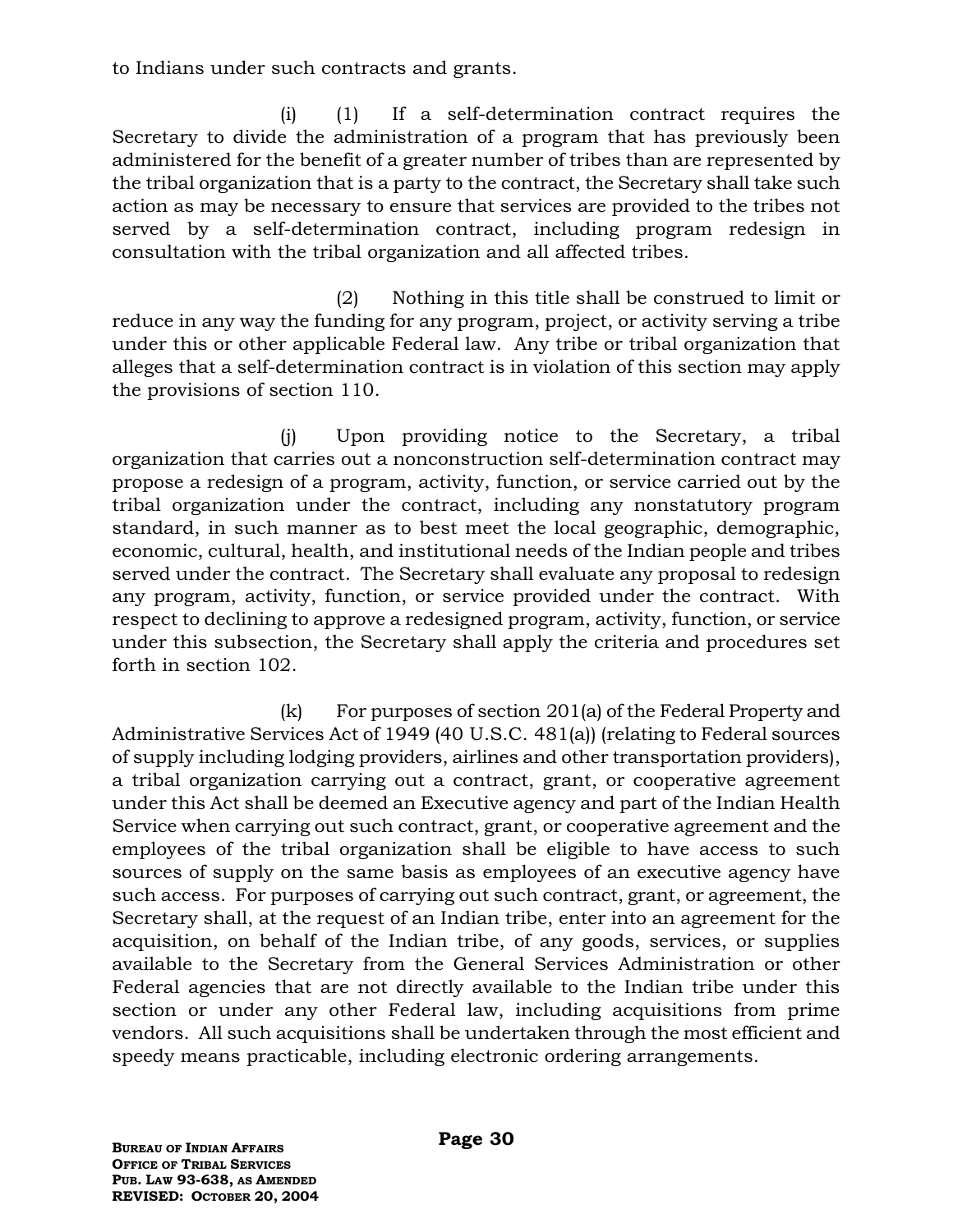(l) (1) Upon the request of an Indian tribe or tribal organization, the Secretary shall enter into a lease with the Indian tribe or tribal organization that holds title to, a leasehold interest in, or a trust interest in, a facility used by the Indian tribe or tribal organization for the administration and delivery of services under this Act.

(2) The Secretary shall compensate each Indian tribe or tribal organization that enters into a lease under paragraph (1) for the use of the facility leased for the purposes specified in such paragraph. Such compensation may include rent, depreciation based on the useful life of the facility, principal and interest paid or accrued, operation and maintenance expenses, and such other reasonable expenses that the Secretary determines, by regulation, to be allowable.

(m) (1) Each construction contract requested, approved, or awarded under this Act shall be subject to -

(A) except as otherwise provided in this Act, the provisions of this Act, other than sections 102(a), 106(l), 108 and 109; and

(B) section 314 of the Department of the Interior and Related Agencies Appropriations Act, 1991 (104 Stat. 1959).

(2) In providing technical assistance to tribes and tribal organizations in the development of construction contract proposals, the Secretary shall provide, not later than 30 days after receiving a request from a tribe or tribal organization, all information available to the Secretary regarding the construction project, including construction drawings, maps, engineering reports, design reports, plans of requirements, cost estimates, environmental assessments or environmental impact statements, and archaeological reports.

(3) Prior to finalizing a construction contract proposal pursuant to section 102(a), and upon request of the tribe or tribal organization that submits the proposal, the Secretary shall provide for a pre contract negotiation phase in the development of a contract proposal. Such phase shall include, at a minimum, the following elements:

(A) The provision of technical assistance pursuant to section 103 and paragraph (2).

(B) A joint scoping session between the Secretary and the tribe or tribal organization to review all plans, specifications, engineering reports, cost estimates, and other information available to the parties, for the purpose of identifying all areas of agreement and disagreement.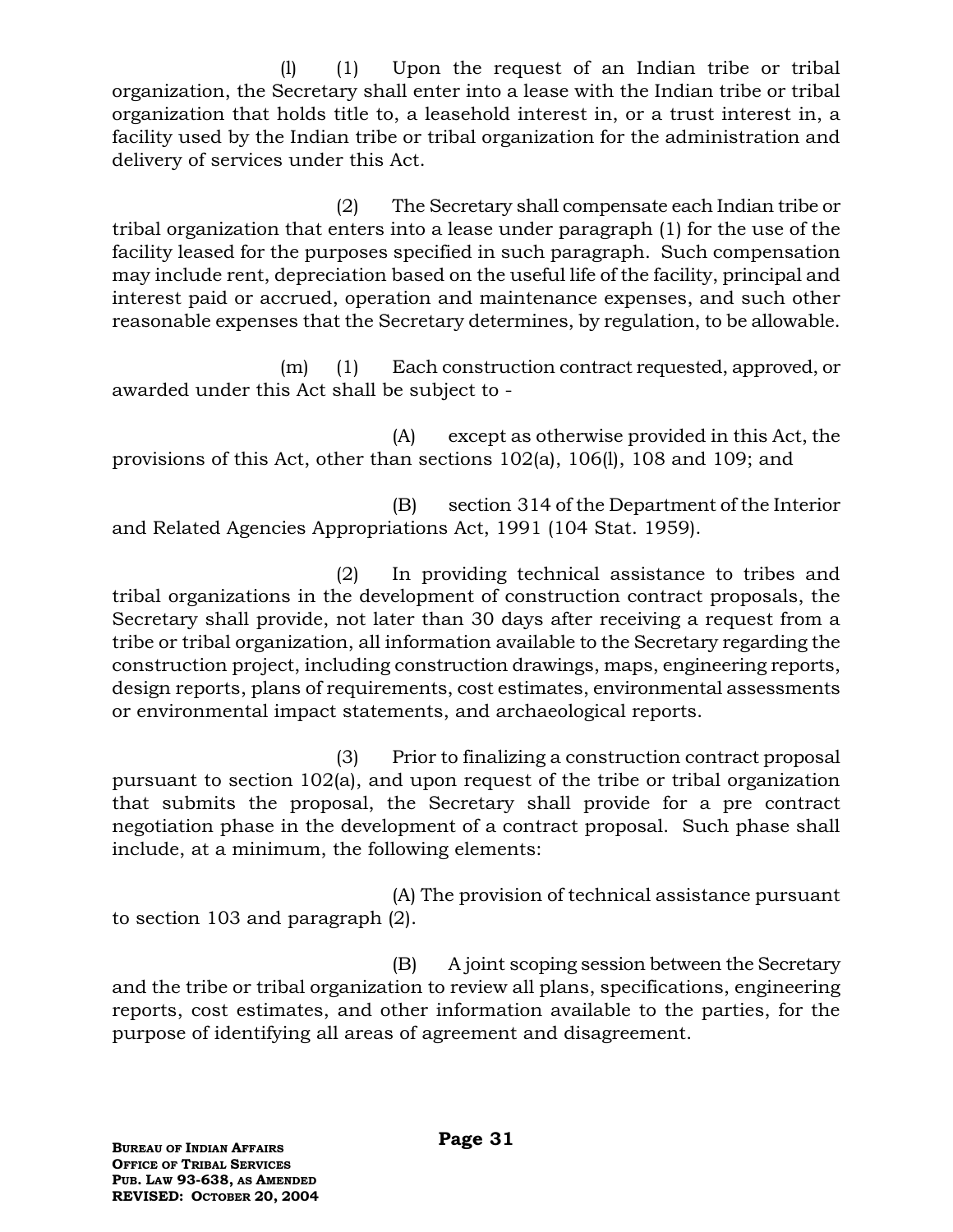(C) An opportunity for the Secretary to revise the plans, designs, or cost estimates of the Secretary in response to concerns raised, or information provided by, the tribe or tribal organization.

(D) A negotiation session during which the Secretary and the tribe or tribal organization shall seek to develop a mutually agreeable contract proposal.

(E) Upon the request of the tribe or tribal organization, the use of an alternative dispute resolution mechanism to seek resolution of all remaining areas of disagreement pursuant to the dispute resolution provisions under subchapter IV of chapter 5 of title 5, United States Code.

(F) The submission to the Secretary by the tribe or tribal organization of a final contract proposal pursuant to section 102(a).

(4) (A) Subject to subparagraph (B), in funding a fixed-price construction contract pursuant to section 106(a), the Secretary shall provide for the following:

(i) The reasonable costs to the tribe or tribal organization for general administration incurred in connection with the project that is the subject of the contract.

 (ii) The ability of the contractor that carries out the construction contract to make a reasonable profit, taking into consideration the risks associated with carrying out the contract and other relevant considerations.

(B) In establishing a contract budget for a construction project, the Secretary shall not be required to separately identify the components described in clauses (i) and (ii) of subparagraph (A).

(C) The total amount awarded under construction contract shall reflect an overall fair and reasonable price to the parties, including the following costs:

(i) The reasonable costs to the tribal organization of performing the contract, taking into consideration the terms of the contract and its requirements of this Act and any other applicable law.

 (ii) The costs of preparing the contract proposal and supporting cost data.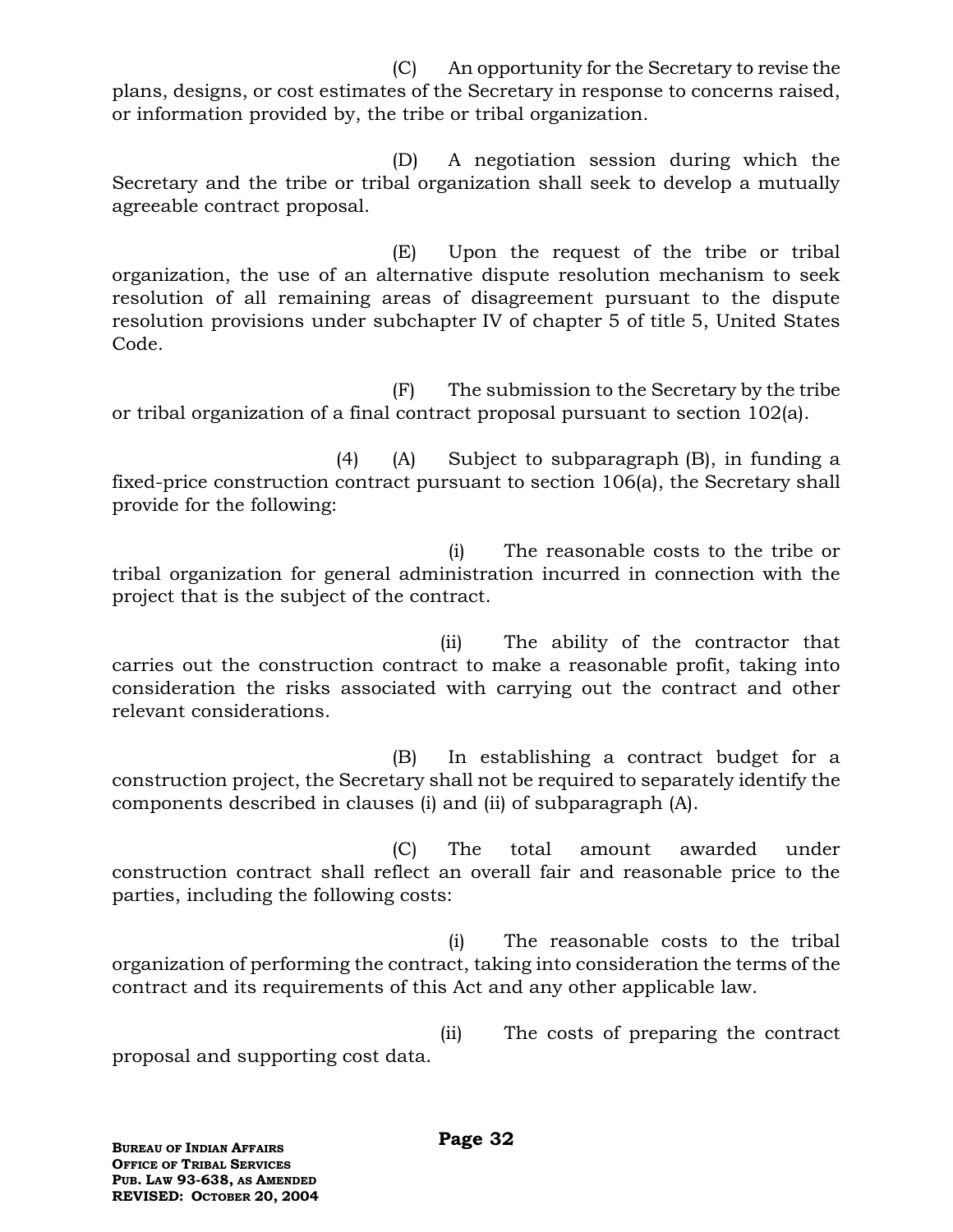(iii) The costs associated with auditing the general and administrative costs of the tribal organization associated with the management of the construction contract.

 (iv) In the case of a fixed-price contract, a fair profit determined by taking into consideration the relevant risks and local market conditions.

 (v) If the Secretary and the tribe or tribal organization are unable to develop a mutually agreeable construction contract proposal pursuant to the procedures set forth in this subsection, the tribe or tribal organization may submit a final contract proposal to the Secretary. Not later than 30 days after receiving such final contract proposal, the Secretary shall approve the contract proposal and award the contract, unless, during such period the Secretary declines the proposal pursuant to sections 102(a)(2) and 102(b) of section 102 (including providing opportunity for an appeal pursuant to section 102(b)).

(n) Notwithstanding any other provision of law, the rental rates for housing provided to an employee by the Federal Government in Alaska pursuant to a self-determination contract shall be determined on the basis of -

(1) the reasonable value of the quarters and facilities (as such terms are defined under section 5911 of title 5, United States Code) to such employee, and

(2) the circumstances under which such quarters and facilities are provided to such employee, as based on the cost of comparable private rental housing in the nearest established community with year-round population of 1,500 or more individuals.

(o) Patient Records.

(1) In General. At the option of an Indian tribe or tribal organization, patient records may be deemed to be Federal records under those provisions of title 44, United States Code, that are commonly referred to as the >Federal Records Act of 1950= for the limited purposes of making such records eligible for storage by Federal Records centers to the same extent and in the same manner as other Department of Health and Human Services patient records.

(2) Treatment of Records. Patient records that are deemed to be Federal records under those provisions of title 44, United States Code, that are commonly referred to as the  $>$ Federal Records Act of 1950= pursuant to this subsection shall not be considered Federal records for the purposes of chapter 5 of title 5, United States Code.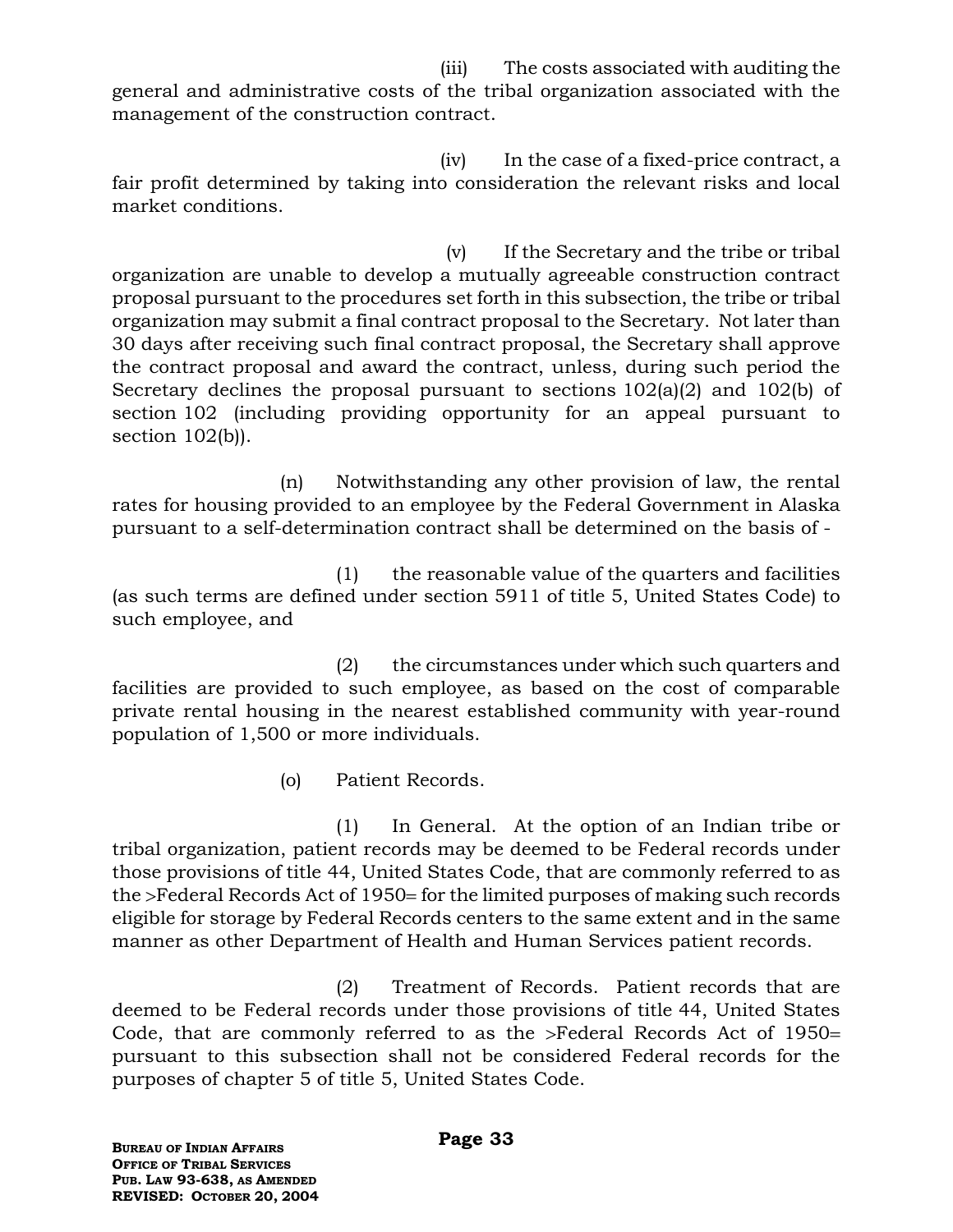**{**As amended by: Title II, 204 of Pub. Law 100-472 (102 Stat. 2291) Oct. 5, 1988; 2(a)(7) of Pub. Law 101-301 (104 Stat. 207) May 24, 1990; Title II, 203(a)-(e) of Pub. Law 101-644 (104 Stat. 4666) Nov. 29, 1990;  $\frac{102(10)-(13)}{10}$  of Pub. Law 103-413 (108 Stat. 4250) Oct. 25, 1994; 8 of Pub. Law 106-260 (114 Stat. 733) Aug. 18, 2000**}**

## **[FUNDING PROVISIONS]**

**[**25 USC 450j-1**]**

Sec. 106 (a) (1) The amount of funds provided under the terms of self-determination contracts entered into pursuant to this Act shall not be less than the appropriate Secretary would have otherwise provided for the operation of the programs or portions thereof for the period covered by the contract, without regard to any organizational level within the Department of the Interior or the Department of Health and Human Services, as appropriate, at which the program, function, service, or activity or portion thereof, including supportive administrative functions that are otherwise contractible, is operated.

(2) There shall be added to the amount required by paragraph (1) contract support costs which shall consist of an amount for the reasonable costs for activities which must be carried on by a tribal organization as a contractor to ensure compliance with the terms of the contract and prudent management, but which -

(A) normally are not carried on by the respective Secretary in his direct operation of the program; or

(B) are provided by the Secretary in support of the contracted program from resources other than those under contract.

(3) (A) The contract support costs that are eligible costs for the purposes of receiving funding under this Act shall include the costs of reimbursing each tribal contractor for reasonable and allowable costs of -

(i) direct program expenses for the operation of the Federal program that is the subject of the contract, and

 (ii) any additional administrative or other expense related to the overhead incurred by the tribal contractor in connection with the operation of the Federal program, function, service, or activity pursuant to the contract, except that such funding shall not duplicate any funding provided under section 106(a)(1).

(B) On an annual basis, during such period as a tribe or tribal organization operates a Federal program, function, service, or activity pursuant to a contract entered into under this Act, the tribe or tribal organization shall have the option to negotiate with the Secretary the amount of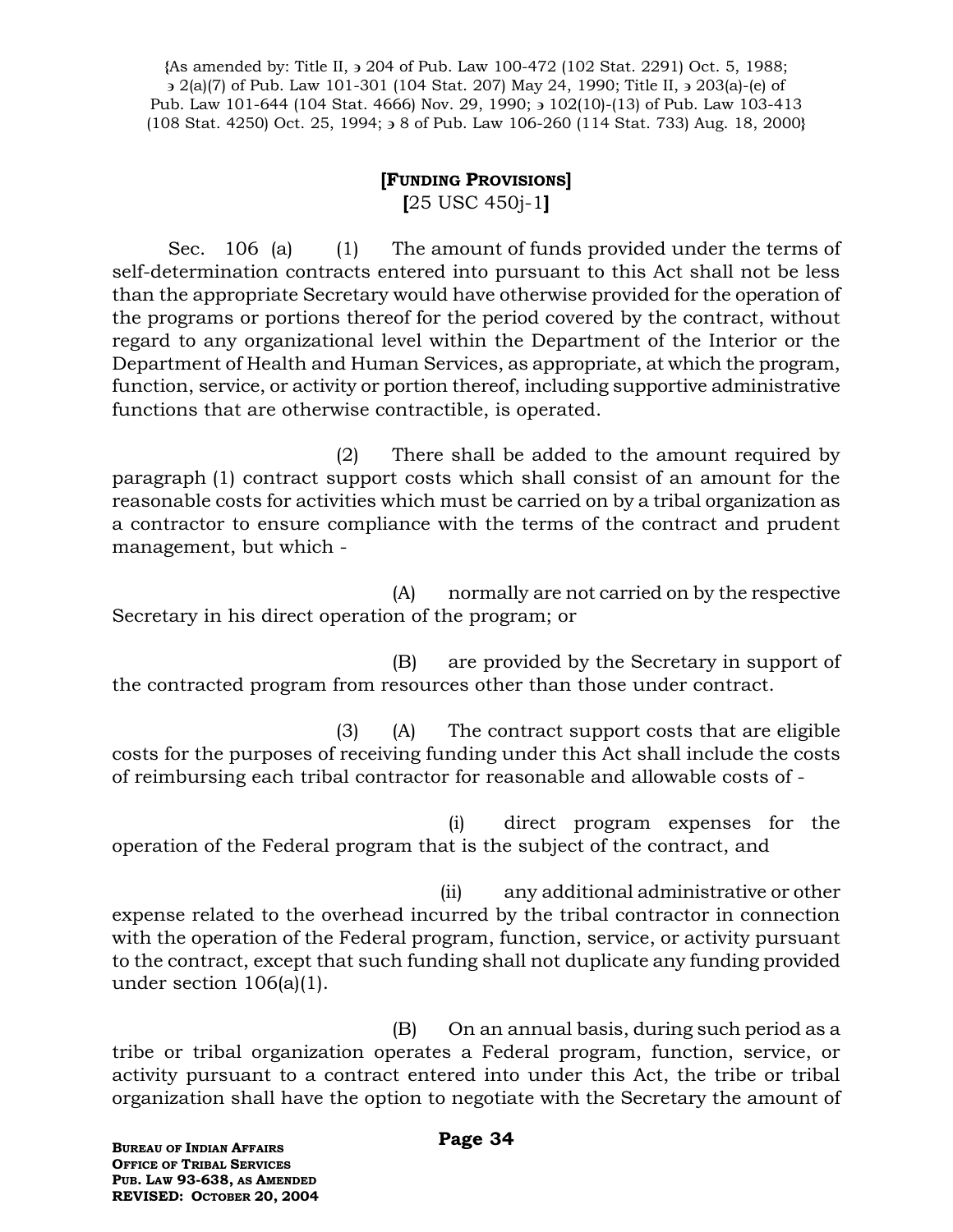funds that the tribe or tribal organization is entitled to receive under such contract pursuant to this paragraph.

(4) For each fiscal year during which a self-determination contract is in effect, any savings attributable to the operation of a Federal program, function, service, or activity under a self-determination contract by a tribe or tribal organization (including a cost reimbursement construction contract) shall -

(A) be used to provide additional services or benefits under the contract; or

(B) be expended by the tribe or tribal organization in the succeeding fiscal year, as provided in section 8.

(5) Subject to paragraph (6), during the initial year that a self-determination contract is in effect, the amount required to be paid under paragraph (2) shall include startup costs consisting of the reasonable costs that have been incurred or will be incurred on a one-time basis pursuant to the contract necessary -

(A) to plan, prepare for, and assume operation of the program, function, service, or activity that is the subject of the contract; and

(B) to ensure compliance with the terms of the contract and prudent management.

(6) Costs incurred before the initial year that a self-determination contract is in effect may not be included in the amount required to be paid under paragraph (2) if the Secretary does not receive a written notification of the nature and extent of the costs prior to the date on which such costs are incurred.

(b) The amount of funds required by subsection (a)-

(1) shall not be reduced to make funding available for contract monitoring or administration by the Secretary;

(2) shall not be reduced by the Secretary in subsequent years except pursuant to -

(A) a reduction in appropriations from the previous fiscal year for the program or function to be contracted;

(B) a directive in the statement of the managers accompanying a conference report on an appropriation bill or continuing

**BUREAU OF INDIAN AFFAIRS OFFICE OF TRIBAL SERVICES PUB. LAW 93-638, AS AMENDED REVISED: OCTOBER 20, 2004**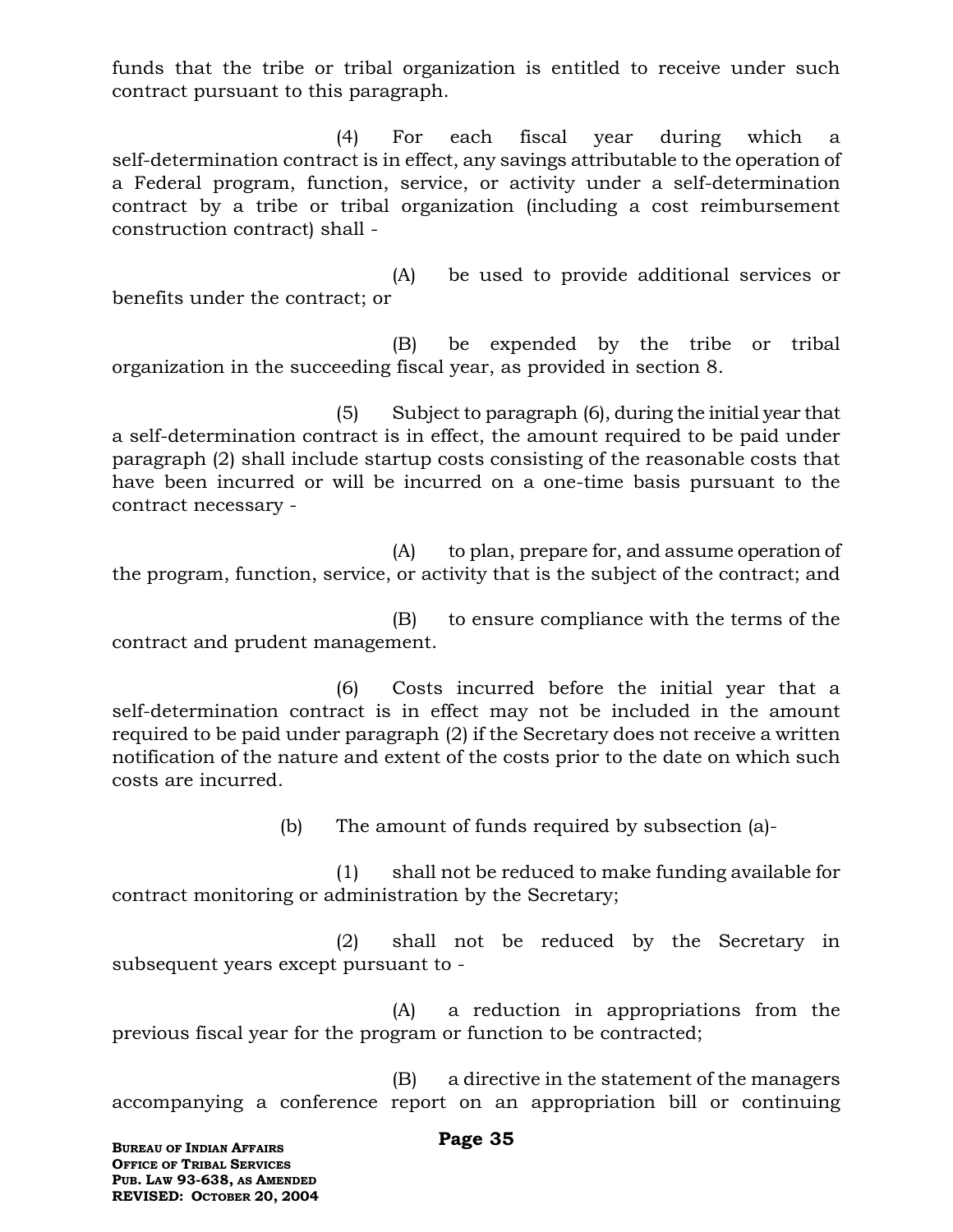resolution;

(C) a tribal authorization;

(D) a change in the amount of pass-through funds needed under a contract; or

(E) completion of a contracted project, activity, or

program;

(3) shall not be reduced by the Secretary to pay for Federal functions, including, but not limited to, Federal pay costs, Federal employee retirement benefits, automated data processing, contract technical assistance or contract monitoring;

(4) shall not be reduced by the Secretary to pay for the costs Federal personnel displaced by a self-determination contract; and

(5) may, at the request of the tribal organization, be increased by the secretary if necessary to carry out this Act or as provided in section 105(c)  $[25 \text{ U.S.C.} \rightarrow 450 \text{j(c)}]$ .

Notwithstanding any other provision in this Act, the provision of funds under this Act is subject to the availability of appropriations and the Secretary is not required to reduce funding for programs, projects, or activities serving a tribe to make funds available to another tribe or tribal organization under this Act.

(c) Annual Reports. Not later than May 15 of each year, the Secretary shall prepare and submit to Congress an annual report on the implementation of this Act. Such report shall include -

(1) an accounting of the total amounts of funds provided for each program and the budget activity for direct program costs and contract support costs of tribal organizations under self-determination;

(2) an accounting of any deficiency in funds needed to provide required contract support costs to all contractors for the fiscal year for which the report is being submitted;

(3) the indirect cost rate and type of rate for each tribal organization that has been negotiated with the appropriate Secretary;

(4) the direct cost base and type of base from which the indirect cost rate is determined for each tribal organization;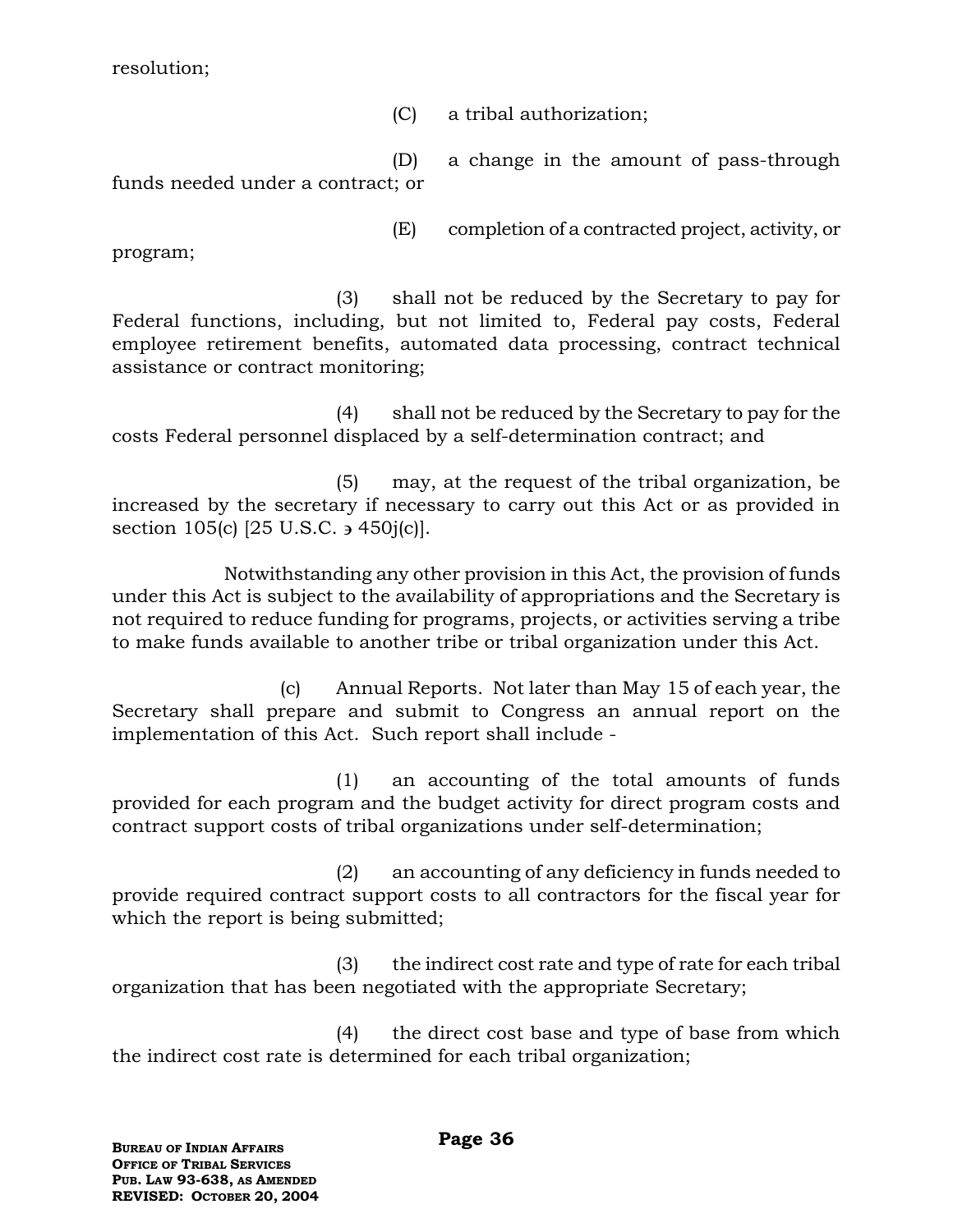(5) indirect cost pool amounts and types of costs included in the indirect cost pool; and

(6) an accounting of any deficiency in funds needed to maintain the preexisting level of services to any Indian tribes affected by contracting activities under the Act, and a statement of the amount of funds needed for transitional purposes to enable contractors to convert from a Federal fiscal year accounting cycle, as authorized by section 105(d).

 $(d)$  (1) Where a tribal organization s allowable indirect cost recoveries are below the level of indirect costs that the tribal organizations should have received for any given year pursuant to its approved indirect cost rate, and such shortfall is the result of lack of full indirect cost funding by any Federal, State, or other agency, such shortfall in recoveries shall not form the basis for any theoretical over-recovery or other adverse adjustment to any future years = indirect cost rate or amount for such tribal organization, nor shall any agency seek to collect such shortfall from the tribal organization.

(2) Nothing in this subsection shall be construed to authorize the Secretary to fund less than the full amount of need for indirect costs associated with a self-determination contract.

(e) Indian tribes and tribal organizations shall not be held liable for amounts of indebtedness attributable to theoretical or actual under-recoveries or theoretical over-recoveries of indirect costs, as defined in Office of Management and Budget Circular A-87, incurred for fiscal years prior to fiscal year 1992.

(f) Any right of action or other remedy (other than those relating to a criminal offense) relating to any disallowance of costs shall be barred unless the Secretary has given notice of any such disallowance within three hundred and sixty-five days of receiving any required annual single agency audit report or, for any period covered by law or regulation in force prior to enactment of chapter 75 of title 31, United States Code, any other required final audit report. Such notice shall set forth the right of appeal and hearing to the board of contract appeals pursuant to section 110 [25 U.S.C.  $\rightarrow$  450m-l]. For the purpose of determining the 365-day period specified in this paragraph, an audit report shall be deemed to have been received on the date of actual receipt by the Secretary, if, within 60 days after receiving the report, the Secretary does not give notice of a determination by the Secretary to reject the single-agency report as insufficient due to noncompliance with chapter 75 of title 31, United States Code, or noncompliance with any other applicable law. Nothing in this subsection shall be deemed to enlarge the rights of the Secretary with respect to section 16 of the Indian Reorganization Act of June 18, 1934 (48 Stat. 984; 25 U.S.C. 476).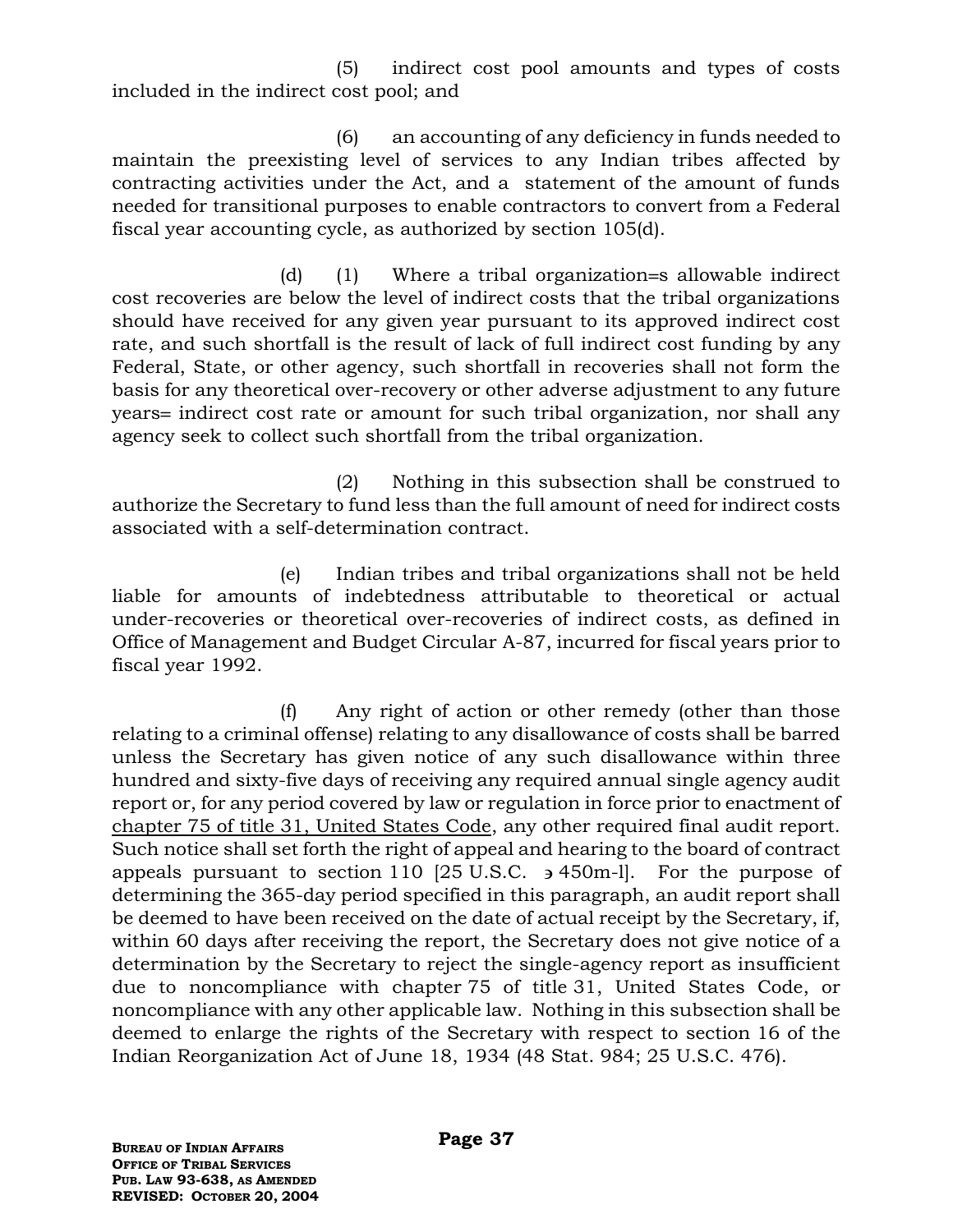(g) Upon the approval of a self-determination contract, the Secretary shall add to the contract the full amount of funds to which the contractor is entitled under section 106(a), subject to adjustments for each subsequent year that such tribe or tribal organization administers a Federal program, function, service, or activity under such contract.

(h) In calculating the indirect costs associated with a self-determination contract for a construction program, the Secretary shall take into consideration only those costs associated with the administration of the contract and shall not take into consideration those moneys actually passed on by the tribal organization to construction contractors and subcontractors.

(i) On an annual basis, the Secretary shall consult with, and solicit the participation of, Indian tribes and tribal organizations in the development of the budget for the Indian Health Service and the Bureau of Indian Affairs (including participation of Indian tribes and tribal organizations in formulating annual budget requests that the Secretary submits to the President for submission to Congress pursuant to section 1105 of title 31, United States Code).

(j) Notwithstanding any other provision of law, a tribal organization may use funds provided under a self-determination contract to meet matching or cost participation requirements under other Federal and non-Federal programs.

(k) Without intending any limitation, a tribal organization may, without the approval of the Secretary, expend funds provided under a self-determination contract for the following purposes, to the extent that the expenditure of the funds is supportive of a contracted program:

(1) Depreciation and use allowances not otherwise specifically prohibited by law, including depreciation of facilities owned by the tribe or tribal organization.

(2) Publication and printing costs.

(3) Building, realty, and facilities costs, including rental costs or mortgage expenses.

(4) Automated data processing and similar equipment

or services.

- (5) Costs for capital assets and repairs.
- (6) Management studies.

### **Page 38**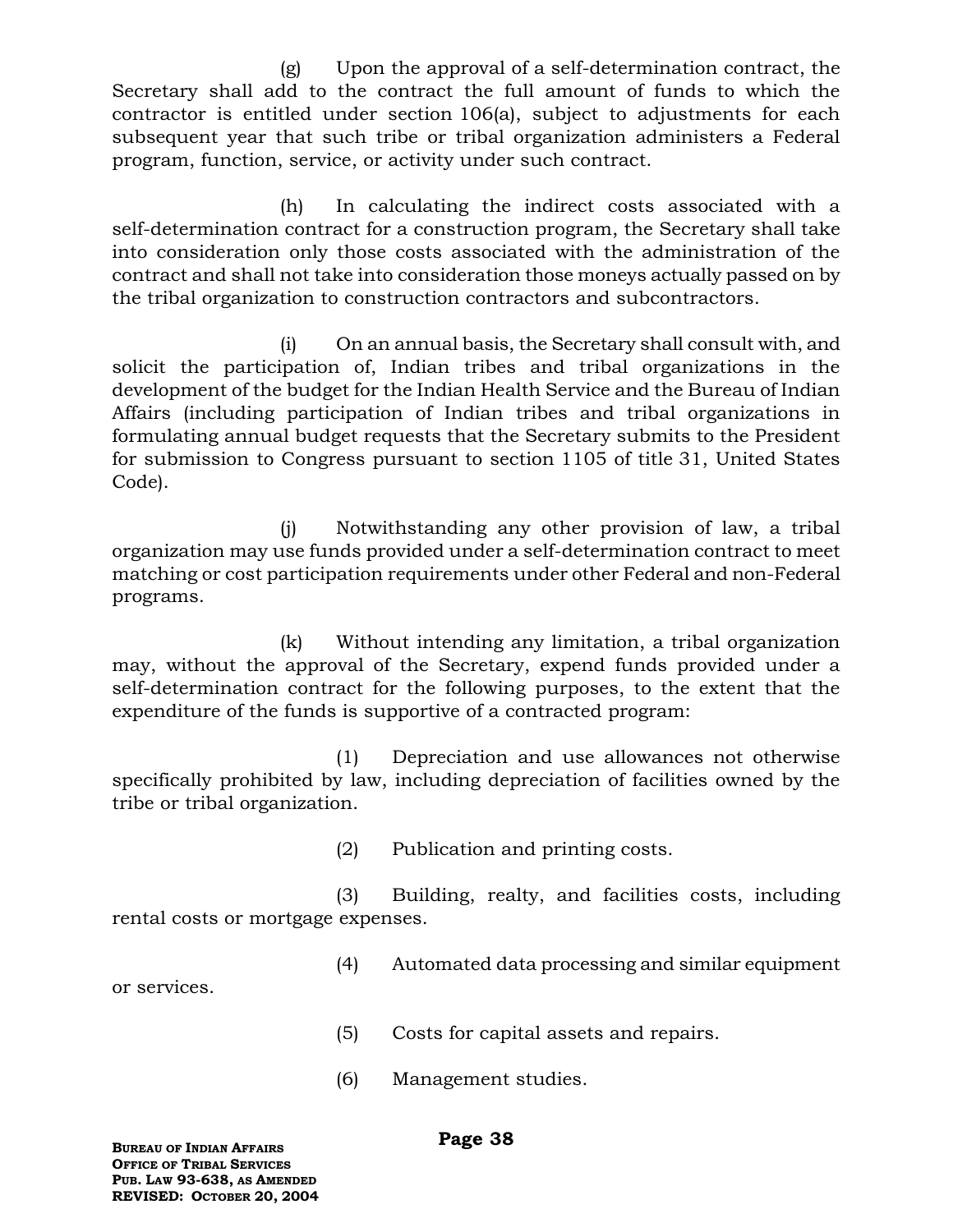(7) Professional services, other than services provided in connection with judicial proceedings by or against the United States.

(8) Insurance and indemnification, including insurance covering the risk of loss of or damage to property used in connection with the contract without regard to the ownership of such property.

(9) Costs incurred to raise funds or contributions from non-Federal sources for the purpose of furthering the goals and objectives of the self-determination contract.

 (10) Interest expenses paid on capital expenditures such as buildings, building renovation, or acquisition or fabrication of capital equipment, and interest expenses on loans necessary due to delays by the Secretary in providing funds under a contract.

 (11) Expenses of a governing body of a tribal organization that are attributable to the management or operation of programs under this Act.

 (12) Costs associated with the management of pension funds, self-insurance funds, and other funds of the tribal organization that provide for participation by the Federal Government.

(l) (1) The Secretary may only suspend, withhold, or delay the payment of funds for a period of 30 days beginning on the date the Secretary makes a determination under this paragraph to a tribal organization under a self-determination contract, if the Secretary determines that the tribal organization has failed to substantially carry out the contract without good cause. In any such case, the Secretary shall provide the tribal organization with reasonable advance written notice, technical assistance (subject to available resources) to assist the tribal organization, a hearing on the record not later than 10 days after the date of such determination or such later date as the tribal organization shall approve, and promptly release any funds withheld upon subsequent compliance.

(2) With respect to any hearing or appeal conducted pursuant to this subsection, the Secretary shall have the burden of proof to establish by clearly demonstrating the validity of the grounds for suspending, withholding, or delaying payment of funds.

(m) The program income earned by a tribal organization in the course of carrying out a self-determination contract -

(1) shall be used by the tribal organization to further the general purposes of the contract; and

**BUREAU OF INDIAN AFFAIRS OFFICE OF TRIBAL SERVICES PUB. LAW 93-638, AS AMENDED REVISED: OCTOBER 20, 2004** **Page 39**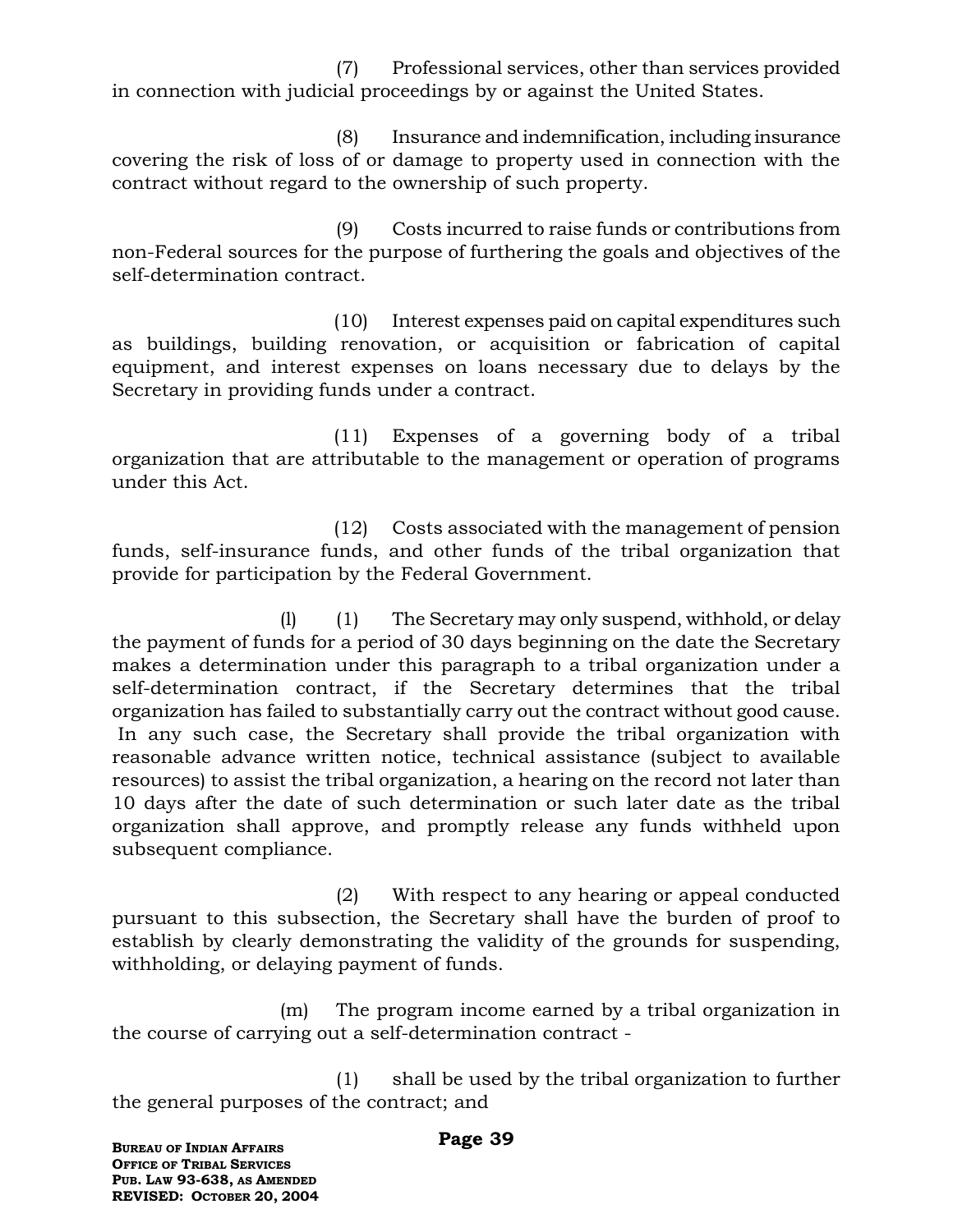(2) shall not be a basis for reducing the amount of funds otherwise obligated to the contract.

(n) To the extent that programs, functions, services, or activities carried out by tribal organizations pursuant to contracts entered into under this Act reduce administrative or other responsibilities of the Secretary with respect to the operation of Indian programs and result in savings that have not otherwise been included in the amount of contract funds determined under subsection (a), the Secretary shall make such savings available for the provision of additional services to program beneficiaries, either directly or through contractors, in a manner equitable to both direct and contracted programs.

(o) Notwithstanding any other provision of law (including any regulation), a tribal organization that carries out a self-determination contract may, with respect to allocations within the approved budget of the contract, rebudget to meet contract requirements, if such rebudgeting would not have an adverse effect on the performance of the contract.

**{**As amended by: Title II, 205 of Pub. Law 100-472 (102 Stat. 2292) Oct. 5, 1988;  $3$  2(a)(8), (9) of Pub. Law 101-301 (104 Stat. 207) May 24, 1990; Title II,  $3$  203(a) of Pub. Law 101-644 (104 Stat. 4666) Nov. 29, 1990; 3 102 (14)-(19) of Pub. Law 103-413 (108 Stat. 4250) Oct. 25, 1994; 9 of Pub. Law 106-260 (114 Stat. 733) Aug. 18, 2000**}**

# **PROMULGATION OF RULES AND REGULATIONS [**25 USC 450k**]**

Sec. 107 (a) (1) Except as may be specifically authorized in this subsection, or in any other provision of this Act, the Secretary of the Interior and the Secretary of Health and Human Services may not promulgate any regulation, nor impose any nonregulatory requirement, relating to self-determination contracts or the approval, award, or declination of such contracts, except that the Secretary of the Interior and the Secretary of Health and Human Services may promulgate regulations under this Act relating to chapter 171 of title 28, United States Code, commonly known as the >Federal Tort Claims Act=, the Contract Disputes Act of 1978 (41 U.S.C. 601 et seq.), declination and waiver procedures, appeal procedures, reassumption procedures, discretionary grant procedures for grants awarded under section 103, property donation procedures arising under section 105(f), internal agency procedures relating to the implementation of this Act, retrocession and tribal organization relinquishment procedures, contract proposal contents, conflicts of interest, construction, programmatic reports and data requirements, procurement standards, property management standards, and financial management standards.

(2) (A) The regulations promulgated under this Act, including the regulations referred to in this subsection, shall be promulgated -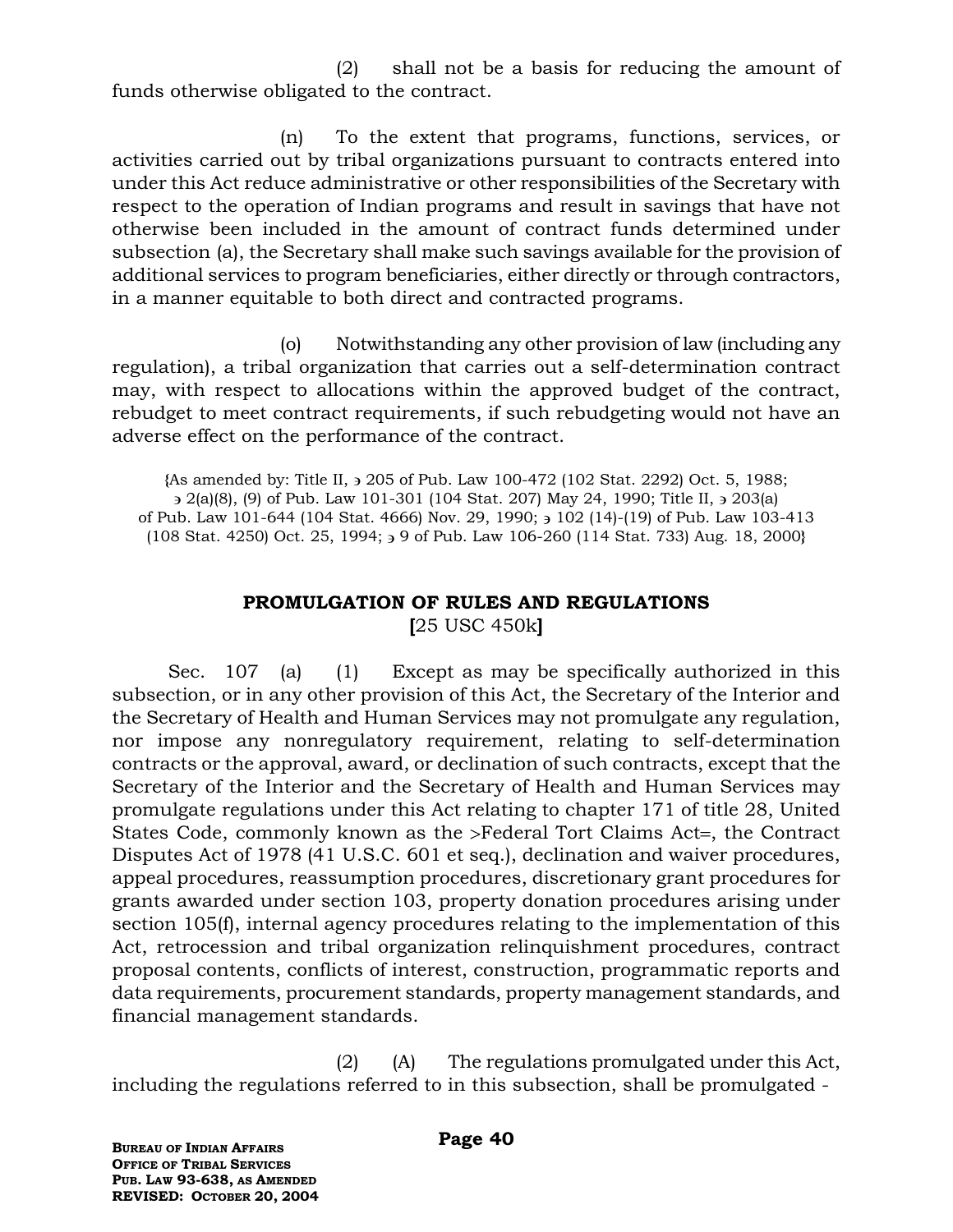(i) in conformance with sections 552 and 553 of title 5, United States Code and subsections (c), (d), and (e) of this section; and

 (ii) as a single set of regulations in title 25 of the Code of Federal Regulations.

(B) The authority to promulgate regulations set forth in this Act shall expire if final regulations are not promulgated within 18 months after the date of enactment of the Indian Self-Determination Contract Reform Act of 1994.

(b) The provisions of this Act shall supersede any conflicting provisions of law (including conflicting regulations) in effect on the day before enactment of the Indian Self-Determination Contract Reform Act of 1994, and the Secretary is authorized to repeal any regulation inconsistent with the provisions of this Act.

**{**Repealed by 10(c) of Pub. Law 103-437, Nov. 2, 1994; 6(e) of Pub. Law 104-287 repealed  $\rightarrow 10(c)(2)(A)$  of Pub. Law 103-437 and reinstated this  $\rightarrow 107(b)$ }

(c) The Secretary of the Interior and the Secretary of Health, Education, and Welfare (Health and Human Services) are authorized, with the participation of Indian tribes and tribal organizations, to revise and amend any rules or regulations promulgated pursuant to this section: *Provided*, That prior to any revision or amendment to such rules or regulations, the respective Secretary or Secretaries shall present the proposed revision or amendment to the Committee on Energy and Natural Resources of the Senate and the Committee on Natural Resources of the House of Representatives and shall, to the extent practicable, consult with appropriate national or regional Indian organizations and shall publish any proposed revisions in the *Federal Register* not less than sixty days prior to the effective date of such rules and regulations in order to provide adequate notice to, and receive comments from, other interested parties.

(d) (1) In drafting and promulgating regulations as provided in subsection (a) (including drafting and promulgating any revised regulations), the Secretary of the Interior and the Secretary of Health and Human Services shall confer with, and allow for active participation by, representatives of Indian tribes, tribal organizations, and individual tribal members.

(2) (A) In carrying out rulemaking processes under this Act, the Secretary of the Interior and the Secretary of Health and Human Services shall follow the guidance of -

(i) subchapter III of chapter 5, United States Code, commonly known as the >Negotiated Rulemaking Act of 1990=; and

**BUREAU OF INDIAN AFFAIRS OFFICE OF TRIBAL SERVICES PUB. LAW 93-638, AS AMENDED REVISED: OCTOBER 20, 2004** **Page 41**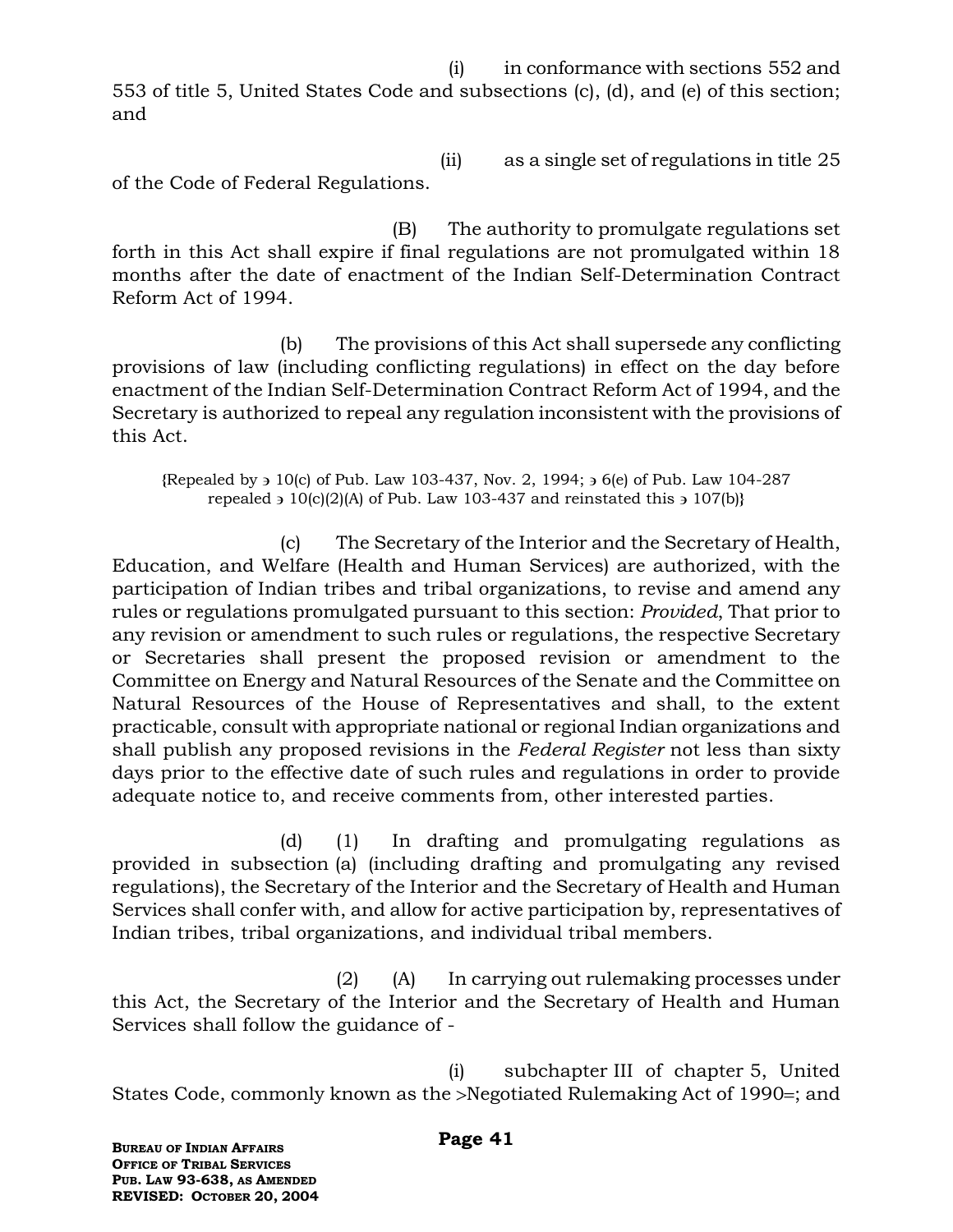(ii) the recommendations of the Administrative Conference of the United States numbered 82-4 and 82-5 entitled >Procedures for Negotiating Proposed Regulations= under sections 305.82-4 and 305.82-5 of title 1, Code of Federal Regulations, and any successor recommendation or law (including any successor regulation).

(B) The tribal participants in the negotiation process referred to in subparagraph (A) shall be nominated by and shall represent the groups described in this paragraph and shall include tribal representatives from all geographic regions.

(C) The negotiations referred to in subparagraph (B) shall be conducted in a timely manner. Proposed regulations to implement the amendments made by the Indian Self-Determination Contract Reform Act of 1994 shall be published in the *Federal Register* by the Secretary of the Interior and the Secretary of Health and Human Services not later than 180 days after the date of enactment of such Act.

(D) Notwithstanding any other provision of law (including any regulation), the Secretary of the Interior and the Secretary of Health and Human Services are authorized to jointly establish and fund such interagency committees or other interagency bodies, including advisory bodies comprised of tribal representatives, as may be necessary or appropriate to carry out the provisions of this Act.

(E) If the Secretary determines that an extension of the deadlines under subsection (a)(2)(B) and subparagraph (C) of this paragraph is appropriate, the Secretary may submit proposed legislation to Congress for the extension of such deadlines.

(e) The Secretary may, with respect to a contract entered into under this Act, make exceptions in the regulations promulgated to carry out this Act, or waive such regulations, if the Secretary finds that such exception or waiver is in the best interest of the Indians served by the contract or is inconsistent with the policies of this Act, and is not contrary to statutory law. In reviewing each request, the Secretary shall follow the timeline, findings, assistance, hearing, and appeal procedures set forth in section 102.

**{**As amended by: Title II, 207 of Pub. Law 100-472 (102 Stat. 2295) Oct. 5, 1988; Title II,  $\frac{1}{2}$  203(f) of Pub. Law 101-644 (104 Stat. 4666) Nov. 29, 1990;  $\frac{1}{2}$  105 of Pub. Law 103-413 (108 Stat. 4250) Oct. 25, 1994;  $\frac{1}{2}$  10(c) of Pub. Law 103-437, Nov. 2, 1994**}**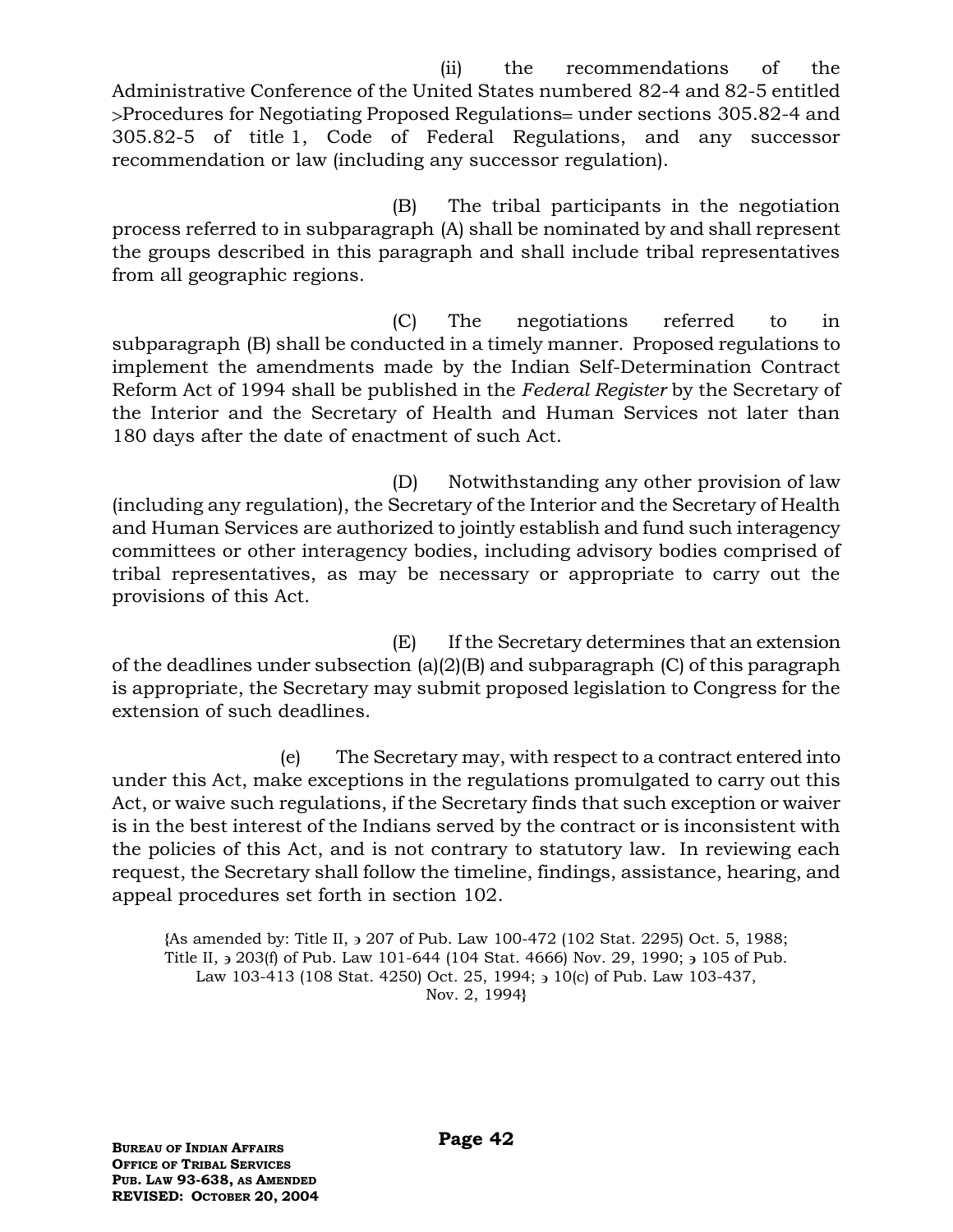# **CONTRACT OR GRANT SPECIFICATIONS**

**[**25 USC 450l**]**

Sec. 108 (a) Each self-determination contract entered into under this Act shall -

(1) contain, or incorporate by reference, the provisions of the model agreement described in subsection (c) (with modifications where indicated and the blanks appropriately filled in), and

(2) contain such other provisions as are agreed to by

the parties.

(b) Notwithstanding any other provisions of law, the Secretary may make payments pursuant to section 1(b)(6) of such model agreement. As provided in section 1(b)(7) of the model agreement, the records of the tribal government or tribal organization specified in such section shall not be considered Federal records for purposes of chapter 5 of title 5, United States Code.

(c) The model agreement referred to in subsection (a)(1) reads

as follows:

- SECTION 1. AGREEMENT BETWEEN THE SECRETARY AND THE TRIBAL GOVERNMENT.
	- (a) AUTHORITY AND PURPOSE.

(1) AUTHORITY. This agreement, denoted a Self-Determination Contract (referred to in this agreement as the  $AContract \cong$ ), is entered into by the Secretary of the Interior or the Secretary of Health and Human Services (referred to in this agreement as the  $A$ Secretary $\equiv$ ), for and on behalf of the United States pursuant to title I of the Indian Self-Determination and Education Assistance Act (25 U.S.C. 450 et seq.) and by the authority of the tribal government or tribal organization (referred to in this agreement as the AContractor $\cong$ ). The provisions of title I of the Indian Self-Determination and Education Assistance Act (25 U.S.C. 450 et seq.) are incorporated in this agreement.

(2) PURPOSE. Each provision of the Indian Self-Determination and Education Assistance Act (25 U.S.C. 450 et seq.) and each provision of this Contract shall be liberally construed for the benefit of the Contractor to transfer the funding and the following related functions, services, activities, and programs (or portions thereof), that are otherwise contractible under section 102(a) of such Act, including all related administrative functions, from the Federal Government to the Contractor: (List functions, services, activities, and programs).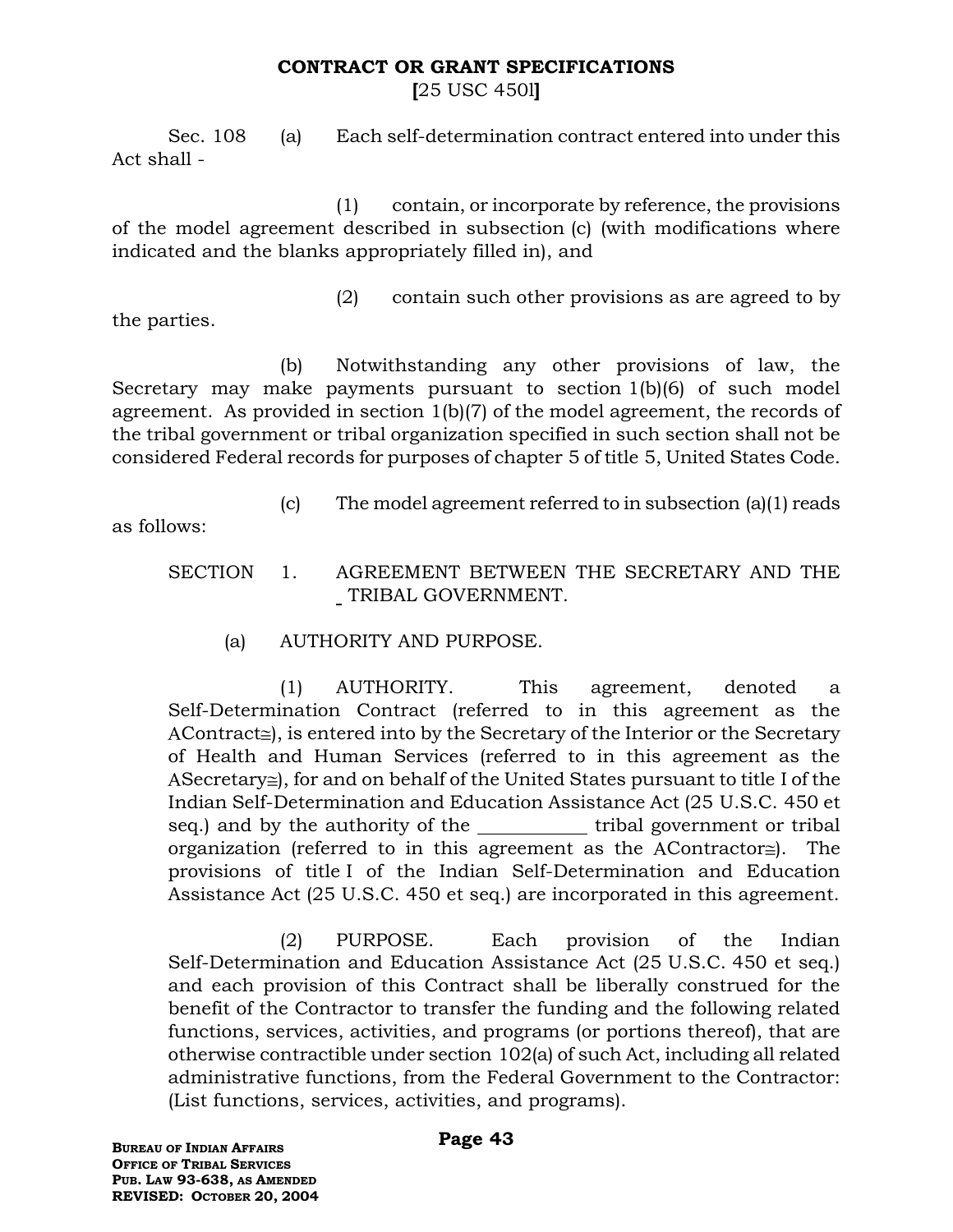(b) TERMS, PROVISIONS, AND CONDITIONS.

(1) TERM. Pursuant to section 105(c)(1) of the Indian Self-Determination and Education Assistance Act (25 U.S.C. 450j(c)(1)), the term of this Contract shall be \_years. Pursuant to section  $105(d)(1)$  of such Act (25 U.S.C. 450j(d)), upon the election of the Contractor, the period of this Contract shall be determined on the basis of a calendar year, unless the Secretary and the Contractor agree on a different period in the annual funding agreement incorporated by reference in subsection (f)(2).

(2) EFFECTIVE DATE. This Contract shall become effective upon the date of the approval and execution by the Contractor and the Secretary, unless the Contractor and the Secretary agree on an effective date other than the date specified in this paragraph.

(3) PROGRAM STANDARD. The Contractor agrees to administer the program, services, functions, and activities (or portions thereof) listed in subsection (a)(2) of the Contract in conformity with the following standards: (List standards).

(4) FUNDING AMOUNT. Subject to the availability of appropriations, the Secretary shall make available to the Contractor the total amount specified in the annual funding agreement incorporated by reference in subsection  $(f)(2)$ . Such amount shall not be less than the applicable amount determined pursuant to section 106(a) of the Indian Self-Determination and Education Assistance Act (25 U.S.C. 450j-l).

(5) LIMITATION OF COSTS. The Contractor shall not be obligated to continue performance that requires an expenditure of funds in excess of the amount of funds awarded under this Contract. If, at any time, the Contractor has reason to believe that the total amount required for performance of this Contract or a specific activity conducted under this Contract would be greater than the amount of funds awarded under this Contract, the Contractor shall provide reasonable notice to the appropriate Secretary. If the appropriate Secretary does not take such action as may be necessary to increase the amount of funds awarded under this Contract, the Contractor may suspend performance of the Contract until such time as additional funds are awarded.

(6) PAYMENT.

(A) IN GENERAL. Payments to the Contractor under this Contract shall -

(i) be made as expeditiously as practicable; and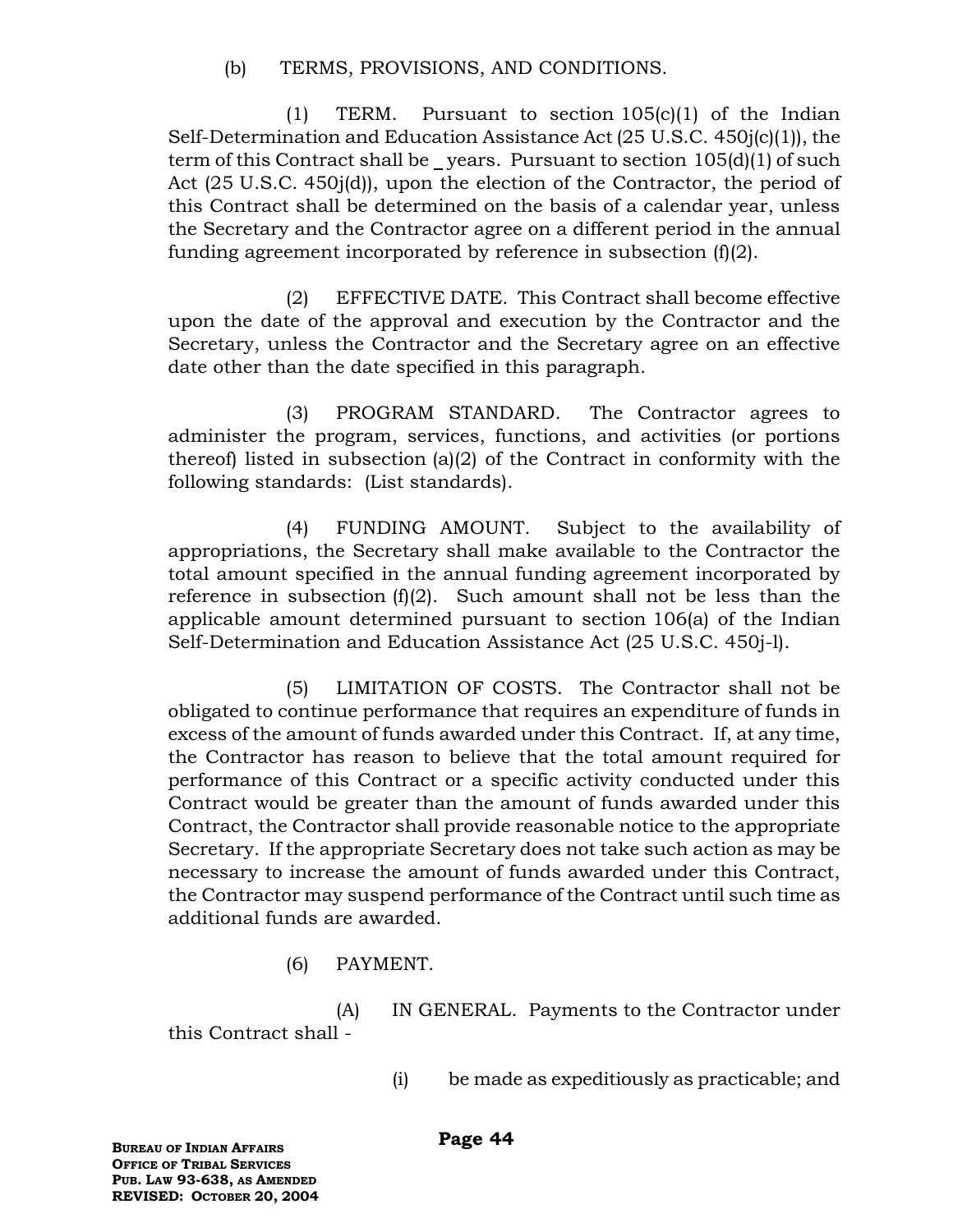(ii) include financial arrangements to cover funding during periods covered by joint resolutions adopted by Congress making continuing appropriations, to the extent permitted by such resolutions.

(B) QUARTERLY, SEMIANNUAL, LUMP-SUM, AND OTHER METHODS OF PAYMENT.

(i) IN GENERAL. Pursuant to section 108(b) of the Indian Self-Determination and Education Assistance Act, and notwithstanding any other provision of law, for each fiscal year covered by this Contract, the Secretary shall make available to the Contractor the funds specified for the fiscal year under the annual funding agreement incorporated by reference pursuant to subsection (f)(2) by paying to the Contractor, on a quarterly basis, one-quarter of the total amount provided for in the annual funding agreement for that fiscal year, in a lump-sum payment or as semiannual payments, or any other method of payment authorized by law, in accordance with such method as may be requested by the Contractor and specified in the annual funding agreement.

 (ii) METHOD OF QUARTERLY PAYMENT. If quarterly payments are specified in the annual funding agreement incorporated by reference pursuant to subsection (f)(2), each quarterly payment made pursuant to clause (i) shall be made on the first day of each quarter of the fiscal year, except that in any case in which the Contract year coincides with the Federal fiscal year, payment for the first quarter shall be made not later than the date that is 10 calendar days after the date on which the Office of Management and Budget apportions the appropriations for the fiscal year for the programs, services, functions, and activities subject to this Contract.

 (iii) APPLICABILITY. Chapter 39 of title 31, United States Code, shall apply to the payment of funds due under this Contract and the annual funding agreement referred to in clause (i).

(7) RECORDS AND MONITORING.

(A) IN GENERAL. Except for previously provided copies of tribal records that the Secretary demonstrates are clearly required to be maintained as part of the recordkeeping system of the Department of the Interior or the Department of Health and Human Services (or both), records of the Contractor shall not be considered Federal records for purposes of chapter 5 of title 5, United States Code.

(B) RECORDKEEPING SYSTEM. The Contractor shall maintain a recordkeeping system and, upon reasonable advance request,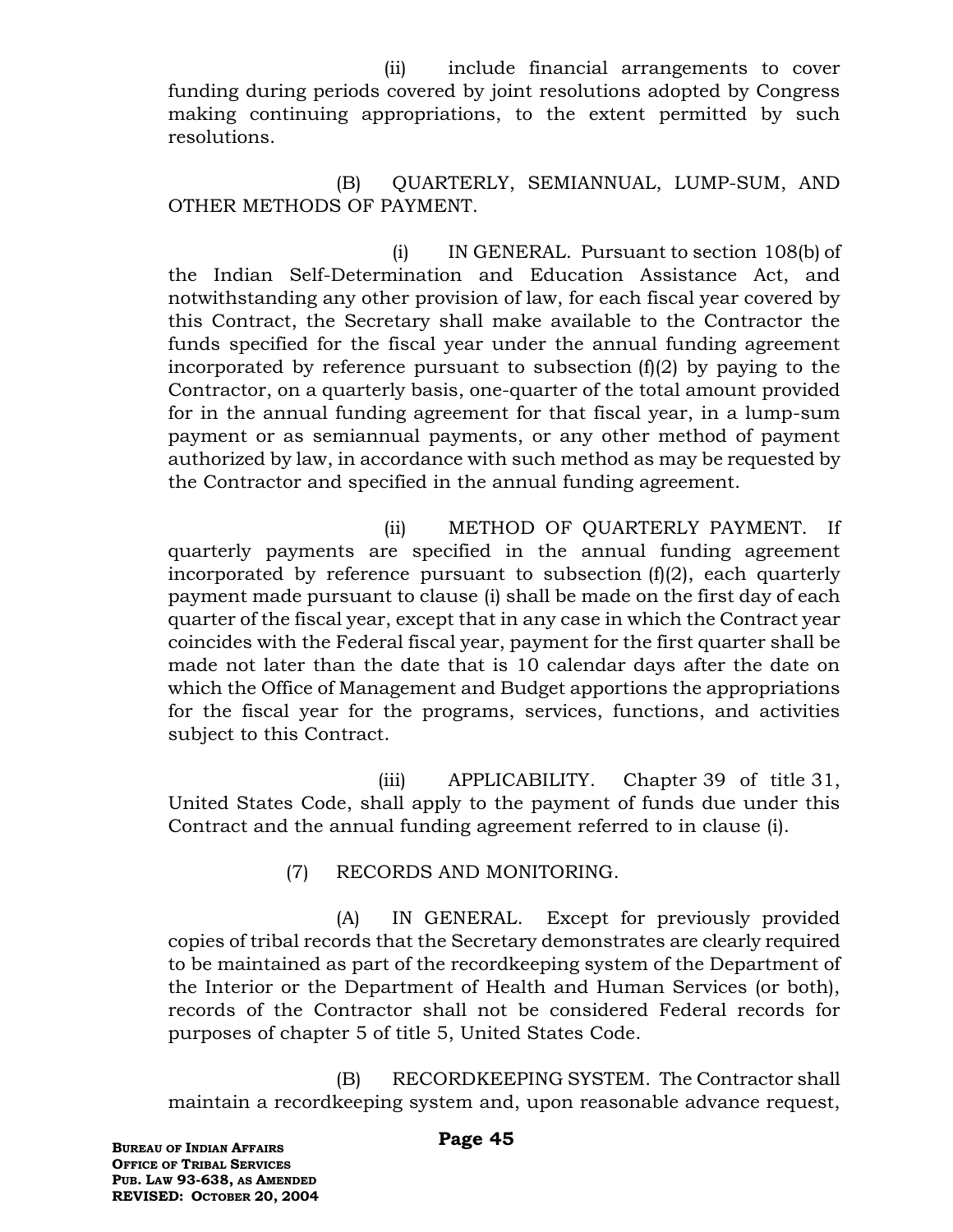provide reasonable access to such records to the Secretary.

(C) RESPONSIBILITIES OF CONTRACTOR. The Contractor shall be responsible for managing the day-to-day operations conducted under this Contract and for monitoring activities conducted under this Contract to ensure compliance with the Contract and applicable Federal requirements. With respect to the monitoring activities of the Secretary, the routine monitoring visits shall be limited to not more than one performance monitoring visit for this Contract by the head of each operating division, departmental bureau, or departmental agency, or duly authorized representatives of such head unless -

(i) the Contractor agrees to one or more additional visits; or

 (ii) the appropriate official determines that there is reasonable cause to believe that grounds for reassumption of the Contract, suspension of Contract payments, or other serious Contract performance deficiency may exist.

No additional visit referred to in clause (ii) shall be made until such time as reasonable advance notice that includes a description of the nature of the problem that requires the additional visit has been given to the Contractor.

(8) PROPERTY.

(A) IN GENERAL. As provided in section 105(f) of the Indian Self-Determination and Education Assistance Act (25 U.S.C. 450j(f)), at the request of the Contractor, the Secretary may make available, or transfer to the Contractor, all reasonably divisible real property, facilities, equipment, and personal property that the Secretary has used to provide or administer the programs, services, functions, and activities covered by this Contract. A mutually agreed upon list specifying the property, facilities, and equipment so furnished shall also be prepared by the Secretary, with the concurrence of the Contractor, and periodically revised by the Secretary, with the concurrence of the Contractor.

(B) RECORDS. The Contractor shall maintain a record of all property referred to in subparagraph (A) or other property acquired by the Contractor under section  $105(f)(2)(A)$  of such Act for purposes of replacement.

(C) JOINT USE AGREEMENTS. Upon the request of the Contractor, the Secretary and the Contractor shall enter into a separate joint use agreement to address the shared use by the parties of real or personal property that is not reasonably divisible.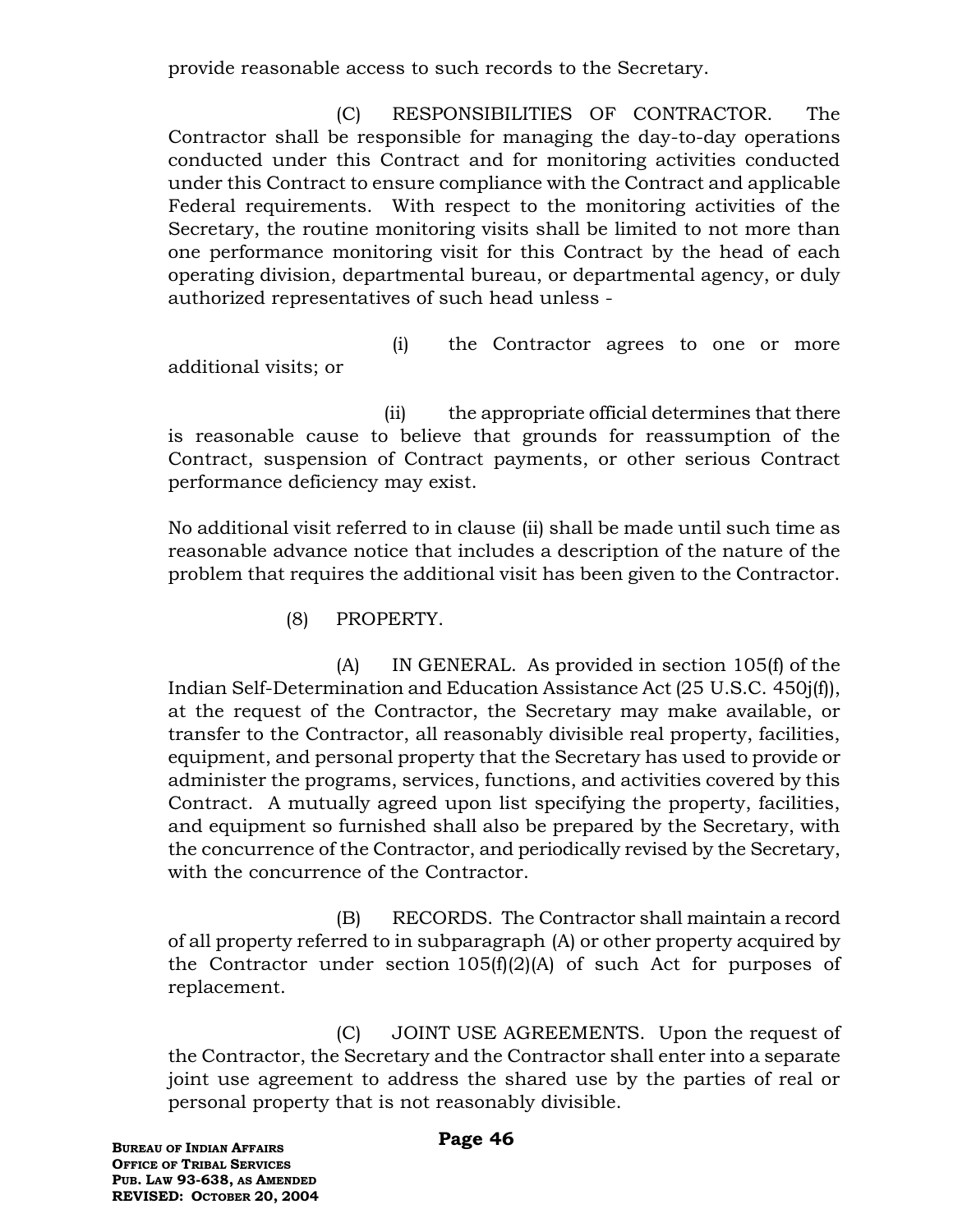(D) ACQUISITION OF PROPERTY. The Contractor is granted the authority to acquire such excess property as the Contractor may determine to be appropriate in the judgment of the Contractor to support the programs, services, functions, and activities operated pursuant to this Contract.

(E) CONFISCATED OR EXCESS PROPERTY. The Secretary shall assist the Contractor in obtaining such confiscated or excess property as may become available to tribes, tribal organizations, or local governments.

(F) SCREENER IDENTIFICATION CARD. A screener identification card (General Services Administration form numbered 2946) shall be issued to the Contractor not later than the effective date of this Contract. The designated official shall, upon request, assist the Contractor in securing the use of the card.

(G) CAPITAL EQUIPMENT. The Contractor shall determine the capital equipment, leases, rentals, property, or services the Contractor requires to perform the obligations of the Contractor under this subsection, and shall acquire and maintain records of such capital equipment, property rentals, leases, property, or services through applicable procurement procedures of the Contractor.

(9) AVAILABILITY OF FUNDS. Notwithstanding any other provision of law, any funds provided under this Contract-

- (A) shall remain available until expended; and
- (B) with respect to such funds, no further
	- (i) approval by the Secretary, or

 (ii) justifying documentation from the Contractor, shall be required prior to expenditure of such funds.

(10) TRANSPORTATION. Beginning on the effective date of this Contract, the Secretary shall authorize the Contractor to obtain interagency motor pool vehicles and related services for performance of any activities carried out under this Contract.

(11) FEDERAL PROGRAM GUIDELINES, MANUALS, OR POLICY DIRECTIVES. Except as specifically provided in the Indian Self-Determination and Education Assistance Act (25 U.S.C. 450 et seq.) the Contractor is not required to abide by program guidelines, manuals, or policy directives of the Secretary, unless otherwise agreed to by the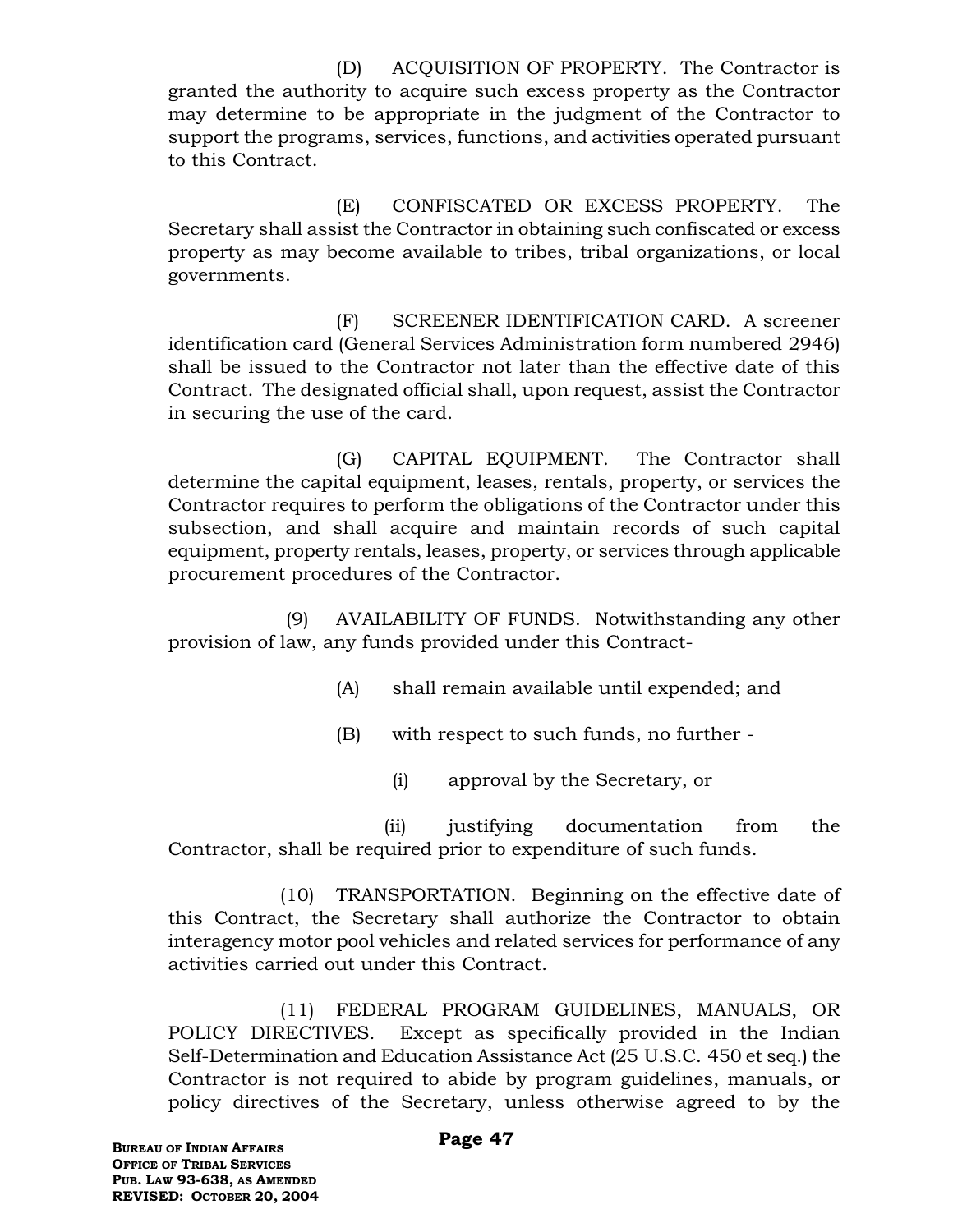Contractor and the Secretary, or otherwise required by law.

(12) DISPUTES.

(A) THIRD-PARTY MEDIATION DEFINED. For the purposes of this Contract, the term "third-party mediation" means a form of mediation whereby the Secretary and the Contractor nominate a third party who is not employed by or significantly involved with the Secretary of the Interior, the Secretary of Health and Human Services, or the Contractor, to serve as a third-party mediator to mediate disputes under this Contract.

(B) ALTERNATIVE PROCEDURES. In addition to, or as an alternative to, remedies and procedures prescribed by section 110 of the Indian Self-Determination and Education Assistance Act (25 U.S.C. 450m-1), the parties to this Contract may jointly -

(i) submit disputes under this Contract to third-party mediation;

 (ii) submit the dispute to the adjudicatory body of the Contractor, including the tribal court of the Contractor;

 (iii) submit the dispute to mediation processes provided under the laws, policies, or procedures of the Contractor; or

 (iv) use the administrative dispute resolution processes authorized in subchapter IV of chapter 5 of title 5, United States Code.

(C) EFFECT OF DECISIONS. The Secretary shall be bound by decisions made pursuant to the processes set forth in subparagraph (B), except that the Secretary shall not be bound by any decision that significantly conflicts with the interests of Indians or the United States.

(13) ADMINISTRATIVE PROCEDURES OF THE CONTRACTOR. Pursuant to the Indian Civil Rights Act of 1968 (25 U.S.C. 1301 et seq.), the laws, policies, and procedures of the Contractor shall provide for administrative due process (or the equivalent of administrative due process) with respect to programs, services, functions, and activities that are provided by the Contractor pursuant to this Contract.

(14) SUCCESSOR ANNUAL FUNDING AGREEMENT.

(A) IN GENERAL. Negotiations for a successor annual funding agreement, provided for in subsection  $(f)(2)$ , shall begin not later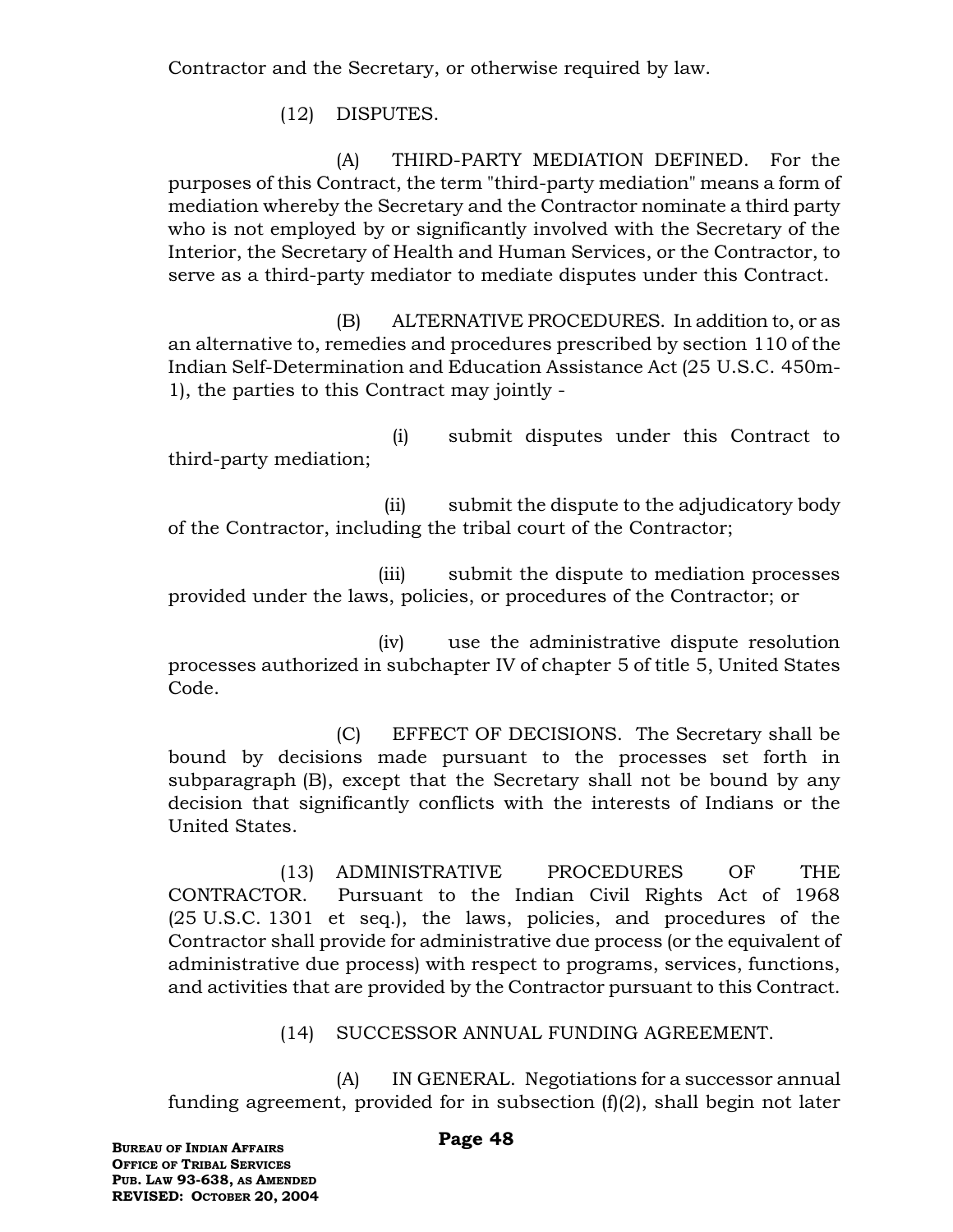than 120 days prior to the conclusion of the preceding annual funding agreement. Except as provided in section 105(c)(2) of the Indian Self-Determination and Education Assistance Act (25 U.S.C. 450j(c)(2)) the funding for each such successor annual funding agreement shall only be reduced pursuant to section 106(b) of such Act (25 U.S.C. 450j-1(b)).

(B) INFORMATION. The Secretary shall prepare and supply relevant information, and promptly comply with any request by the Contractor for information that the Contractor reasonably needs to determine the amount of funds that may be available for a successor annual funding agreement, as provided for in subsection  $(f)(2)$  of this Contract.

(15) CONTRACT REQUIREMENTS; APPROVAL BY SECRETARY.

(A) IN GENERAL. Except as provided in subparagraph (B), for the term of the Contract, section 2103 of the Revised Statutes (25 U.S.C. 81) and section 16 of the Act of June 18, 1934 (48 Stat. 987, chapter 576; 25 U.S.C. 476), shall not apply to any contract entered into in connection with this Contract.

(B) REQUIREMENTS. Each Contract entered into by the Contractor with a third party in connection with performing obligations of the Contractor under this Contract shall -

(i) be in writing;

 (ii) identify the interested parties, the authorities of such parties, and purposes of the Contract;

(iii) state the work to be performed under the

Contract; and

 (iv) state the process for making any claim, the payments to be made, and the terms of the Contract, which shall be fixed.

(c) OBLIGATION OF THE CONTRACTOR.

(1) CONTRACT PERFORMANCE. Except as provided in subsection (d)(2), the Contractor shall perform programs, services, functions, and activities as provided in the annual funding agreement under section (f)(2) of this Contract.

(2) AMOUNT OF FUNDS. The total amount of funds to be paid under this Contract pursuant to section 106(a) shall be determined in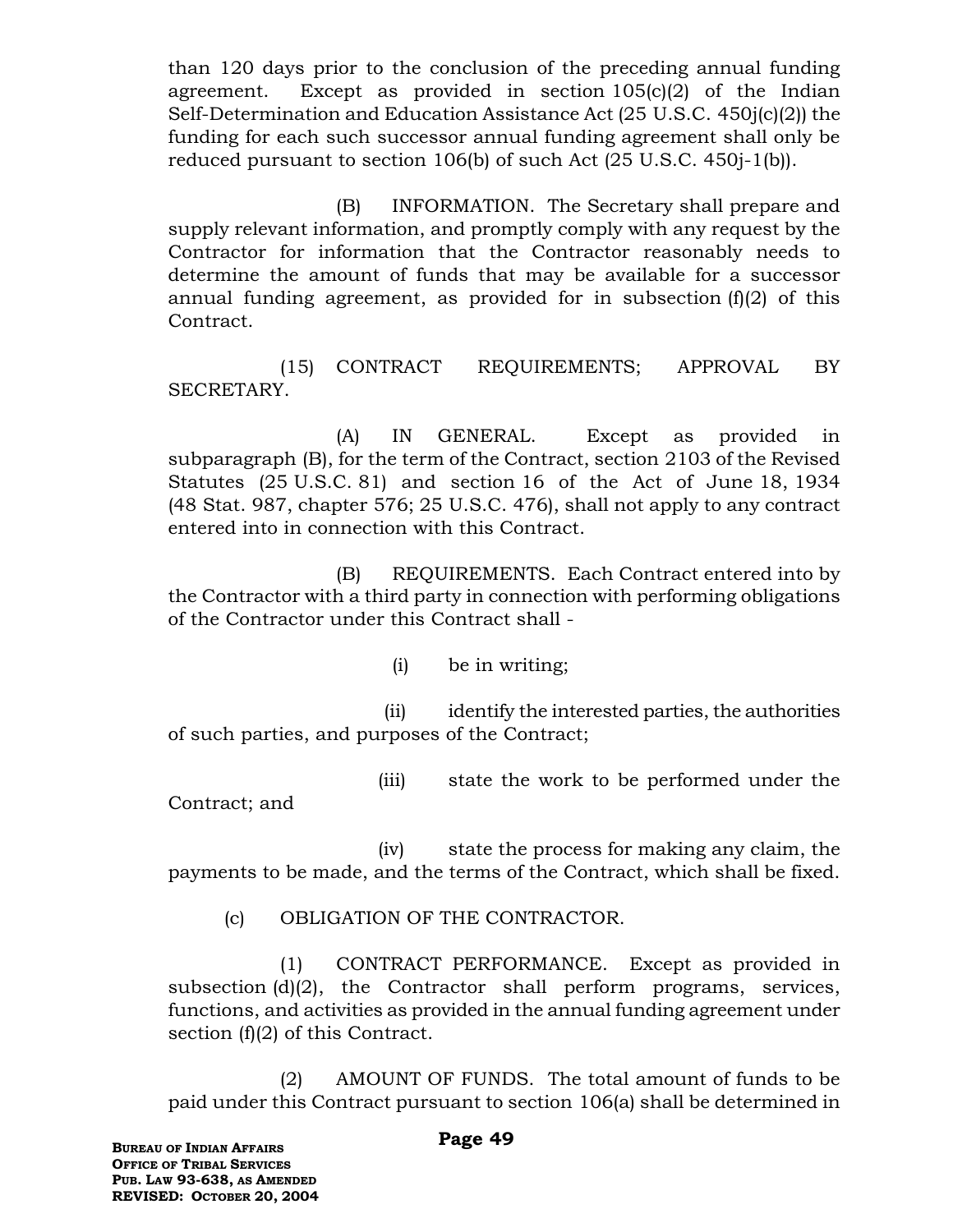an annual funding agreement entered into between the Secretary and the Contractor, which shall be incorporated into this Contract.

(3) CONTRACTED PROGRAMS. Subject to the availability of appropriated funds, the Contractor shall administer the programs, services, functions, and activities identified in this Contract and funded through the annual funding agreement under subsection (f)(2).

(4) TRUST SERVICES FOR INDIVIDUAL INDIANS.

(A) IN GENERAL. To the extent that the annual funding agreement provides funding for the delivery of trust services to individual Indians that have been provided by the Secretary, the Contractor shall maintain at least the same level of service as the Secretary provided for such individual Indians, subject to the availability of appropriated funds for such services.

(B) TRUST SERVICES TO INDIVIDUAL INDIANS. For the purposes of this paragraph only, the term Atrust services for individual Indians $\cong$  means only those services that pertain to land or financial management connected to individually held allotments.

(5) FAIR AND UNIFORM SERVICES. The Contractor shall provide services under this Contract in a fair and uniform manner and shall provide access to an administrative or judicial body empowered to adjudicate or otherwise resolve complaints, claims, and grievances brought by program beneficiaries against the Contractor arising out of the performance of the Contract.

(d) OBLIGATION OF THE UNITED STATES.

(1) TRUST RESPONSIBILITY.

(A) IN GENERAL. The United States reaffirms the trust responsibility of the United States to the Indian tribe(s) to protect and conserve the trust resources of the Indian tribe(s) and the trust resources of individual Indians.

(B) CONSTRUCTION OF CONTRACT. Nothing in this Contract may be construed to terminate, waive, modify, or reduce the trust responsibility of the United States to the tribe(s) or individual Indians. The Secretary shall act in good faith in upholding such trust responsibility.

(2) GOOD FAITH. To the extent that health programs are included in this Contract, and within available funds, the Secretary shall act in good faith in cooperating with the Contractor to achieve the goals set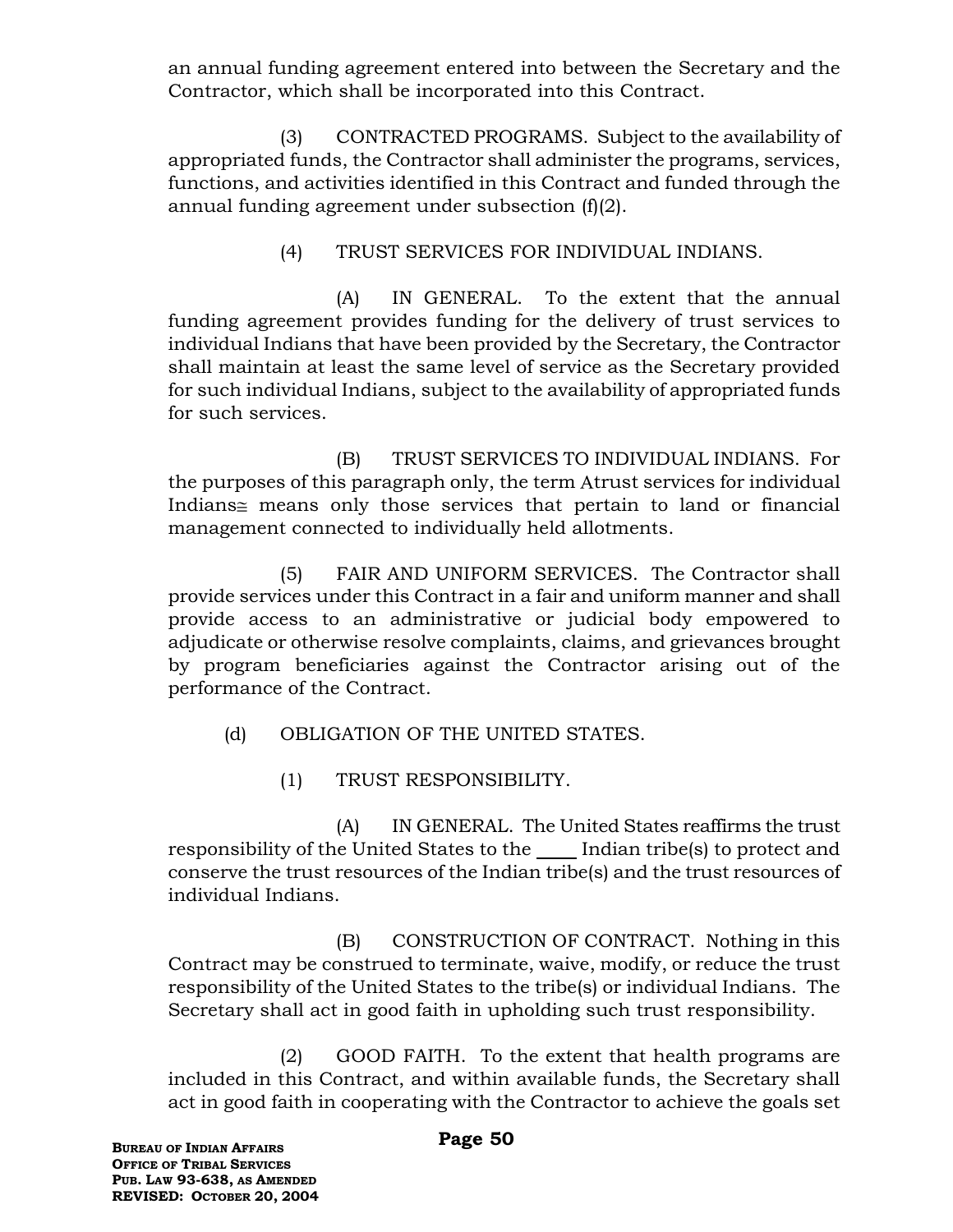forth in the Indian Health Care Improvement Act (25 U.S.C. 1601 et seq.).

(3) PROGRAMS RETAINED. As specified in the annual funding agreement, the United States hereby retains the programs, services, functions, and activities with respect to the tribe(s) that are not specifically assumed by the Contractor in the annual funding agreement under subsection  $(f)(2)$ .

(e) OTHER PROVISIONS.

(1) DESIGNATED OFFICIALS. Not later than the effective date of this Contract, the United States shall provide to the Contractor, and the Contractor shall provide to the United States, a written designation of a senior official to serve as a representative for notices, proposed amendments to the Contract, and other purposes for this Contract.

(2) CONTRACT MODIFICATIONS OR AMENDMENT.

(A) IN GENERAL. Except as provided in subparagraph (B), no modification to this Contract shall take effect unless such modification is made in the form of a written amendment to the Contract, and the Contractor and the Secretary provide written consent for the modification.

(B) EXCEPTION. The addition of supplemental funds for programs, functions, and activities (or portions thereof) already included in the annual funding agreement under subsection  $(f)(2)$ , and the reduction of funds pursuant to section 106(b)(2), shall not be subject to subparagraph (A).

(3) OFFICIALS NOT TO BENEFIT. No Member of Congress, or resident commissioner, shall be admitted to any share or part of any contract executed pursuant to this Contract, or to any benefit that may arise from such contract. This paragraph may not be construed to apply to any contract with a third party entered into under this Contract if such contract is made with a corporation for the general benefit of the corporation.

(4) COVENANT AGAINST CONTINGENT FEES. The parties warrant that no person or selling agency has been employed or retained to solicit or secure any contract executed pursuant to this Contract upon an agreement or understanding for a commission, percentage, brokerage, or contingent fee, excepting bona fide employees or bona fide established commercial or selling agencies maintained by the Contractor for the purpose of securing business.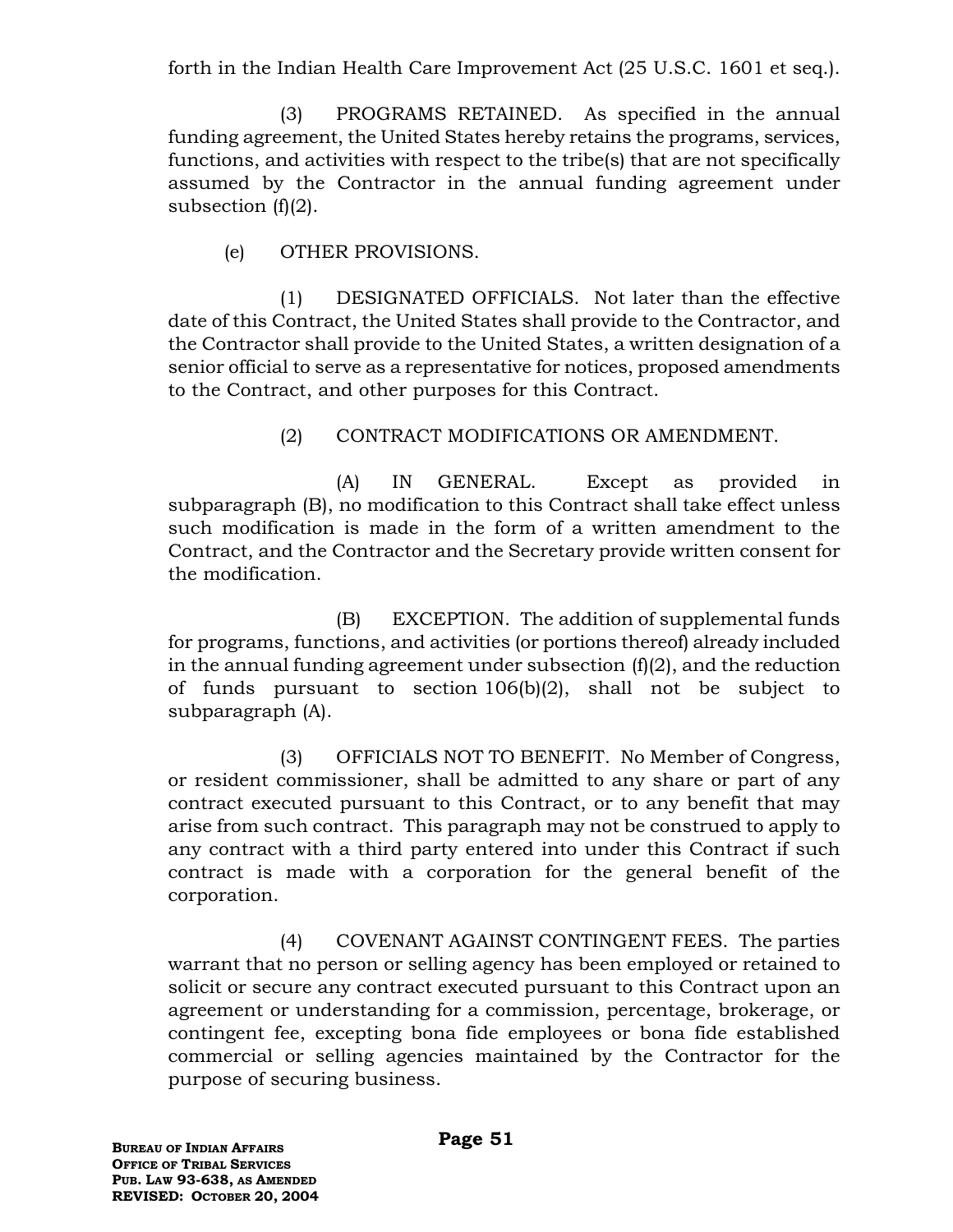(f) ATTACHMENTS.

(1) APPROVAL OF CONTRACT. Unless previously furnished to the Secretary, the resolution of the Indian tribe(s) authorizing the contracting of the programs, services, functions, and activities identified in this Contract is attached to this Contract as attachment 1.

### (2) ANNUAL FUNDING AGREEMENT.

(A) IN GENERAL. The annual funding agreement under this Contract shall only contain -

(i) terms that identify the programs, services, functions, and activities to be performed or administered, the general budget category assigned, the funds to be provided, and the time and method of payment; and

 (ii) such other provisions, including a brief description of the programs, services, functions, and activities to be performed (including those supported by financial resources other than those provided by the Secretary), to which the parties agree.

(B) INCORPORATION BY REFERENCE. The annual funding agreement is hereby incorporated in its entirety in this Contract and attached to this Contract as attachment 2.

### **REASSUMPTION OF PROGRAMS**

**[**25 USC 450m**]**

Sec. 109 Each contract or grant agreement entered into pursuant to sections 102, 103, and 104 of this Act  $[25 \text{ U.S.C.} \rightarrow 450f-450h]$  shall provide that in any case where the appropriate Secretary determines that the tribal organization's performance under such contract or grant agreement involves (1) the violation of rights or endangerment of the health, safety, or welfare of any persons; or (2) gross negligence or mismanagement in the handling or use of funds provided to the tribal organization pursuant to such contract or grant agreement, or in the management of trust fund, trust lands or interests in such lands pursuant to such contract or grant agreement, such secretary may, under regulations prescribed by him and after providing notice and a hearing on the record to such tribal organization, rescind such contract or grant agreement, in whole or in part, and assume or resume control or operation of the program, activity, or service involved if he determines that the tribal organization has not taken corrective action as prescribed by the Secretary to remedy the contract deficiency, except that the appropriate Secretary may, upon written notice to a tribal organization, and the tribe served by the tribal organization, immediately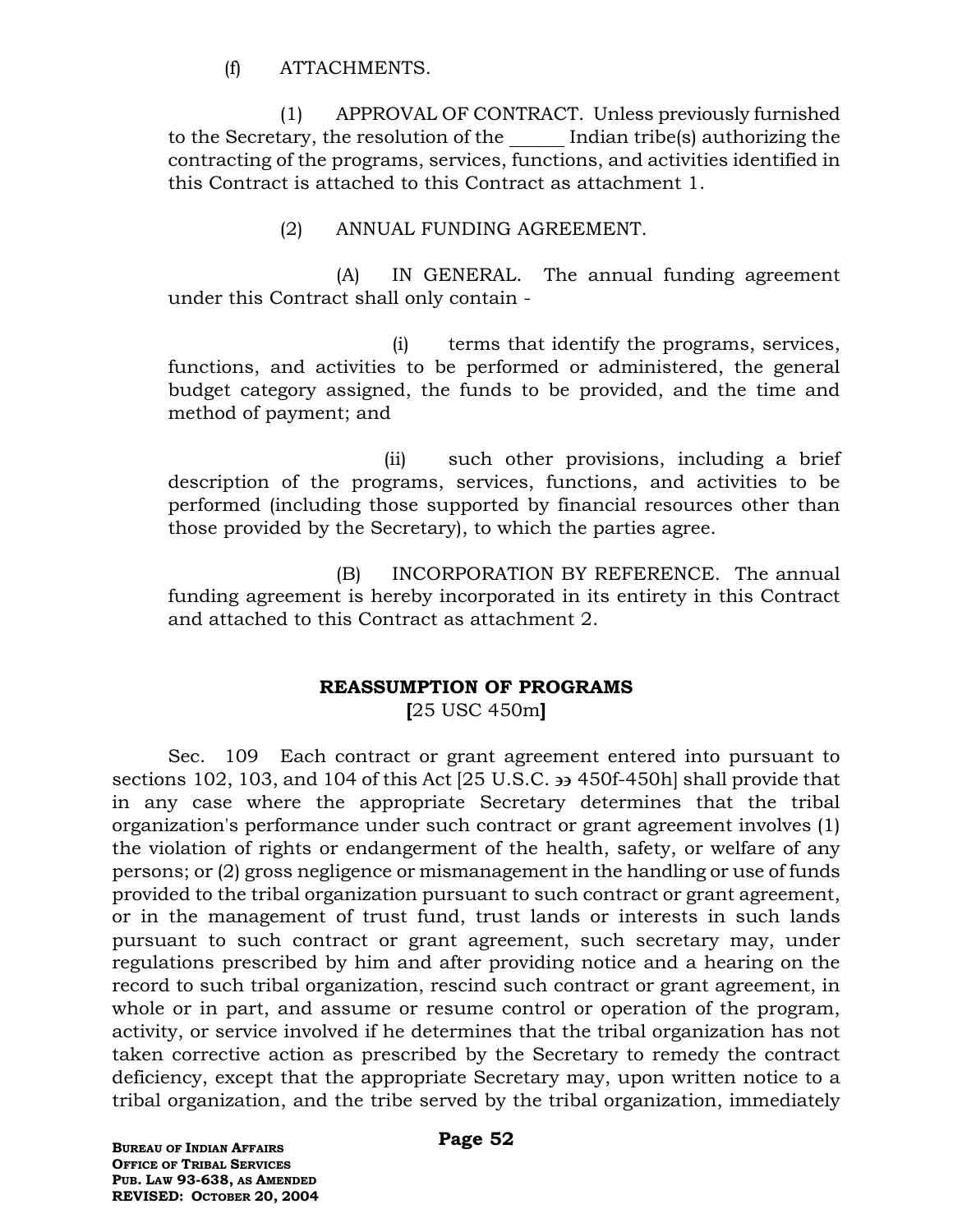rescind a contract or grant, in whole or in part, and resume control or operation of a program, activity, function, or service, if the Secretary finds that (I) there is an immediate threat of imminent substantial and irreparable harm to the safety of any person, or imminent substantial and irreparable harm to trust funds, trust lands, or interests in such lands, and (ii) such threat arises from the failure of the Contractor to fulfill the requirements of the contract. In such cases, the Secretary shall provide the tribal organization with a hearing on the record within ten days or such later date as the tribal organization may approve. Such Secretary may decline to enter into a new contract or grant agreement and retain control of such program, activity, or service until such time as he is satisfied that the violations of rights or endangerment of health, safety, or welfare which necessitated the rescission has been corrected. In any hearing or appeal provided for under this section, the Secretary shall have the burden of proof to establish, by clearly demonstrating the validity of the grounds for rescinding, assuming, or reassuming the contract that is the subject of the hearing. Nothing in this section shall be construed as contravening the Occupational Safety and Health Act of 1970 (84 Stat. 1590), as amended (29 U.S.C. 651).

**{**As amended by: Title II, 211 of Pub. Law 100-581 (102 Stat. 2941) Nov. 1, 1988;  $\geq 2(a)(10)$  of Pub. Law 101-301 (104 Stat. 207) May 24, 1990;  $\geq 104(1)$  of Pub. Law 103-413 (108 Stat. 4250) Oct. 25, 1994**}**

# **[APPEALS AND RIGHTS]**

**[**25 USC 450m-1**]**

Sec. 110 (a) The United States district courts shall have original jurisdiction over any civil action or claim against the appropriate Secretary arising under this Act and, subject to the provisions of subsection (d) of this section and concurrent with the United States Court of Claims, over any civil action or claim against the Secretary for money damages arising under contracts authorized by this Act. In an action brought under this paragraph, the district courts may order appropriate relief including money damages, injunctive relief against any action by an officer of the United States or any agency thereof contrary to this Act or regulations promulgated thereunder, or mandamus to compel an officer or employee of the United States, or any agency thereof, to perform a duty provided under this Act or regulations promulgated hereunder (including immediate injunctive relief to reverse a declination finding under section 102(a)(2) or to compel the Secretary to award and fund an approved self-determination contract).

(b) The Secretary shall not revise or amend a self-determination contract with a tribal organization without the tribal organization's consent.

(c) The Equal Access to Justice Act (Pub. Law 96-481, Act of October 1, 1980; 92 Stat. 2325, as amended), section 504 of title 5, United States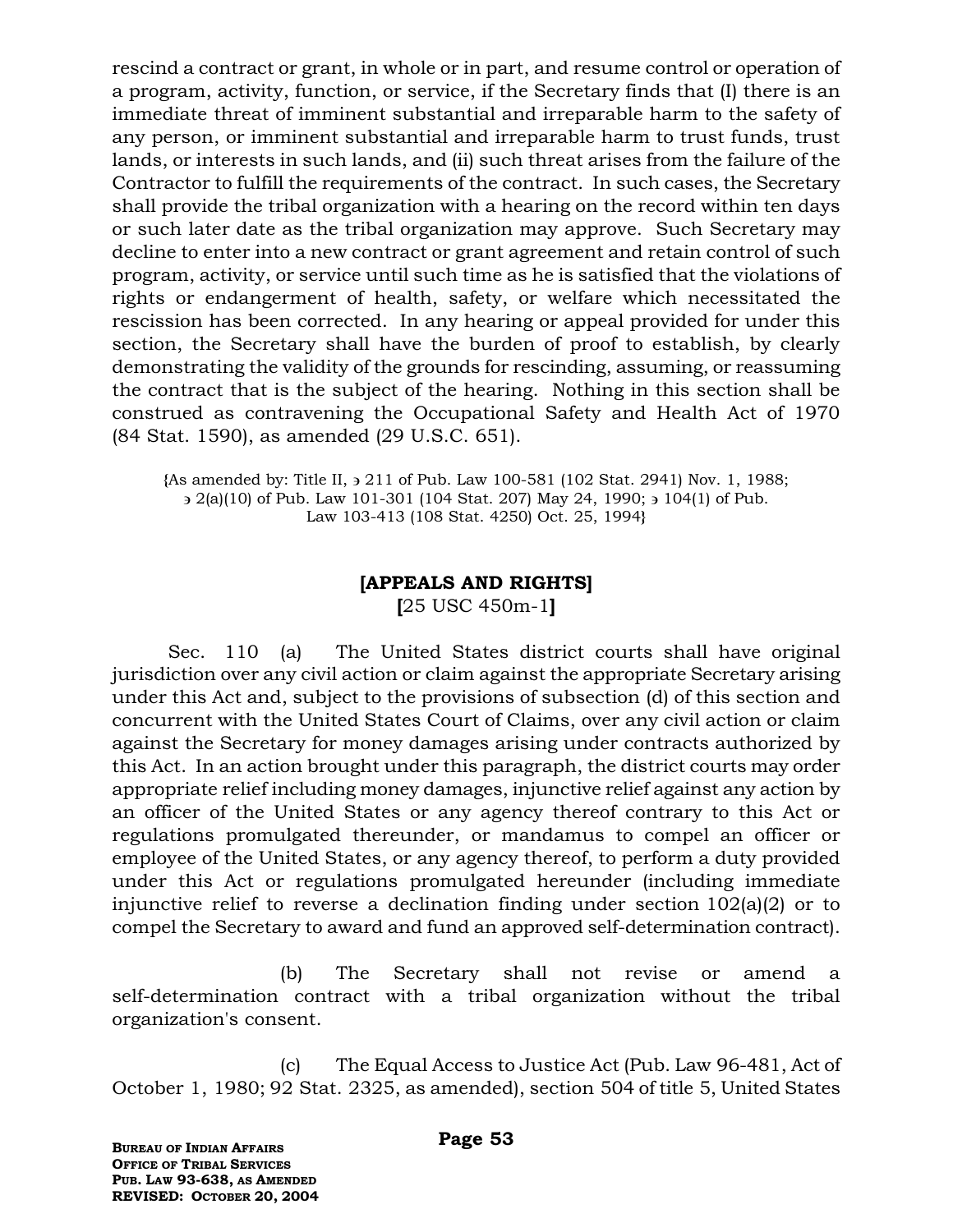Code, and section 2412 of title 28, United States Code shall apply to administrative appeals pending on or filed after the date of enactment of the Indian Self-Determination and Education Assistance Act Amendments of 1988 by tribal organizations regarding self-determination contracts.

(d) The Contract Disputes Act (Pub. Law 95-563, Act of November 1, 1978; 92 Stat. 2383, as amended) shall apply to self-determination contracts, except that all administrative appeals relating to such contracts shall be heard by the Interior Board of Contract Appeals established pursuant to section 8 of such Act (41 U.S.C. 607).

(e) Subsection (d) of this section shall apply to any case pending or commenced on or after March 17, 1986, before the Boards of Contract Appeals of the Department of the Interior or the Department of Health and Human Services except that in any such cases finally disposed of before the date of enactment of these amendments [enacted Oct. 5, 1988], the thirty-day period referred to in section 504(a)(2) of title 5, United States Code, shall be deemed to commence on the date of enactment of this subsection.

**{**As amended by: 206(a) of Pub. Law 100-472 (102 Stat. 2294) Oct. 5, 1988;  $\rightarrow$  212 of Pub. Law 100-581 (102 Stat. 2941) Nov 1, 1988;  $\rightarrow$  1(a)(2), (2)(b) of Pub. Law 101-301 (104 Stat. 207) May 24, 1990;  $\frac{1}{2}$  104(2), (3) of Pub. Law 103-413 (108 Stat. 4250) Oct. 25, 1994**}**

# **EFFECT ON EXISTING RIGHTS [**25 USC 450n**]**

Sec. 111 Nothing in this Act shall be construed as -

(1) affecting, modifying, diminishing, or otherwise impairing the sovereign immunity from suit enjoyed by an Indian tribe; or

(2) authorizing or requiring the termination of any existing trust responsibility of the United States with respect to the Indian people.

**{**As amended by: Title II, 206(a) of Pub. Law 100-472 (102 Stat. 2294) Oct. 5, 1988; Title II,  $\frac{1}{2}$  212 of Pub. Law 100-581 (102 Stat. 2941) Nov. 1, 1988;  $\frac{1}{2}$  1(a)(2) of Pub. Law 101-301 (104 Stat. 207) May 24, 1990;  $\frac{1}{2}$  2(b) of Pub. Law 101-301 (104 Stat. 207) May 24, 1990**}**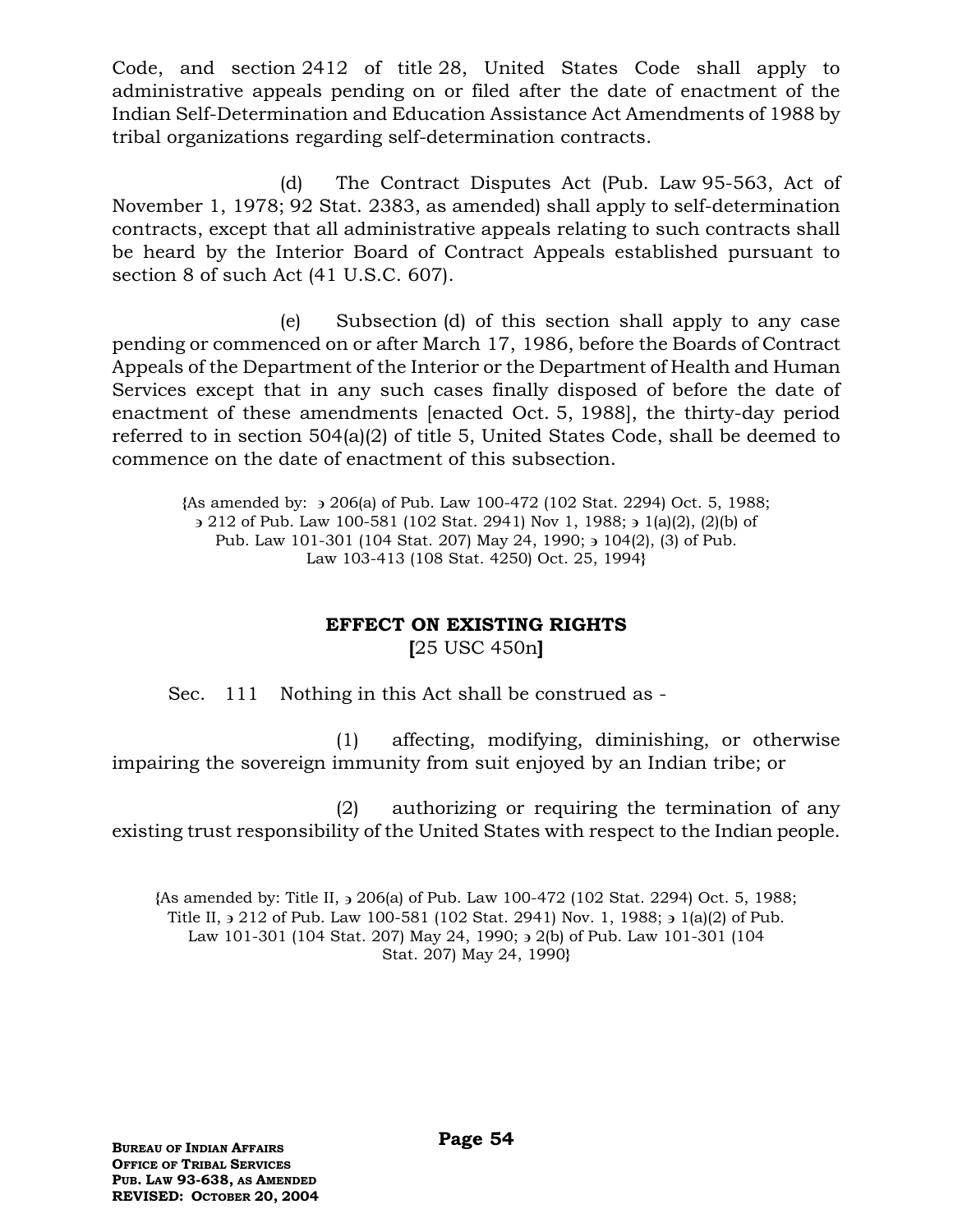#### **TITLE II - THE INDIAN EDUCATION ASSISTANCE ACT**

Sec. 201 This title may be cited as the AIndian Education Assistance Act $\approx$ .

### **PART A - EDUCATION OF INDIANS IN PUBLIC SCHOOLS**

Sec. 202 The Act of April 16, 1934 (48 Stat. 596), as amended, is further amended by adding at the end thereof the following new sections:

ASec. 4 The Secretary of the Interior shall not enter into any contract for the education of Indians unless the prospective contractor has submitted to, and has had approved by the Secretary of the Interior, an education plan, which plan, in the determination of the Secretary, contains educational objectives which adequately address the educational needs of the Indian students who are to be beneficiaries of the contract and assures that the contract is capable of meeting such objectives: *Provided*, That where students other than Indian students participate in such programs, money expended under such contract shall be prorated to cover the participation of only the Indian students. [25 U.S.C. 455]

ASec. 5 (a) Whenever a school district affected by a contract for the education of Indians pursuant to this Act has a local school board not composed of a majority of Indians, the parents of the Indian children enrolled in the school or schools affected by such contract or contracts shall elect a local committee from among their number. Such committee shall fully participate in the development of, and shall have the authority to approve or disapprove programs to be conducted under such contract or contracts, and shall carry out such other duties, and be so structured, as the Secretary of the Interior shall by regulation provide: *Provided*, *However*, That, whenever a local Indian committee or committees established pursuant to section 305(b)(2)(B)(ii) of the Act of June 23, 1972 (86 Stat. 235) or an Indian advisory school board or boards established pursuant to this Act prior to the date of enactment of this section exists in such school district, such committee or board may, in the discretion of the affected tribal governing body or bodies, be utilized for the purposes of this section.

 (b) The Secretary of the Interior may, in his discretion, revoke any contract if the contractor fails to permit a local committee to perform its duties pursuant to subsection (a). [25 U.S.C. 456]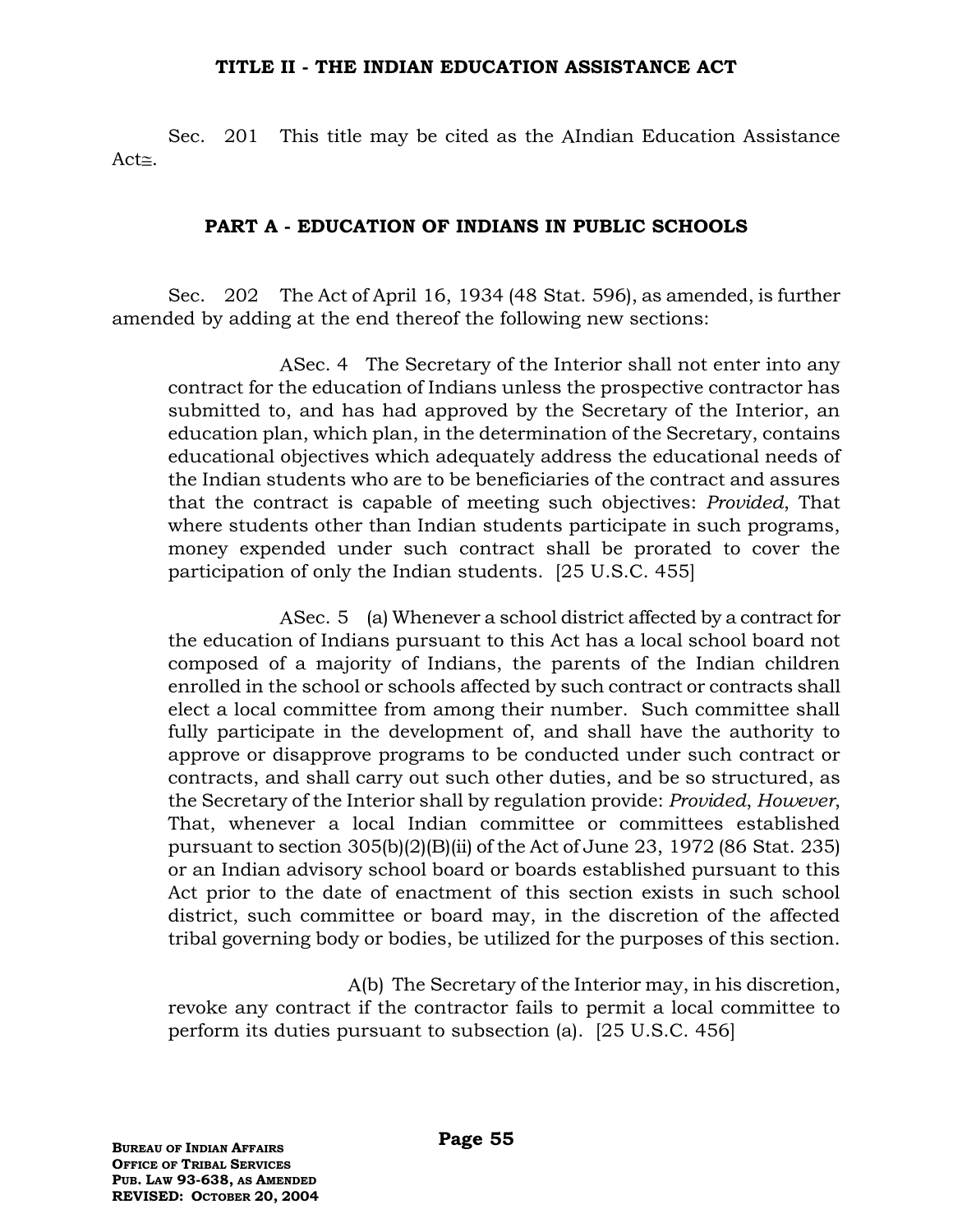ASec. 6 Any school district educating Indian students who are members of recognized Indian tribes, who do not normally reside in the State in which such school district is located, and who are residing in Federal boarding facilities for the purposes of attending public schools within such district may, in the discretion of the Secretary of the Interior, be reimbursed by him for the full per capita costs of educating such Indian students. $\leq$  [25 U.S.C. 457]

Sec. 203 After conferring with persons competent in the field of Indian education, the Secretary, in consultation with the Secretary of Health, Education, and Welfare (Health and Human Services), shall prepare and submit to the Committees on Interior and Insular Affairs of the United States Senate and House of Representatives no later than October 1, 1975, a report which shall include:

(1) a comprehensive analysis of the Act of April 16, 1934 (48 Stat. 596), as amended, including -

(A) factors determining the allocation of funds for the special or supplemental educational programs of Indian students and current operating expenditures;

| (B)<br>$(48 \text{ Stat. } 596)$ , as amended, to - |       | the relationship of the Act of April 16, 1934 |
|-----------------------------------------------------|-------|-----------------------------------------------|
| $(64 \text{ Stat. } 1100)$ , as amended; and        | (i)   | title I of the Act of September 30, 1950      |
| as amended, and                                     | (i)   | the Act of April 11, 1965 (79 Stat. 27),      |
| (86 Stat. 235); and                                 | (iii) | title IV of the Act of June 23, 1972          |
|                                                     | (iv)  | September 23, 1950<br>of<br>Act<br>the        |

(72 Stat. 548), as amended.

(2) a specific program to meet the special educational needs of Indian children who attend public schools. Such program shall include, but need not be limited to, the following:

(A) a plan for the equitable distribution of funds to meet the special or supplemental educational needs of Indian children and, where necessary, to provide general operating expenditures to schools and school districts educating Indian children; and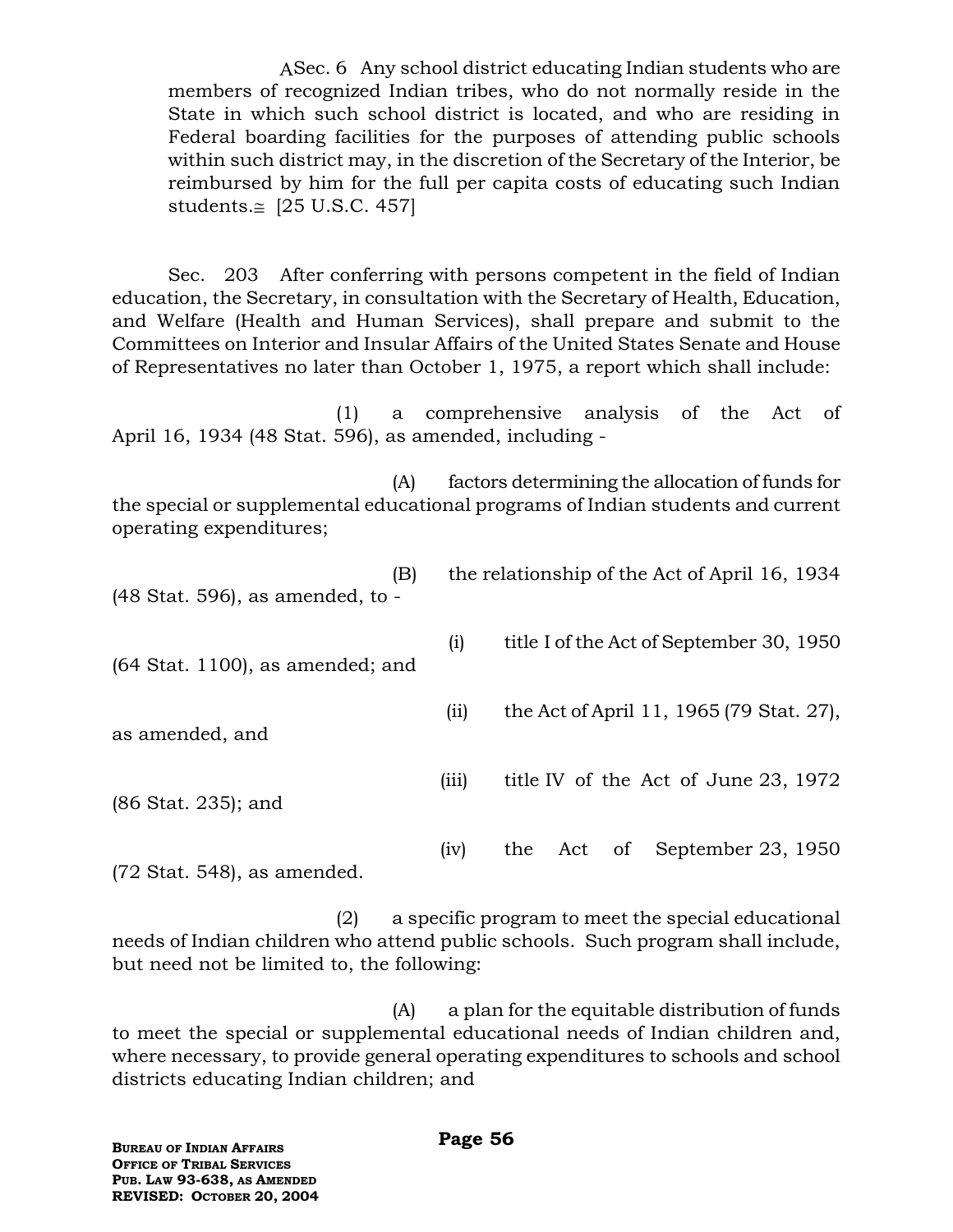(B) an estimate of the cost of such program;

(3) detailed legislative recommendations to implement the program prepared pursuant to clause (2); and

(4) a specific program, together with detailed legislative recommendations, to assist the development and administration of Indian-controlled community colleges.

# **PART B - SCHOOL CONSTRUCTION**

Sec. 204 (a) The Secretary is authorized to enter into a contract or contracts with any State education agency or school district for the purpose of assisting such agency or district in the acquisition of sites for, or the construction, acquisition, or renovation of facilities (including all necessary equipment) in school districts on or adjacent to or in close proximity to any Indian reservation or other lands held in trust by the United States for Indians, if such facilities are necessary for the education of Indians residing on any such reservation or lands.

(b) The Secretary may expend not less than 75 per centum of such funds as are authorized and appropriated pursuant to this part B on those projects which meet the eligibility requirements under subsections (a) and (b) of section 14 of the Act of September 23, 1950 (72 Stat. 548), as amended. Such funds shall be allocated on the basis of existing funding priorities, if any, established by the United States Commissioner of Education under subsections (a) and (b) of section 14 of the Act of September 23, 1950, as amended. The United States Commissioner of Education is directed to submit to the Secretary at the beginning of each fiscal year, commencing with the first full fiscal year after the date of enactment of this Act, a list of those projects eligible for funding under subsections (a) and (b) of section 14 of the Act of September 23, 1950, as amended.

(c) The Secretary may expend not more than 25 per centum of such funds as may be authorized and appropriated pursuant to this part B on any school eligible to receive funds under section 208 of this Act.

(d) Any contract entered into by the Secretary pursuant to this section shall contain provisions requiring the relevant State educational agency to -

(1) provide Indian students attending any such facilities constructed, acquired, or renovated, in whole or in part, from funds made available pursuant to this section with standards of education not less than those provided non-Indian students in the school district in which the facilities are situated; and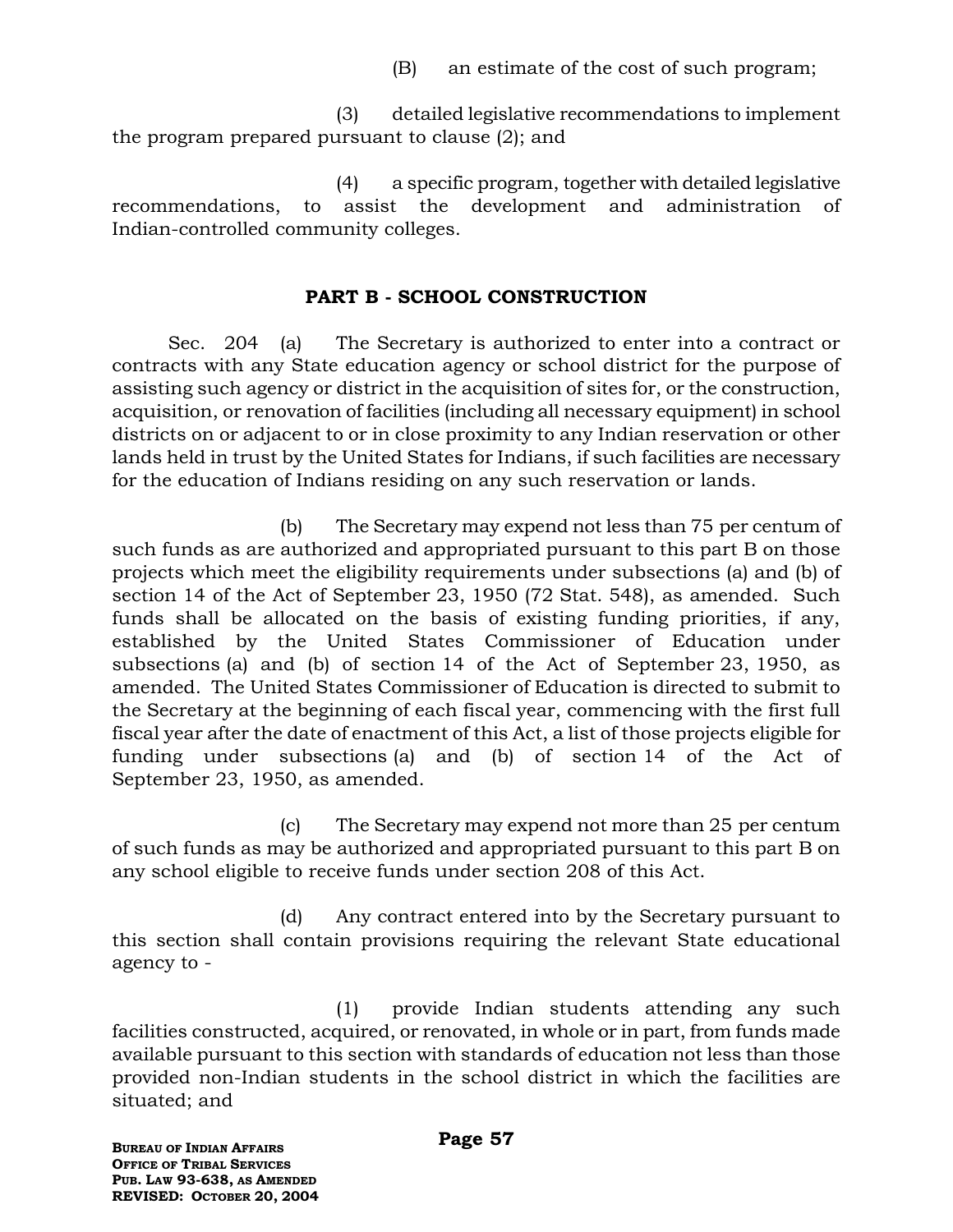(2) meet, with respect to such facilities, the requirements of the State and local building codes, and other building standards set by the State educational agency or school district for other public school facilities under its jurisdiction or control or by the local government in the jurisdiction within which the facilities are situated.

(e) The Secretary shall consult with the entity designated pursuant to section 5 of the Act of April 16, 1934 (48 Stat. 596), as amended by this Act, and with the governing body of any Indian tribe or tribes the educational opportunity for the members of which will be significantly affected by any contract entered into pursuant to this section. Such consultation shall be advisory only, but shall occur prior to the entering into of any such contract. The foregoing provisions of this subsection shall not be applicable where the application for a contract pursuant to this section is submitted by an elected school board of which a majority of its members are Indians.

(f) Within ninety days following the expiration of the three year period following the date of the enactment of this Act, the Secretary shall evaluate the effectiveness of the program pursuant to this section and transmit a report of such evaluation to the Congress. Such report shall include -

(1) an analysis of construction costs and the impact on such costs of the provisions of subsection (f) of this section and the Act of March 3, 1921 (46 Stat. 1491), as amended;

(2) a description of the working relationship between the Department of the Interior and the Department of Health, Education, and Welfare (Health and Human Services) including any memorandum of understanding in connection with the acquisition of data pursuant to subsection (b) of this section;

(3) projections of the Secretary of future construction needs of the public schools serving Indian children residing on or adjacent to Indian reservations;

(4) a description of the working relationship of the Department of the Interior with local or State educational agencies in connection with the contracting for construction, acquisition, or renovation of school facilities pursuant to this section; and

(5) the recommendations of the Secretary with respect to the transfer of the responsibility for administering subsections (a) and (b) of section 14 of the Act of September 23, 1950 (72 Stat. 548), as amended, from the Department of Health, Education, and Welfare (Health and Human Services) to the Department of the Interior.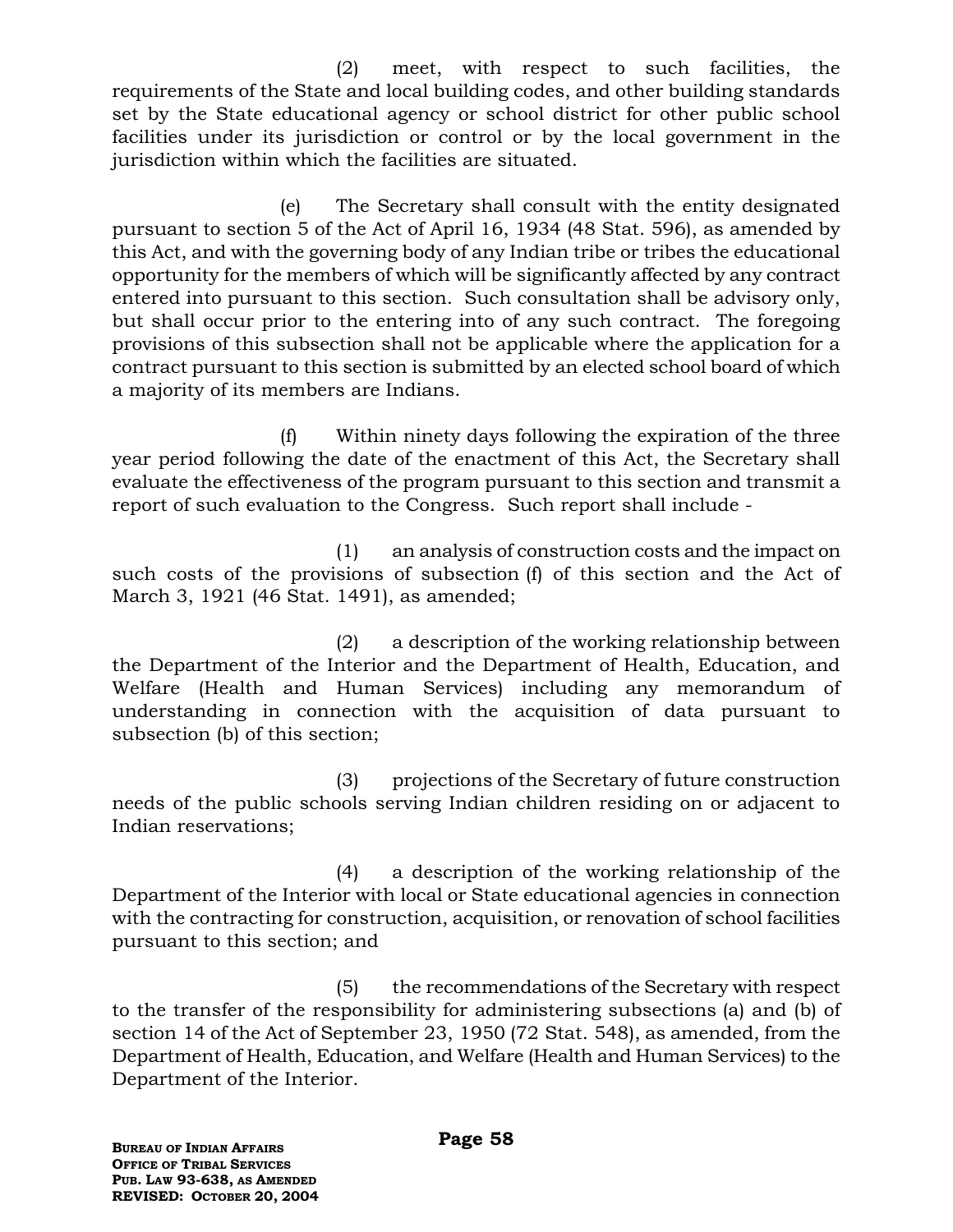(g) For the purpose of carrying out the provisions of this section, there is authorized to be appropriated the sum of \$35,000,000 for the fiscal year ending June 30, 1974; \$35,000,000 for each of the four succeeding fiscal years; and thereafter, such sums as may be necessary, all of such sums to remain available until expended.

## **PART C - GENERAL PROVISIONS**

Sec. 205 No funds from any grant or contract pursuant to this title shall be made available to any school district unless the Secretary is satisfied that the quality and standard of education, including facilities and auxiliary services, for Indian students enrolled in the schools of such district are at least equal to that provided all other students from resources, other than resources provided in this title, available to the local school district. [25 U.S.C. 458a]

Sec. 206 No funds from any contract or grant pursuant to this title shall be made available by any Federal agency directly to other than public agencies and Indian tribes, institutions, and organizations: *Provided*, That school districts, State education agencies, and Indian tribes, institutions, and organizations assisted by this title may use funds provided herein to contract for necessary services with any appropriate individual, organization, or corporation. [25 U.S.C. 458b]

Sec. 207 (a) (1) Within six months from the date of enactment of this Act, the Secretary shall, to the extent practicable, consult with national and regional Indian organizations with experiences in Indian education to consider and formulate appropriate rules and regulations to implement the provisions of this title.

(2) Within seven months from the date of enactment of this Act, the Secretary shall present the proposed rules and regulations to the Committees on Interior and Insular Affairs of the United States Senate and House of Representatives.

(3) Within eight months from the date of enactment of this Act, the Secretary shall publish proposed rules and regulations in the Federal Register for the purpose of receiving comments from interested parties.

(4) Within ten months from the date of enactment of this Act, the Secretary shall promulgate rules and regulations to implement the provisions of this title.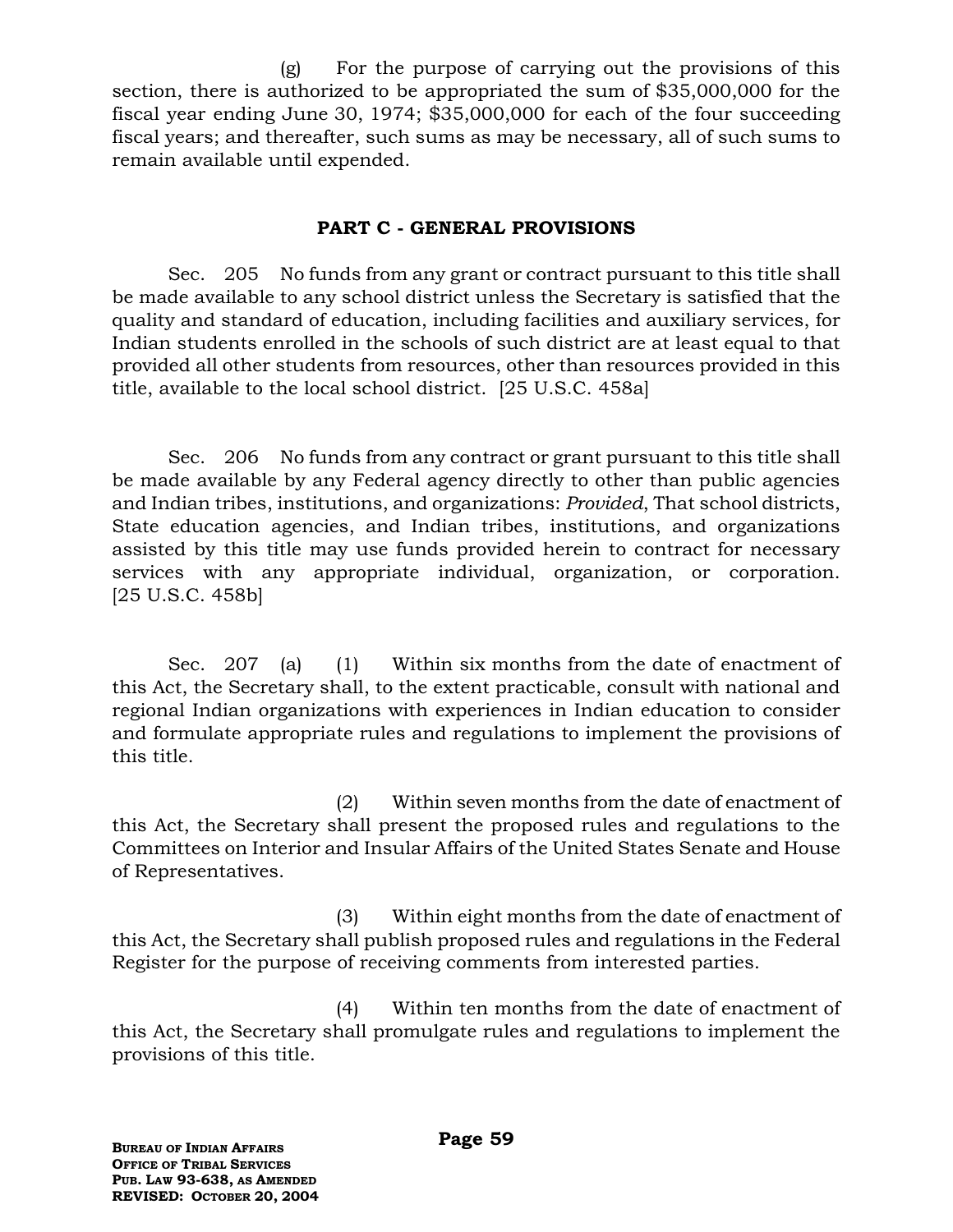(b) The Secretary is authorized to revise and amend any rules or regulations promulgated pursuant to subsection (a) of this section: *Provided*, That prior to any revision or amendment to such rules or regulations the Secretary shall, to the extent practicable, consult with appropriate national and regional Indian organizations, and shall publish any proposed revisions in the Federal Register not less than sixty days prior to the effective date of such rules and regulations in order to provide adequate notice to, and receive comments from, other interested parties. [25 U.S.C. 458c]

Sec. 208 The Secretary is authorized and directed to provide funds, pursuant to this Act: the Act of April 16, 1934 (48 Stat. 596), as amended: or any other authority granted him to any tribe or tribal organization which controls and manages any previously private school. The Secretary shall transmit annually to the Committees on Interior and Insular Affairs of the United States Senate and House of Representatives a report on the educational assistance program conducted pursuant to this section. [25 U.S.C.458d]

Sec. 209 The assistance provided in this Act for the education of Indians in the public schools of any State is in addition and supplemental to assistance provided under title IV of the Act of June 23, 1972 (86 Stat. 235). [25 U.S.C. 458e]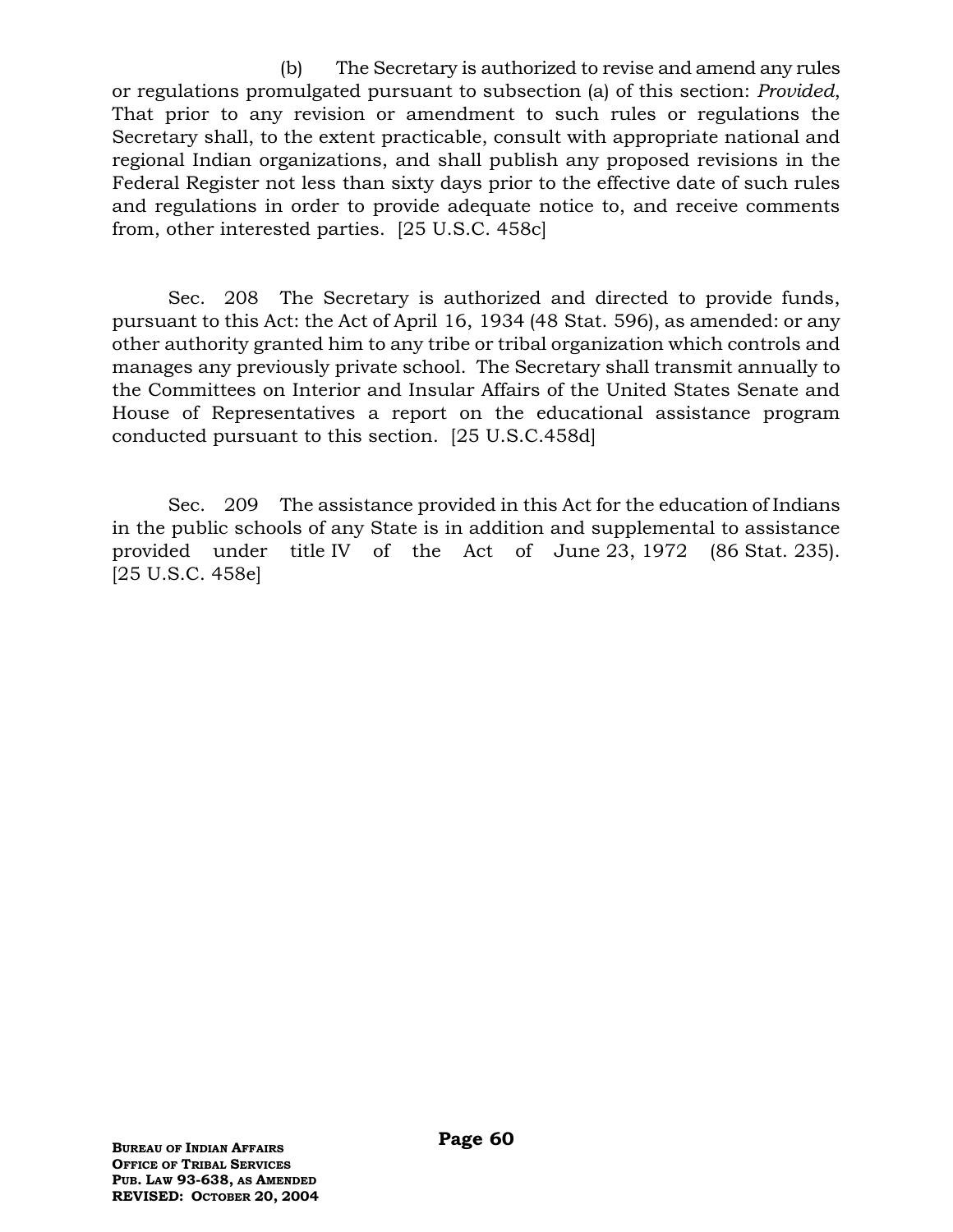# **TITLE III - TRIBAL SELF-GOVERNANCE DEMONSTRATION PROJECT**

**{**Title III repealed by 10 of Pub. Law 106-260 (114 Stat. 734) Aug. 18, 2000**}**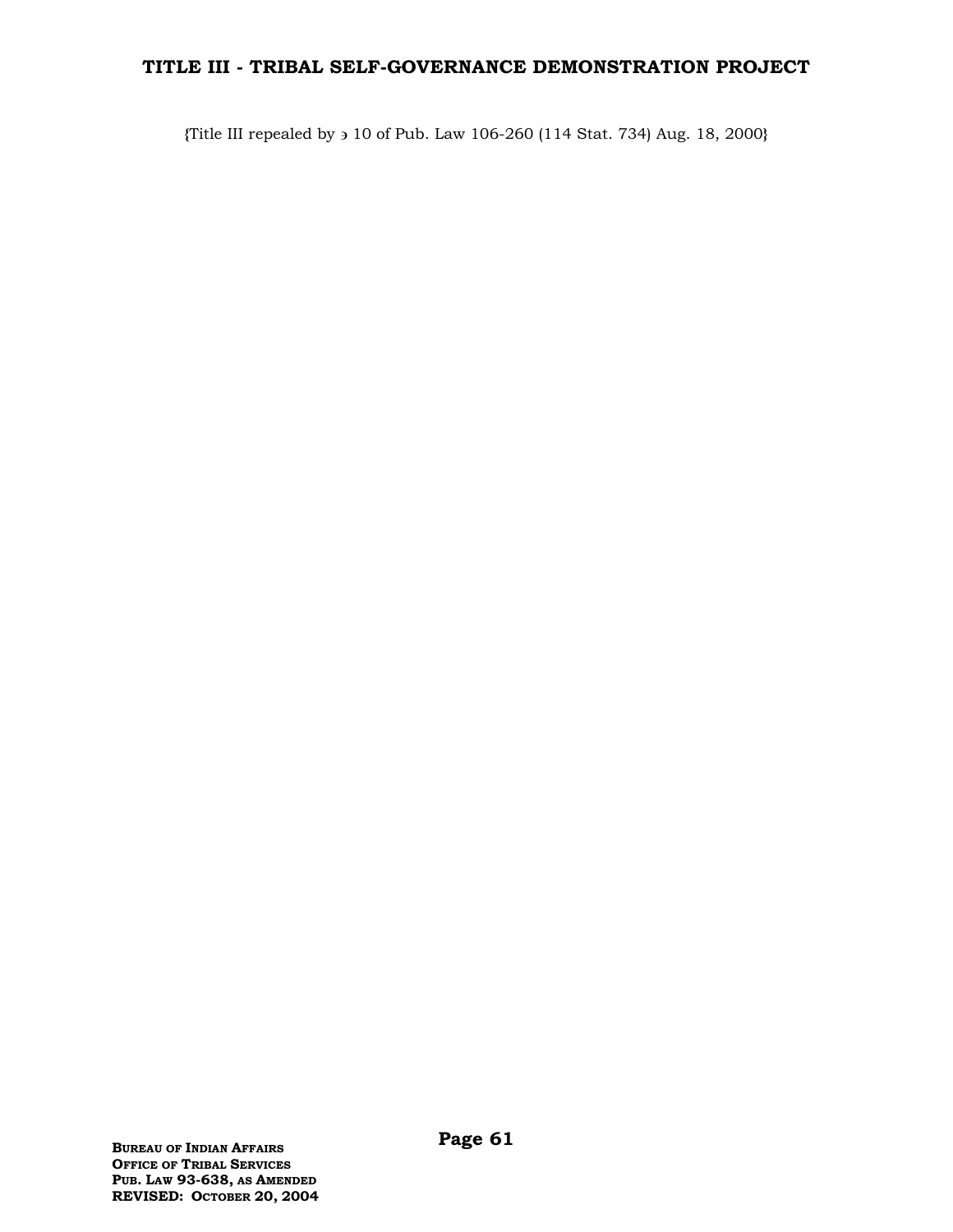## TITLE IV - TRIBAL SELF-GOVERNANCE

Sec. 401 ESTABLISHMENT. The Secretary of the Interior (hereinafter in this title referred to as the >Secretary=) shall establish and carry out a program within the Department of the Interior to be known as Tribal Self-Governance (hereinafter in this title referred to as  $>$ Self-Governance=) in accordance with this title.

### Sec. 402 SELECTION OF PARTICIPATING TRIBES.

(a) CONTINUING PARTICIPATION. Each Indian tribe that is participating in the Tribal Self-Governance Demonstration Project at the Department of the Interior under title III on the date of enactment of this title shall thereafter participate in Self-Governance under this title and cease participation in the Tribal Self-Governance Demonstration Project under title III with respect to the Department of the Interior.

(b) ADDITIONAL PARTICIPANTS.

(1) In addition to those Indian tribes participating in Self-Governance under subsection (a), the Secretary, acting through the Director of the Office of Self-Governance, may select up to 20 new tribes per year from the applicant pool described in subsection (c) to participate in Self-Governance.

(2) If each tribe requests, two or more otherwise eligible Indian tribes may be treated as a single Indian tribe for the purpose of participating in Self-Governance as a consortium.

(c) APPLICANT POOL. The qualified applicant pool for Self-Governance shall consist of each tribe that -

(1) successfully completes the planning phase described in subsection (d);

(2) has requested participation in Self-Governance by resolution or other official action by the tribal governing body; and

(3) has demonstrated, for the previous three fiscal years, financial stability and financial management capability as evidenced by the tribe having no material audit exceptions in the required annual audit of the self-determination contracts of the tribe.

(d) PLANNING PHASE. Each Indian tribe seeking to begin participation in Self-Governance shall complete a planning phase in accordance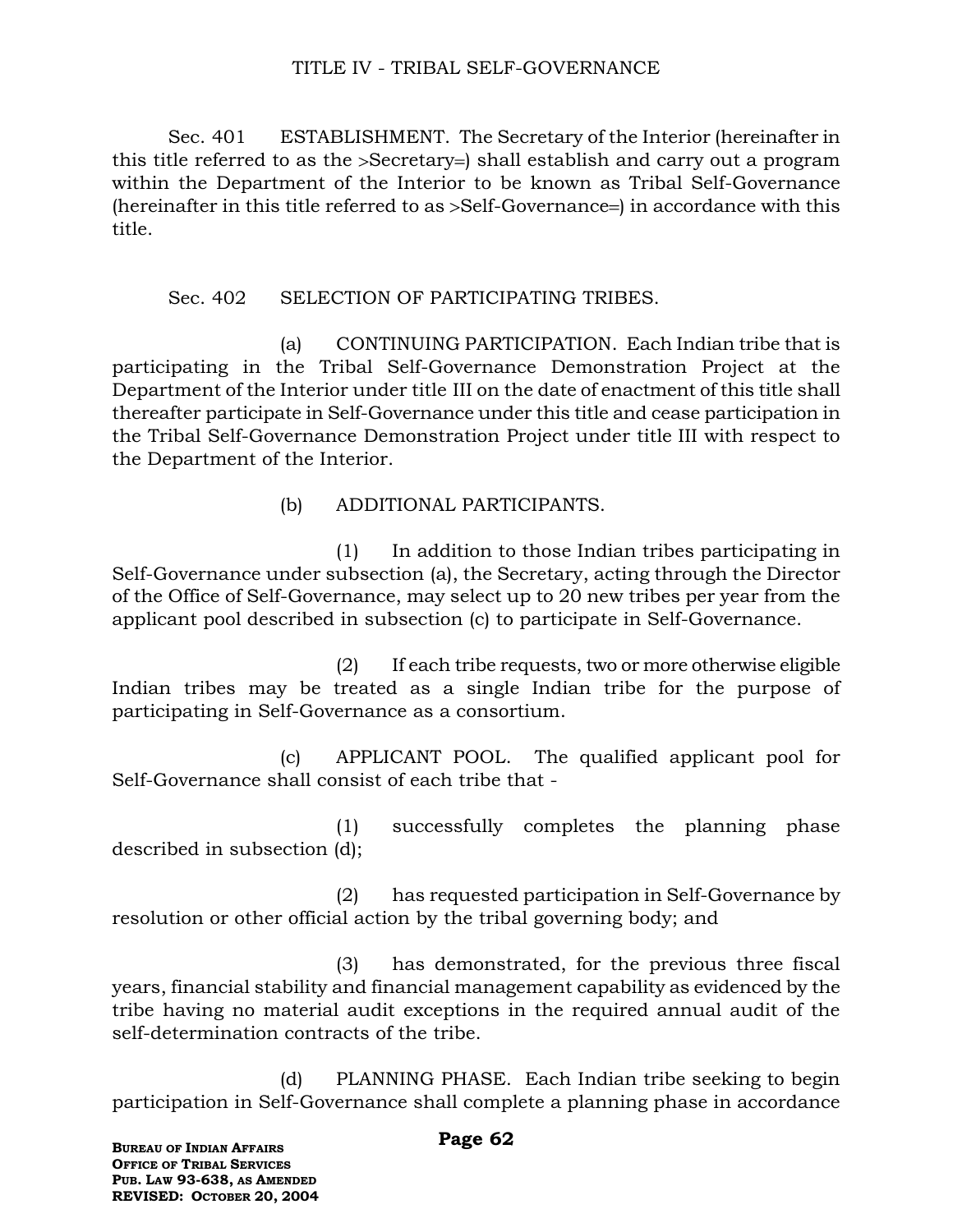with this subsection. The tribe shall be eligible for a grant to plan and negotiate participation in Self-Governance. The planning phase shall include -

(1) legal and budgetary research; and

(2) internal tribal government planning and organizational preparation.

Sec. 403 FUNDING AGREEMENTS.

(a) AUTHORIZATION. The Secretary shall negotiate and enter into an annual funding agreement with the governing body of each participating tribal government in a manner consistent with the Federal Government's laws and trust relationship to and responsibility for the Indian people.

(b) CONTENTS. Each funding agreement shall -

(1) authorize the tribe to plan, conduct, consolidate, and administer programs, services, functions, and activities, or portions thereof, administered by the Department of the Interior through the Bureau of Indian Affairs, without regard to the agency or office of the Bureau of Indian Affairs within which the program, service, function, and activity, or portion thereof, is performed, including funding for agency, area, and central office functions in accordance with subsection (g)(3), and including any program, service, function, and activity, or portion thereof, administered under the authority of -

seq.);

- (A) the Act of April 16, 1934 (25 U.S.C. 452 et
- (B) the Act of November 2, 1921 (25 U.S.C. 13);

and

(C) programs, services, functions, and activities or portions thereof administered by the Secretary of the Interior that are otherwise available to Indian tribes or Indians for which appropriations are made to agencies other than the Department of the Interior;

(2) subject to such terms as may be negotiated, authorize the tribe to plan, conduct, consolidate, and administer programs, services, functions, and activities, or portions thereof, administered by the Department of the Interior, other than through the Bureau of Indian Affairs, that are otherwise available to Indian tribes or Indians, as identified in section 405(c), except that nothing in this subsection may be construed to provide any tribe with preference with respect to the opportunity of the tribe to administer programs,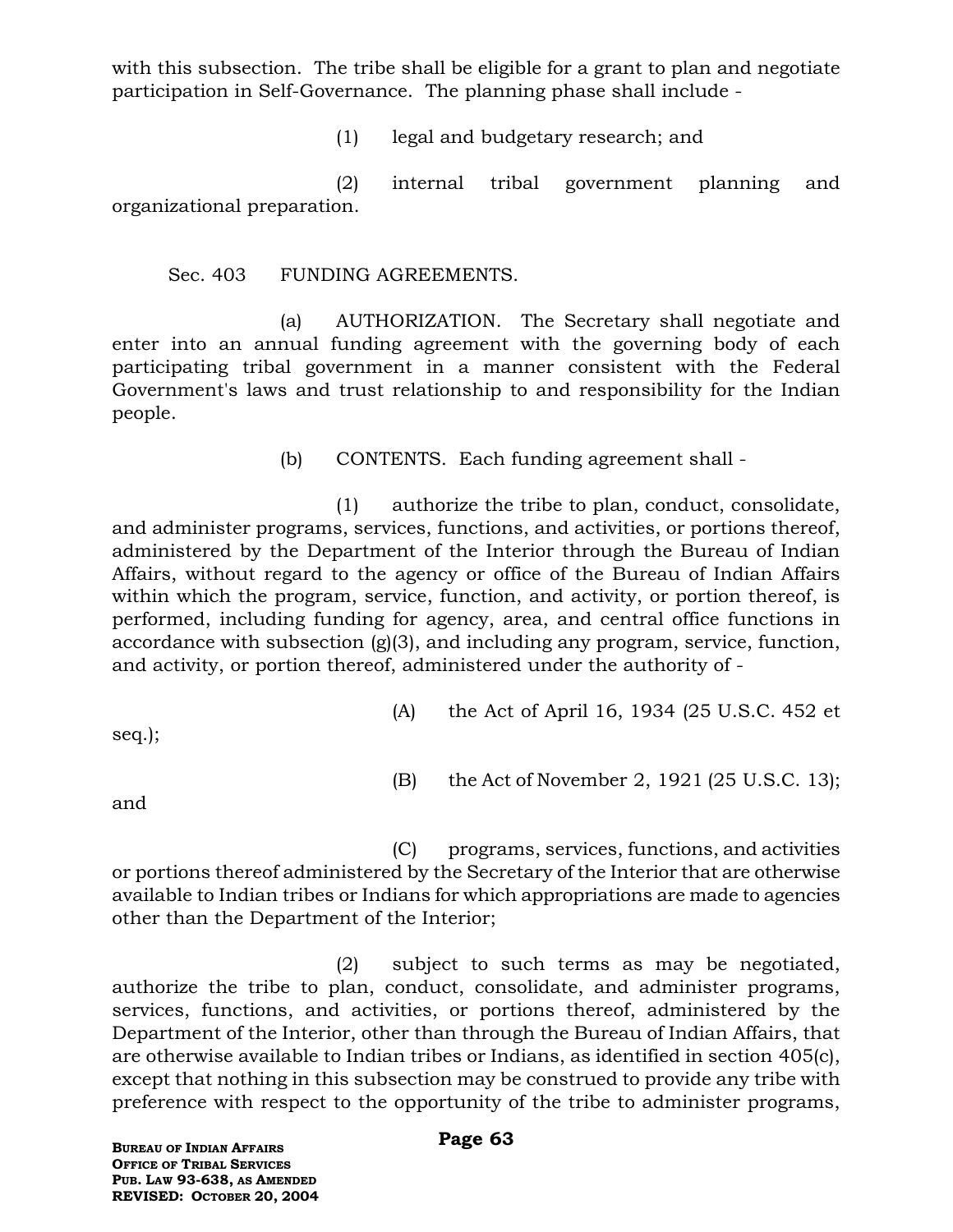services, functions, and activities, or portions thereof, unless such preference is otherwise provided for in law;

(3) subject to the terms of the agreement, authorize the tribe to redesign or consolidate programs, services, functions, and activities, or portions thereof, and reallocate funds for such programs, services, functions, and activities, or portions thereof, except that, with respect to the reallocation, consolidation, and redesign of programs described in paragraph (2), a joint agreement between the Secretary and the tribe shall be required;

(4) prohibit the inclusion of funds provide -

(A) pursuant to the Tribally Controlled Community College Assistance Act of 1978 (25 U.S.C. 1801 et seq.);

(B) for elementary and secondary schools under the formula developed pursuant to section 1128 of the Education Amendments of 1978 (25 U.S.C. 2008); and

(C) the Flathead Agency Irrigation Division or the Flathead Agency Power Division, except that nothing in this section shall affect the contract authority of such divisions under section 102;

(5) specify the services to be provided, the functions to be performed, and the responsibilities of the tribe and the Secretary pursuant to the agreement;

(6) authorize the tribe and the Secretary to reallocate funds or modify budget allocations within any year, and specify the procedures to be used;

(7) allow for retrocession of programs or portions of programs pursuant to section 105(e);

(8) provide that, for the year for which, and to the extent to which, funding is provided to a tribe under this section, the tribe -

(A) shall not be entitled to contract with the Secretary for such funds under section 102, except that such tribe shall be eligible for new programs on the same basis as other tribes; and

(B) shall be responsible for the administration of programs, services, functions, and activities pursuant to agreements entered into under this section; and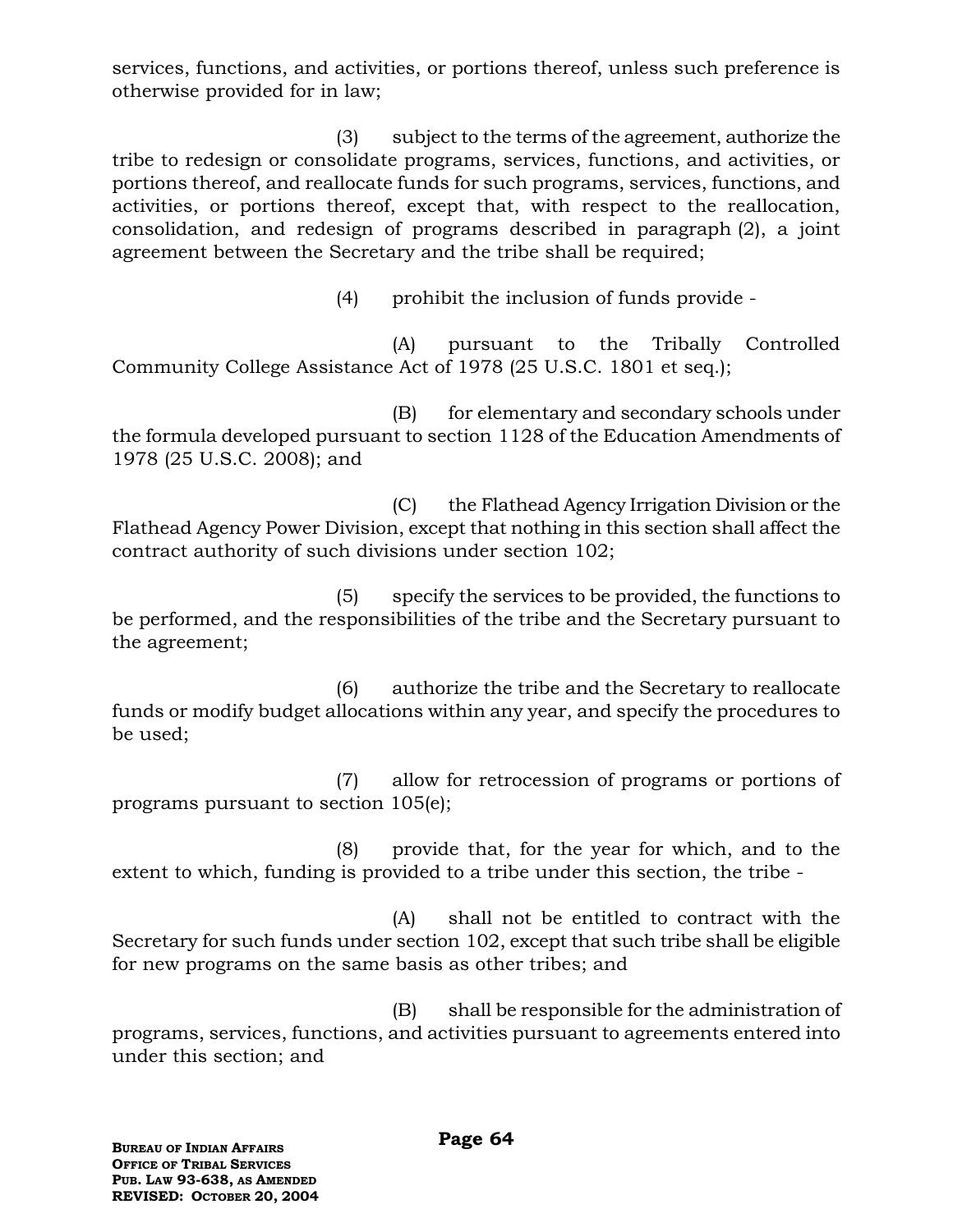(9) prohibit the Secretary from waiving, modifying, or diminishing in any way the trust responsibility of the United States with respect to Indian tribes and individual Indians that exists under treaties, Executive orders, and other laws.

(c) ADDITIONAL ACTIVITIES. Each funding agreement negotiated pursuant to subsections (a) and (b) may, in accordance to such additional terms as the parties deem appropriate, also include other programs, services, functions, and activities, or portions thereof, administered by the Secretary of the Interior which are of special geographic, historical, or cultural significance to the participating Indian tribe requesting a compact.

(d) PROVISIONS RELATING TO THE SECRETARY. Funding agreements negotiated between the Secretary and an Indian tribe shall include provisions -

(1) to monitor the performance of trust functions by the tribe through the annual trust evaluation, and

(2) for the Secretary to reassume a program, service, function, or activity, or portions thereof, if there is a finding of imminent jeopardy to a physical trust asset, natural resources, or public health and safety.

(e) CONSTRUCTION PROJECTS.

(1) Regarding construction programs or projects, the Secretary and Indian tribes may negotiate for the inclusion of specific provisions of the Office of Federal Procurement Policy Act and Federal acquisition regulations in any agreement entered into under this Act. Absent a negotiated agreement, such provisions and regulatory requirements shall not apply.

(2) In all construction projects performed pursuant to this title, the Secretary shall ensure that proper health and safety standards are provided for in the funding agreements.

(f) SUBMISSION FOR REVIEW. Not later than 90 days before the proposed effective date of an agreement entered into under this section, the Secretary shall submit a copy of such agreement to -

(1) each Indian tribe that is served by the Agency that is serving the tribe that is a party to the funding agreement;

(2) the Committee on Indian Affairs of the Senate; and

(3) the subcommittee on Native American Affairs of the Committee on Natural Resources of the House of Representatives.

#### **Page 65**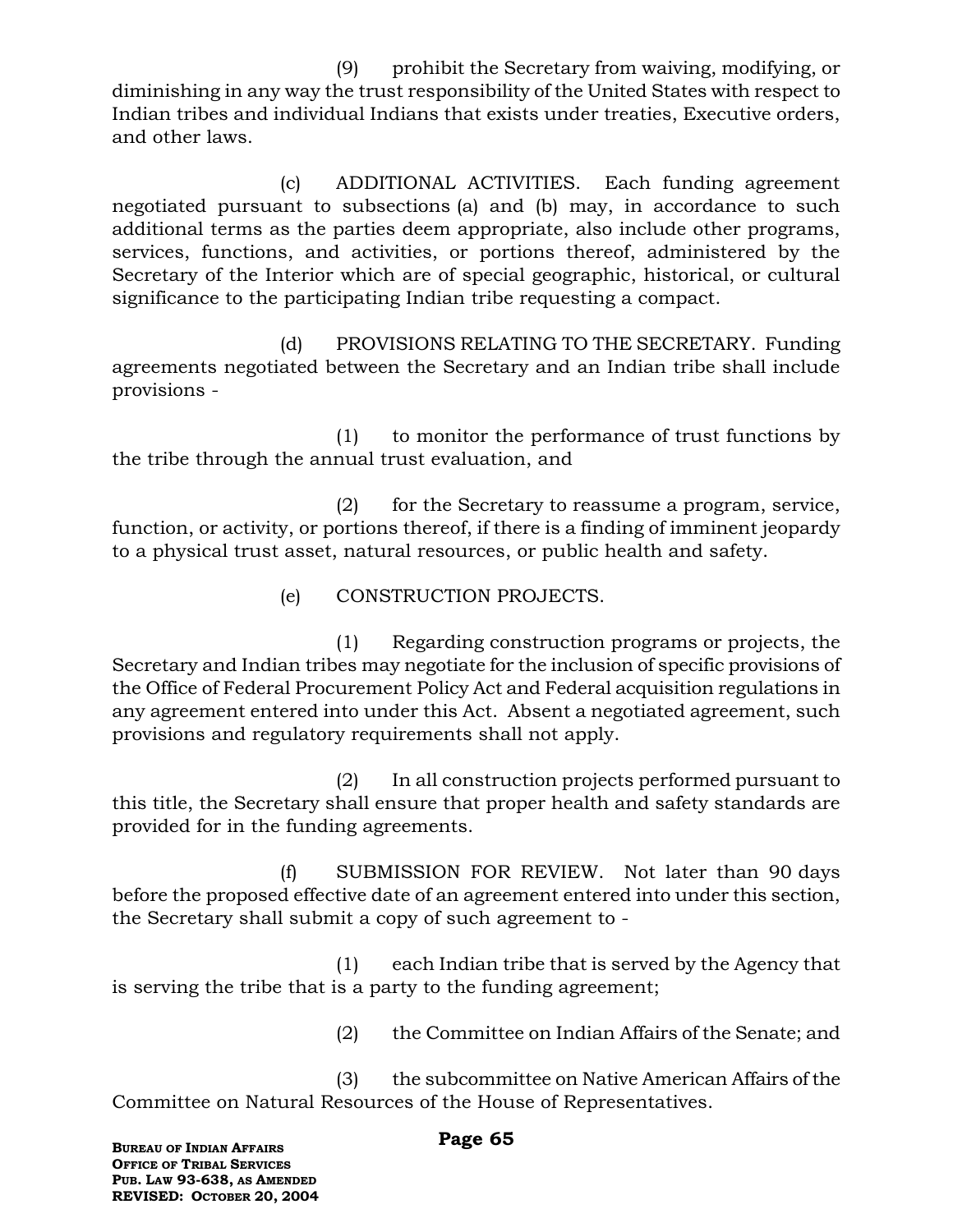(g) PAYMENT.

(1) At the request of the governing body of the tribe and under terms of an agreement entered into under this section, the Secretary shall provide funding to the tribe to carry out the agreement.

(2) The funding agreements authorized by this title and title III of this Act shall provide for advance payments to the tribes in the form of annual or semi-annual installments at the discretion of the tribes.

(3) Subject to paragraph (4) of this subsection and paragraph (1) through (3) of this subsection (b), the Secretary shall provide funds to the tribe under an agreement under this title for programs, services, functions, and activities, or portions thereof, in an amount equal to the amount that the tribe would have been eligible to receive under contracts and grants under this Act, including amounts for direct program and contract support costs and, in addition, any funds that are specifically or functionally related to the provision by the Secretary of services and benefits to the tribe or its members, without regard to the organizational level within the Department where such functions are carried out.

(4) Funds for trust services to individual Indians shall be available under an agreement entered into under this section only to the extent that the same services that would have been provided by the Secretary are provided to individual Indians by the tribe.

(h) CIVIL ACTIONS.

(1) Except as provided in paragraph (2), for the purposes of section 110, the term  $\alpha$  contract = shall include agreements entered into under this title.

(2) For the period that an agreement entered into under this title is in effect, the provisions of section 2103 of the Revised Statutes of the United States (25 U.S.C. 81), and section 16 of the Act of June 18, 1934 (25 U.S.C. 476), shall not apply to attorney and other professional contracts by Indian tribal governments participating in Self-Governance under this title.

(i) FACILITATION.

(1) Except as otherwise provided by law, the Secretary shall interpret each Federal law and regulation in a manner that will facilitate -

(A) the inclusion of programs, services, functions, and activities in agreements entered into under this section; and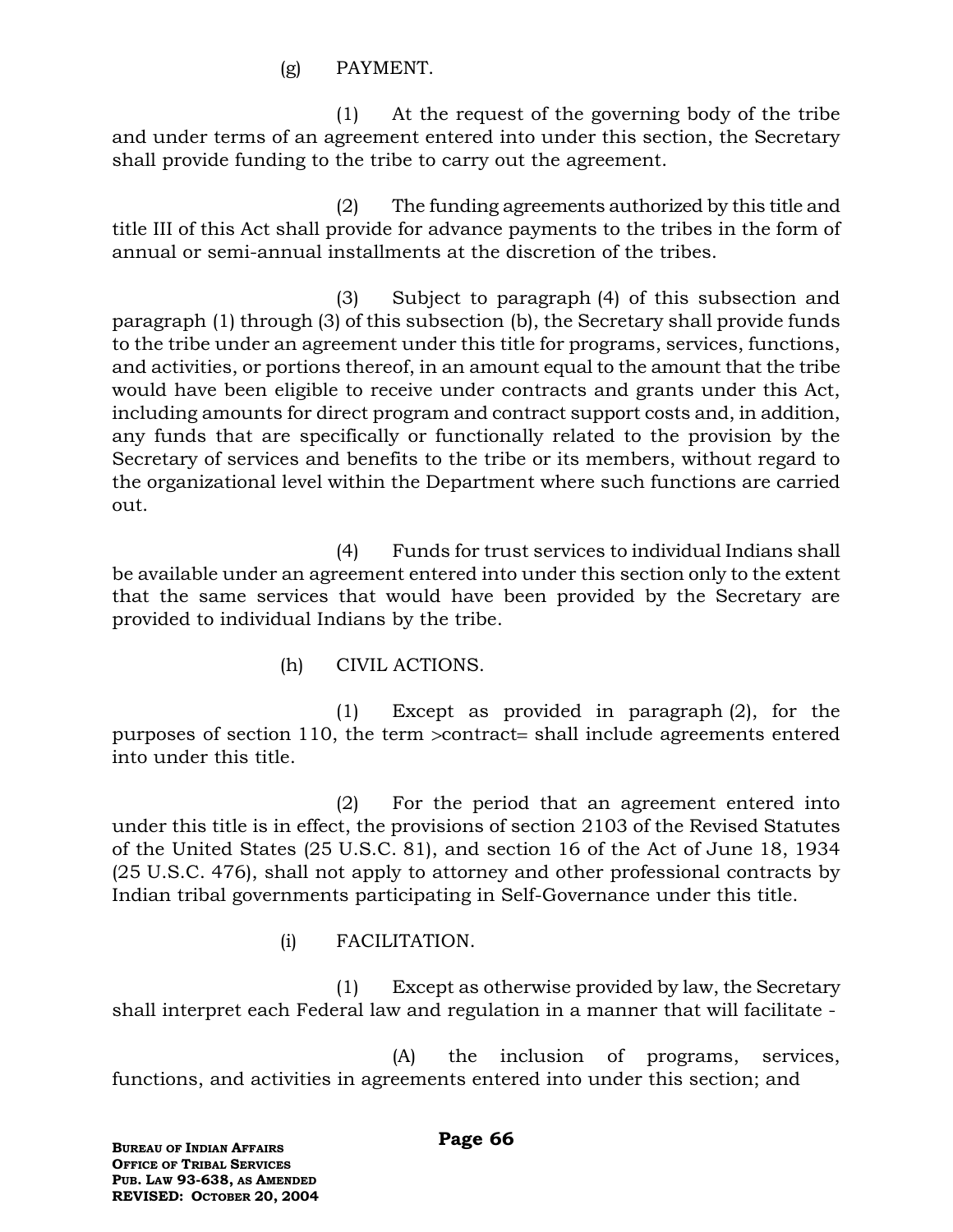(B) the implementation of agreements entered

into under this section.

(2) (A) A tribe may submit a written request for a waiver to the Secretary identifying the regulation sought to be waived and the basis for the request.

(B) Not later than 60 days after receipt by the Secretary of a written request by a tribe to waive application of a Federal regulation for an agreement entered into under this section, the Secretary shall either approve or deny the requested waiver in writing to the tribe. A denial may be made only upon a specific finding that identified language in the regulation may not be waived because such waiver is prohibited by Federal law. The Secretary's decision shall be final for the Department.

(j) FUNDS. All funds provided under funding agreements entered into pursuant to this Act, and all funds provided under contracts or grants made pursuant to this Act, shall be treated as non-Federal funds for purposes of meeting matching requirements under any other Federal law.

(k) DISCLAIMER. Nothing in this section is intended or shall be construed to expand or alter existing statutory authorities in the Secretary so as to authorize the Secretary to enter into any agreement under sections  $403(b)(2)$  and  $405(c)(1)$  with respect to functions that are inherently Federal or where the statute establishing the existing program does not authorize the type of participation sought by the tribe: *Provided*, however an Indian tribe or tribes need not be identified in the authorizing statute in order for a program or element of a program to be included in a compact under section 403(b)(2).

Sec. 404 BUDGET REQUEST. The Secretary shall identify, in the annual budget request of the President to the Congress under section 1105 of title 31, United States Code, any funds proposed to be included in agreements authorized under this title.

Sec. 405 REPORTS.

(a) REQUIREMENT. The Secretary shall submit to Congress a written report on January 1 of each year following the date of enactment of this title regarding the administration of this title.

(b) CONTENTS. The report shall -

Self-Governance;

(1) identify the relative costs and benefits of

**BUREAU OF INDIAN AFFAIRS OFFICE OF TRIBAL SERVICES PUB. LAW 93-638, AS AMENDED REVISED: OCTOBER 20, 2004**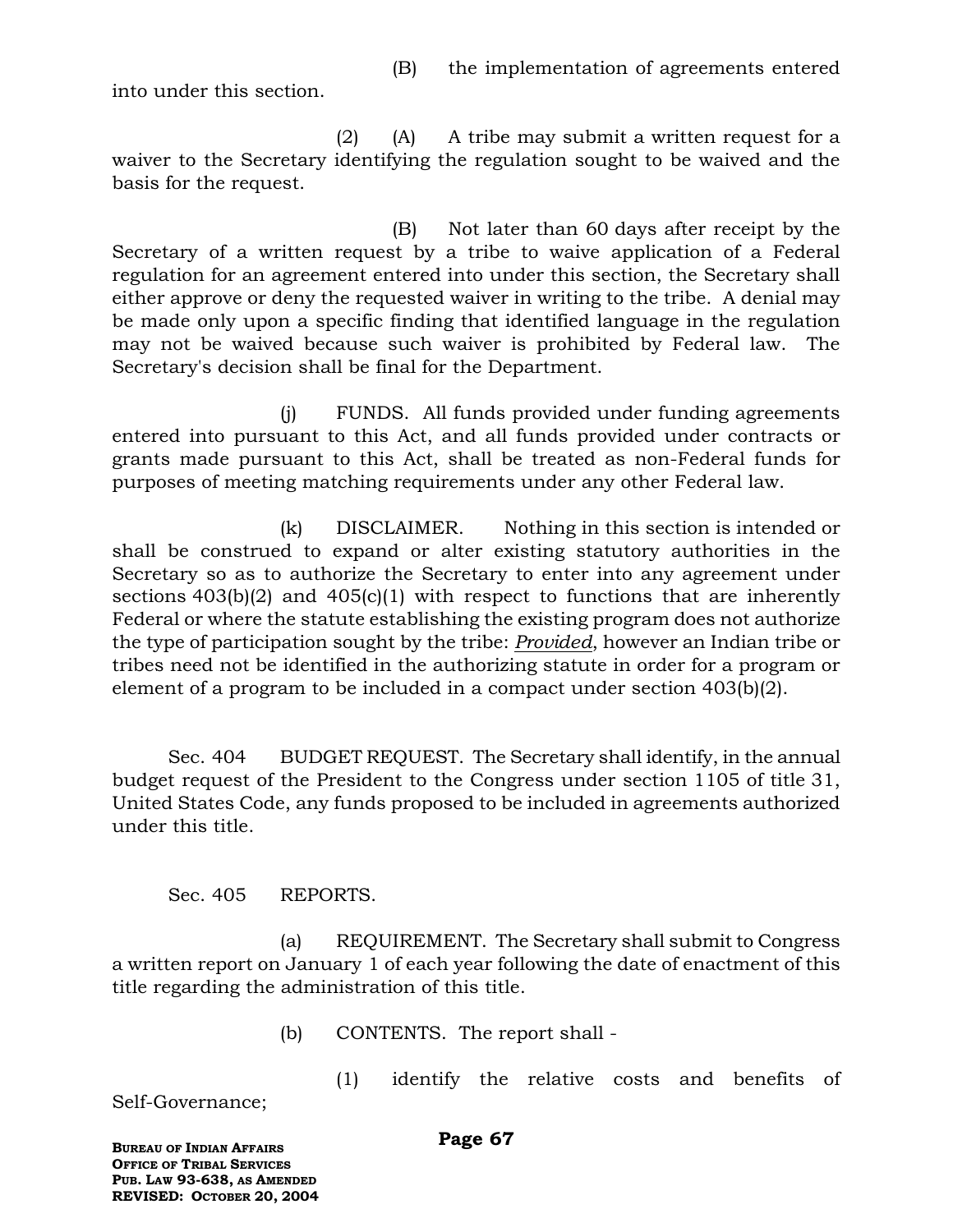(2) identify, with particularity, all funds that are specifically or functionally related to the provision by the Secretary of services and benefits to Self-Governance tribes and their members;

(3) identify the funds transferred to each Self-Governance tribe and the corresponding reduction in the Federal bureaucracy;

(4) include the separate views of the tribes; and

(5) include the funding formula for individual tribes shares of Central Office funds, together with the comments of affected Indian tribes, developed under subsection (d).

(c) REPORT ON NON-BIA PROGRAMS.

(1) In order to optimize opportunities for including non-Bureau of Indian Affairs programs, services, functions, and activities, or portions thereof, in agreements with tribes participating in Self-Governance under this title, the Secretary shall -

(A) review all programs, services, functions, and activities, or portions thereof, administered by the Department of the Interior, other than through the Bureau of Indian Affairs, without regard to the agency or office concerned; and

(B) not later than 90 days after the date of enactment of this title, provide to the appropriate committees of Congress a listing of all such programs, services, functions, and activities, or portions thereof, that the Secretary determines, with the concurrence of tribes participating in Self-Governance under this title, are eligible for inclusion in such agreements at the request of a participating Indian tribe.

(2) The Secretary shall establish programmatic targets, after consultation with tribes participating in Self-Governance under this title, to encourage bureaus of the Department to assure that a significant portion of such programs, services, functions, and activities are actually included in the agreements negotiated under section 403.

(3) The listing and targets under paragraphs (1) and (2) shall be published in the *Federal Register* and be made available to any Indian tribe participating in Self-Governance under this title. The list shall be published before January 1, 1995, and annually thereafter by January 1 preceding the fiscal year in which the targets are to be met.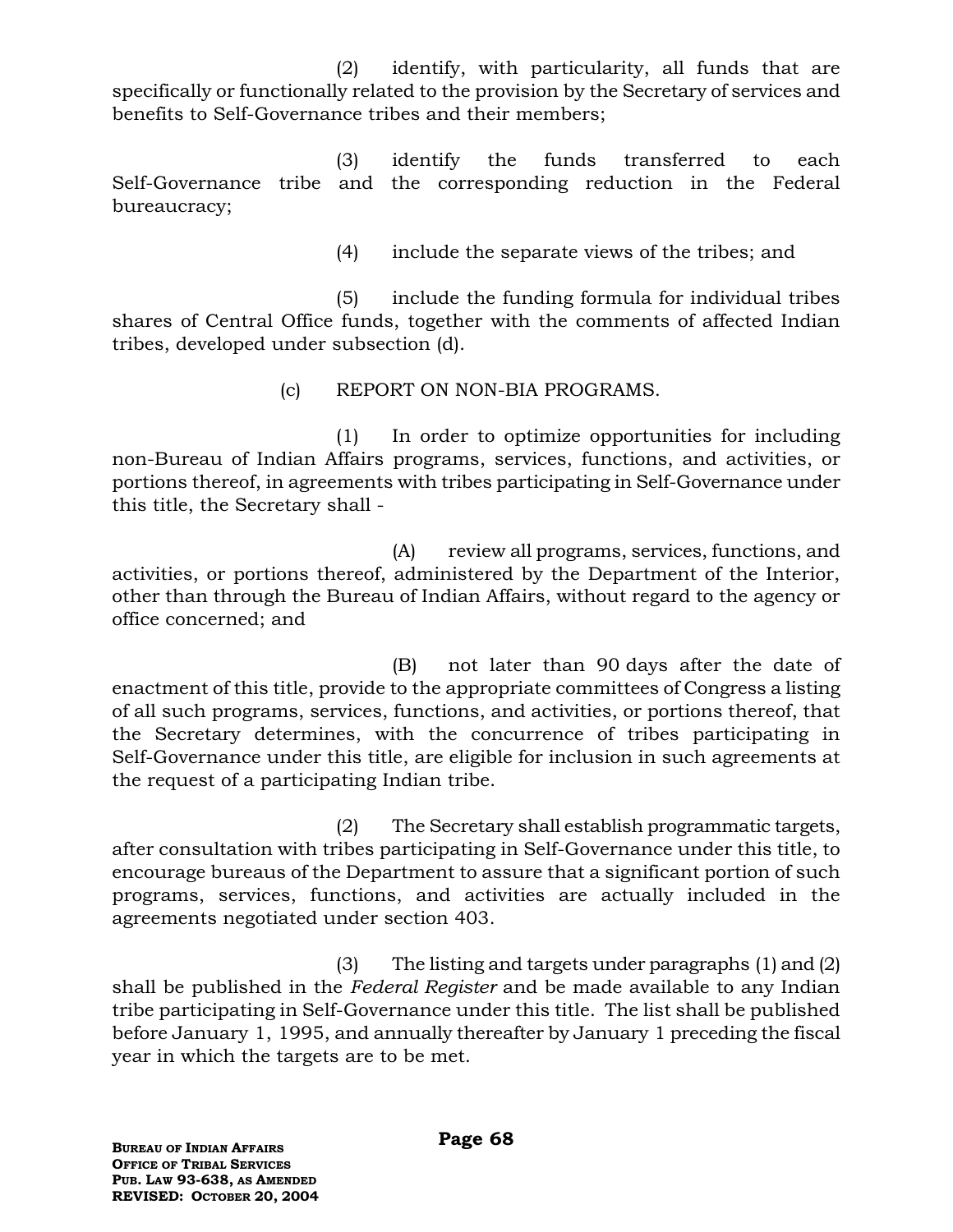(4) Thereafter, the Secretary shall annually review and publish in the *Federal Register*, after consultation with tribes participating in Self-Governance under this title, a revised listing and programmatic targets.

(d) REPORT ON CENTRAL OFFICE FUNDS. Within 90 days after the date of enactment of this title, the Secretary shall, in consultation with Indian tribes, develop a funding formula to determine the individual tribal shares of funds controlled by the Central Office of the Bureau of Indian Affairs for inclusion in the Self-Governance compacts. The Secretary shall include such formula in the annual report submitted to the Congress under subsection (b), together with the views of the affected Indian tribes.

### Sec. 406 DISCLAIMERS.

(a) OTHER SERVICES, CONTRACTS, AND FUNDS. Nothing in this title shall be construed to limit or reduce in any way the services, contracts, or funds that any other Indian tribe or tribal organization is eligible to receive under section 102 or any other applicable Federal law.

(b) FEDERAL TRUST RESPONSIBILITIES. Nothing in this Act shall be construed to diminish the Federal trust responsibility to Indian tribes, individual Indians, or Indians with trust allotments.

(c) APPLICATION OF OTHER SECTIONS OF THE ACT. All provisions of sections 6, 102(c), 104, 105(f), 110, and 111 of this Act shall apply to agreements provided under this title.

Sec. 407 REGULATIONS.

(a) IN GENERAL. Not later than 90 days after the date of enactment of this title, at the request of a majority of the Indian tribes with agreements under this title, the Secretary shall initiate procedures under subchapter III of chapter 5 of title 5, United States Code, to negotiate and promulgate such regulations as are necessary to carry out this title.

(b) COMMITTEE. A negotiated rulemaking committee established pursuant to section 565 of title 5, United States Code, to carry out this section shall have as its members only Federal and tribal government representatives, a majority of whom shall be representatives of Indian tribes with agreements under this title.

(c) ADAPTATION OF PROCEDURES. The Secretary shall adapt the negotiated rulemaking procedures to the unique context of Self-Governance and the government-to-government relationship between the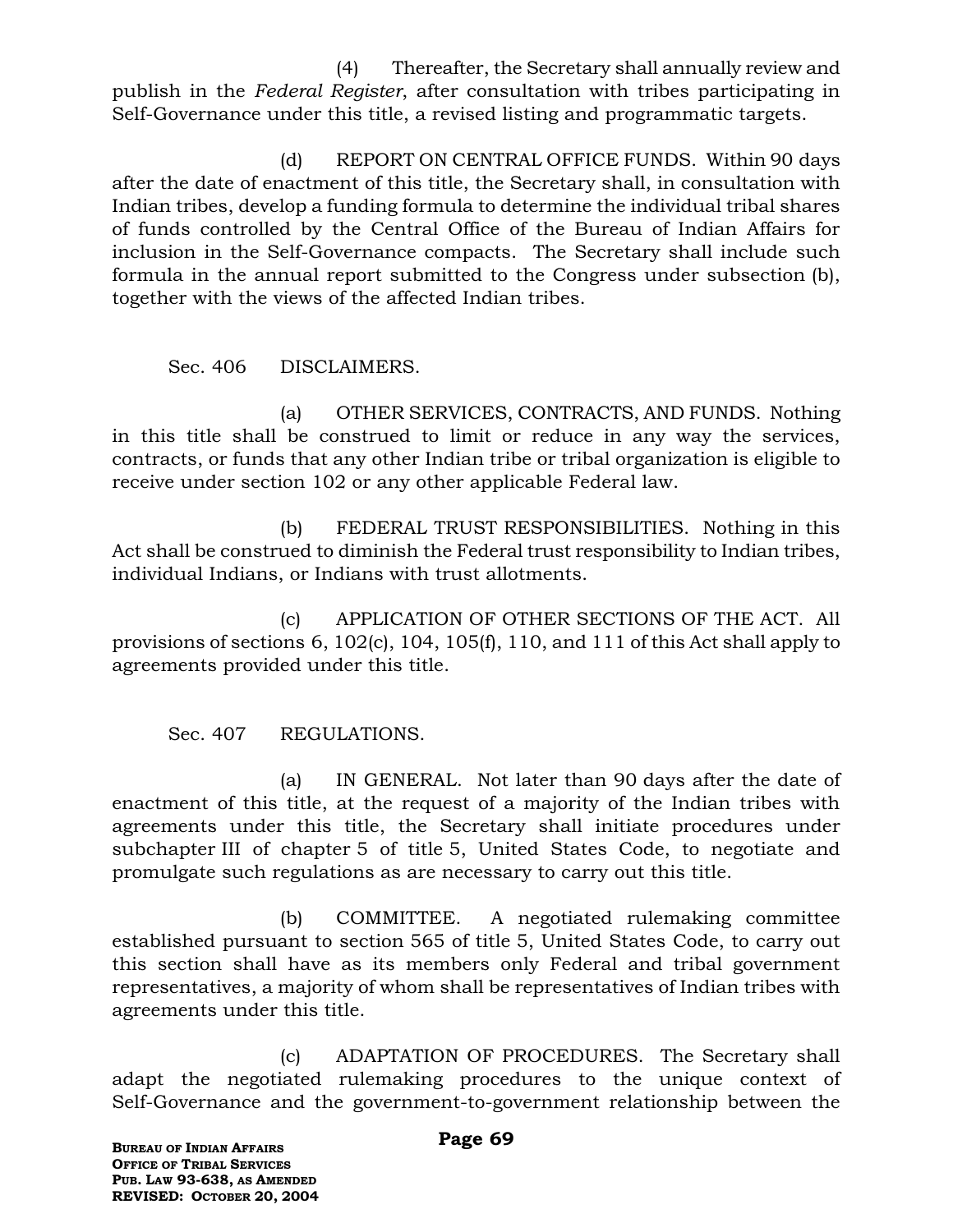United States and the Indian tribes.

(d) EFFECT. The lack of promulgated regulations shall not limit the effect of this title.

Sec. 408 AUTHORIZATION OF APPROPRIATIONS. There are authorized to be appropriated such sums as may be necessary to carry out this title.

**{**As amended by 204 of Pub. Law 103-413 (108 Stat.4250) Oct. 25, 1994**}**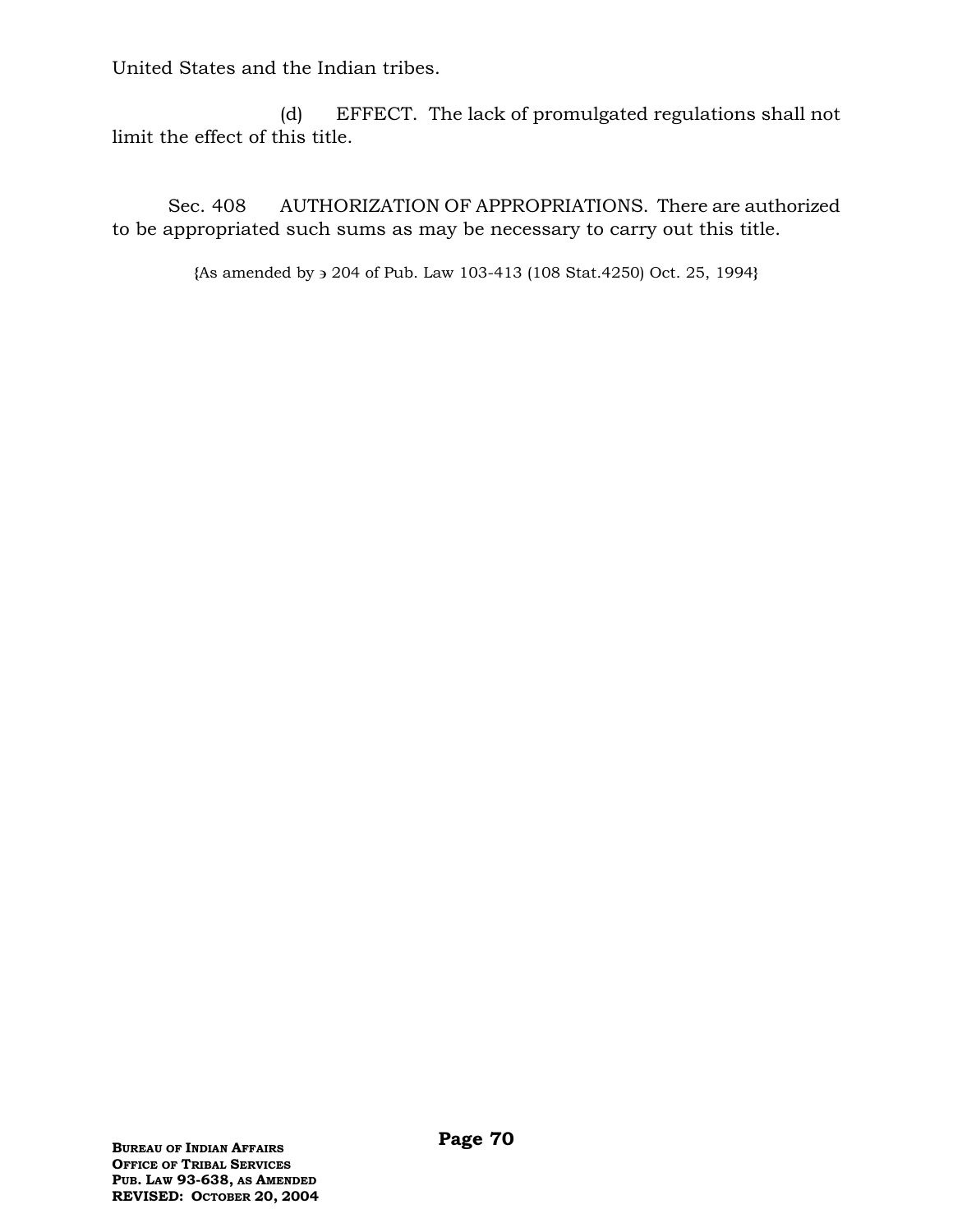#### TITLE V - TRIBAL SELF-GOVERNANCE

SEC. 501. DEFINITIONS.

(a) In General. In this title:

project

(A) means an organized noncontinuous undertaking to complete a specific set of predetermined objectives for the planning, environmental determination, design, construction, repair, improvement, or expansion of buildings or facilities, as described in a construction project agreement; and

 $(1)$  Construction project. The term  $\geq$ construction

(B) does not include construction program administration and activities described in paragraphs (1) through (3) of section 4(m), that may otherwise be included in a funding agreement under this title.

(2) Construction project agreement. The term  $\infty$ construction project agreement means a negotiated agreement between the Secretary and an Indian tribe, that at a minimum

(A) establishes project phase start and completion dates;

(B) defines a specific scope of work and standards by which it will be accomplished;

(C) identifies the responsibilities of the Indian

tribe and the Secretary;

(D) addresses environmental considerations;

(E) identifies the owner and operations and maintenance entity of the proposed work;

(F) provides a budget;

(G) provides a payment process; and

(H) establishes the duration of the agreement based on the time necessary to complete the specified scope of work, which may be 1 or more years.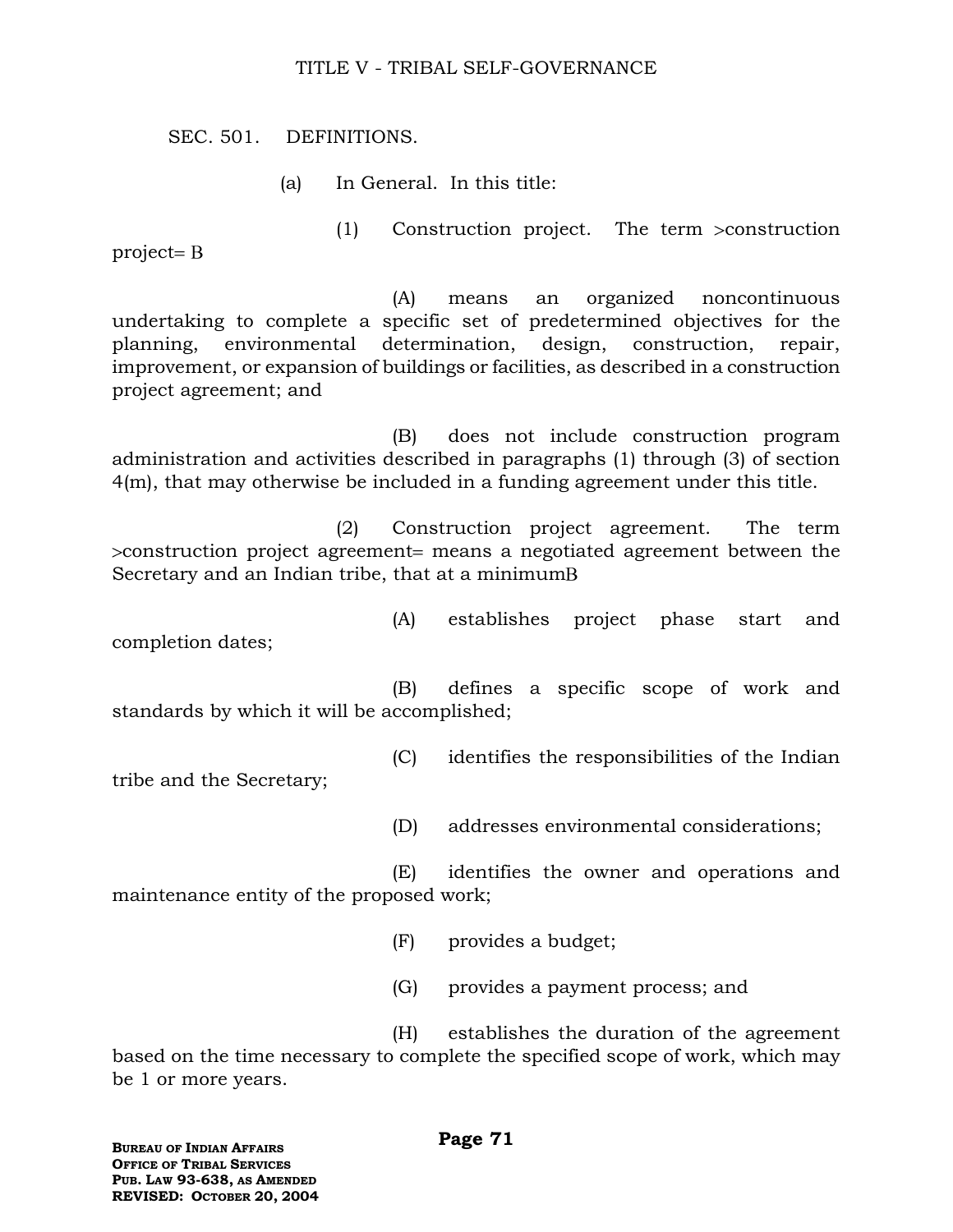$(3)$  Gross mismanagement. The term > gross mismanagement= means a significant, clear, and convincing violation of a compact, funding agreement, or regulatory, or statutory requirements applicable to Federal funds transferred to an Indian tribe by a compact or funding agreement that results in a significant reduction of funds available for the programs, services, functions, or activities (or portions thereof ) assumed by an Indian tribe.

 $(4)$  Inherent federal functions. The term  $\sinh$ Federal functions = means those Federal functions which cannot legally be delegated to Indian tribes.

 $(5)$  Inter-tribal consortium. The term >inter-tribal consortium = means a coalition of two more separate Indian tribes that join together for the purpose of participating in self-governance, including tribal organizations.

 $(6)$  Secretary. The term  $>$ Secretary= means the Secretary of Health and Human Services.

 $(7)$  Self-governance. The term  $>$ self-governance= means the program of self-governance established under section 502.

(8) Tribal share. The term  $\ge$ tribal share = means an Indian tribe s portion of all funds and resources that support secretarial programs, services, functions, and activities (or portions thereof ) that are not required by the Secretary for performance of inherent Federal functions.

(b) Indian Tribe. In any case in which an Indian tribe has authorized another Indian tribe, an inter-tribal consortium, or a tribal organization to plan for or carry out programs, services, functions, or activities (or portions thereof ) on its behalf under this title, the authorized Indian tribe, inter-tribal consortium, or tribal organization shall have the rights and responsibilities of the authorizing Indian tribe (except as otherwise provided in the authorizing resolution or in this title). In such event, the term  $>$ Indian tribe= as used in this title shall include such other authorized Indian tribe, inter-tribal consortium, or tribal organization.

# SEC. 502. ESTABLISHMENT.

The Secretary shall establish and carry out a program within the Indian Health Service of the Department of Health and Human Services to be known as the >Tribal Self-Governance Program= in accordance with this title.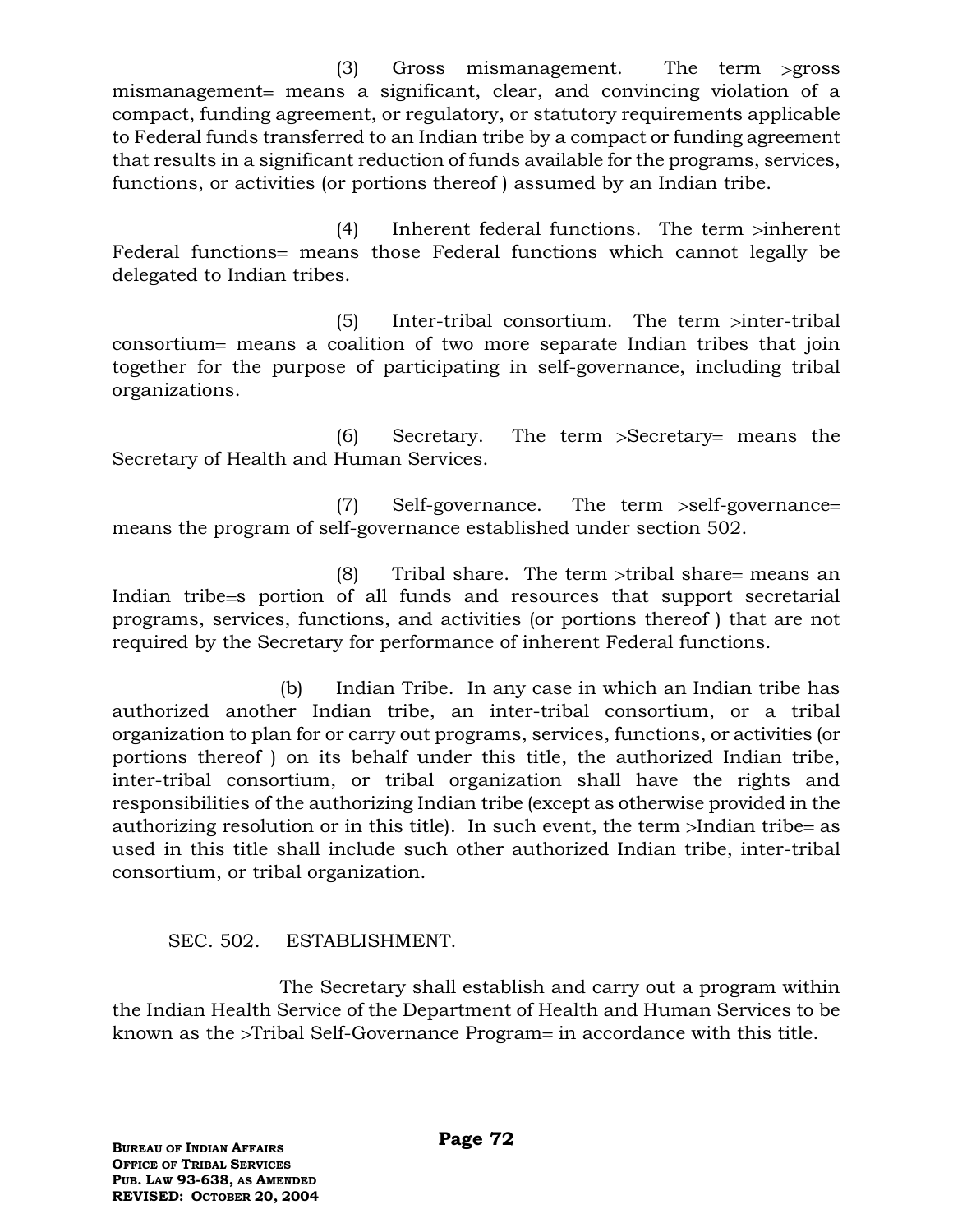### SEC. 503. SELECTION OF PARTICIPATING INDIAN TRIBES.

(a) Continuing Participation. Each Indian tribe that is participating in the Tribal Self-Governance Demonstration Project under title III on the date of the enactment of this title may elect to participate in self-governance under this title under existing authority as reflected in tribal resolution.

(b) Additional Participants.

(1) In general. In addition to those Indian tribes participating in self-governance under subsection (a), each year an additional 50 Indian tribes that meet the eligibility criteria specified in subsection (c) shall be entitled to participate in self-governance.

(2) Treatment of certain Indian tribes.

(A) In general. An Indian tribe that has withdrawn from participation in an inter-tribal consortium or tribal organization, in whole or in part, shall be entitled to participate in self-governance provided the Indian tribe meets the eligibility criteria specified in subsection (c).

(B) Effect of withdrawal. If an Indian tribe has withdrawn from participation in an inter-tribal consortium or tribal organization, that Indian tribe shall be entitled to its tribal share of funds supporting those programs, services, functions, and activities (or portions thereof ) that the Indian tribe will be carrying out under the compact and funding agreement of the Indian tribe.

(C) Participation in self-governance. In no event shall the withdrawal of an Indian tribe from an inter- tribal consortium or tribal organization affect the eligibility of the inter-tribal consortium or tribal organization to participate in self-governance.

(c) Applicant Pool.

(1) In general. The qualified applicant pool for selfgovernance shall consist of each Indian tribe that

(A) successfully completes the planning phase described in subsection (d);

(B) has requested participation in self-governance by resolution or other official action by the governing body of each Indian tribe to be served; and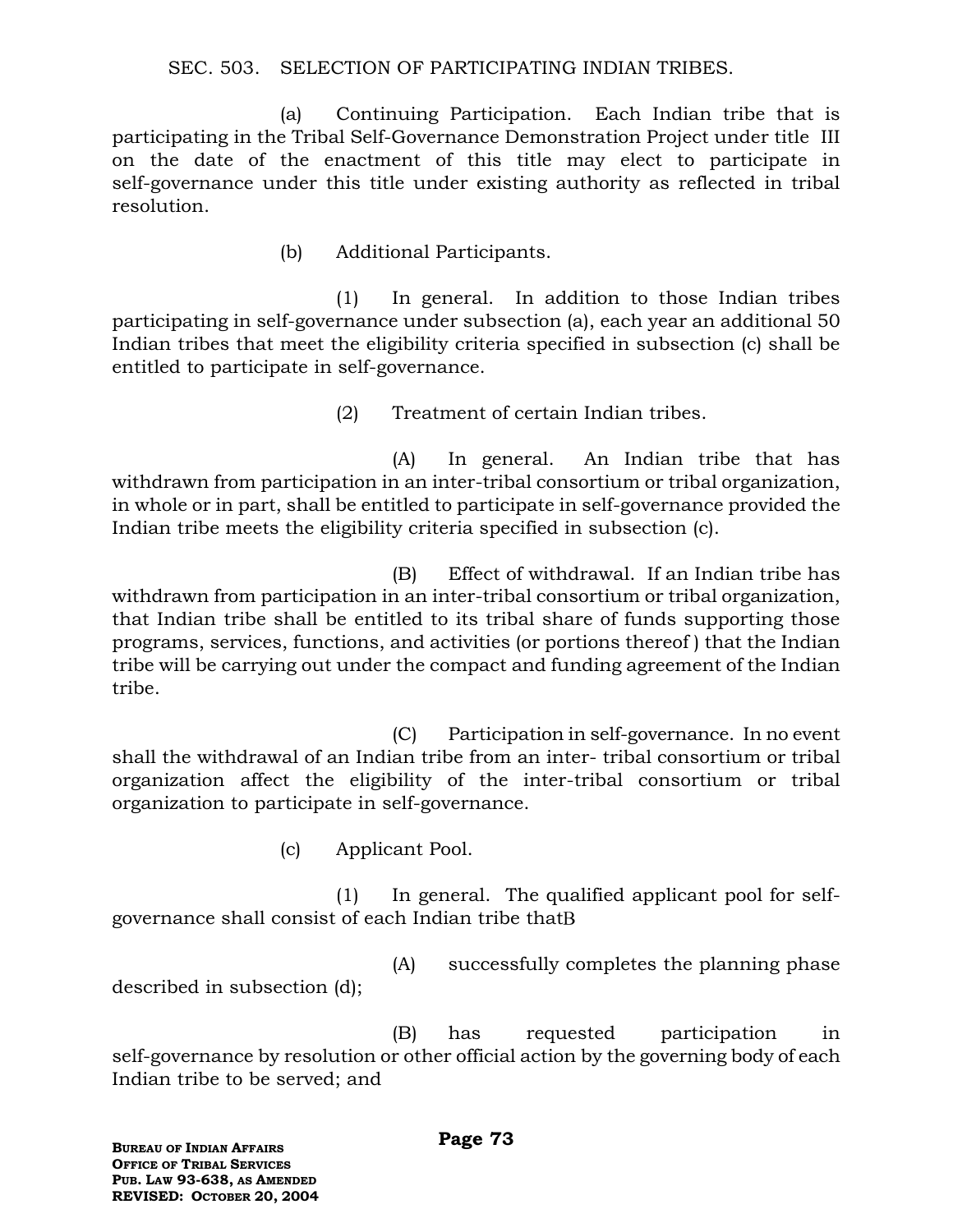(C) has demonstrated, for 3 fiscal years, financial stability and financial management capability.

(2) Criteria for determining financial stability and financial management capacity. For purposes of this subsection, evidence that, during the 3-year period referred to in paragraph (1)(C), an Indian tribe had no uncorrected significant and material audit exceptions in the required annual audit of the Indian tribe = s self-determination contracts or self-governance funding agreements with any Federal agency shall be conclusive evidence of the required stability and capability.

(d) Planning Phase. Each Indian tribe seeking participation in self-governance shall complete a planning phase. The planning phase shall be conducted to the satisfaction of the Indian tribe and shall include--

(1) legal and budgetary research; and

(2) internal tribal government planning and organizational preparation relating to the administration of health care programs.

(e) Grants. Subject to the availability of appropriations, any Indian tribe meeting the requirements of paragraph (1)(B) and (C) of subsection (c) shall be eligible for grants

(1) to plan for participation in self-governance; and

(2) to negotiate the terms of participation by the Indian tribe or tribal organization in self-governance, as set forth in a compact and a funding agreement.

(f ) Receipt of Grant Not Required. Receipt of a grant under subsection (e) shall not be a requirement of participation in self-governance.

SEC. 504. COMPACTS.

(a) Compact Required. The Secretary shall negotiate and enter into a written compact with each Indian tribe participating in self-governance in a manner consistent with the Federal Government=s trust responsibility, treaty obligations, and the government-to-government relationship between Indian tribes and the United States.

(b) Contents. Each compact required under subsection (a) shall set forth the general terms of the government-to-government relationship between the Indian tribe and the Secretary, including such terms as the parties intend shall control year after year. Such compacts may only be amended by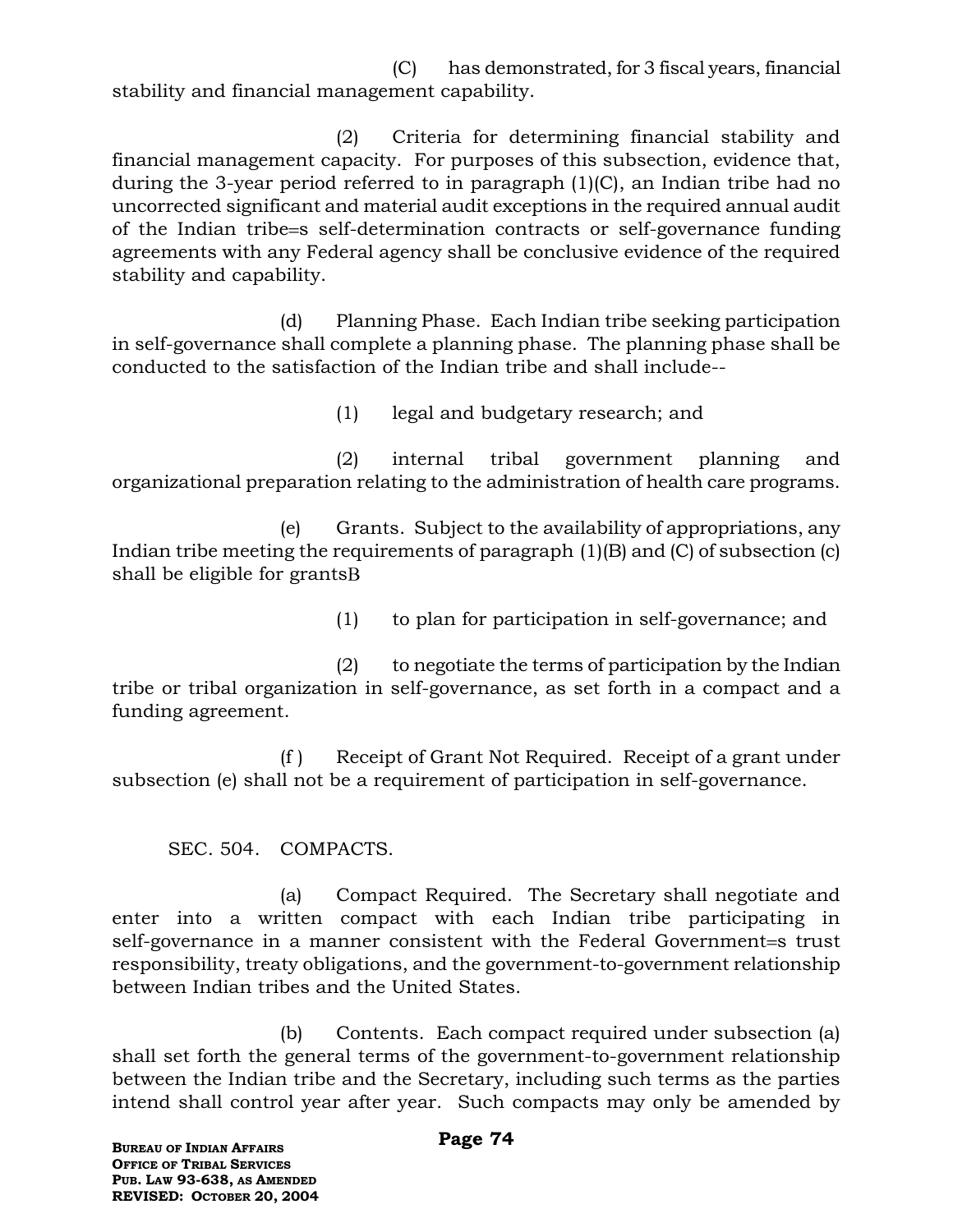mutual agreement of the parties.

(c) Existing Compacts. An Indian tribe participating in the Tribal Self-Governance Demonstration Project under title III on the date of the enactment of this title shall have the option at any time after the date of the enactment of this title to

(1) retain the Tribal Self-Governance Demonstration Project compact of that Indian tribe (in whole or in part) to the extent that the provisions of that funding agreement are not directly contrary to any express provision of this title; or

(2) instead of retaining a compact or portion thereof under paragraph (1), negotiate a new compact in a manner consistent with the requirements of this title.

(d) Term and Effective Date. The effective date of a compact shall be the date of the approval and execution by the Indian tribe or another date agreed upon by the parties, and shall remain in effect for so long as permitted by Federal law or until terminated by mutual written agreement, retrocession, or reassumption.

### SEC. 505. FUNDING AGREEMENTS.

(a) Funding Agreement Required. The Secretary shall negotiate and enter into a written funding agreement with each Indian tribe participating in self-governance in a manner consistent with the Federal Government=s trust responsibility, treaty obligations, and the government-to-government relationship between Indian tribes and the United States.

(b) Contents.

(1) In general. Each funding agreement required under subsection (a) shall, as determined by the Indian tribe, authorize the Indian tribe to plan, conduct, consolidate, administer, and receive full tribal share funding, including tribal shares of discretionary Indian Health Service competitive grants (excluding congressionally earmarked competitive grants), for all programs, services, functions, and activities (or portions thereof ), that are carried out for the benefit of Indians because of their status as Indians without regard to the agency or office of the Indian Health Service within which the program, service, function, or activity (or portion thereof ) is performed.

(2) Inclusion of certain programs, services, functions, and activities. Such programs, services, functions, or activities (or portions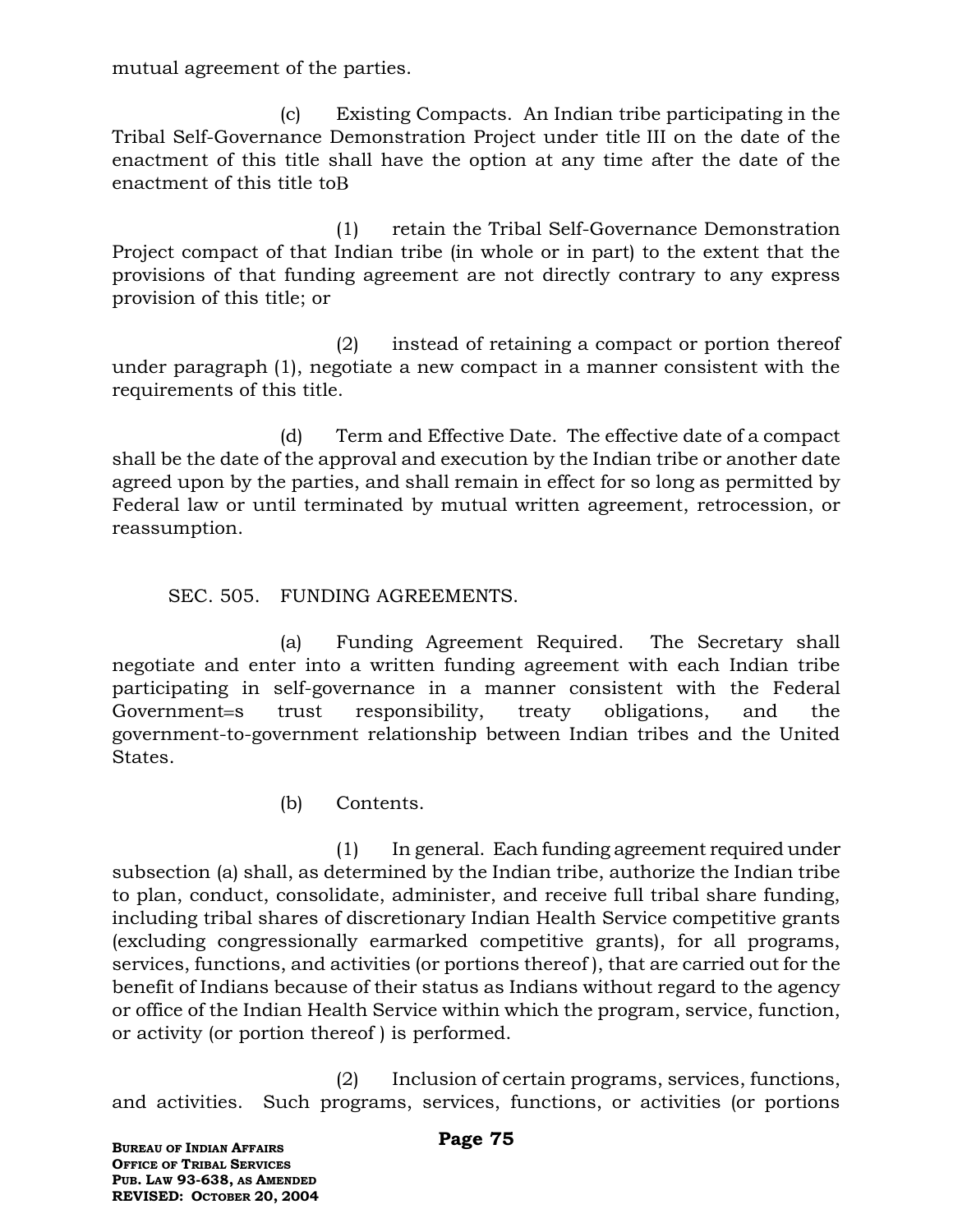thereof) include all programs, services, functions, activities (or portions thereof), including grants (which may be added to a funding agreement after an award of such grants), with respect to which Indian tribes or Indians are primary or significant beneficiaries, administered by the Department of Health and Human Services through the Indian Health Service and all local, field, service unit, area, regional, and central headquarters or national office functions so administered under the authority of

chapter 115; 25 U.S.C. 13);

(A) the Act of November 2, 1921 (42 Stat. 208;

(B) the Act of April 16, 1934 (48 Stat. 596; chapter 147; 25 U.S.C. 452 et seq.);

chapter 658);

(C) the Act of August 5, 1954 (68 Stat. 674;

(25 U.S.C. 1601 et seq.);

(D) the Indian Health Care Improvement Act

(E) the Indian Alcohol and Substance Abuse Prevention and Treatment Act of 1986 (25 U.S.C. 2401 et seq.);

(F) any other Act of Congress authorizing any agency of the Department of Health and Human Services to administer, carry out, or provide financial assistance to such a program, service, function or activity (or portions thereof ) described in this section that is carried out for the benefit of Indians because of their status as Indians; or

(G) any other Act of Congress authorizing such a program, service, function, or activity (or portions thereof ) carried out for the benefit of Indians under which appropriations are made available to any agency other than an agency within the Department of Health and Human Services, in any case in which the Secretary administers that program, service, function, or activity (or portion thereof).

(c) Inclusion in Compact or Funding Agreement. It shall not be a requirement that an Indian tribe or Indians be identified in the authorizing statute for a program or element of a program to be eligible for inclusion in a compact or funding agreement under this title.

(d) Funding Agreement Terms. Each funding agreement under this title shall set forth

(1) terms that generally identify the programs, services, functions, and activities (or portions thereof ) to be performed or administered;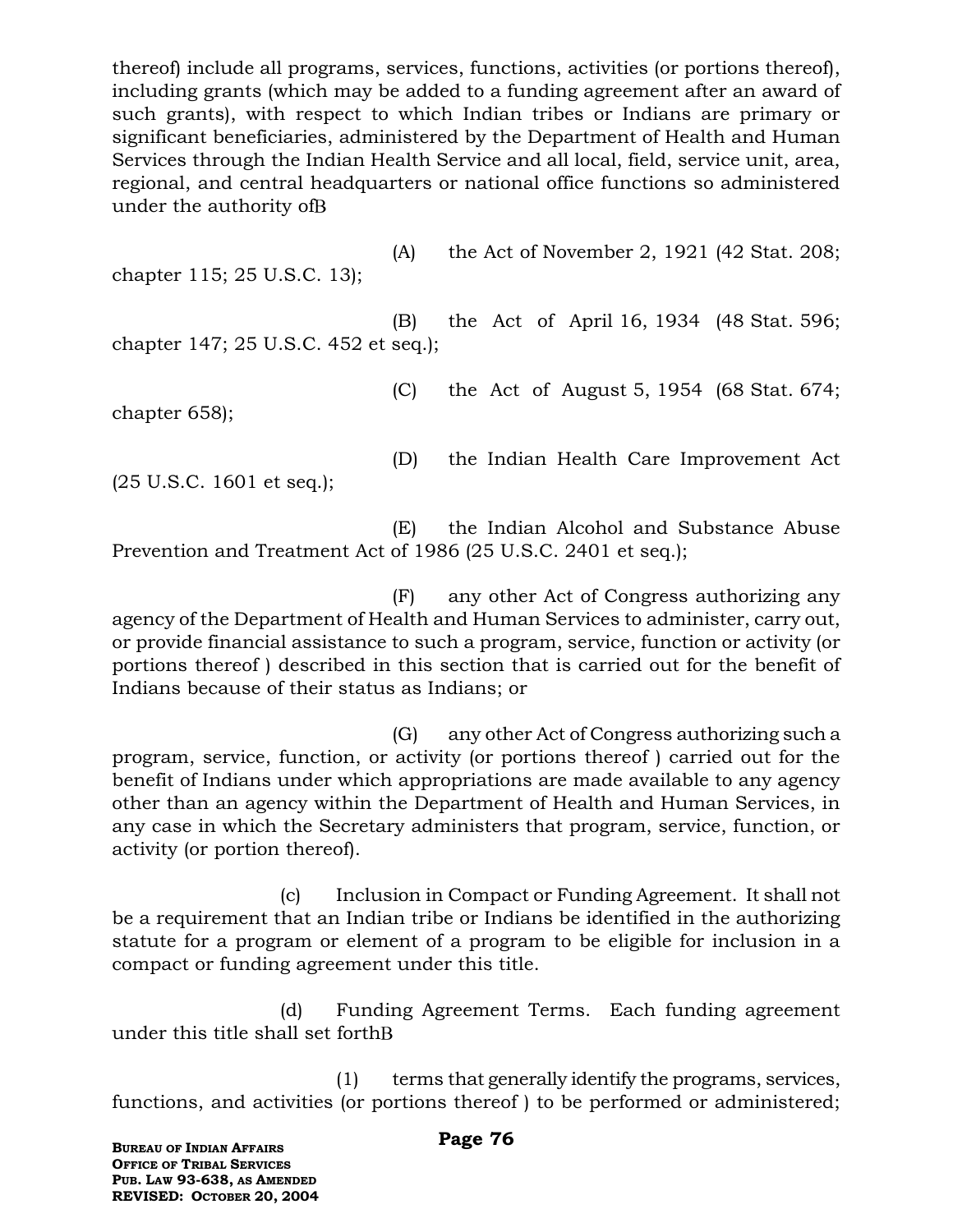and

(2) for the items identified in paragraph  $(1)$ --

(A) the general budget category assigned;

(B) the funds to be provided, including those funds to be provided on a recurring basis;

(C) the time and method of transfer of the funds;

(D) the responsibilities of the Secretary; and

(E) any other provision with respect to which the Indian tribe and the Secretary agree.

(e) Subsequent Funding Agreements. Absent notification from an Indian tribe that is withdrawing or retroceding the operation of one or more programs, services, functions, or activities (or portions thereof) identified in a funding agreement, or unless otherwise agreed to by the parties, each funding agreement shall remain in full force and effect until a subsequent funding agreement is executed, and the terms of the subsequent funding agreement shall be retroactive to the end of the term of the preceding funding agreement.

(f ) Existing Funding Agreements. Each Indian tribe participating in the Tribal Self-Governance Demonstration Project established under title III on the date of the enactment of this title shall have the option at any time thereafter to B

(1) retain the Tribal Self-Governance Demonstration Project funding agreement of that Indian tribe (in whole or in part) to the extent that the provisions of that funding agreement are not directly contrary to any express provision of this title; or

(2) instead of retaining a funding agreement or portion thereof under paragraph (1), negotiate a new funding agreement in a manner consistent with the requirements of this title.

(g) Stable Base Funding. At the option of an Indian tribe, a funding agreement may provide for a stable base budget specifying the recurring funds (including, for purposes of this provision, funds available under section 106(a)) to be transferred to such Indian tribe, for such period as may be specified in the funding agreement, subject to annual adjustment only to reflect changes in congressional appropriations by sub-sub activity excluding earmarks.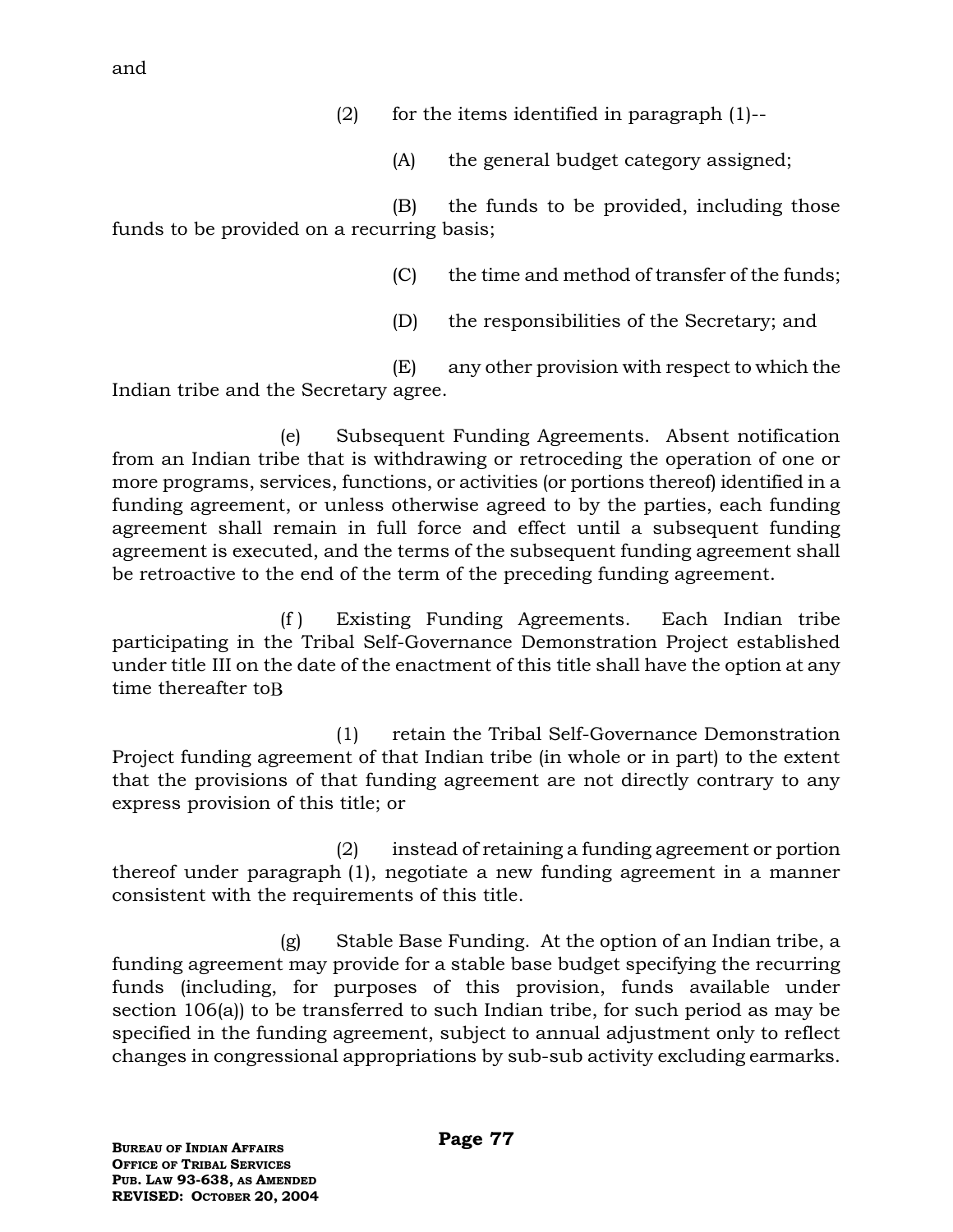SEC. 506. GENERAL PROVISIONS.

(a) Applicability. The provisions of this section shall apply to compacts and funding agreements negotiated under this title and an Indian tribe may, at its option, include provisions that reflect such requirements in a compact or funding agreement.

(b) Conflicts of Interest. Indian tribes participating in self-governance under this title shall ensure that internal measures are in place to address conflicts of interest in the administration of self-governance programs, services, functions, or activities (or portions thereof ).

(c) Audits.

(1) Single agency audit act. The provisions of chapter 75 of title 31, United States Code, requiring a single agency audit report shall apply to funding agreements under this title.

(2) Cost principles. An Indian tribe shall apply cost principles under the applicable Office of Management and Budget circular, except as modified by section 106 other provisions of law, or by any exemptions to applicable Office of Management and Budget circulars subsequently granted by the Office of Management and Budget. No other audit or accounting standards shall be required by the Secretary. Any claim by the Federal Government against the Indian tribe relating to funds received under a funding agreement based on any audit under this subsection shall be subject to the provisions of section 106(f ).

(d) Records.

(1) In general. Unless an Indian tribe specifies otherwise in the compact or funding agreement, records of the Indian tribe shall not be considered Federal records for purposes of chapter 5 of title 5, United States Code.

(2) Recordkeeping system. The Indian tribe shall maintain a recordkeeping system, and, after 30 days advance notice, provide the Secretary with reasonable access to such records to enable the Department of Health and Human Services to meet its minimum legal recordkeeping system requirements under sections 3101 through 3106 of title 44, United States Code.

(e) Redesign and Consolidation. An Indian tribe may redesign or consolidate programs, services, functions, and activities (or portions thereof) included in a funding agreement under section 505 and reallocate or redirect funds for such programs, services, functions, and activities (or portions thereof) in any manner which the Indian tribe deems to be in the best interest of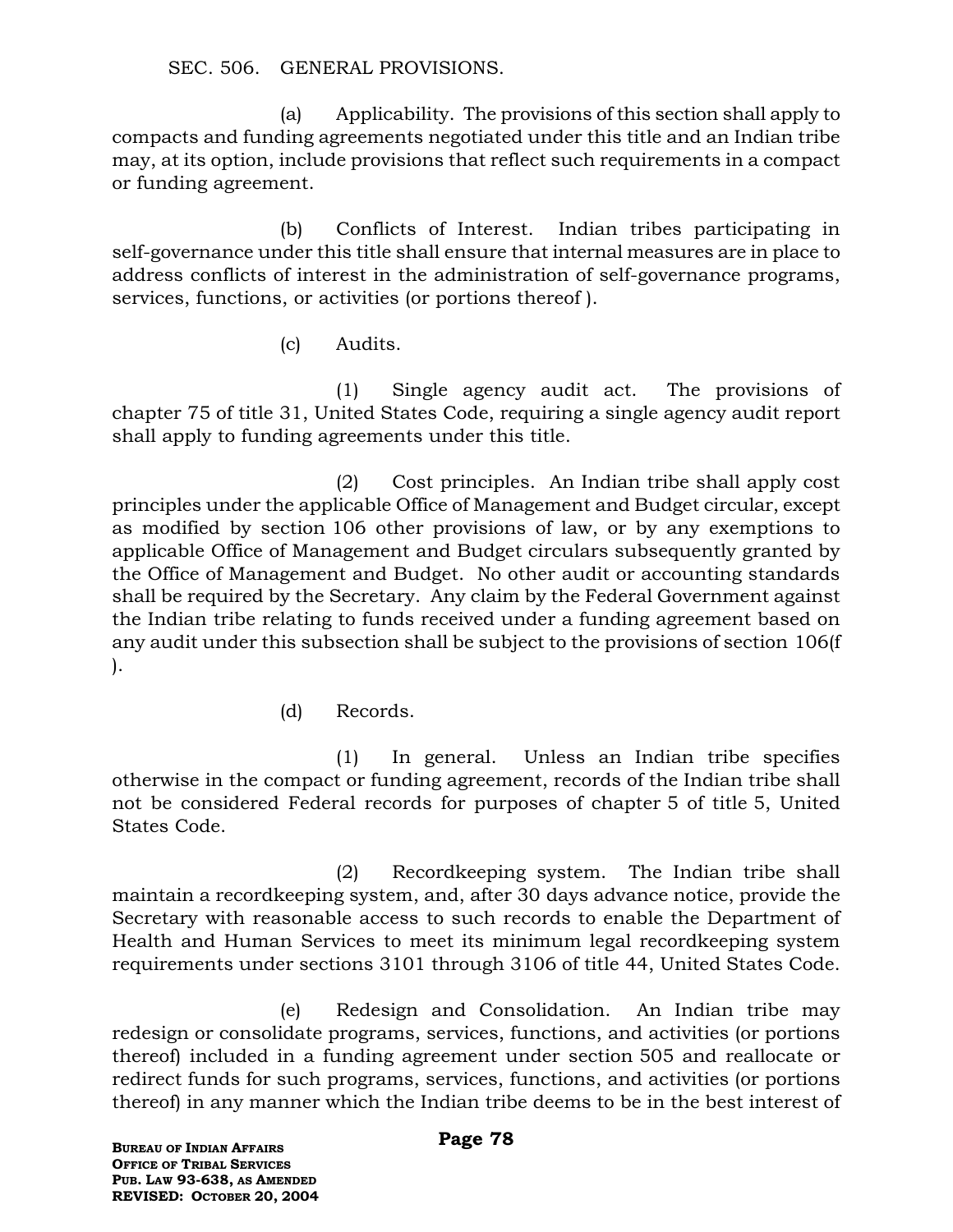the health and welfare of the Indian community being served, only if the redesign or consolidation does not have the effect of denying eligibility for services to population groups otherwise eligible to be served under applicable Federal law.

(f) Retrocession. An Indian tribe may retrocede, fully or partially, to the Secretary programs, services, functions, or activities (or portions thereof) included in the compact or funding agreement. Unless the Indian tribe rescinds the request for retrocession, such retrocession will become effective within the timeframe specified by the parties in the compact or funding agreement. In the absence of such a specification, such retrocession shall become effective on

(1) the earlier of

request; or

(B) the date on which the funding agreement

(A) 1 year after the date of submission of such

expires; or

(2) such date as may be mutually agreed upon by the Secretary and the Indian tribe.

- (g) Withdrawal.
	- (1) Process.

(A) In general. An Indian tribe may fully or partially withdraw from a participating inter-tribal consortium or tribal organization its share of any program, function, service, or activity (or portions thereof) included in a compact or funding agreement.

(B) Effective date. The withdrawal referred to in subparagraph (A) shall become effective within the timeframe specified in the resolution which authorizes transfer to the participating tribal organization or inter-tribal consortium. In the absence of a specific timeframe set forth in the resolution, such withdrawal shall become effective on

|                                | (i) | the earlier of B |  |  |                               |  |  |  |
|--------------------------------|-----|------------------|--|--|-------------------------------|--|--|--|
| submission of such request; or |     | (1)              |  |  | 1 year after the date of      |  |  |  |
| agreement expires; or          |     | (II)             |  |  | the date on which the funding |  |  |  |

**BUREAU OF INDIAN AFFAIRS OFFICE OF TRIBAL SERVICES PUB. LAW 93-638, AS AMENDED REVISED: OCTOBER 20, 2004**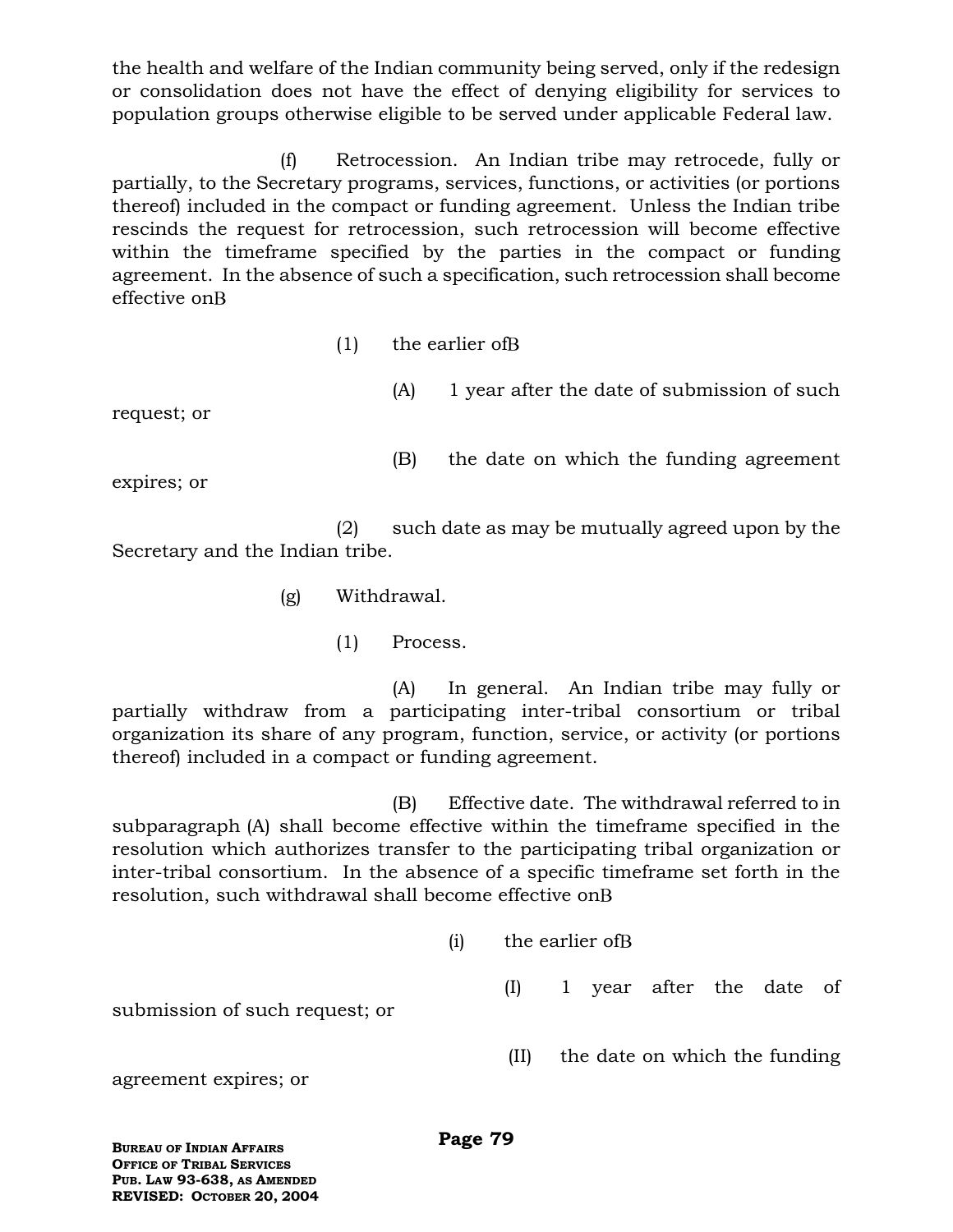(ii) such date as may be mutually agreed upon by the Secretary, the withdrawing Indian tribe, and the participating tribal organization or inter-tribal consortium that has signed the compact or funding agreement on behalf of the withdrawing Indian tribe, inter-tribal consortium, or tribal organization.

(2) Distribution of funds. When an Indian tribe or tribal organization eligible to enter into a self-determination contract under title I or a compact or funding agreement under this title fully or partially withdraws from a participating inter-tribal consortium or tribal organization

(A) the withdrawing Indian tribe or tribal organization shall be entitled to its tribal share of funds supporting those programs, services, functions, or activities (or portions thereof) that the Indian tribe will be carrying out under its own self-determination contract or compact and funding agreement (calculated on the same basis as the funds were initially allocated in the funding agreement of the inter-tribal consortium or tribal organization); and

(B) the funds referred to in subparagraph (A) shall be transferred from the funding agreement of the inter-tribal consortium or tribal organization, on the condition that the provisions of sections 102 and 105(i), as appropriate, shall apply to that withdrawing Indian tribe.

(3) Regaining mature contract status. If an Indian tribe elects to operate all or some programs, services, functions, or activities (or portions thereof) carried out under a compact or funding agreement under this title through a self-determination contract under title I, at the option of the Indian tribe, the resulting self-determination contract shall be a mature self-determination contract.

(h) Nonduplication. For the period for which, and to the extent to which, funding is provided under this title or under the compact or funding agreement, the Indian tribe shall not be entitled to contract with the Secretary for such funds under section 102, except that such Indian tribe shall be eligible for new programs on the same basis as other Indian tribes.

# SEC. 507. PROVISIONS RELATING TO THE SECRETARY.

(a) Mandatory Provisions.

(1) Health status reports. Compacts or funding agreements negotiated between the Secretary and an Indian tribe shall include a provision that requires the Indian tribe to report on health status and service delivery

**BUREAU OF INDIAN AFFAIRS OFFICE OF TRIBAL SERVICES PUB. LAW 93-638, AS AMENDED REVISED: OCTOBER 20, 2004**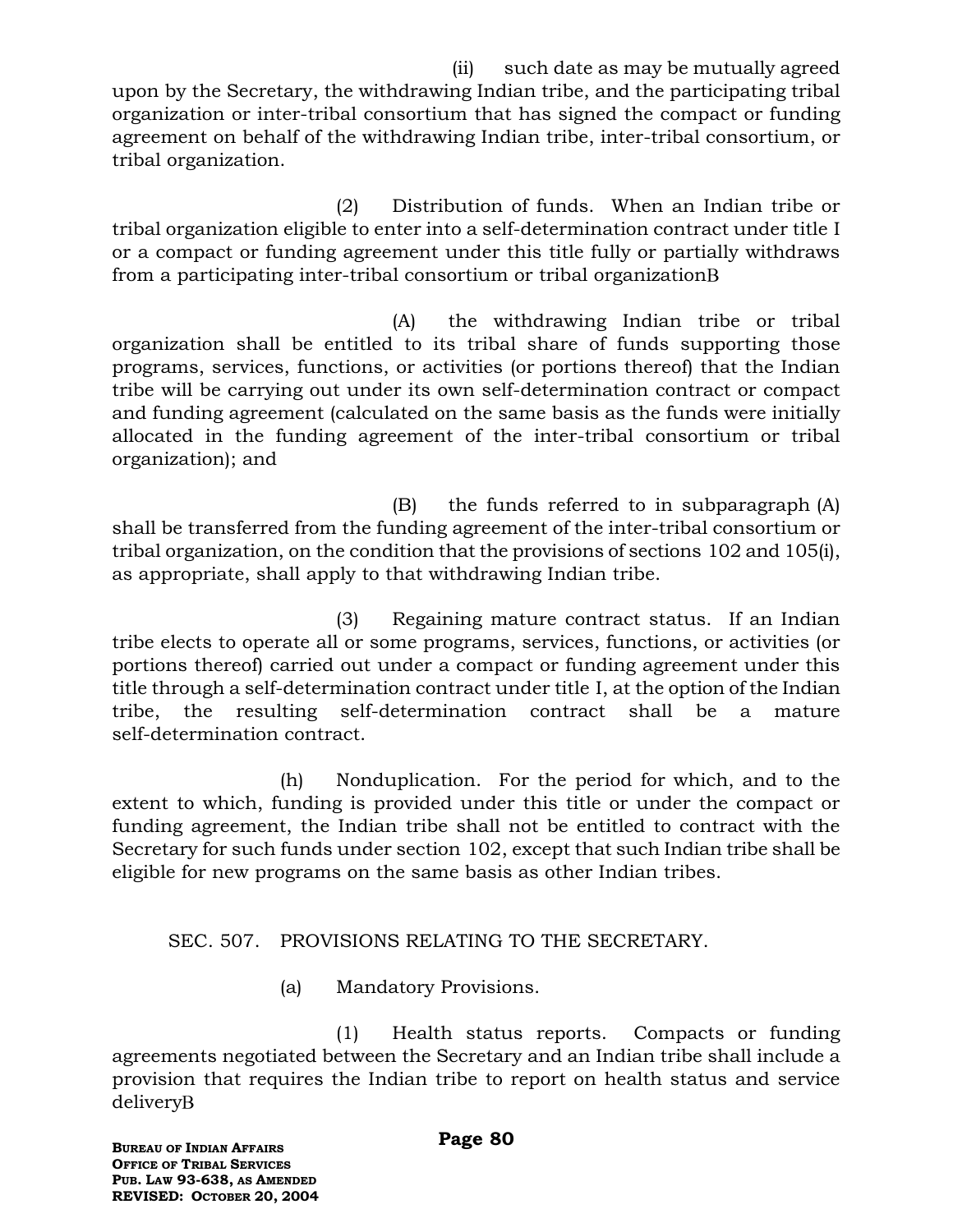(A) to the extent such data is not otherwise available to the Secretary and specific funds for this purpose are provided by the Secretary under the funding agreement; and

(B) if such reporting shall impose minimal burdens on the participating Indian tribe and such requirements are promulgated under section 517.

(2) Reassumption.

(A) In general. Compacts or funding agreements negotiated between the Secretary and an Indian tribe shall include a provision authorizing the Secretary to reassume operation of a program, service, function, or activity (or portions thereof) and associated funding if there is a specific finding relative to that program, service, function, or activity (or portion thereof) of B

(i) imminent endangerment of the public health caused by an act or omission of the Indian tribe, and the imminent endangerment arises out of a failure to carry out the compact or funding agreement; or

 (ii) gross mismanagement with respect to funds transferred to a tribe by a compact or funding agreement, as determined by the Secretary in consultation with the Inspector General, as appropriate.

(B) Prohibition. The Secretary shall not reassume operation of a program, service, function, or activity (or portions thereof ) unless

(i) the Secretary has first provided written notice and a hearing on the record to the Indian tribe; and

 (ii) the Indian tribe has not taken corrective action to remedy the imminent endangerment to public health or gross mismanagement.

(C) Exception.

(i) In general. Notwithstanding subparagraph (B), the Secretary may, upon written notification to the Indian tribe, immediately reassume operation of a program, service, function, or activity (or portion thereof ) if

(I) the Secretary makes a finding of imminent substantial and irreparable endangerment of the public health caused by an act or omission of the Indian tribe; and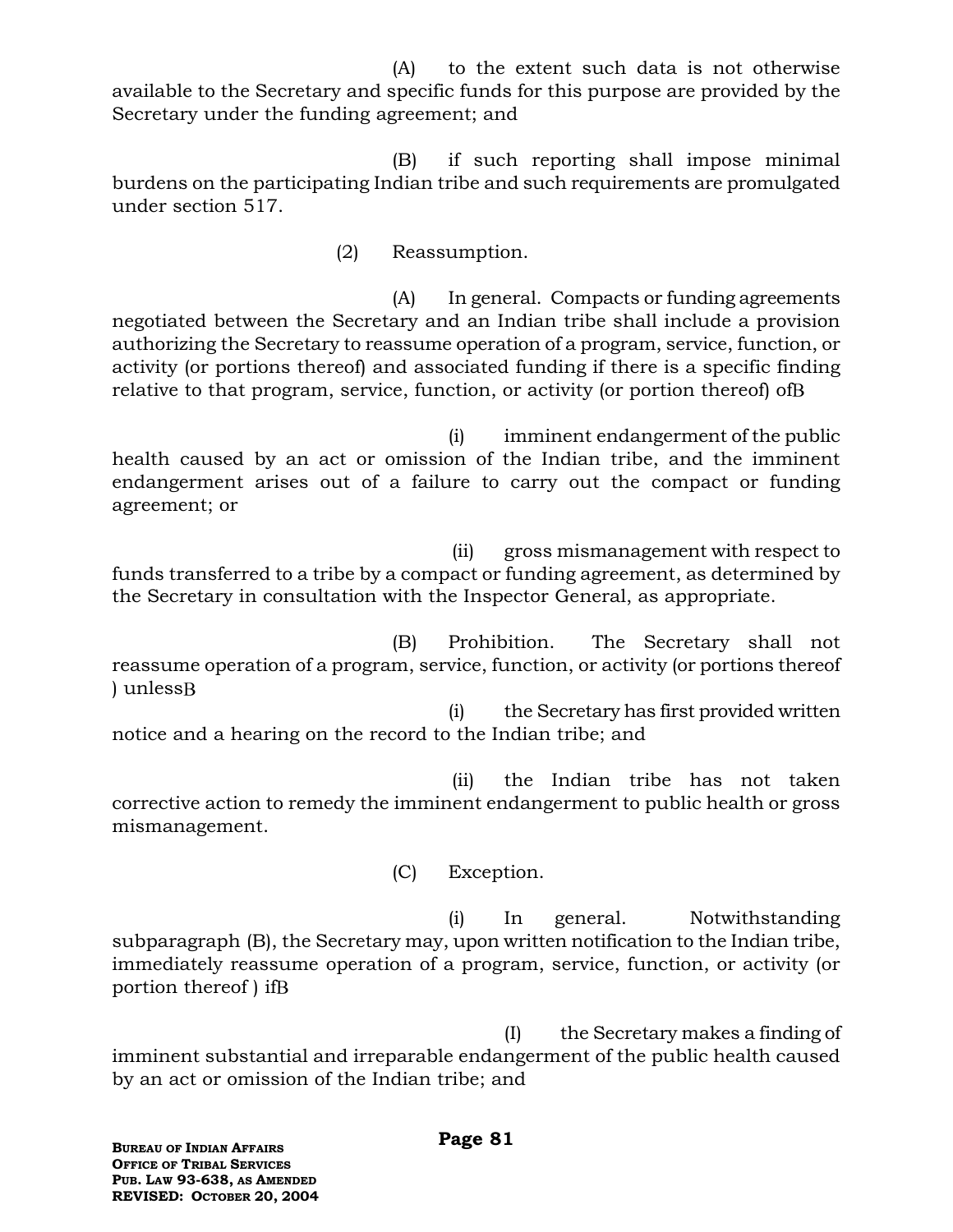(II) the endangerment arises out of a failure to carry out the compact or funding agreement.

 (ii) Reassumption. If the Secretary reassumes operation of a program, service, function, or activity (or portion thereof) under this subparagraph, the Secretary shall provide the Indian tribe with a hearing on the record not later than 10 days after such reassumption.

(D) Hearings. In any hearing or appeal involving a decision to reassume operation of a program, service, function, or activity (or portion thereof), the Secretary shall have the burden of proof of demonstrating by clear and convincing evidence the validity of the grounds for the reassumption.

(b) Final Offer. In the event the Secretary and a participating Indian tribe are unable to agree, in whole or in part, on the terms of a compact or funding agreement (including funding levels), the Indian tribe may submit a final offer to the Secretary. Not more than 45 days after such submission, or within a longer time agreed upon by the Indian tribe, the Secretary shall review and make a determination with respect to such offer. In the absence of a timely rejection of the offer, in whole or in part, made in compliance with subsection (c), the offer shall be deemed agreed to by the Secretary.

(c) Rejection of Final Offers.

(1) In general. If the Secretary rejects an offer made under subsection (b) (or one or more provisions or funding levels in such offer), the Secretary shall provide

(A) a timely written notification to the Indian tribe that contains a specific finding that clearly demonstrates, or that is supported by a controlling legal authority, that B

(i) the amount of funds proposed in the final offer exceeds the applicable funding level to which the Indian tribe is entitled under this title;

 (ii) the program, function, service, or activity (or portion thereof) that is the subject of the final offer is an inherent Federal function that cannot legally be delegated to an Indian tribe;

 (iii) the Indian tribe cannot carry out the program, function, service, or activity (or portion thereof ) in a manner that would not result in significant danger or risk to the public health; or

 (iv) the Indian tribe is not eligible to participate in self-governance under section 503;

#### **Page 82**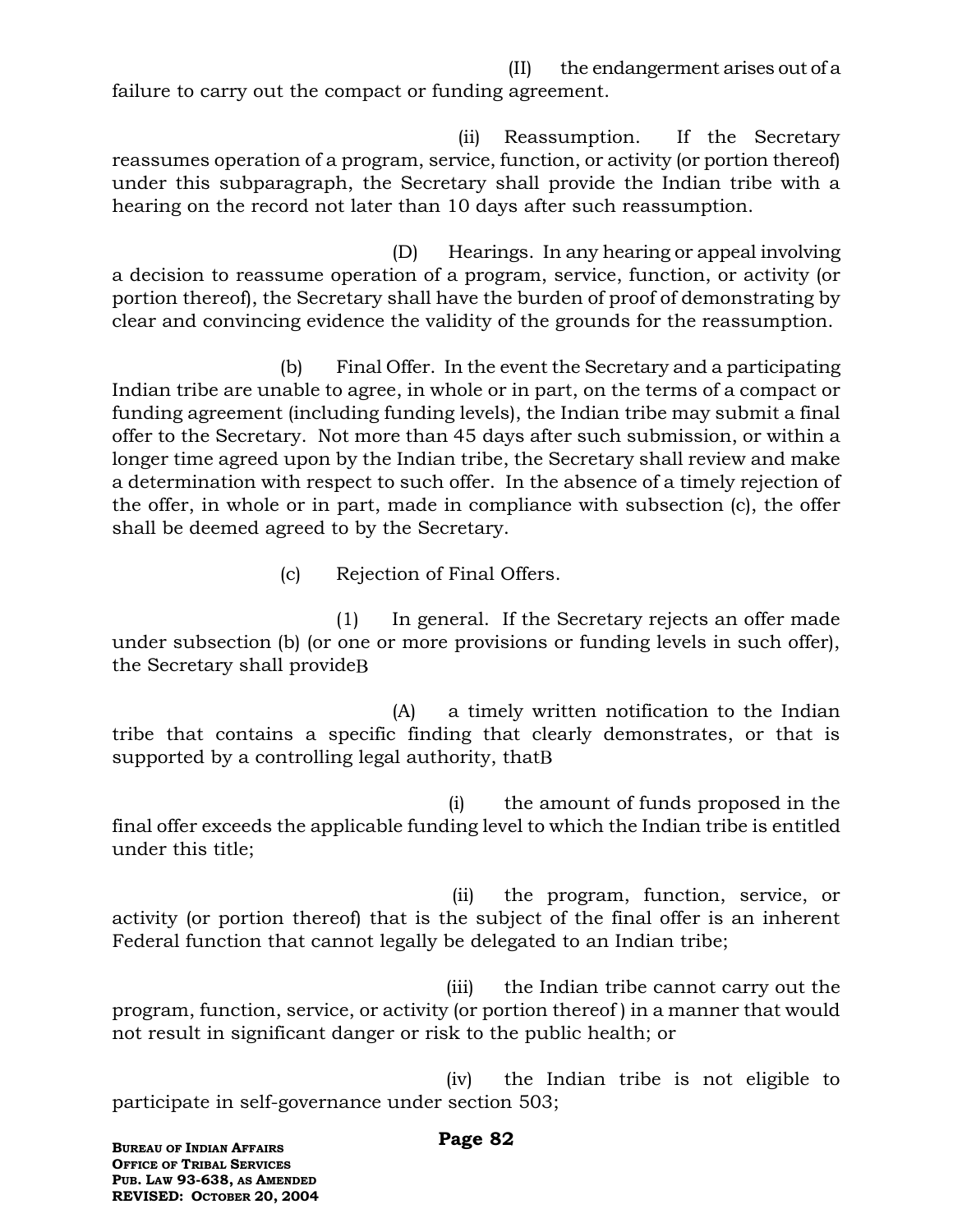(B) technical assistance to overcome the objections stated in the notification required by subparagraph (A);

(C) the Indian tribe with a hearing on the record with the right to engage in full discovery relevant to any issue raised in the matter and the opportunity for appeal on the objections raised, except that the Indian tribe may, in lieu of filing such appeal, directly proceed to initiate an action in a Federal district court pursuant to section 110(a); and

(D) the Indian tribe with the option of entering into the severable portions of a final proposed compact or funding agreement, or provision thereof, (including a lesser funding amount, if any), that the Secretary did not reject, subject to any additional alterations necessary to conform the compact or funding agreement to the severed provisions.

(2) Effect of exercising certain option. If an Indian tribe exercises the option specified in paragraph (1)(D), that Indian tribe shall retain the right to appeal the Secretary=s rejection under this section, and subparagraphs (A), (B), and (C) of that paragraph shall only apply to that portion of the proposed final compact, funding agreement, or provision thereof that was rejected by the Secretary.

(d) Burden of Proof. With respect to any hearing or appeal or civil action conducted pursuant to this section, the Secretary shall have the burden of demonstrating by clear and convincing evidence the validity of the grounds for rejecting the offer (or a provision thereof) made under subsection (b).

(e) Good Faith. In the negotiation of compacts and funding agreements the Secretary shall at all times negotiate in good faith to maximize implementation of the self-governance policy. The Secretary shall carry out this title in a manner that maximizes the policy of tribal self-governance, in a manner consistent with the purposes specified in section 3 of the Tribal Self-Governance Amendments of 2000.

(f) Savings. To the extent that programs, functions, services, or activities (or portions thereof) carried out by Indian tribes under this title reduce the administrative or other responsibilities of the Secretary with respect to the operation of Indian programs and result in savings that have not otherwise been included in the amount of tribal shares and other funds determined under section 508(c), the Secretary shall make such savings available to the Indian tribes, inter-tribal consortia, or tribal organizations for the provision of additional services to program beneficiaries in a manner equitable to directly served, contracted, and compacted programs.

(g) Trust Responsibility. The Secretary is prohibited from waiving, modifying, or diminishing in any way the trust responsibility of the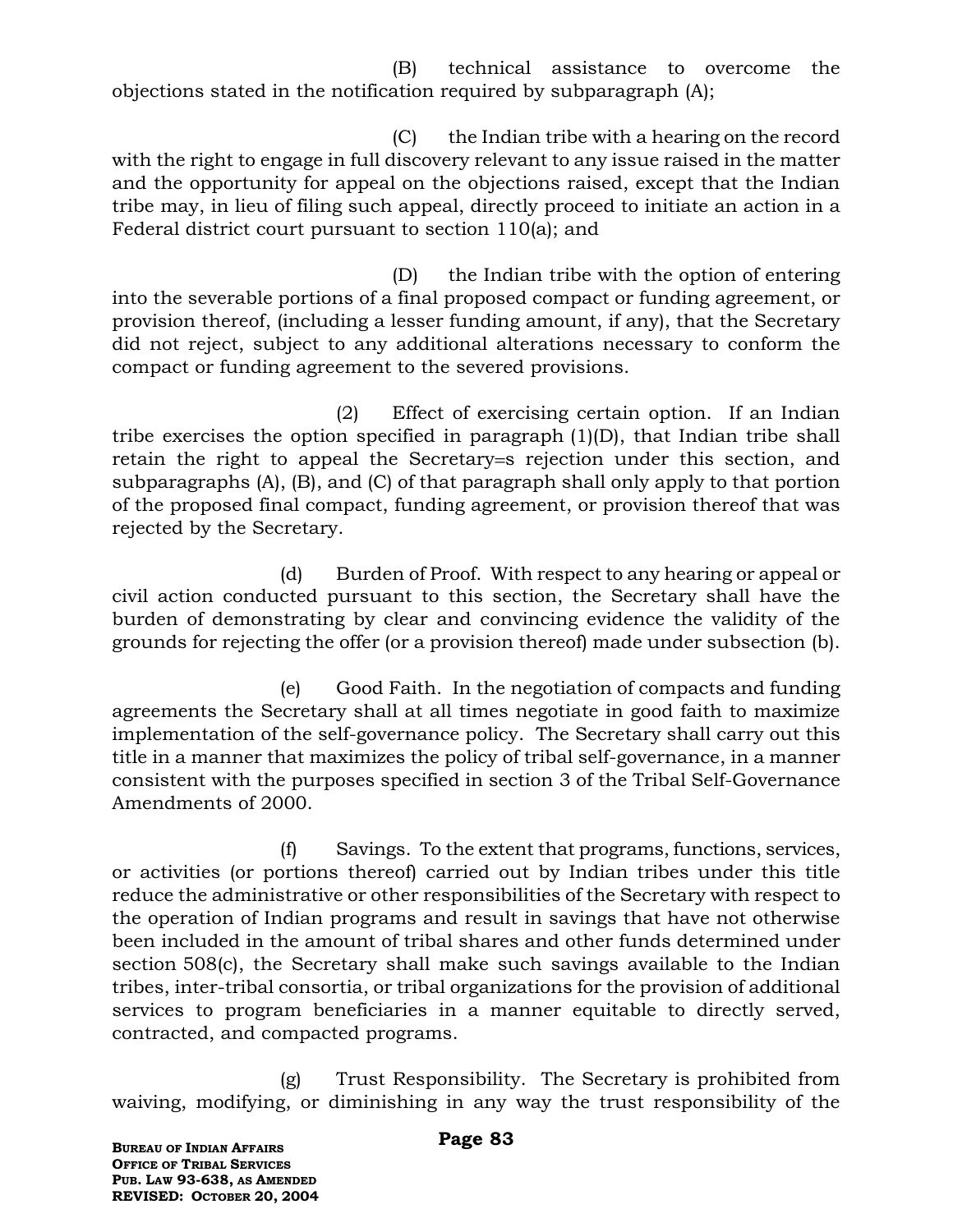United States with respect to Indian tribes and individual Indians that exists under treaties, Executive orders, other laws, or court decisions.

(h) Decisionmaker. A decision that constitutes final agency action and relates to an appeal within the Department of Health and Human Services conducted under subsection (c) shall be made either B

(1) by an official of the Department who holds a position at a higher organizational level within the Department than the level of the departmental agency in which the decision that is the subject of the appeal was made; or

(2) by an administrative judge.

## SEC. 508. TRANSFER OF FUNDS.

(a) In General. Pursuant to the terms of any compact or funding agreement entered into under this title, the Secretary shall transfer to the Indian tribe all funds provided for in the funding agreement, pursuant to subsection (c), and provide funding for periods covered by joint resolution adopted by Congress making continuing appropriations, to the extent permitted by such resolutions. In any instance where a funding agreement requires an annual transfer of funding to be made at the beginning of a fiscal year, or requires semiannual or other periodic transfers of funding to be made commencing at the beginning of a fiscal year, the first such transfer shall be made not later than 10 days after the apportionment of such funds by the Office of Management and Budget to the Department, unless the funding agreement provides otherwise.

(b) Multiyear Funding. The Secretary is authorized to employ, upon tribal request, multiyear funding agreements. References in this title to funding agreements shall include such multiyear funding agreements.

(c) Amount of Funding. The Secretary shall provide funds under a funding agreement under this title in an amount equal to the amount that the Indian tribe would have been entitled to receive under self-determination contracts under this Act, including amounts for direct program costs specified under section 106(a)(1) and amounts for contract support costs specified under section 106(a) (2), (3), (5), and (6), including any funds that are specifically or functionally related to the provision by the Secretary of services and benefits to the Indian tribe or its members, all without regard to the organizational level within the Department where such functions are carried out.

- (d) Prohibitions.
	- (1) In general. Except as provided in paragraph (2), the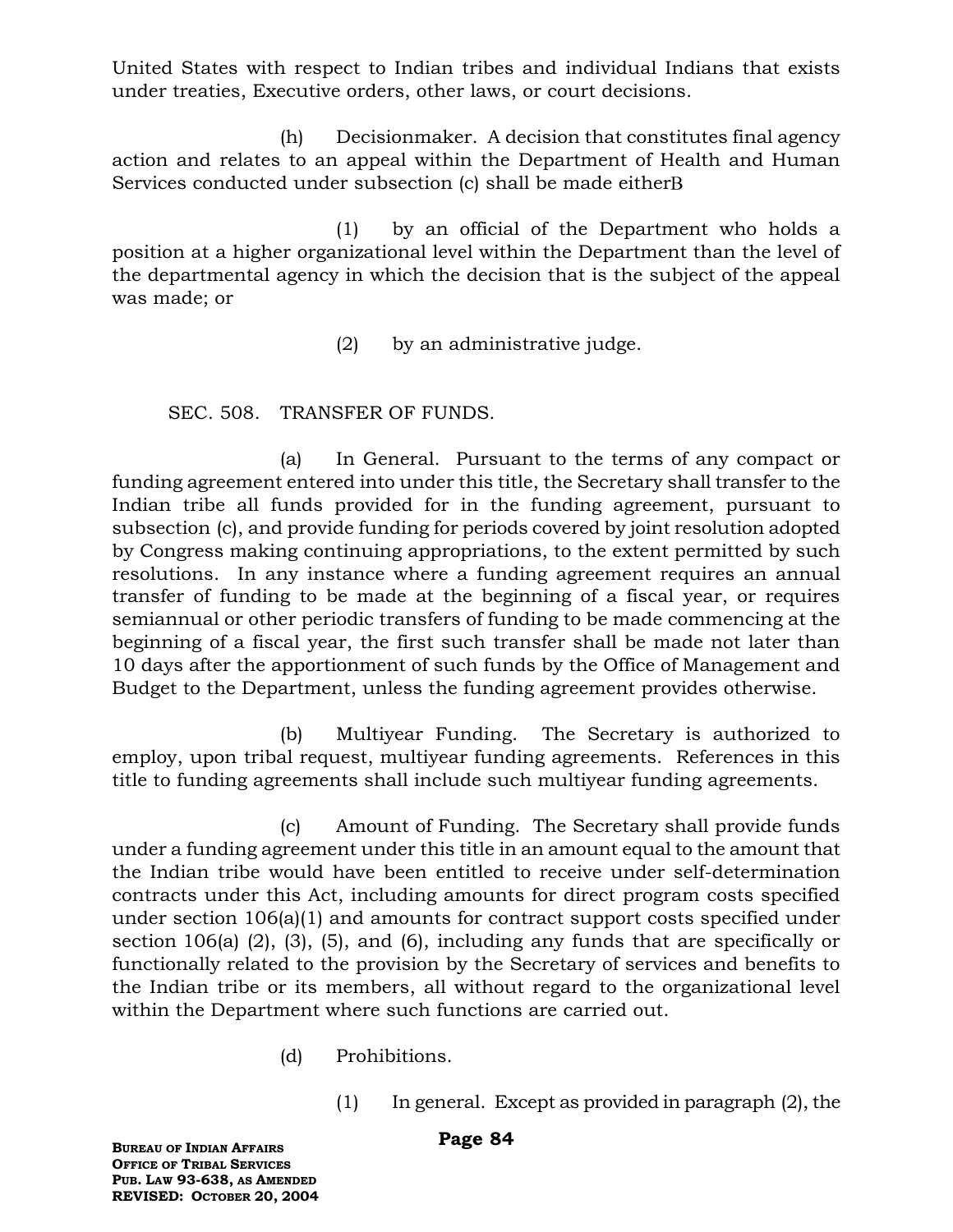(A) failing or refusing to transfer to an Indian tribe its full share of any central, headquarters, regional, area, or service unit office or other funds due under this Act, except as required by Federal law; (B) withholding portions of such funds for transfer over a period of years; and

(C) reducing the amount of funds required under this Act--

(i) to make funding available for self-governance monitoring or administration by the Secretary;

(ii) in subsequent years, except pursuant

to

(I) a reduction in appropriations from the previous fiscal year for the program or function to be included in a compact or funding agreement;

legislation or accompanying report;

(III) a tribal authorization;

(II) a congressional directive in

 (IV) a change in the amount of pass-through funds subject to the terms of the funding agreement; or

 (V) completion of a project, activity, or program for which such funds were provided;

 (iii) to pay for Federal functions, including Federal pay costs, Federal employee retirement benefits, automated data processing, technical assistance, and monitoring of activities under this Act; or

 (iv) to pay for costs of Federal personnel displaced by self-determination contracts under this Act or self-governance;

(2) Exception. The funds described in paragraph (1)(C) may be increased by the Secretary if necessary to carry out this Act or as provided in section 105(c)(2).

(e) Other Resources. In the event an Indian tribe elects to carry out a compact or funding agreement with the use of Federal personnel, Federal supplies (including supplies available from Federal warehouse facilities),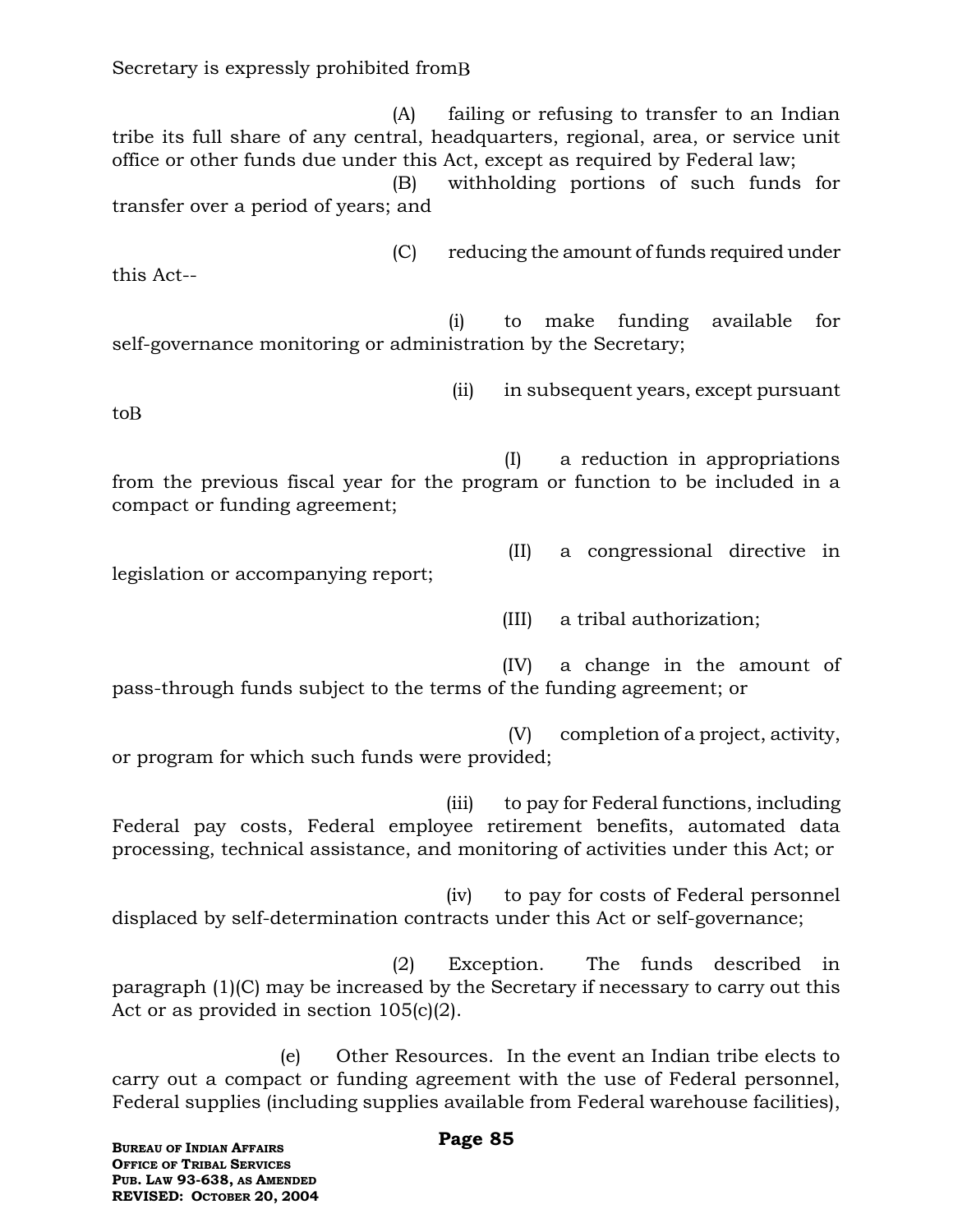Federal supply sources (including lodging, airline transportation, and other means of transportation including the use of interagency motor pool vehicles) or other Federal resources (including supplies, services, and resources available to the Secretary under any procurement contracts in which the Department is eligible to participate), the Secretary shall acquire and transfer such personnel, supplies, or resources to the Indian tribe.

(f) Reimbursement to Indian Health Service. With respect to functions transferred by the Indian Health Service to an Indian tribe, the Indian Health Service shall provide goods and services to the Indian tribe, on a reimbursable basis, including payment in advance with subsequent adjustment. The reimbursements received from those goods and services, along with the funds received from the Indian tribe pursuant to this title, may be credited to the same or subsequent appropriation account which provided the funding, such amounts to remain available until expended.

(g) Prompt Payment Act. Chapter 39 of title 31, United States Code, shall apply to the transfer of funds due under a compact or funding agreement authorized under this title.

(h) Interest or Other Income on Transfers. An Indian tribe is entitled to retain interest earned on any funds paid under a compact or funding agreement to carry out governmental or health purposes and such interest shall not diminish the amount of funds the Indian tribe is authorized to receive under its funding agreement in the year the interest is earned or in any subsequent fiscal year. Funds transferred under this title shall be managed using the prudent investment standard.

(i) Carryover of Funds. All funds paid to an Indian tribe in accordance with a compact or funding agreement shall remain available until expended. In the event that an Indian tribe elects to carry over funding from 1 year to the next, such carryover shall not diminish the amount of funds the Indian tribe is authorized to receive under its funding agreement in that or any subsequent fiscal year.

(j) Program Income. All Medicare, Medicaid, or other program income earned by an Indian tribe shall be treated as supplemental funding to that negotiated in the funding agreement. The Indian tribe may retain all such income and expend such funds in the current year or in future years except to the extent that the Indian Health Care Improvement Act (25 U.S.C. 1601 et seq.) provides otherwise for Medicare and Medicaid receipts. Such funds shall not result in any offset or reduction in the amount of funds the Indian tribe is authorized to receive under its funding agreement in the year the program income is received or for any subsequent fiscal year.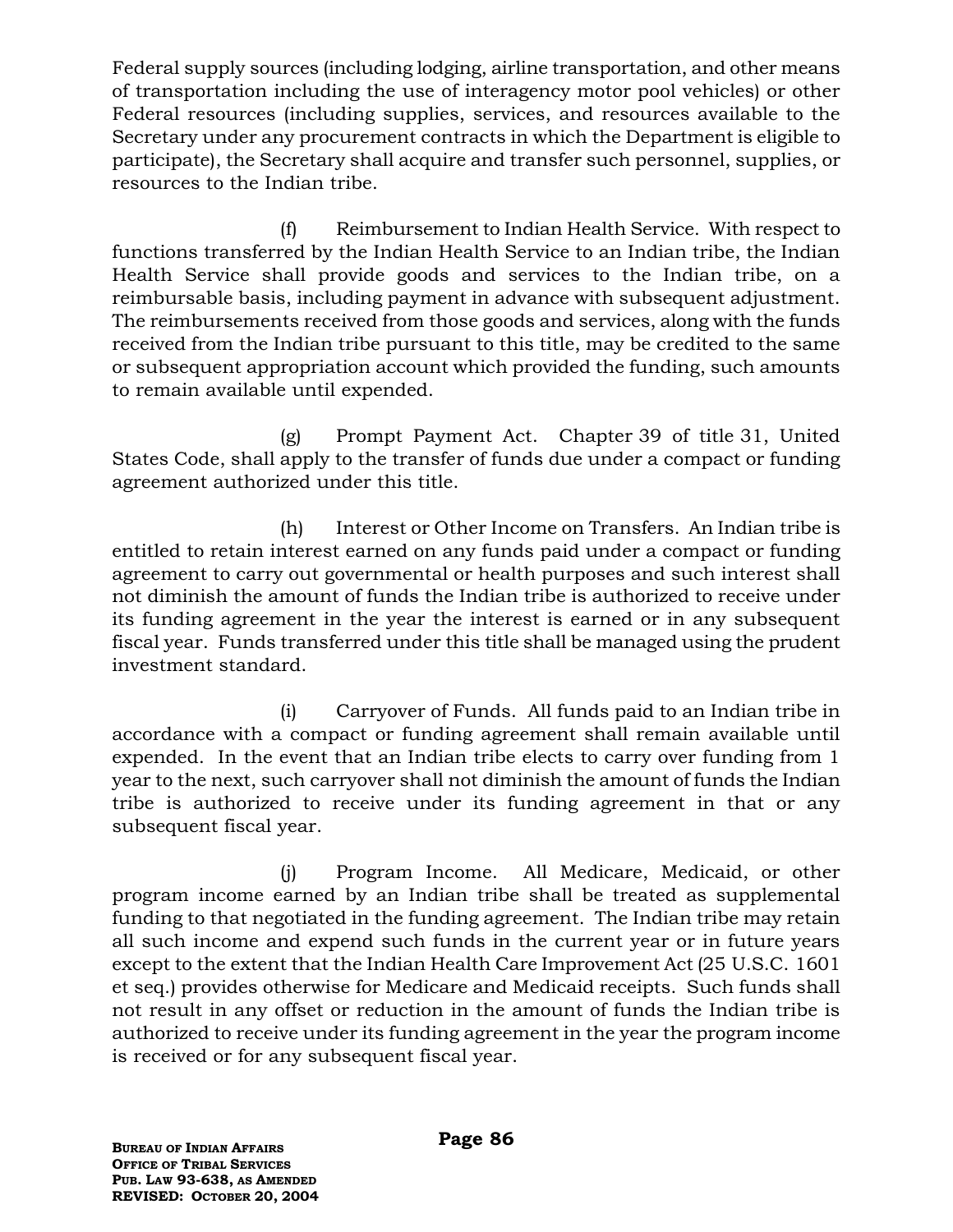(k) Limitation of Costs. An Indian tribe shall not be obligated to continue performance that requires an expenditure of funds in excess of the amount of funds transferred under a compact or funding agreement. If at any time the Indian tribe has reason to believe that the total amount provided for a specific activity in the compact or funding agreement is insufficient the Indian tribe shall provide reasonable notice of such insufficiency to the Secretary. If the Secretary does not increase the amount of funds transferred under the funding agreement, the Indian tribe may suspend performance of the activity until such time as additional funds are transferred.

## SEC. 509. CONSTRUCTION PROJECTS.

(a) In General. Indian tribes participating in tribal self-governance may carry out construction projects under this title if they elect to assume all Federal responsibilities under the National Environmental Policy Act of 1969 (42 U.S.C. 4321 et seq.), the National Historic Preservation Act (16 U.S.C. 470 et seq.), and related provisions of law that would apply if the Secretary were to undertake a construction project, by adopting a resolution

(1) designating a certifying officer to represent the Indian tribe and to assume the status of a responsible Federal official under such laws; and

(2) accepting the jurisdiction of the Federal court for the purpose of enforcement of the responsibilities of the responsible Federal official under such environmental laws.

(b) Negotiations. Construction project proposals shall be negotiated pursuant to the statutory process in section 105(m) and resulting construction project agreements shall be incorporated into funding agreements as addenda.

(c) Codes and Standards. The Indian tribe and the Secretary shall agree upon and specify appropriate building codes and architectural and engineering standards (including health and safety) which shall be in conformity with nationally recognized standards for comparable projects.

(d) Responsibility for Completion. The Indian tribe shall assume responsibility for the successful completion of the construction project in accordance with the negotiated construction project agreement.

(e) Funding. Funding for construction projects carried out under this title shall be included in funding agreements as annual advance payments, with semiannual payments at the option of the Indian tribe. Annual advance and semiannual payment amounts shall be determined based on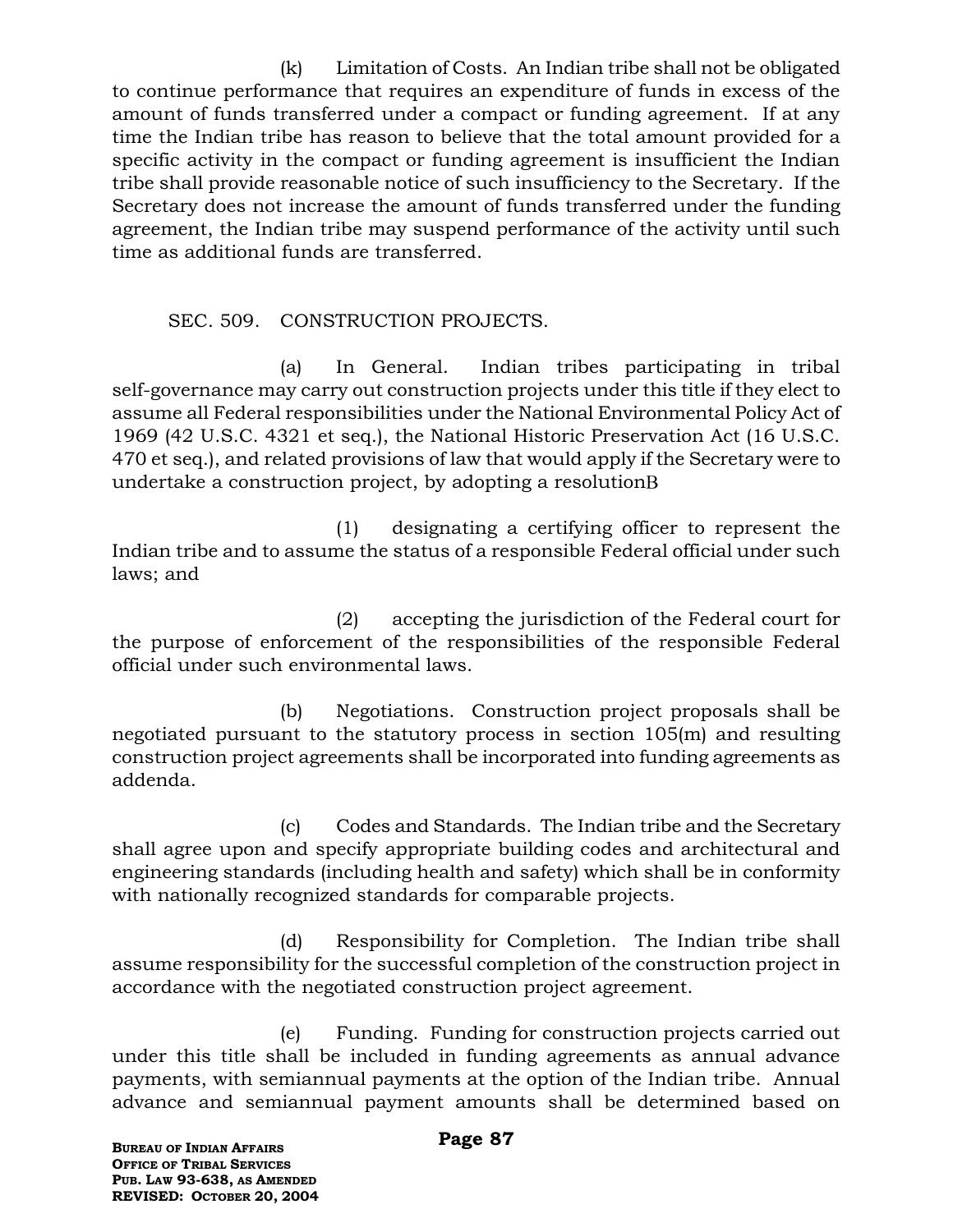mutually agreeable project schedules reflecting work to be accomplished within the advance payment period, work accomplished and funds expended in previous payment periods, and the total prior payments. The Secretary shall include associated project contingency funds with each advance payment installment. The Indian tribe shall be responsible for the management of the contingency funds included in funding agreements.

(f) Approval. The Secretary shall have at least one opportunity to approve project planning and design documents prepared by the Indian tribe in advance of construction of the facilities specified in the scope of work for each negotiated construction project agreement or amendment thereof which results in a significant change in the original scope of work. The Indian tribe shall provide the Secretary with project progress and financial reports not less than semiannually. The Secretary may conduct onsite project oversight visits semiannually or on an alternate schedule agreed to by the Secretary and the Indian tribe.

(g) Wages. All laborers and mechanics employed by contractors and subcontractors (excluding tribes and tribal organizations) in the construction, alteration, or repair, including painting or decorating of a building or other facilities in connection with construction projects funded by the United States under this Act shall be paid wages at not less than those prevailing wages on similar construction in the locality as determined by the Secretary of Labor in accordance with the Davis-Bacon Act of March 3, 1931 (46 Stat. 1494). With respect to construction alteration, or repair work to which the Act of March 3, 1931, is applicable under this section, the Secretary of Labor shall have the authority and functions set forth in the Reorganization Plan numbered 14, of 1950, and section 2 of the Act of June 13, 1934 (48 Stat. 948).

(h) Application of Other Laws. Unless otherwise agreed to by the Indian tribe, no provision of the Office of Federal Procurement Policy Act, the Federal Acquisition Regulations issued pursuant thereto, or any other law or regulation pertaining to Federal procurement (including Executive orders) shall apply to any construction project conducted under this title.

SEC. 510. FEDERAL PROCUREMENT LAWS AND REGULATIONS. Regarding construction programs or projects, the Secretary and Indian tribes may negotiate for the inclusion of specific provisions of the Office of Federal Procurement and Policy Act (41 U.S.C. 401 et seq.) and Federal acquisition regulations in any funding agreement entered into under this part. Absent a negotiated agreement, such provisions and regulatory requirements shall not apply.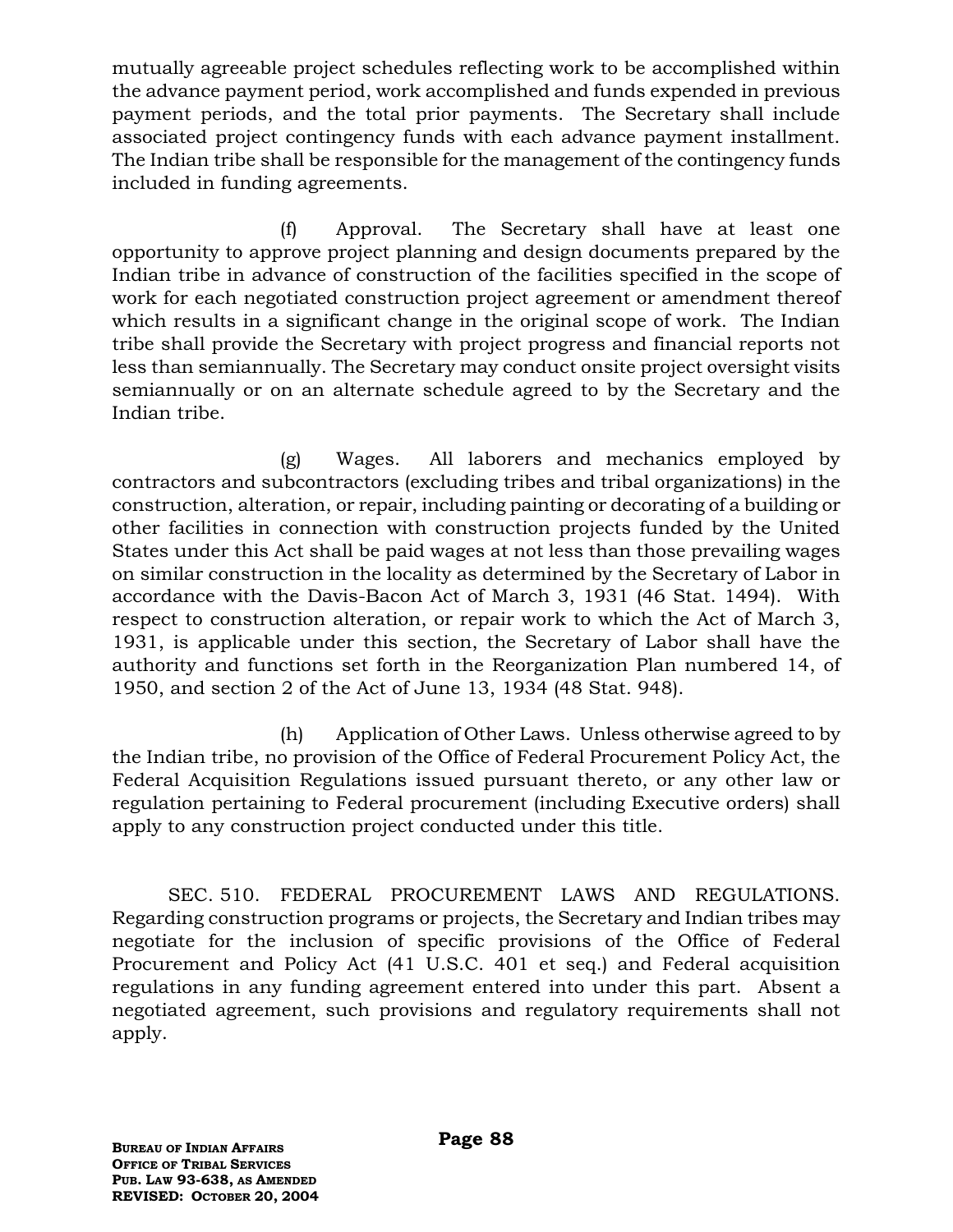SEC. 511. CIVIL ACTIONS.

(a) Contract Defined. For the purposes of section 110, the term  $\alpha$  scontract shall include compacts and funding agreements entered into under this title.

(b) Applicability of Certain Laws. Section 2103 of the Revised Statutes (25 U.S.C. 81) and section 16 of the Act of June 18, 1934 (48 Stat. 987; chapter 576; 25 U.S.C. 476), shall not apply to attorney and other professional contracts entered into by Indian tribes participating in self-governance under this title.

(c) References. All references in this Act to section 1 of the Act of June 26, 1936 (49 Stat. 1967; chapter 831) are hereby deemed to include the first section of the Act of July 3, 1952 (66 Stat. 323; chapter 549; 25 U.S.C. 82a).

SEC. 512. FACILITATION.

(a) Secretarial Interpretation. Except as otherwise provided by law, the Secretary shall interpret all Federal laws, Executive orders, and regulations in a manner that will facilitate

(1) the inclusion of programs, services, functions, and activities (or portions thereof ) and funds associated therewith, in the agreements entered into under this section;

(2) the implementation of compacts and funding agreements entered into under this title; and

(3) the achievement of tribal health goals and

objectives.

(b) Regulation Waiver.

(1) In general. An Indian tribe may submit a written request to waive application of a regulation promulgated under section 517 or the authorities specified in section 505(b) for a compact or funding agreement entered into with the Indian Health Service under this title, to the Secretary identifying the applicable Federal regulation sought to be waived and the basis for the request.

(2) Approval. Not later than 90 days after receipt by the Secretary of a written request by an Indian tribe to waive application of a regulation for a compact or funding agreement entered into under this title, the Secretary shall either approve or deny the requested waiver in writing. A denial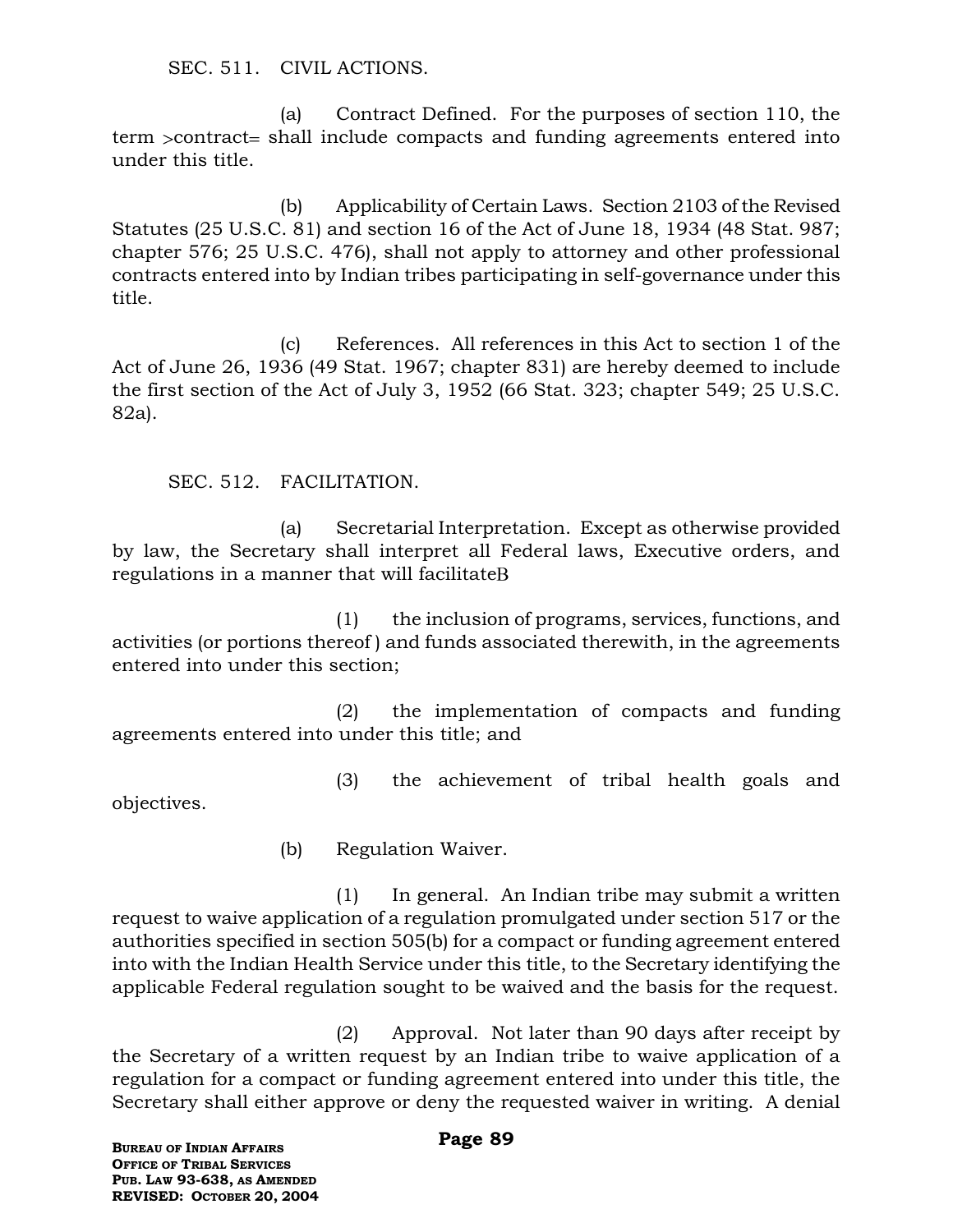may be made only upon a specific finding by the Secretary that identified language in the regulation may not be waived because such waiver is prohibited by Federal law. A failure to approve or deny a waiver request not later than 90 days after receipt shall be deemed an approval of such request. The Secretary's decision shall be final for the Department.

(c) Access to Federal Property. In connection with any compact or funding agreement executed pursuant to this title or an agreement negotiated under the Tribal Self-Governance Demonstration Project established under title III, as in effect before the enactment of the Tribal Self-Governance Amendments of 2000, upon the request of an Indian tribe, the Secretary

(1) shall permit an Indian tribe to use existing school buildings, hospitals, and other facilities and all equipment therein or appertaining thereto and other personal property owned by the Government within the Secretary = s jurisdiction under such terms and conditions as may be agreed upon by the Secretary and the Indian tribe for their use and maintenance;

(2) may donate to an Indian tribe title to any personal or real property found to be excess to the needs of any agency of the Department, or the General Services Administration, except that

(A) subject to the provisions of subparagraph (B), title to property and equipment furnished by the Federal Government for use in the performance of the compact or funding agreement or purchased with funds under any compact or funding agreement shall, unless otherwise requested by the Indian tribe, vest in the appropriate Indian tribe;

(B) if property described in subparagraph (A) has a value in excess of \$5,000 at the time of retrocession, withdrawal, or reassumption, at the option of the Secretary upon the retrocession, withdrawal, or reassumption, title to such property and equipment shall revert to the Department of Health and Human Services; and

(C) all property referred to in subparagraph (A) shall remain eligible for replacement, maintenance, and improvement on the same basis as if title to such property were vested in the United States; and

(3) shall acquire excess or surplus Government personal or real property for donation to an Indian tribe if the Secretary determines the property is appropriate for use by the Indian tribe for any purpose for which a compact or funding agreement is authorized under this title.

(d) Matching or Cost-Participation Requirement. All funds provided under compacts, funding agreements, or grants made pursuant to this Act, shall be treated as non-Federal funds for purposes of meeting matching or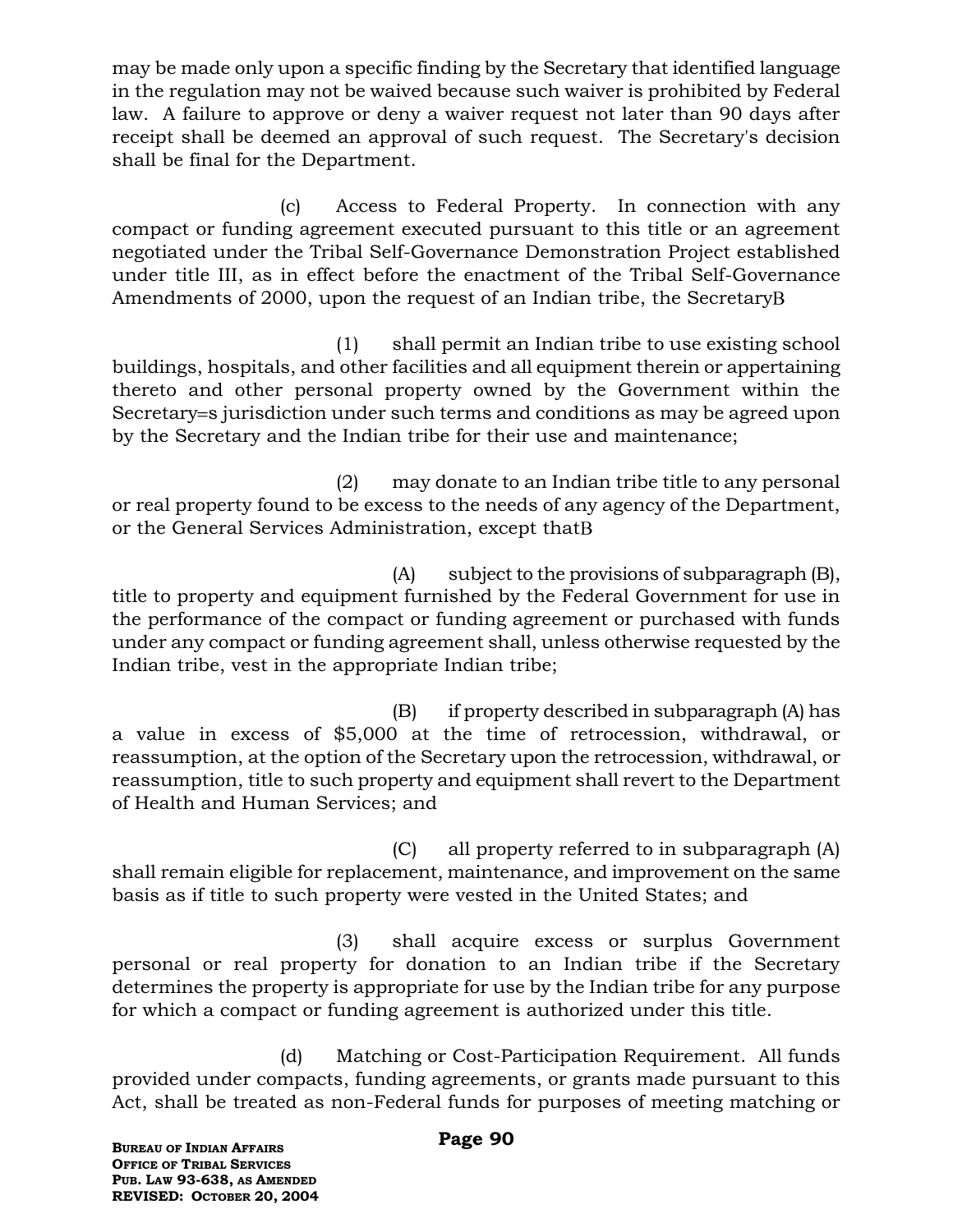cost participation requirements under any other Federal or non-Federal program.

(e) State Facilitation. States are hereby authorized and encouraged to enact legislation, and to enter into agreements with Indian tribes to facilitate and supplement the initiatives, programs, and policies authorized by this title and other Federal laws benefitting Indians and Indian tribes.

(f) Rules of Construction. Each provision of this title and each provision of a compact or funding agreement shall be liberally construed for the benefit of the Indian tribe participating in self-governance and any ambiguity shall be resolved in favor of the Indian tribe.

SEC. 513. BUDGET REQUEST.

(a) Requirement of Annual Budget Request.

(1) In general. The President shall identify in the annual budget request submitted to Congress under section 1105 of title 31, United States Code, all funds necessary to fully fund all funding agreements authorized under this title, including funds specifically identified to fund tribal base budgets. All funds so appropriated shall be apportioned to the Indian Health Service. Such funds shall be provided to the Office of Tribal Self-Governance which shall be responsible for distribution of all funds provided under section 505.

(2) Rule of construction. Nothing in this subsection shall be construed to authorize the Indian Health Service to reduce the amount of funds that a self-governance tribe is otherwise entitled to receive under its funding agreement or other applicable law, whether or not such funds are apportioned to the Office of Tribal Self-Governance under this section.

(b) Present Funding; Shortfalls. In such budget request, the President shall identify the level of need presently funded and any shortfall in funding (including direct program and contract support costs) for each Indian tribe, either directly by the Secretary of Health and Human Services, under self-determination contracts, or under compacts and funding agreements authorized under this title.

SEC. 514. REPORTS.

(a) Annual Report.

(1) In general. Not later than January 1 of each year after the date of the enactment of the Tribal Self-Governance Amendments of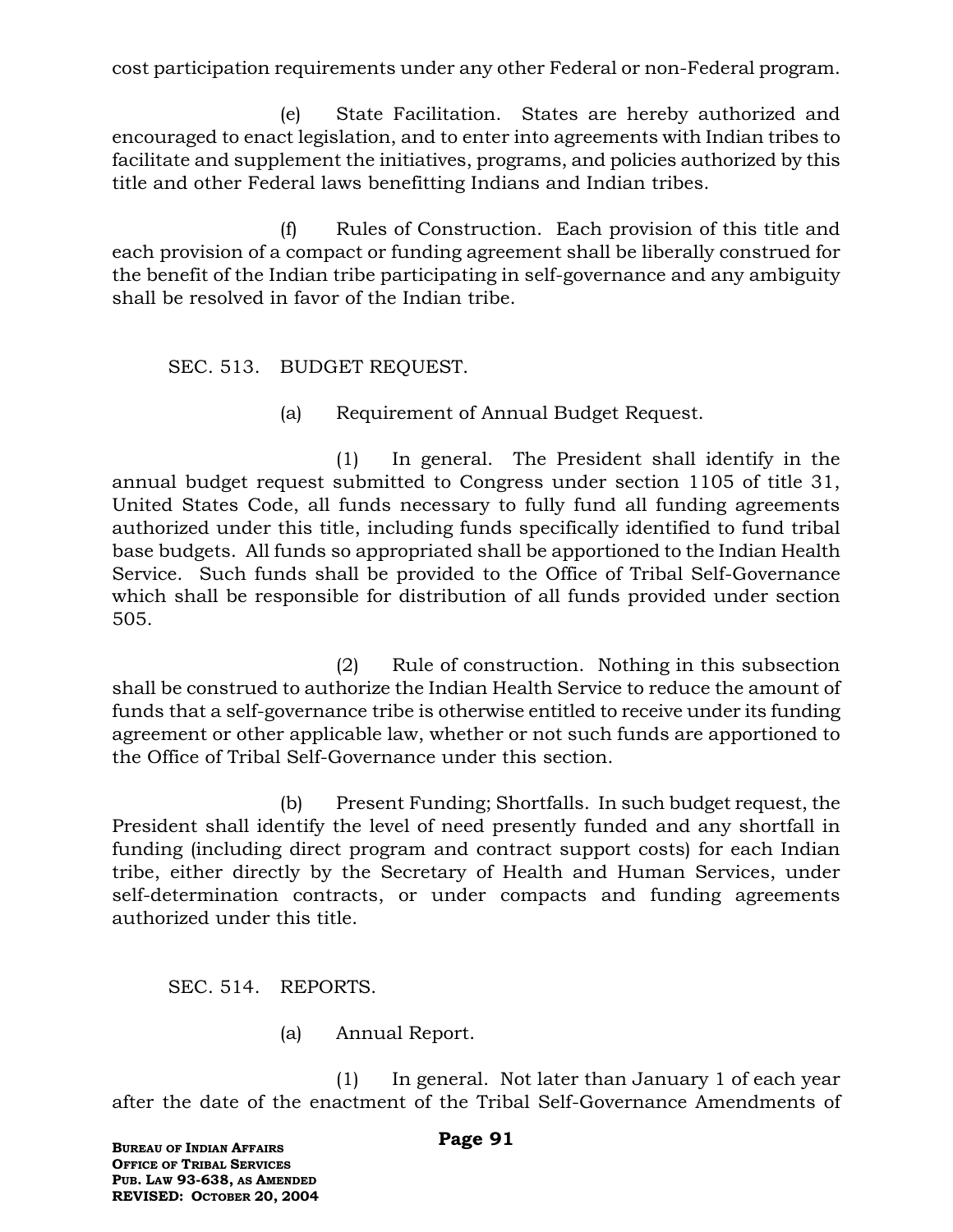2000, the Secretary shall submit to the Committee on Indian Affairs of the Senate and the Committee on Resources of the House of Representatives a written report regarding the administration of this title.

(2) Analysis. The report under paragraph (1) shall include a detailed analysis of the level of need being presently funded or unfunded for each Indian tribe, either directly by the Secretary, under self-determination contracts under title I, or under compacts and funding agreements authorized under this Act. In compiling reports pursuant to this section, the Secretary may not impose any reporting requirements on participating Indian tribes or tribal organizations, not otherwise provided in this Act.

(b) Contents. The report under subsection (a) shall

(1) be compiled from information contained in funding agreements, annual audit reports, and data of the Secretary regarding the disposition of Federal funds; and

(2) identify

self-governance;

(A) the relative costs and benefits of

(B) with particularity, all funds that are specifically or functionally related to the provision by the Secretary of services and benefits to self-governance Indian tribes and their members;

(C) the funds transferred to each self-governance Indian tribe and the corresponding reduction in the Federal bureaucracy;

(D) the funding formula for individual tribal shares of all headquarters funds, together with the comments of affected Indian tribes or tribal organizations, developed under subsection (c); and

(E) amounts expended in the preceding fiscal year to carry out inherent Federal functions, including an identification of those functions by type and location;

(3) contain a description of the method or methods (or any revisions thereof) used to determine the individual tribal share of funds controlled by all components of the Indian Health Service (including funds assessed by any other Federal agency) for inclusion in self-governance compacts or funding agreements;

(4) before being submitted to Congress, be distributed to the Indian tribes for comment (with a comment period of no less than 30 days,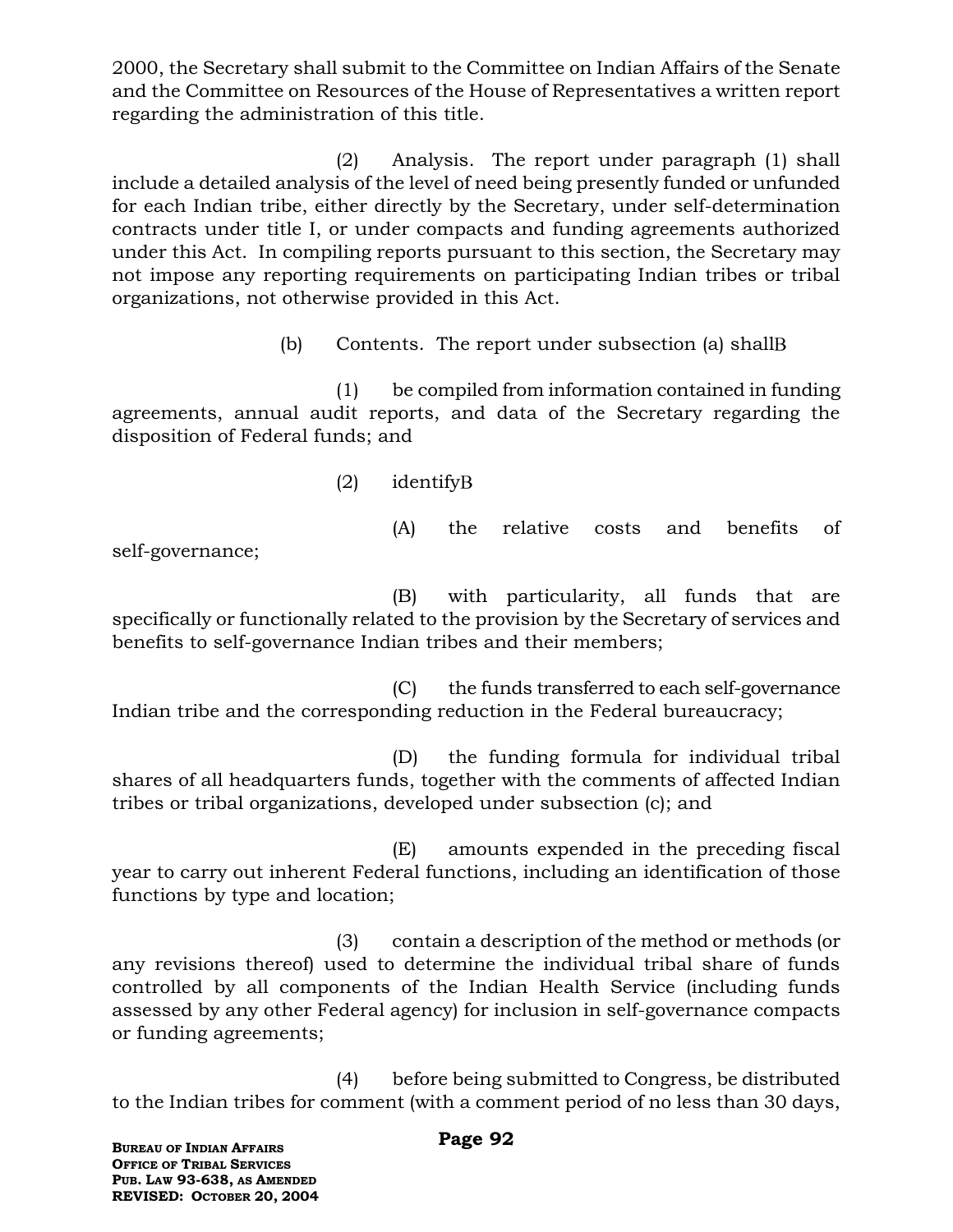beginning on the date of distribution); and

(5) include the separate views and comments of the Indian tribes or tribal organizations.

(c) Report on Fund Distribution Method. Not later than 180 days after the date of the enactment of the Tribal Self-Governance Amendments of 2000, the Secretary shall, after consultation with Indian tribes, submit a written report to the Committee on Resources of the House of Representatives and the Committee on Indian Affairs of the Senate that describes the method or methods used to determine the individual tribal share of funds controlled by all components of the Indian Health Service (including funds assessed by any other Federal agency) for inclusion in self-governance compacts or funding agreements.

### SEC. 515. DISCLAIMERS.

(a) No Funding Reduction. Nothing in this title shall be construed to limit or reduce in any way the funding for any program, project, or activity serving an Indian tribe under this or other applicable Federal law. Any Indian tribe that alleges that a compact or funding agreement is in violation of this section may apply the provisions of section 110.

(b) Federal Trust and Treaty Responsibilities. Nothing in this Act shall be construed to diminish in any way the trust responsibility of the United States to Indian tribes and individual Indians that exists under treaties, Executive orders, or other laws and court decisions.

(c) Obligations of the United States. The Indian Health Service under this Act shall neither bill nor charge those Indians who may have the economic means to pay for services, nor require any Indian tribe to do so.

## SEC. 516. APPLICATION OF OTHER SECTIONS OF THE ACT.

(a) Mandatory Application. All provisions of sections 5(b), 6, 7, 102(c) and (d), 104, 105(k) and (l), 106(a) through (k), and 111 of this Act and section 314 of Public Law 101-512 (coverage under chapter 171 of title 28, United States Code, commonly known as the >Federal Tort Claims Act=), to the extent not in conflict with this title, shall apply to compacts and funding agreements authorized by this title.

(b) Discretionary Application. At the request of a participating Indian tribe, any other provision of title I, to the extent such provision is not in conflict with this title, shall be made a part of a funding agreement or compact entered into under this title. The Secretary is obligated to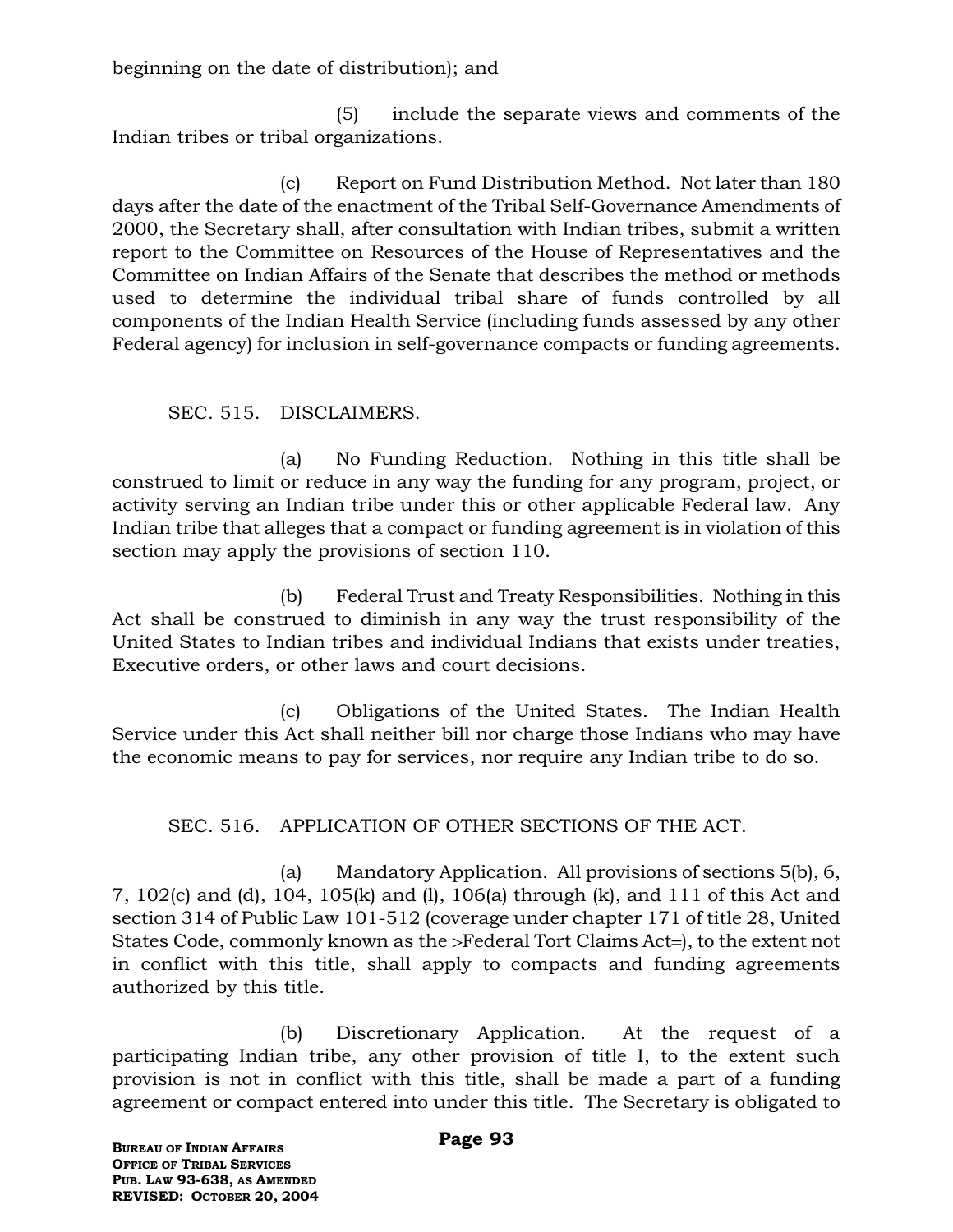include such provision at the option of the participating Indian tribe or tribes. If such provision is incorporated it shall have the same force and effect as if it were set out in full in this title. In the event an Indian tribe requests such incorporation at the negotiation stage of a compact or funding agreement, such incorporation shall be deemed effective immediately and shall control the negotiation and resulting compact and funding agreement.

SEC. 517. REGULATIONS.

(a) In General.

(1) Promulgation. Not later than 90 days after the date of the enactment of the Tribal Self-Governance Amendments of 2000, the Secretary shall initiate procedures under subchapter III of chapter 5 of title 5, United States Code, to negotiate and promulgate such regulations as are necessary to carry out this title.

(2) Publication of proposed regulations. Proposed regulations to implement this title shall be published in the Federal Register by the Secretary no later than 1 year after the date of the enactment of the Tribal Self-Governance Amendments of 2000.

(3) Expiration of authority. The authority to promulgate regulations under paragraph (1) shall expire 21 months after the date of the enactment of the Tribal Self-Governance Amendments of 2000.

(b) Committee.

(1) In general. A negotiated rulemaking committee established pursuant to section 565 of title 5, United States Code, to carry out this section shall have as its members only Federal and tribal government representatives, a majority of whom shall be nominated by and be representatives of Indian tribes with funding agreements under this Act.

(2) Requirements. The committee shall confer with, and accommodate participation by, representatives of Indian tribes, inter-tribal consortia, tribal organizations, and individual tribal members.

(c) Adaptation of Procedures. The Secretary shall adapt the negotiated rulemaking procedures to the unique context of self-governance and the government-to-government relationship between the United States and Indian tribes.

(d) Effect. The lack of promulgated regulations shall not limit the effect of this title.

**BUREAU OF INDIAN AFFAIRS OFFICE OF TRIBAL SERVICES PUB. LAW 93-638, AS AMENDED REVISED: OCTOBER 20, 2004**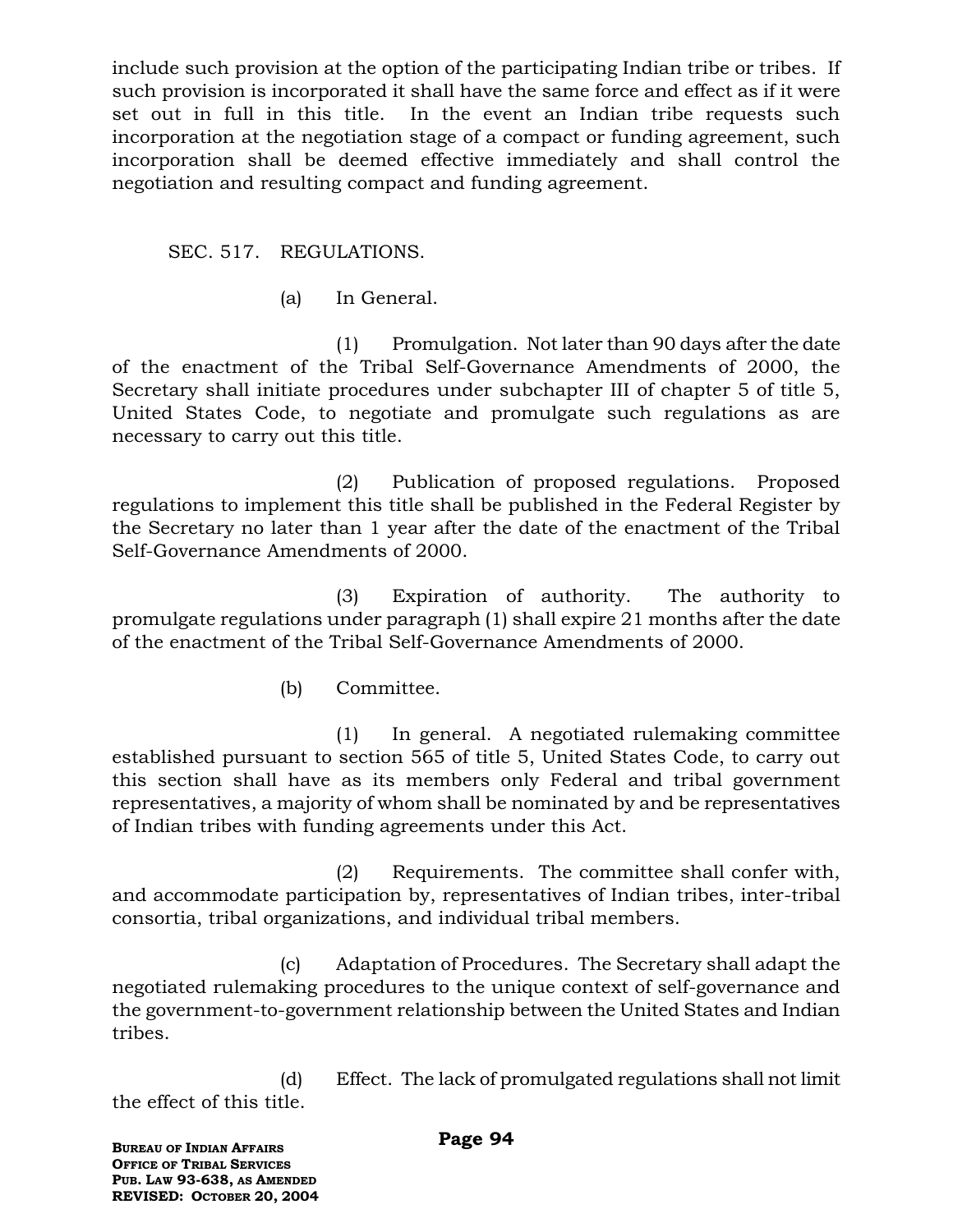(e) Effect of Circulars, Policies, Manuals, Guidances, and Rules. Unless expressly agreed to by the participating Indian tribe in the compact or funding agreement, the participating Indian tribe shall not be subject to any agency circular, policy, manual, guidance, or rule adopted by the Indian Health Service, except for the eligibility provisions of section 105(g) and regulations promulgated under section 517.

SEC. 518. APPEALS. In any appeal (including civil actions) involving decisions made by the Secretary under this title, the Secretary shall have the burden of proof of demonstrating by clear and convincing evidence

(1) the validity of the grounds for the decision made;

and

(2) that the decision is fully consistent with provisions and policies of this title.

SEC. 519. AUTHORIZATION OF APPROPRIATIONS.

(a) In General. There are authorized to be appropriated such sums as may be necessary to carry out this title.

(b) Availability of Appropriations. Notwithstanding any other provision of this Act, the provision of funds under this Act shall be subject to the availability of appropriations and the Secretary is not required to reduce funding for programs, projects, or activities serving a tribe in order to make funds available to another tribe or tribal organization under this Act.

**{**Sec. 5 0f Pub. Law 106-260 (114 Stat. 713 - 731**}**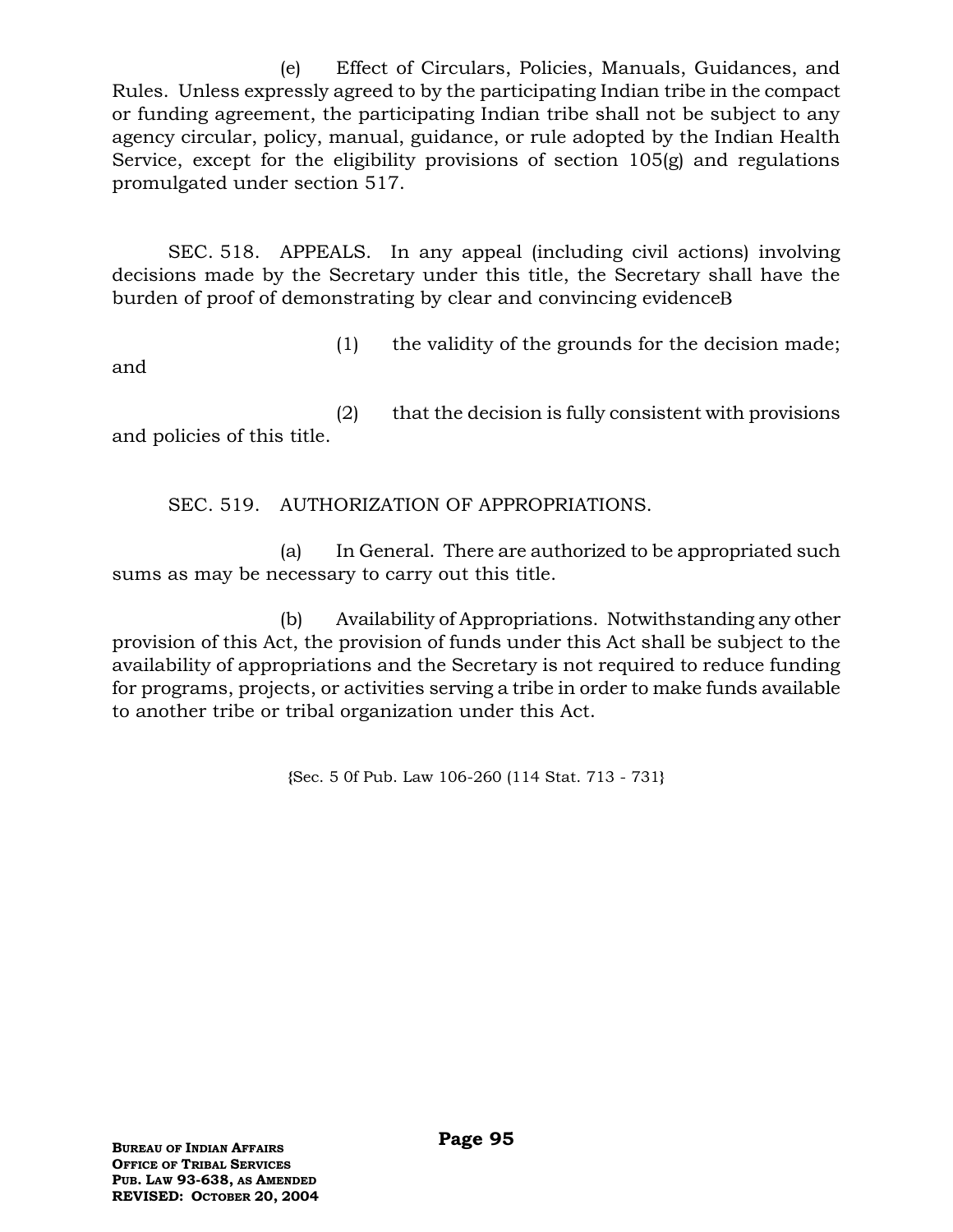#### TITLE VI - TRIBAL SELF-GOVERNANCE DEPARTMENT OF HEALTH AND HUMAN SERVICES

SEC. 601. DEFINITIONS.

(a) In General. In this title, the Secretary may apply the definitions contained in title V.

(b) Other Definitions. In this title:

 $(1)$  Agency. The term > agency = means any agency or other organizational unit of the Department of Health and Human Services, other than the Indian Health Service.

 $(2)$  Secretary. The term  $>$ Secretary = means the Secretary of Health and Human Services.

SEC. 602. DEMONSTRATION PROJECT FEASIBILITY.

(a) Study. The Secretary shall conduct a study to determine the feasibility of a tribal self-governance demonstration project for appropriate programs, services, functions, and activities (or portions thereof) of the agency.

(b) Considerations. In conducting the study, the Secretary shall consider

(1) the probable effects on specific programs and program beneficiaries of such a demonstration project;

(2) statutory, regulatory, or other impediments to implementation of such a demonstration project;

(3) strategies for implementing such a demonstration

project;

(4) probable costs or savings associated with such a demonstration project;

(5) methods to assure quality and accountability in such a demonstration project; and

(6) such other issues that may be determined by the Secretary or developed through consultation pursuant to section 603.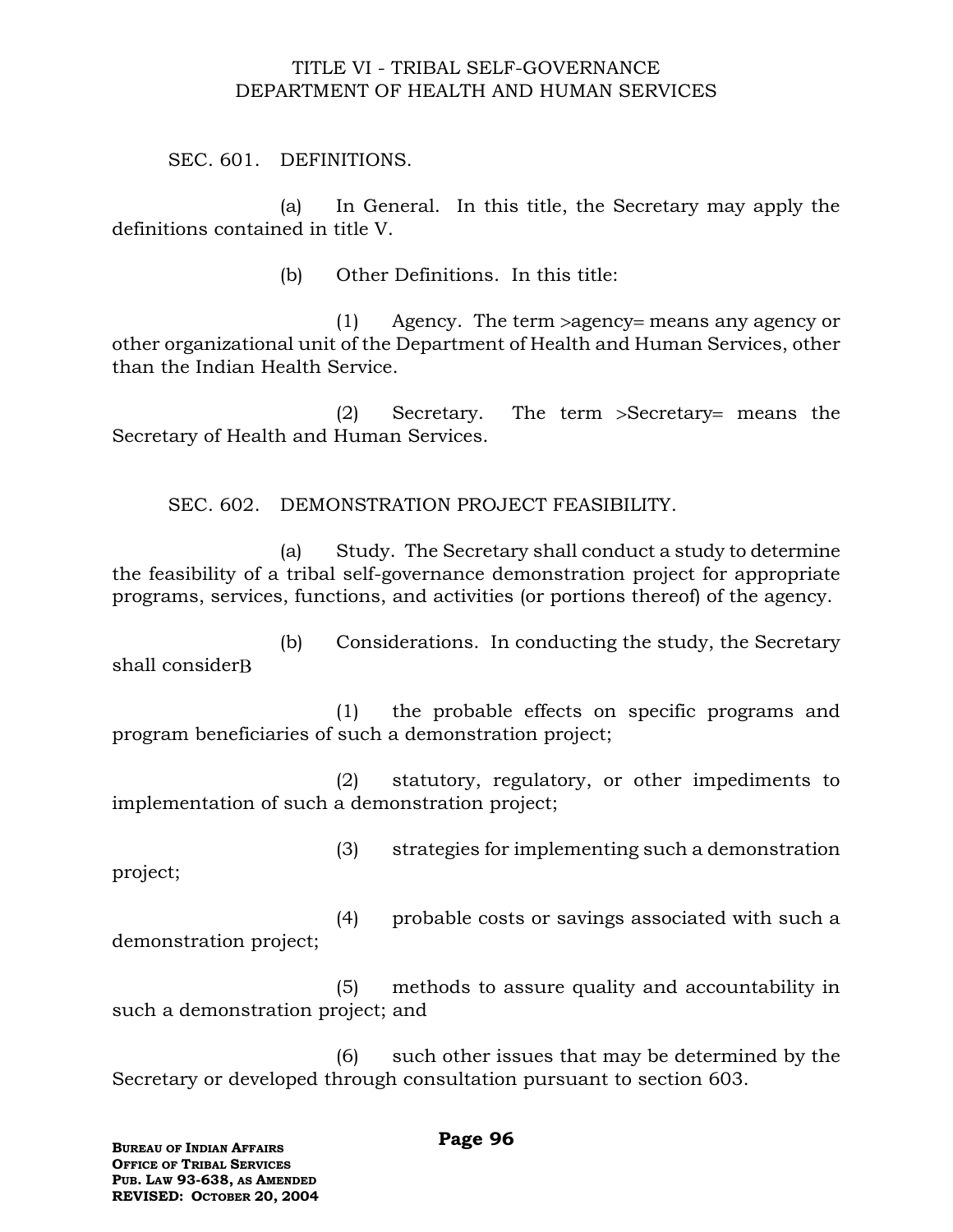(c) Report. Not later than 18 months after the date of the enactment of this title, the Secretary shall submit a report to the Committee on Indian Affairs of the Senate and the Committee on Resources of the House of Representatives. The report shall contain

(1) the results of the study under this section;

(2) a list of programs, services, functions, and activities (or portions thereof) within each agency with respect to which it would be feasible to include in a tribal self-governance demonstration project;

(3) a list of programs, services, functions, and activities (or portions thereof) included in the list provided pursuant to paragraph (2) that could be included in a tribal self-governance demonstration project without amending statutes, or waiving regulations that the Secretary may not waive;

(4) a list of legislative actions required in order to include those programs, services, functions, and activities (or portions thereof) included in the list provided pursuant to paragraph (2) but not included in the list provided pursuant to paragraph (3) in a tribal self-governance demonstration project; and

(5) any separate views of tribes and other entities consulted pursuant to section 603 related to the information provided pursuant to paragraphs (1) through (4).

SEC. 603. CONSULTATION.

(a) Study Protocol.

(1) Consultation with Indian tribes. The Secretary shall consult with Indian tribes to determine a protocol for consultation under subsection (b) prior to consultation under such subsection with the other entities described in such subsection.

(2) Requirements for protocol. The protocol shall require, at a minimum, that

(A) the government-to-government relationship with Indian tribes forms the basis for the consultation process;

(B) the Indian tribes and the Secretary jointly conduct the consultations required by this section; and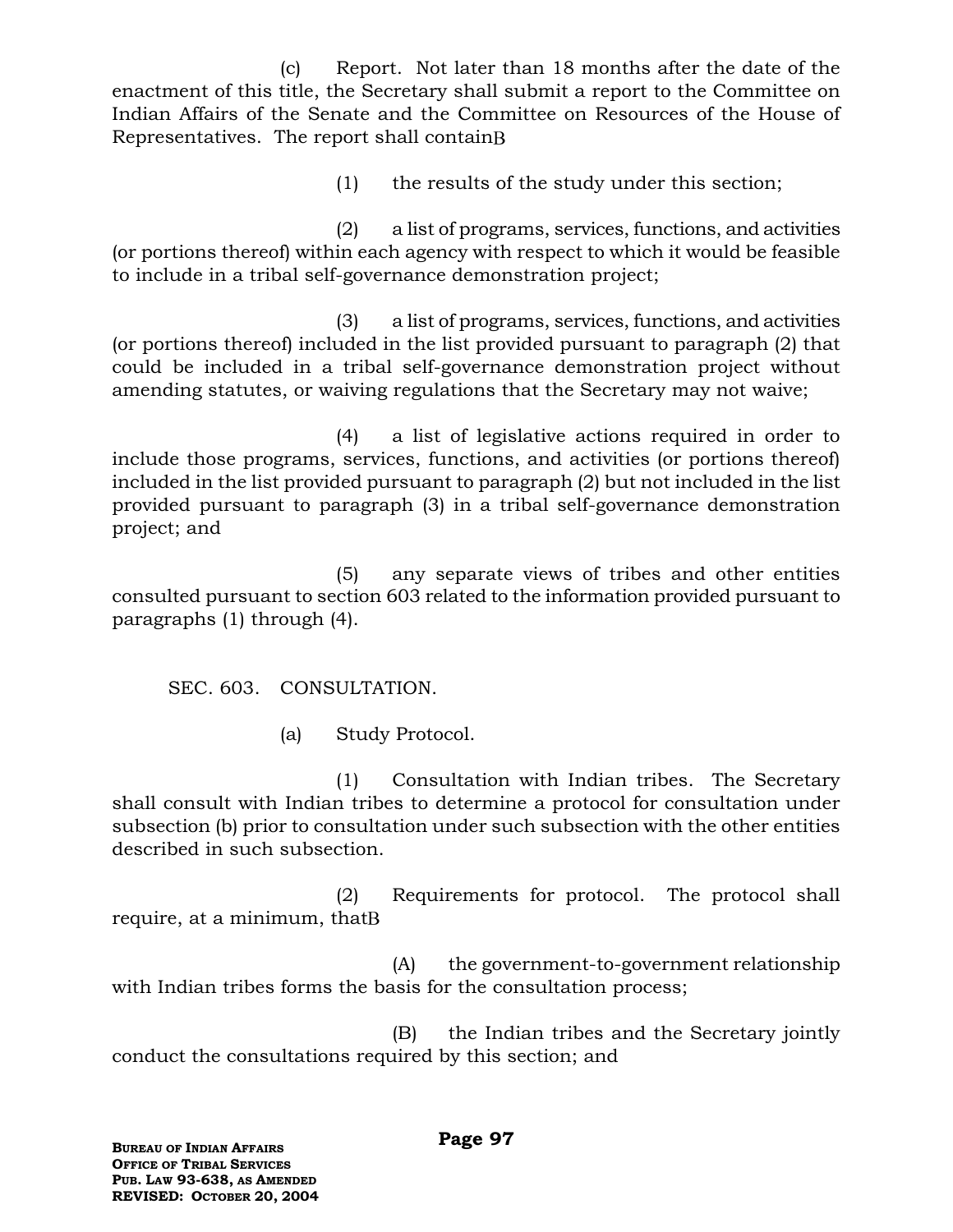(C) the consultation process allows for separate and direct recommendations from the Indian tribes and other entities described in subsection (b).

(b) Conducting Study. In conducting the study under this title, the Secretary shall consult with Indian tribes, States, counties, municipalities, program beneficiaries, and interested public interest groups, and may consult with other entities as appropriate.

SEC. 604. AUTHORIZATION OF APPROPRIATIONS. There are authorized to be appropriated such sums as may be necessary to carry out this title. Such sums shall remain available until expended.

**{**Sec. 5 of Pub. Law 106-260 (114 Stat. 731 and 732) Aug. 18, 2000**}**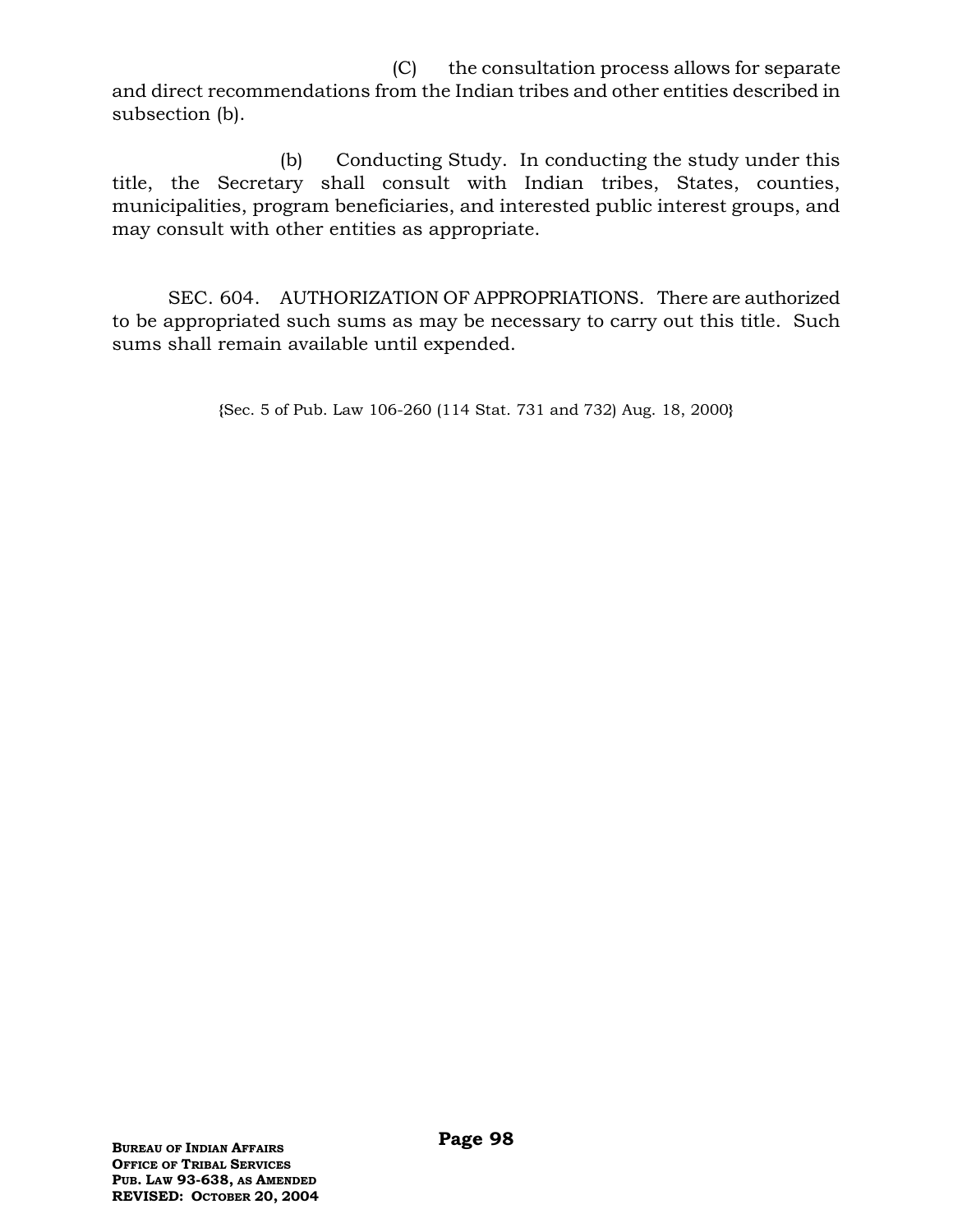## **RELATED PROVISIONS not a part of Pub. Law 93-638, as Amended**

Title II of Pub. Law 100-472, approved Oct. 5, 1988, also included these provisions:

**Sec. 210 SAVINGS PROVISIONS** - Nothing in this Act (Pub. Law 100-472) shall be construed as -

(1) affecting, modifying, diminishing, or otherwise impairing the sovereign immunity from suit enjoyed by an Indian tribe; or

(2) authorizing or requiring the termination of any existing trust responsibility of the United States with respect to Indian people.

**Sec. 211 SEVERABILITY** - If any provision of this Act or the application thereof to any Indian tribe, entity, person or circumstance is held invalid, neither the remainder of this Act, nor the application of any provisions herein to other Indian tribes, entities, persons, or circumstances, shall be affected thereby.

Title II of Pub. Law 103-413, approved Oct. 25, 1994, also included these provisions in Title II - Self-Governance:

#### **Sec. 201. SHORT TITLE.**

This title may be cited as the  $\ge$ Tribal Self-Governance Act of 1994=.

#### **Sec. 202. FINDINGS.**

Congress finds that -

(1) the tribal right of self-governance flows from the inherent sovereignty of Indian tribes and nations;

(2) the United States recognizes a special government-to-government relationship with Indian tribes, including the right of the tribes to self-governance, as reflected in the Constitution, treaties, Federal statutes, and the course of dealings of the United States with Indian tribes;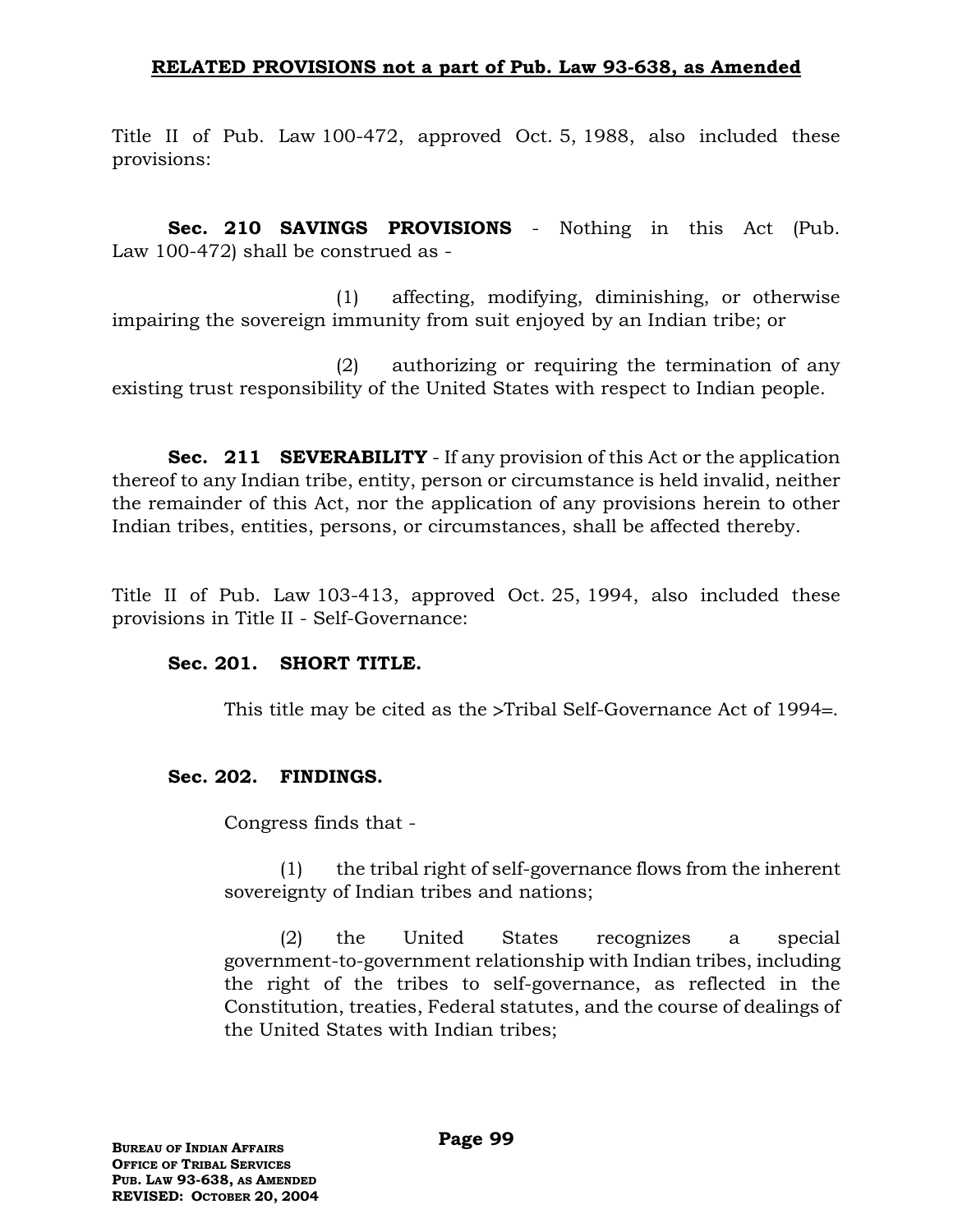(3) although progress has been made, the federal bureaucracy, with its centralized rules and regulations, has eroded tribal self-governance and dominates tribal affairs;

(4) the tribal Self-Governance Demonstration project was designed to improve and perpetuate the government-to-government relationship between Indian tribes and the United States and to strengthen tribal control over Federal funding and program management; and

(5) Congress has reviewed the results of the Tribal Self-Governance Demonstration Project and finds that -

(A) transferring control to tribal governments, upon tribal request, over funding and decisionmaking for Federal programs, services, functions, and activities, or portions thereof, is an effective way to implement the Federal policy of government-to-government relations with Indian tribes; and

(B) transferring control to tribal governments, upon tribal request, over funding and decisionmaking for Federal programs, services, functions, and activities strengthens the Federal policy of Indian self-determination.

#### **Sec. 203. DECLARATION OF POLICY.**

It is the policy of this title to permanently establish and implement tribal self-governance -

(1) to enable the United States to maintain and improve its unique and continuing relationship with, and responsibility to, Indian tribes;

(2) to permit each Indian tribe to choose the extent of the participation of such tribe in self-governance;

(3) to coexist with the provisions of the Indian Self-Determination Act relating to the provision of Indian services by designated Federal agencies;

(4) to ensure the continuation of the trust responsibility of the United States to Indian tribes and Indian individuals,

(5) to permit an orderly transition from Federal domination of programs and services to provide Indian tribes with meaningful authority to plan, conduct, redesign, and administer programs, services, functions, and activities

#### **Page 100**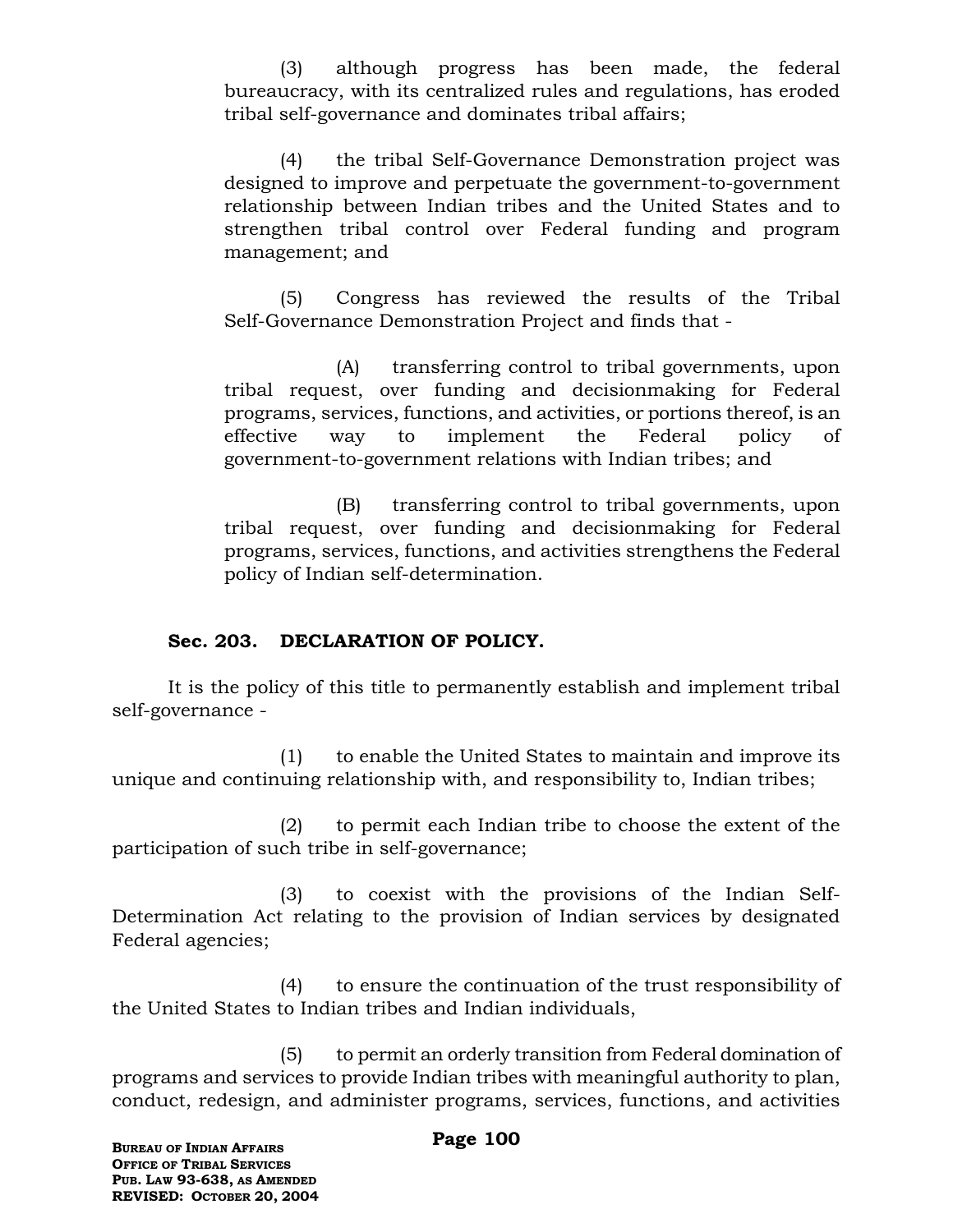that meet the needs of the individual tribal communities; and

(6) to provide for an orderly transition through a planned and measurable parallel reduction in the Federal bureaucracy.

# **Sec. 204. TRIBAL SELF-GOVERNANCE.**

# **[Added Title IV to Pub. Law 93-638]**

### **Section 22(b) of Pub. Law 103-435, approved Nov. 2, 1994 provides as follows:**

(b) Advisory Committees. The Indian Self-Determination and Education Assistance Act Amendments of 1990 (title II of Pub. Law 101-644) is amended by adding at the end the following new section:

ASEC. 204.TRIBAL AND FEDERAL ADVISORY COMMITTEES.

Notwithstanding any other provision of law (including any regulation), the Secretary of the Interior and the Secretary of Health and Human Services are authorized to jointly establish and fund advisory committees or other advisory bodies composed of members of Indian tribes or members of Indian tribes and representatives of the Federal Government to ensure tribal participation in the implementation of the Indian Self-Determination and Education Assistance Act (Public Law  $93-638$ . $\approx$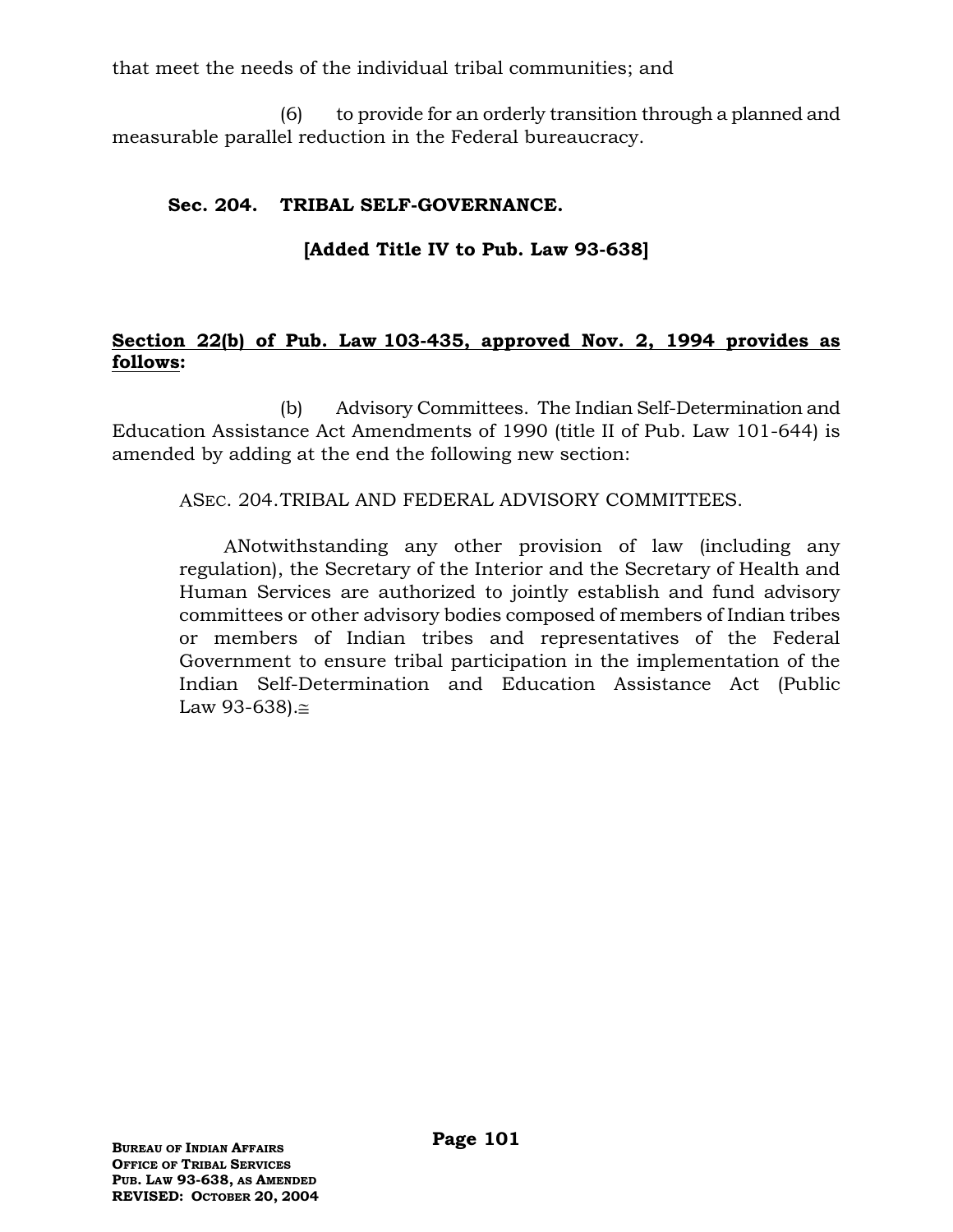#### **SELECTED INTERGOVERNMENTAL PROVISIONS**

Title 5, United States Code Part III - Employees Subpart B - Employment and Retention Chapter 33 - Examination, Selection, and Placement Subchapter VI - Assignments to and from States

5 U.S.C. 3371. Definitions

For purposes of this subchapter-

\*\*\*

- $(2)$  Alocal government means -
	- $(A)$  \*\*\*
	- (B) \*\*\*

(C) any Indian tribe, band, nation, or other organized group or community, including any Alaska Native village as defined in the Alaska Native Claims Settlement Act (85 Stat. 688), which is recognized as eligible for the special programs and services provided by the United States to Indians because of their status as Indians and includes any tribal organization as defined in section 4 of the Indian Self-Determination and Education Assistance Act.

\*\*\*

**{**Added by: 402 (a) of Pub. Law 91-648 (84 Stat. 1920) Jan. 5, 1971; 105(a) of Pub. Law 93-638 (88 Stat. 2203) Jan. 4, 1975; 603(a) of Pub. Law 95-454, Oct. 13, 1978;  $\rightarrow$  203(a), (b) of Pub. Law 100-472, Oct. 5, 1988;  $\frac{1}{2}$  (c) of Pub. Law 101-301, May 24, 1990**}** 

5 U.S.C. 3372. General provisions

(a) On request from or with the concurrence of a State or local government, and with the consent of the employee concerned, the head of a Federal agency may arrange for the assignment of -

(1) an employee of his agency, other than a noncareer appointee, limited term appointee, or limited emergency appointee (as such terms are defined in section 3132(a) of this title) in the Senior Executive Service and an employee in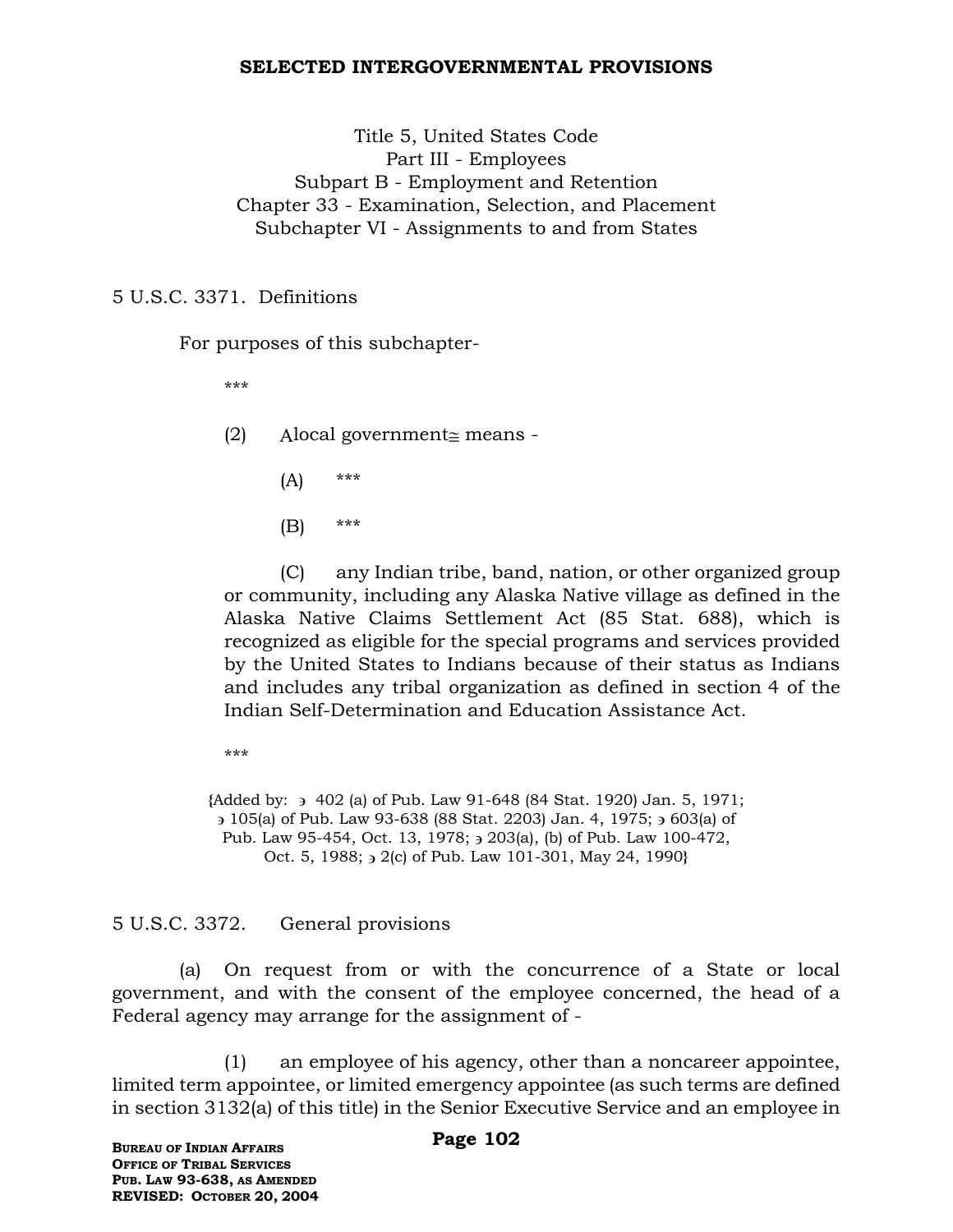a position which has been excepted from the competitive service by reason of its confidential, policy-determining, policy-making, or policy-advocating character, to a local government; and

(2) an employee of a State or local government to his agency;

for work of mutual concern to his agency and the State or local government that he determines will be beneficial to both. The period of an assignment under this subchapter may not exceed two years. However, the head of a Federal agency may extend the period of assignment for not more than two additional years. In the case of assignments made to Indian tribes or tribal organizations as defined in section 3371(2)(C) of this subchapter, (FOOTNOTE 1) the head of an executive agency may extend the period of assignment for any period of time where it is determined that this will continue to benefit both the executive agency and the Indian tribe or tribal organization. If the assigned employee fails to complete the period of assignment and there is another employee willing and available to do so, the Secretary may assign the employee to complete the period of assignment and may execute an agreement with the tribal organization with respect to the replacement employee. That agreement may provide for a different period of assignment as may be agreed to by the Secretary and the tribal organization.

(b) \*\*\*

(c) (1) An employee of a Federal agency may be assigned under this subchapter only if the employee agrees, as a condition of accepting an assignment under this subchapter, to serve in the civil service upon the completion of the assignment for a period equal to the length of the assignment.

(2) Each agreement required under paragraph (1) of this subsection shall provide that in the event the employee fails to carry out the agreement (except for good and sufficient reason, as determined by the head of the Federal agency from which assigned) the employee shall be liable to the United States for payment of all expenses (excluding salary) of the assignment. The amount shall be treated as a debt due the United States.

(d) Where the employee is assigned to a tribal organization, the employee shall be eligible for promotions, periodic step-increases, additional step-increases, merit pay, and cash awards, as defined in chapters 53 and 54 of this title, on the same basis as other Federal employees.

> **{**Added by Title IV, 402(a) of Pub. Law 91-648 (84 Stat. 1921) Jan. 5, 1971; Title I,  $\frac{1}{2}$  104(k)(1) of Pub. Law 93-638; title II,  $\frac{1}{2}$  203(f) of Pub. Law 100-472 (102 Stat. 2290) Oct. 5, 1988; title VI,  $\frac{1}{2}$  603(b), (c) of Pub. Law 95-454, (92 Stat. 1190) Oct. 13, 1978; title II of Pub. Law 98-146 (97 Stat. 946) Nov. 4, 1983**}**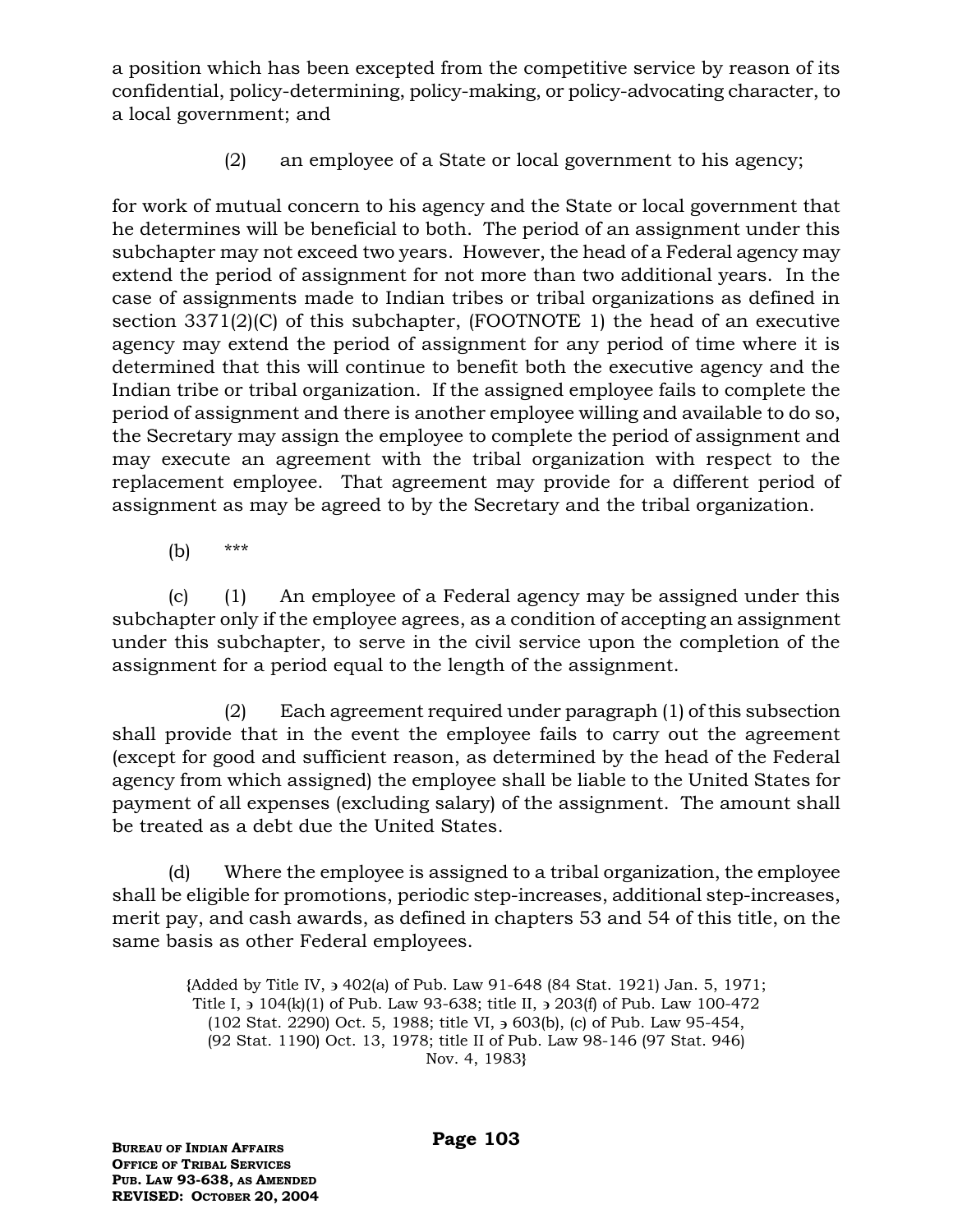5 U.S.C. 3373. Assignment of Employees to State and Local Governments

(a) An employee of a Federal agency assigned to a State or local government under this subchapter is deemed, during the assignment, to be either -

- (1) on detail to a regular work assignment In his agency; or
- (2) on leave without pay from his position in the agency.

An employee assigned either on detail or on leave without pay remains an employee of his agency. The Federal Tort Claims Act and any other Federal tort liability statute apply to an employee so assigned. The supervision of the duties of an employee on detail may be governed by agreement between the Federal agency and the State or local government concerned.

(b) The assignment of an employee of a Federal agency either on detail or on leave without pay to a State or local government under this subchapter may be made with or without reimbursement by the State or local government for the travel and transportation expenses to or from the place of assignment and for the pay, or supplemental pay, or a part thereof, of the employee during assignment. Any reimbursements shall be credited to the appropriation of the Federal agency used for paying the travel and transportation expenses or pay.

(c) For any employee so assigned and on leave without pay -

(1) if the rate of pay for his employment by the State or local government is less than the rate of pay he would have received had he continued in his regular assignment in the agency, he is entitled to receive supplemental pay from the agency in an amount equal to the difference between the State or local government rate and the agency rate;

(2) he is entitled to annual and sick leave to the same extent as if he had continued in his regular assignment in the agency; and

(3) he is entitled, notwithstanding other statutes -

(A) to continuation of his insurance under chapter 87 of this title, and coverage under chapter 89 of this title or other applicable authority, so long as he pays currently into the Employee=s Life Insurance Fund and the Employee s Health Benefits Fund or other applicable health benefits system (through his employing agency) the amount of the employee contributions;

(B) to credit the period of his assignment under this subchapter toward periodic step-increases, retention, and leave accrual purposes, and, on payment into the Civil Service Retirement and Disability Fund or other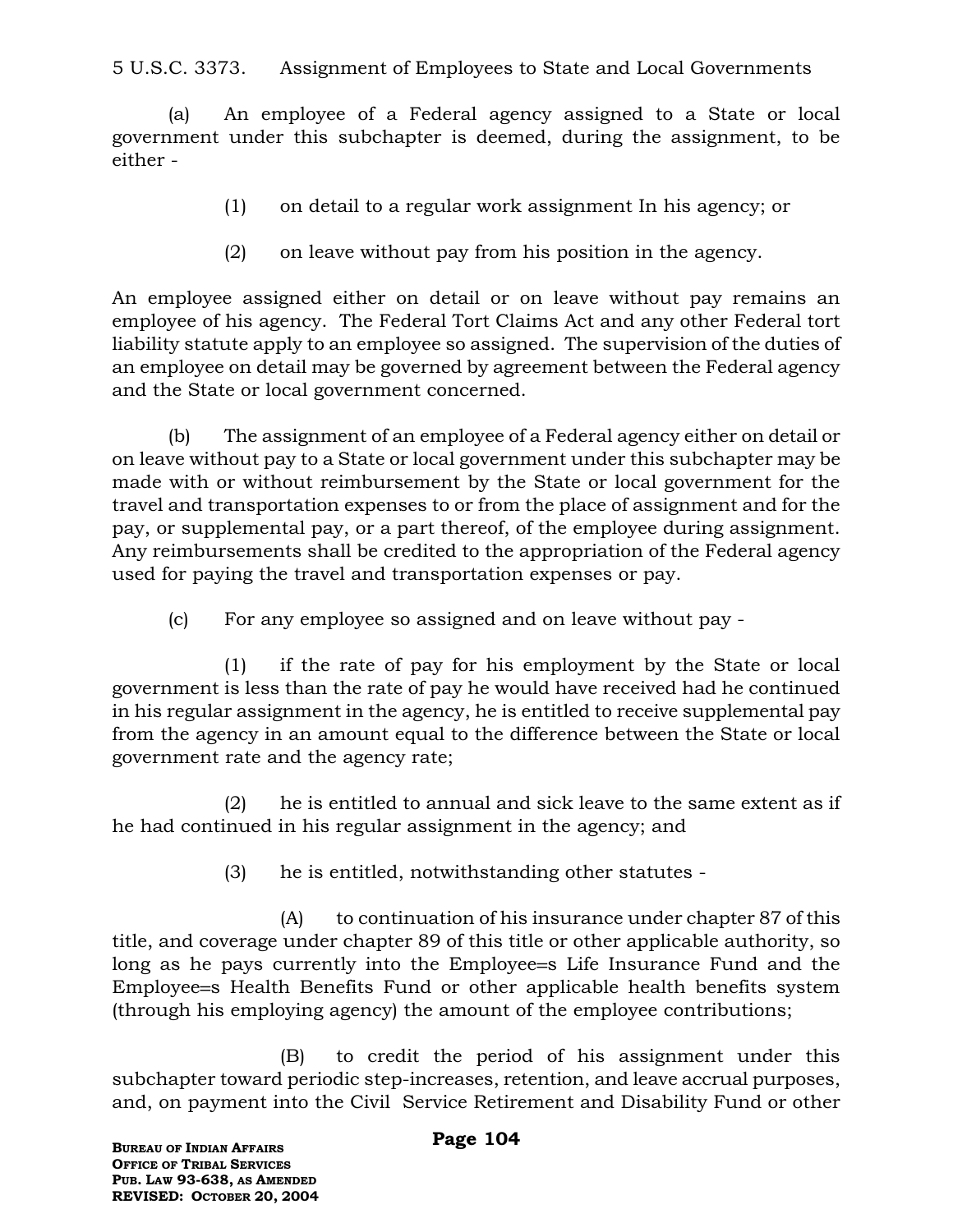applicable retirement system of the percentage of his State or local government pay, and of his supplemental pay, if any, that would have been deducted from a like agency pay for the period of the assignment and payment by the Federal agency into the fund or system of the amount that would have been payable by the agency during the period of the assignment with respect to a like agency pay, to treat his service during that period as service of the type performed in the agency immediately before his assignment; and

 $(C)$  for the purpose of subchapter I of chapter 85 of this title, to credit the service performed during the period of his assignment under this subchapter as Federal service, and to consider his State or local government pay (and his supplemental pay, if any) as Federal wages. To the extent that the service could also be the basis for entitlement to unemployment compensation under a State law, the employee may elect to claim unemployment compensation on the basis of the service under either the State law or subchapter I of chapter 85 of this title. However, an employee or his beneficiary may not receive benefits referred to in subparagraphs (A) arid (B) of this paragraph (3), based on service during an assignment under this subchapter for which the employee or, if he dies without making such an election, his beneficiary elects to receive benefits, under any State or local government retirement or insurance law or program, which the Office of Personnel Management determines to be similar. The Federal agency shall deposit currently in the Employee's Life Insurance Fund, the Employee's Health Benefits Fund or other applicable health benefits system, respectively, the amount of the Government=s contributions on account of service with respect to which employee contributions are collected as provided in subparagraphs (A) and (B) of this paragraph (3).

(d) (1) An employee so assigned and on leave without pay who dies or suffers disability as a result of personal injury sustained while in the performance of his duty during an assignment under this subchapter shall be treated, for the purpose of subchapter I of chapter 81 of this title, as though he were an employee as defined by section 8101 of this title who had sustained the injury in the performance of duty. When an employee (or his dependents in case of death) entitled by reason of injury or death to benefits under subchapter I of chapter 81 of this title is also entitled to benefits from a State or local government for the same injury or death, he (or his dependents in case of death) shall elect which benefits he will receive. The election shall be made within one year after the injury or death, or such further time as the Secretary of Labor may allow for reasonable cause shown. When made, the election is irrevocable unless otherwise provided by law.

(2) An employee who elects to receive benefits from a State or local government may not receive an annuity under subchapter III of chapter 83 of this title and benefits from the State or local government for injury or disability to himself covering the same period of time. This provision does not -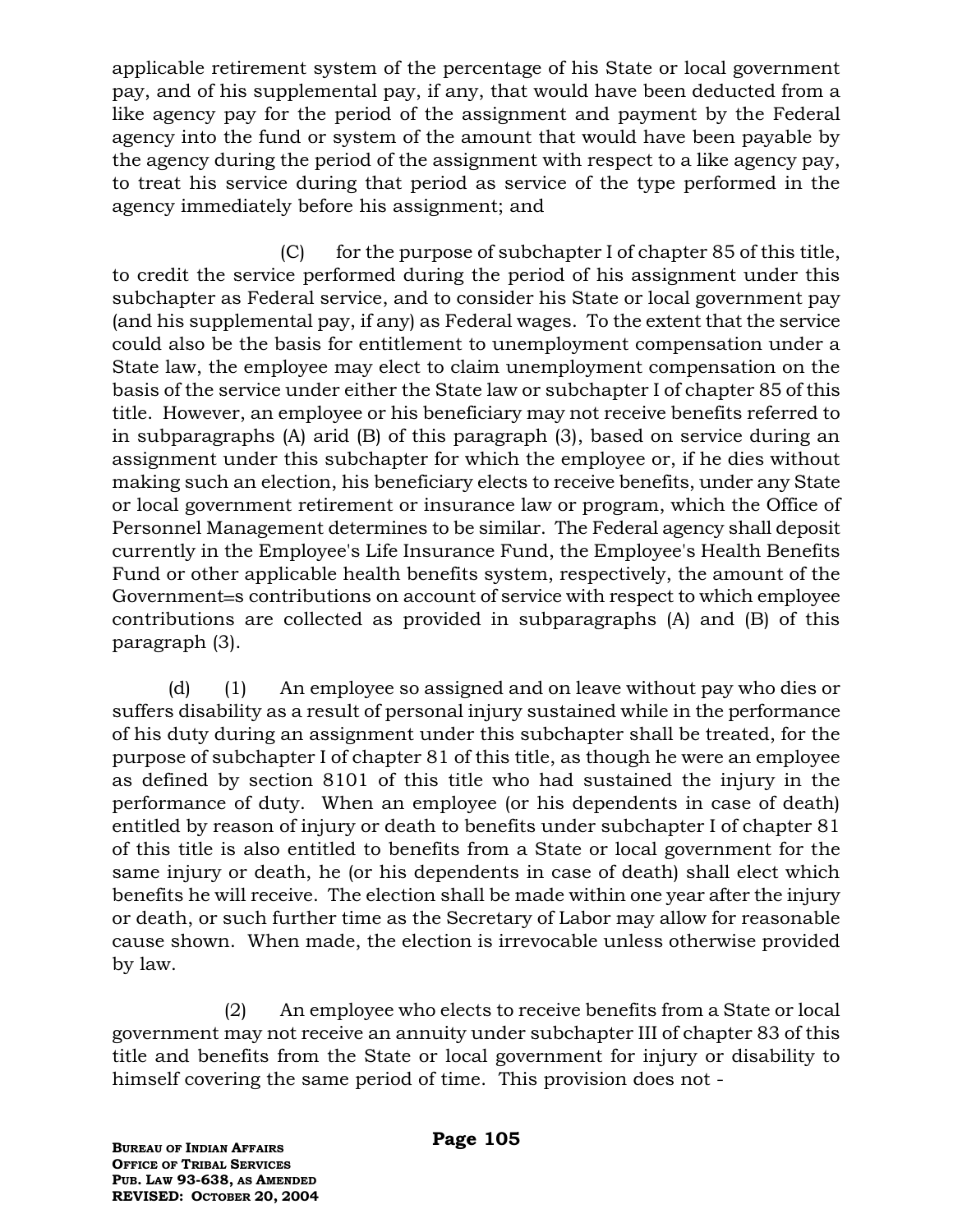(A) bar the right of a claimant to the greater benefit conferred by either the State or local government or subchapter Ill of chapter 83 of this title for any part of the same period of time;

(B) deny to an employee an annuity accruing to him under subchapter III of chapter 83 of this title on account of service performed by him; or

(C) deny any concurrent benefit to him from the State or local government on account of the death of another individual.

**{**Added by title IV, 402(a) of Pub. Law 91-648 (84 Stat. 1921) Jan. 5, 1971; and amended by title VI,  $\frac{1}{2}$  603(b) and title IX,  $\frac{1}{2}$  906(a)(2), of Pub. Law 93-454; (92 Stat. 1190, 1224) Oct. 13, 1978**}**

5 U.S.C. 3375. Travel Expenses

(a) Appropriations of a Federal agency are available to pay, or reimburse, a Federal or State or local government employee in accordance with -

(1) subchapter I of chapter 57 of this title, for the expenses of -

(A) travel, including a per diem allowance, to and from the assignment location;

(B) a per diem allowance at the assignment location during the period of the assignment; and

(C) travel, including a per diem allowance, while traveling on official business away from his designated post of duty during the assignment when the head of the Federal agency considers the travel in the interest of the United States;

(2) section 5724 of this title, for the expenses of transportation of his immediate family and of his household goods and personal effects to and from the assignment location;

(3) section 5724a(a)( 1 ) of this title, for the expenses of per diem allowances for the immediate family of the employee to and from the assignment location;

(4) section 5724a(a)(3) of this title, for subsistence expenses of the employee and his immediate family while occupying temporary quarters at the